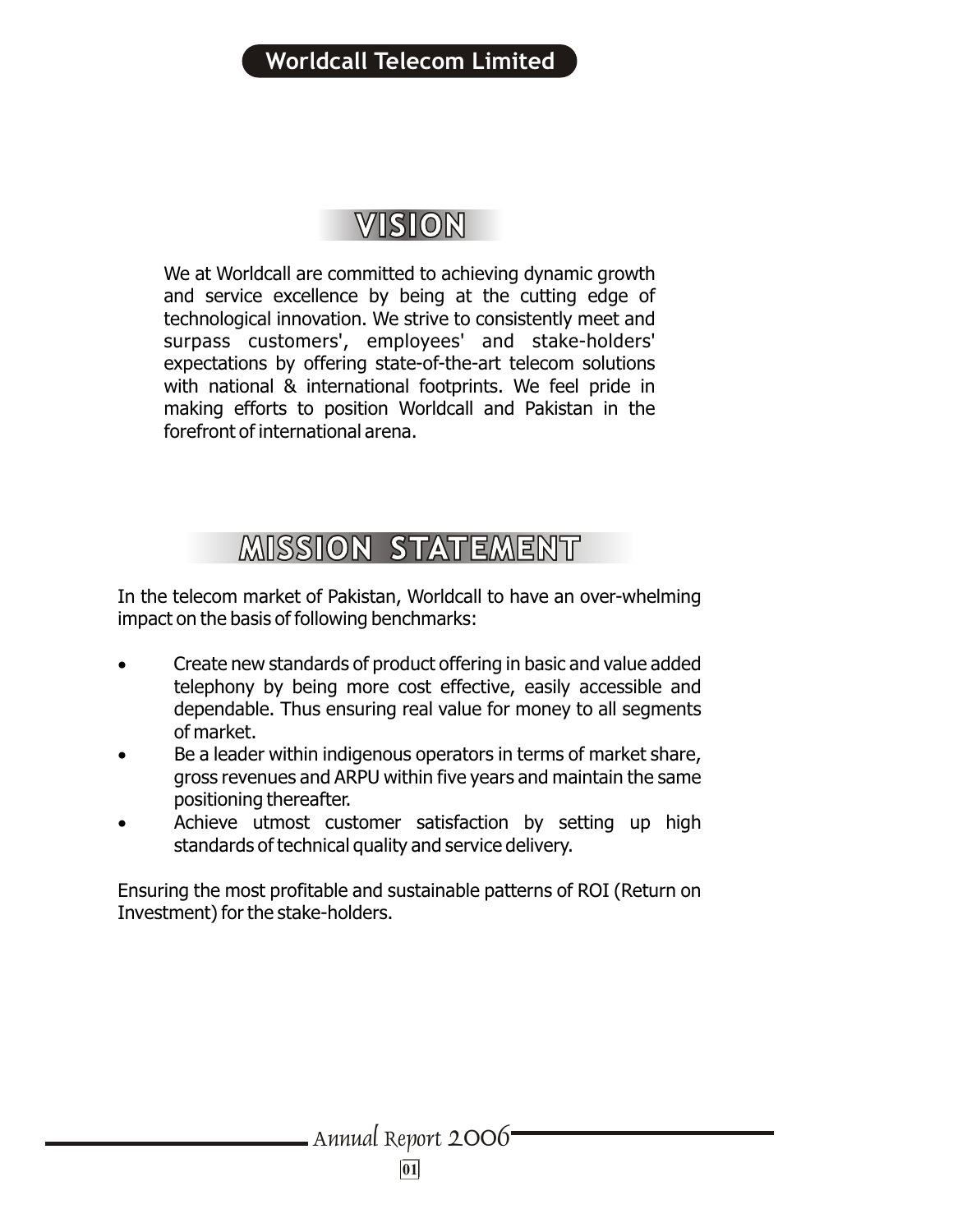# **C O N T E N T S**

| <b>Company Information</b>                                                 | 05  |
|----------------------------------------------------------------------------|-----|
| <b>Notice of Annual General Meeting</b>                                    | 06  |
| <b>Chairman's Review</b>                                                   | 13  |
| <b>Directors' Report</b>                                                   | 16  |
| <b>Statement of Compliance with the best practices on Transfer Pricing</b> | 22  |
| <b>Statement of Compliance with Code of Corporate Governance</b>           | 23  |
| <b>Auditors' Review Report on Statement of Compliance</b>                  |     |
| with Code of Corporate Governance                                          | 25  |
| <b>Auditors' Report to the Members</b>                                     | 26  |
| <b>Balance Sheet</b>                                                       | 27  |
| <b>Profit and Loss Account</b>                                             | 28  |
| <b>Cash Flow Statement</b>                                                 | 29  |
| <b>Statement of Changes in Equity</b>                                      | 30  |
| <b>Notes to the Accounts</b>                                               | 31  |
| <b>Consolidated Financial Statements</b>                                   | 68  |
| <b>Pattern of Shareholding</b>                                             | 114 |
| <b>Form of Proxy</b>                                                       | 119 |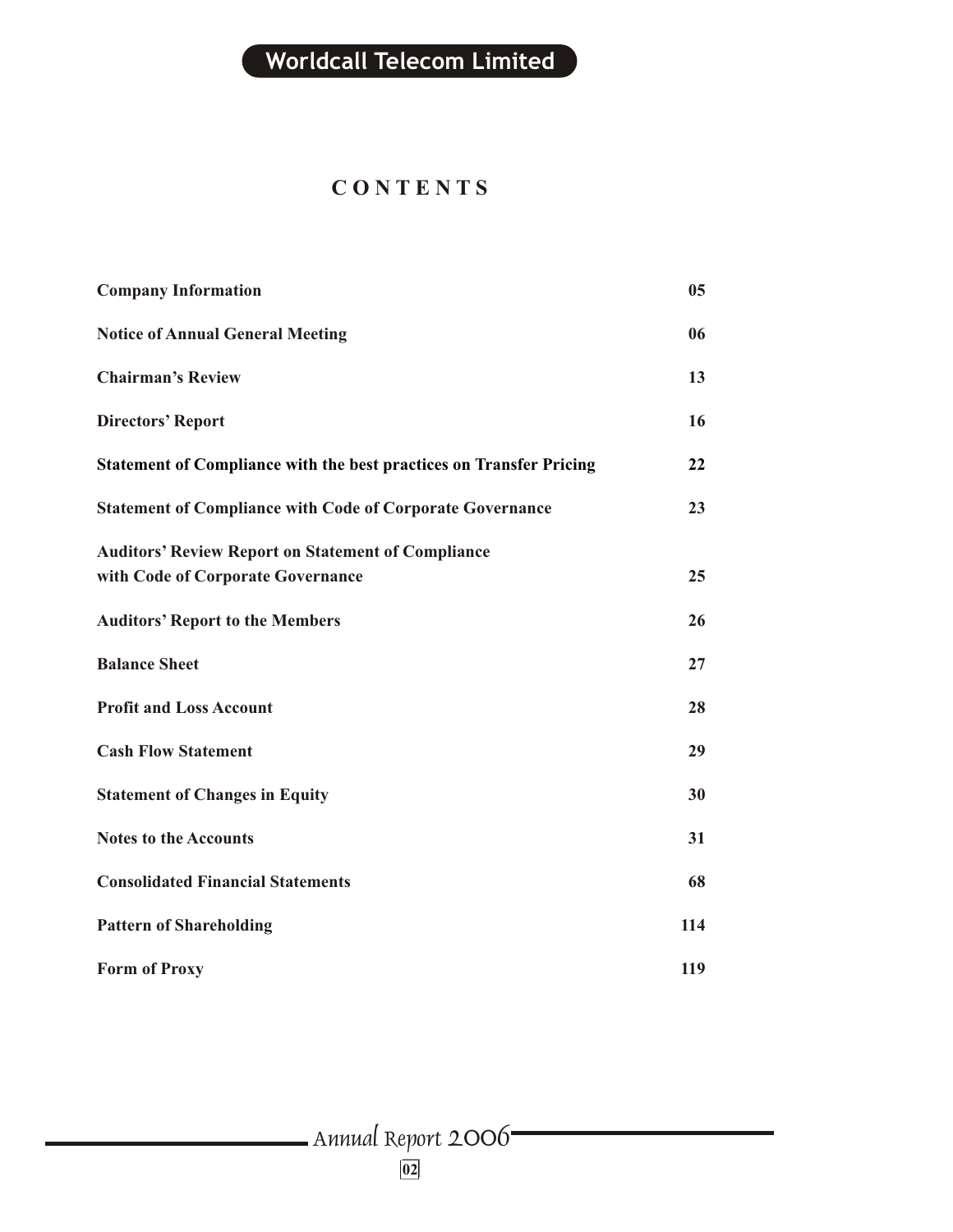# **FINANCIAL STATEMENTS**

# **FOR THE YEAR ENDED 30 JUNE 2006**

 $\_$ Annual Report 2006 $^{\circ}$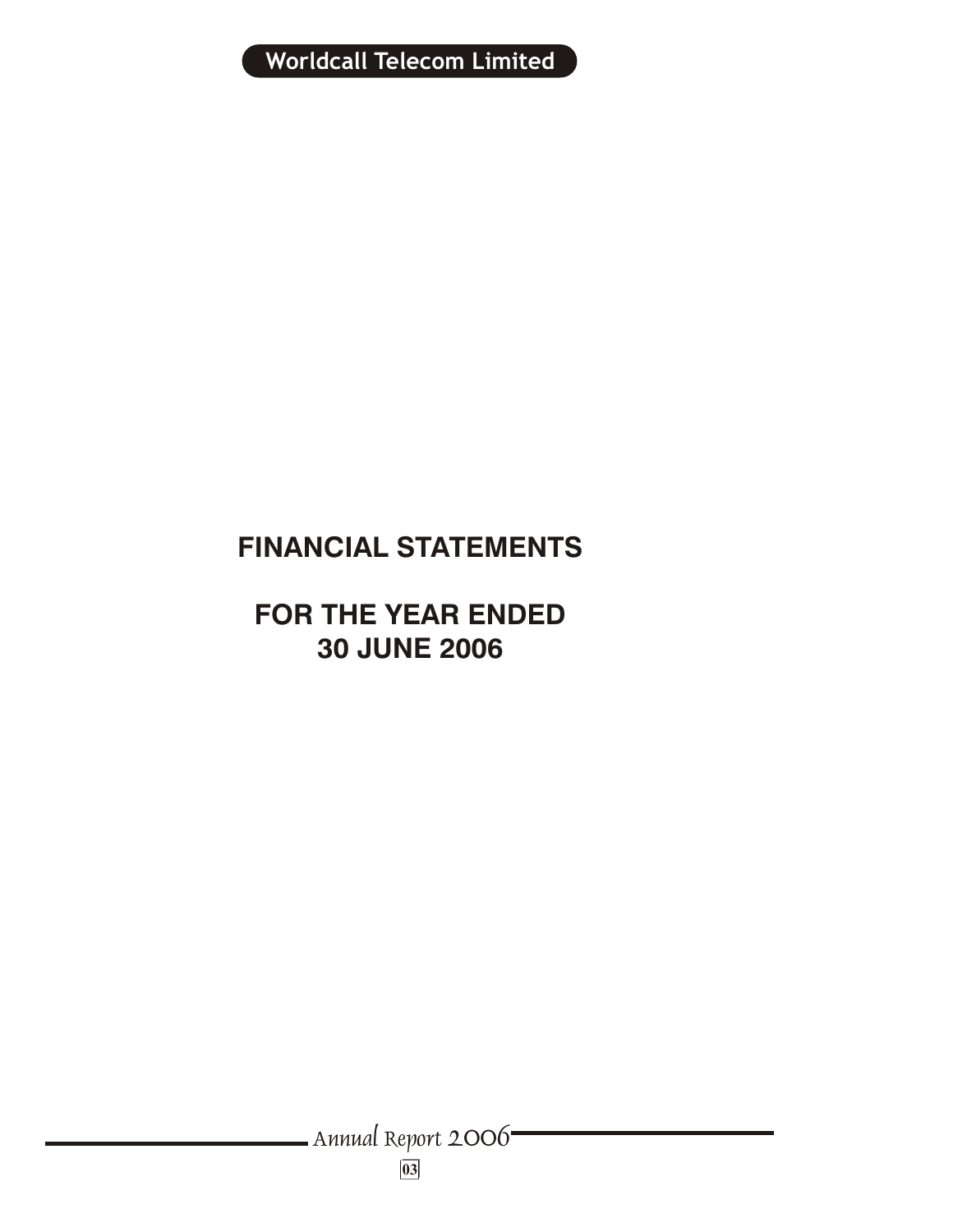$\_$ Annual Report 2006 $^{\circ}$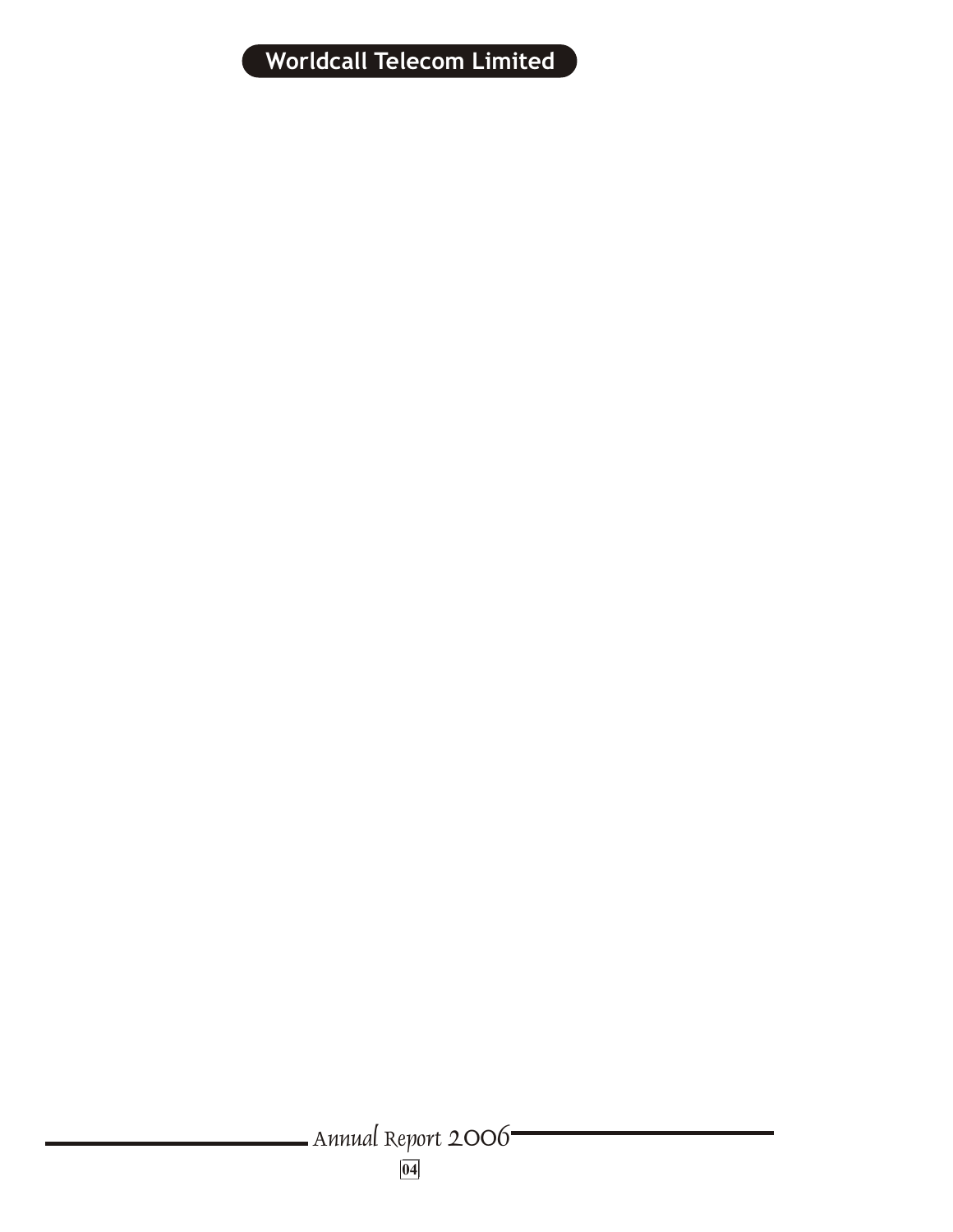# **COMPANY INFORMATION**

| <b>Board of Directors</b>                   | Sulieman Ahmed Said Al-Hoqani (Chairman)<br>Salmaan Taseer (Chief Executive Officer)<br>Aamna Taseer<br>Shaan Taseer<br>Jamal Said Al-Ojaili<br>Babar Ali Syed<br>Air Vice Marshal (R) Syed Imtiaz Hyder<br>Abid Raza<br>Arshed Ahmed Khan                                                                                                                                                                                                                                                                                                                                                                                                              |
|---------------------------------------------|---------------------------------------------------------------------------------------------------------------------------------------------------------------------------------------------------------------------------------------------------------------------------------------------------------------------------------------------------------------------------------------------------------------------------------------------------------------------------------------------------------------------------------------------------------------------------------------------------------------------------------------------------------|
| <b>Chief Financial Officer</b>              | Muhammad Naveed Tariq                                                                                                                                                                                                                                                                                                                                                                                                                                                                                                                                                                                                                                   |
| <b>Audit Committee</b>                      | Babar Ali Syed (Chairman)<br>Aamna Taseer<br>Arshed Ahmed Khan                                                                                                                                                                                                                                                                                                                                                                                                                                                                                                                                                                                          |
| <b>Company Secretary</b>                    | Ahmad Bilal                                                                                                                                                                                                                                                                                                                                                                                                                                                                                                                                                                                                                                             |
| <b>Auditors</b>                             | KPMG Taseer Hadi & Co.,<br><b>Chartered Accountants</b>                                                                                                                                                                                                                                                                                                                                                                                                                                                                                                                                                                                                 |
| <b>Legal Advisers</b>                       | Hosain & Rahim<br>Advocates                                                                                                                                                                                                                                                                                                                                                                                                                                                                                                                                                                                                                             |
| <b>Bankers</b>                              | Allied Bank Limited<br>Askari Commercial Bank Limited<br>Atlas Bank Limited (Formerly Dawood Bank Ltd)<br><b>Crescent Commercial Bank Limited</b><br>Faysal Bank Limited<br>First Woman Bank Limited<br>Habib Bank AG Zurich<br>Habib Bank Limited<br><b>KASB</b> Limited<br><b>MCB Bank Limited</b><br>National Bank of Pakistan Limited<br>Pakistan Industrial Credit and Investment<br>Corporation Limited<br>PICIC Commercial Bank Limited<br>Prime Commercial Bank Limited<br>Saudi Pak Commercial Bank Limited<br>Soneri Bank Limited<br><b>Standard Chartered Bank</b><br>The Bank Of Punjab<br><b>Union Bank Limited</b><br>United Bank Limited |
| <b>Registrar and Shares Transfer Office</b> | THK Associates (Pvt.) Limited<br>Ground Floor<br>State Life Building No.3,<br>Dr. Zia-ud-Din Ahmed Road Karachi<br>$\bullet$ (021) 111-000-322                                                                                                                                                                                                                                                                                                                                                                                                                                                                                                          |
| <b>Registered Office/Head Office</b>        | 103-C/II, Gulberg-III<br>Lahore, Pakistan<br>$\mathbf{R}^{(042)}$ 5757591-4<br>Fax: (042) 5757590, 5877920                                                                                                                                                                                                                                                                                                                                                                                                                                                                                                                                              |
|                                             |                                                                                                                                                                                                                                                                                                                                                                                                                                                                                                                                                                                                                                                         |

 $\_$ Annual Report 2006 $^{\bullet}$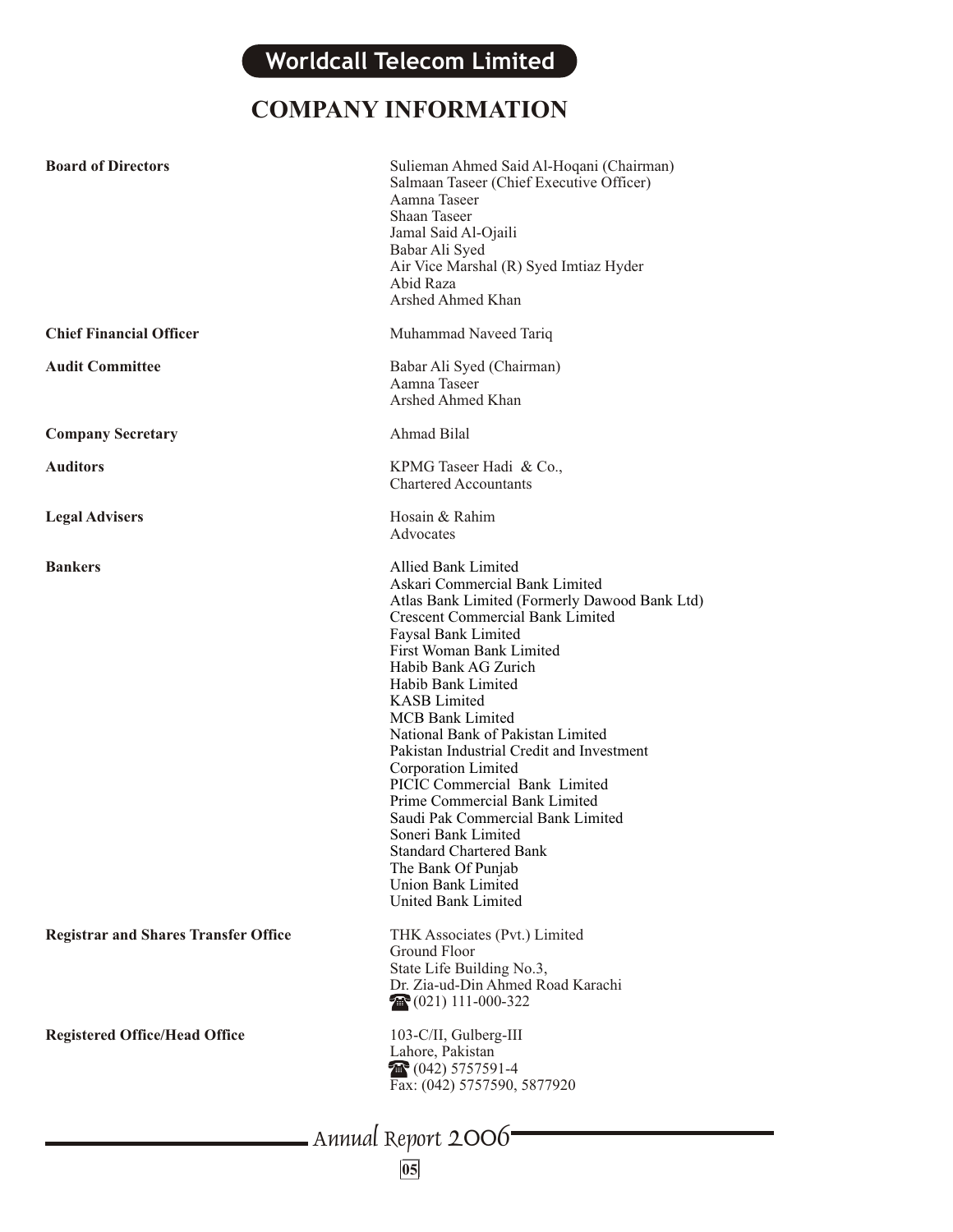# **NOTICE OF ANNUAL GENERAL MEETING**

Notice is hereby given that  $6<sup>th</sup>$  Annual General Meeting of the shareholders of Worldcall Telecom Limited (the "Company" or "WTL") will be held on Tuesday 31 October 2006 at 03:30p.m. at the Registered Office of the Company, 103-C/II, Gulberg-III, Lahore, to transact the following business:

# **Ordinary business**

- 1. To confirm the minutes of last General Meeting held on 18 February 2006;
- 2. To approve as recommended by the Board of Directors, issue of bonus shares in the proportion of fifteen (15) bonus shares for every one hundred (100) shares held i.e. 15%, out of the share premium account of the Company.
- 3. To receive, consider and to adopt the financial statements of the Company for the year ended 30 June 2006 together with the Directors' and Auditors' reports thereon; and
- 4. To appoint the Auditors of the Company for the year ending 30 June 2007 and to fix their remuneration.

# **Special business**

**5. To pass a special resolution under the provisions of Section 86(1) of the Companies Ordinance, 1984, for issuance of ordinary shares of the Company by way of otherwise than rights to the holder of the Loan to enable conversion into ordinary shares of the Company of amounts outstanding under a Loan Agreement dated 13 April 2006 between Amatis Limited and the Company pursuant to which Amatis Limited has loaned an amount of US \$ 25 Million to the Company. The total number of shares to be issued and the price per share will be calculated in accordance with the terms of the said Loan Agreement. In this regard it is proposed to pass the following special resolutions, with orwithout modifications:** 

"**RESOLVED THAT** pursuant to Section 86(1) of the Companies Ordinance, 1984 the Company issue further capital without issue of right shares by issuance from time to time of such ordinary shares as are required to enable the conversion of the shares underlying the convertible loan of USD 25 Million received by the Company from Amatis Limited, on conversion terms and conditions as are provided in the Loan Agreement dated  $13<sup>th</sup>$  April 2006 between the Company and Amatis Limited (the "Loan Agreement"), subject to any necessary approval of the Securities and Exchange Commission of Pakistan.

**RESOLVED FURTHER THAT** the conversion of the shares underlying the Loan Agreement into ordinary shares of the Company in accordance with and subject to the terms of the Loan Agreement is hereby approved.

**RESOLVED FURTHER THAT**the Chief Executive or the Company Secretary of the Company be and are hereby singly authorized to complete all the necessary corporate and legal formalities in respect of the above including but not limited to filing of application(s) with Securities and Exchange Commission of Pakistan ("SECP"), making necessary alterations and amendments in the application or any other matter in respect of the above. The Chief Executive is also authorized to delegate his powers to any other person who he may deem fit."

# **6. To consider and if thought fit, approve the increase in Authorized Share Capital of the Company and to pass the following 'Special Resolutions' with orwithout modifications**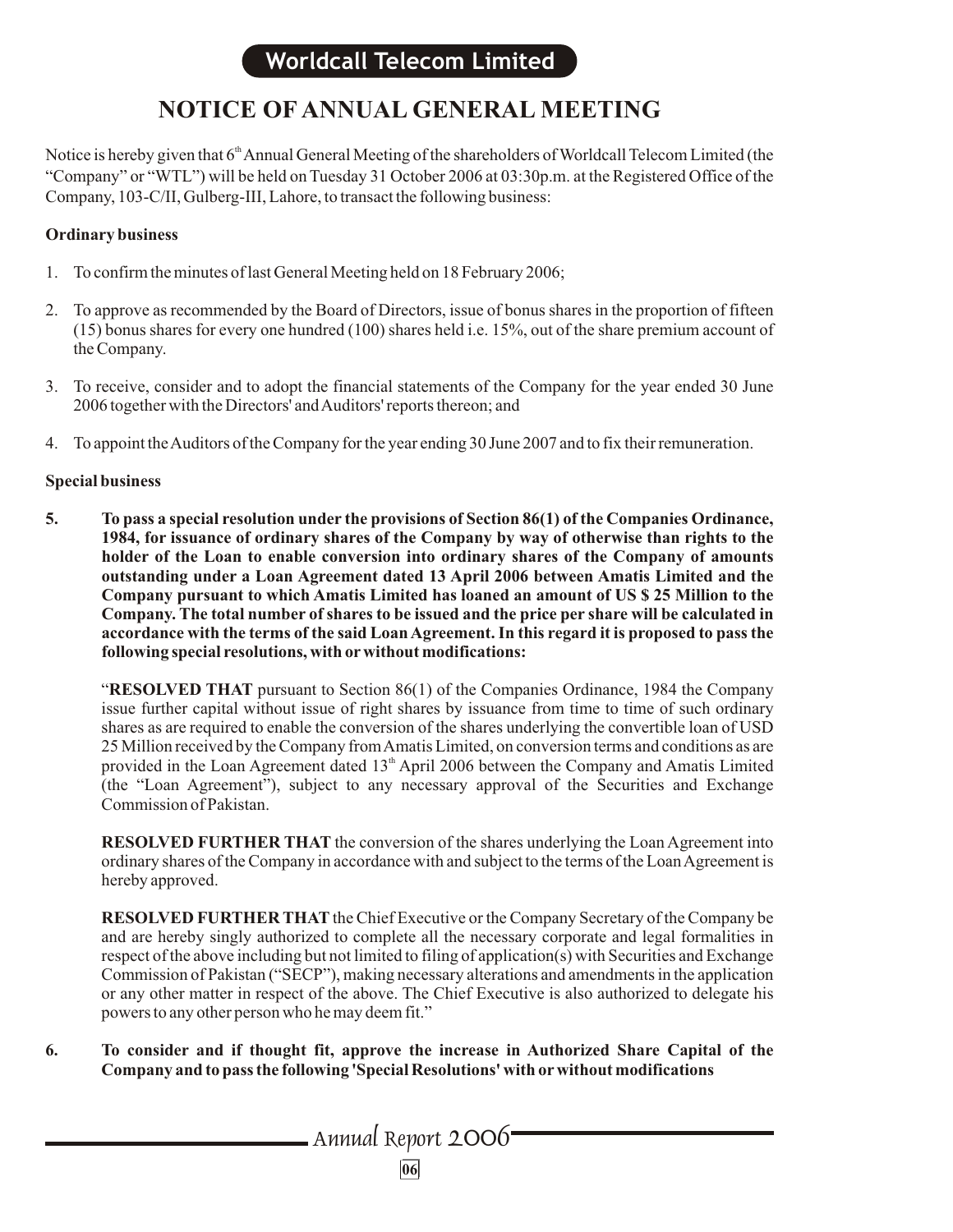**RESOLVED THAT** the Authorized Capital of the Company be and is hereby increased from Rs. 7,750,000,000/- divided into 775,000,000 ordinary shares of Rs. 10/- each to Rs. 9,000,000,000/ divided into 900,000,000 ordinary shares of Rs. 10/- each and the words and figures in Clause V of the Memorandum of Association and Clause 4 of the Articles of Association of the Company be and are hereby amended accordingly.

**"RESOLVED FURTHER THAT** the Chief Executive and/or the Company Secretary of the Company be and hereby authorized to complete all the necessary corporate and legal formalities in respect of the above."

**By order of the Board**

Lahore **Ahmad Bilal**

10 October 2006 Company Secretary

# **Notes:**

- 1) The Register of Members will remain closed from 24 October 2006 to 31 October 2006 (both days inclusive). Transfers received at THK Associates (Pvt.) Limited, Ground Floor, State Life Building No.3, Dr. Ziauddin Ahmed Road, Karachi, the Registrar and Shares Transfer Office of the Company by the close of business on 23 October 2006 will be treated in time for the Annual General Meeting and entitlement of bonus shares .
- 2) Copies of statement u/s 160(1)(b) of the Companies Ordinance, 1984, recent annual/quarterly accounts along with all published or otherwise required accounts of all prior periods of the Company (including the merged entities i.e. Worldcall Communications Limited, Worldcall Broadband Limited and Worldcall Multimedia Limited) along with financial projections of the Company, Memorandum and Articles of Association of the Company and Amatis, principle approval letters from State Bank of Pakistan and Securities and Exchange Commission of Pakistan, loan registration letter with State Bank of Pakistan, Loan agreement signed between the Company and Amatis Limited (an affiliate of a US. Hedge Fund ) and other related information of the Company including the merged entities, may be inspected/procured during the business hours on any working day at the Registered Office of the Company from the date of publication of this notice till the conclusion of the General Meeting. The financial statements of the Company, are annexed and of the merged entities can also be viewed at http://www.worldcall.com.pk.
- 3) Amember eligible to attend and vote at the meeting may appoint another member as proxy to attend and vote in the meeting. In order to be effective, proxies must be received by the company at the Registered Office not later than 48 hours before the time for holding the meeting.
- 4) In order to be valid, an instrument of proxy and the power of attorney or any other authority under which it is signed, or a notarially certified copy of such power of attorney, must be deposited at the Registered Office of the Company, not less than 48 hours before the time of the meeting.
- 5) a) Individual beneficial owners of CDC entitled to attend and vote at the meeting must bring his/her participant ID and account/sub-account number along with the original NIC or Passport to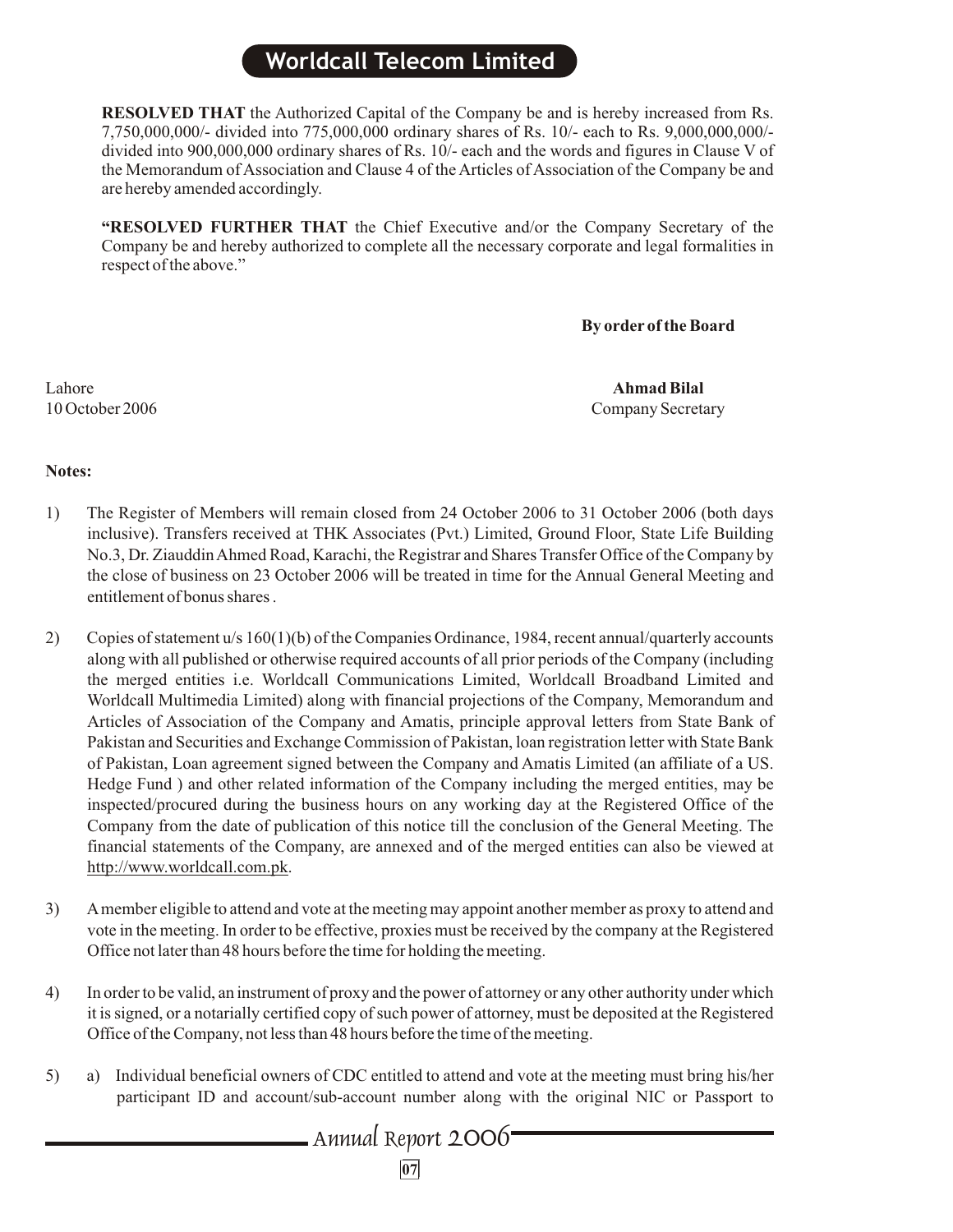authenticate his/her identity. In case of Corporate entity, resolution of the Board of Directors/Power of Attorney with specimen signatures of the nominees shall be produced (unless provided earlier) at the time of the meeting. CDC account holders may also refer to Circular 1 dated 26 January 2000 issued by Securities and Exchange Commission of Pakistan for further information.

- b) For appointing of proxies, the individual beneficial owners of CDC shall submit the proxy form as per above requirements along with participant ID and account/sub-account number together with an attested copy of their NIC or Passport. The proxy form shall be witnessed by two witnesses with their names, addresses and NIC numbers. The proxy shall produce his/her original NIC or Passport at the time of the meeting. In case of Corporate entity, resolution of the Board of Directors/Power of Attorney along with specimen signatures shall be submitted (unless submitted earlier) along with the proxy form.
- 6) Members are requested to notify any change in their registered address immediately.

# **EXPLANATORY STATEMENT ACCOMPANYING NOTICE TO THE MEMBERS UNDER SECTION 160(1)(b) OF THE COMPANIES ORDINANCE, 1984**

The accompanying copy of the notice is for the purpose of convening the meeting of the members for passing of the Special Resolutions specified in the notice. The material facts relating to the Special Resolutions are as follows:

# **(1) ISSUANCE OF ORDINARY SHARES OTHERWISE THEN RIGHTS UNDER PROVISIONS OFSECTION 86 OFTHE COMPANIES ORDINANCE, 1984**

The Company intended to add around 1.5 million to 2.0 million Wireless Local Loop ("WLL") subscribers to its system over the next few years which require funding. In order to achieve its roll-out objectives, the Company had borrowed US Dollars 25 million (the "Loan") from Amatis Limited ("Amatis"), which is convertible into ordinary shares of WTL, subject to the detailed terms and conditions set forth in the Agreement with Amatis (the "Loan Agreement"). The Company signed the Loan Agreement with Amatis on 13 April 2006. The Loan has been disbursed to the Company accordingly on 16 May 2006. The US Dollars 25 million loan translates into Rs. 1,497,145,378.

Prior to the recent merger of the four Worldcall companies, the shareholders of WTL as well as the shareholders of Worldcall Communications Limited ("WCL"), Worldcall Broadband Limited ("WBL") and Worldcall Multimedia Limited ("WML") approved the Loan and its terms in Extraordinary General Meetings of the said companies held on 18 February 2006. Necessary disclosures of the convertible Loan along with the terms and conditions were provided to the shareholders through notice and in general meetings of the merging entities. Notwithstanding the fact that the shareholders of the merging entities and the Company have already approved the Loan along with its terms and conditions, this general meeting is being called to fulfil the requirement of the Securities and Exchange Commission of Pakistan ("SECP") in its letter dated 12 December 2005, where the SECP has required that the issuance of shares otherwise than by rights should be approved by the shareholders of the post merged entity. The further issue otherwise than by rights is also subject to SECP approval under the provisions of Section 86(1) of the Companies Ordinance, 1984. The following information pertaining to the Loan along with the terms and conditions is being provided for the members once again.

Amatis (a limited liability company organized under the laws of Cayman Islands) and is an affiliate of a US Hedge Fund.

 $\_$ Annual Report 2006 $^{\circ}$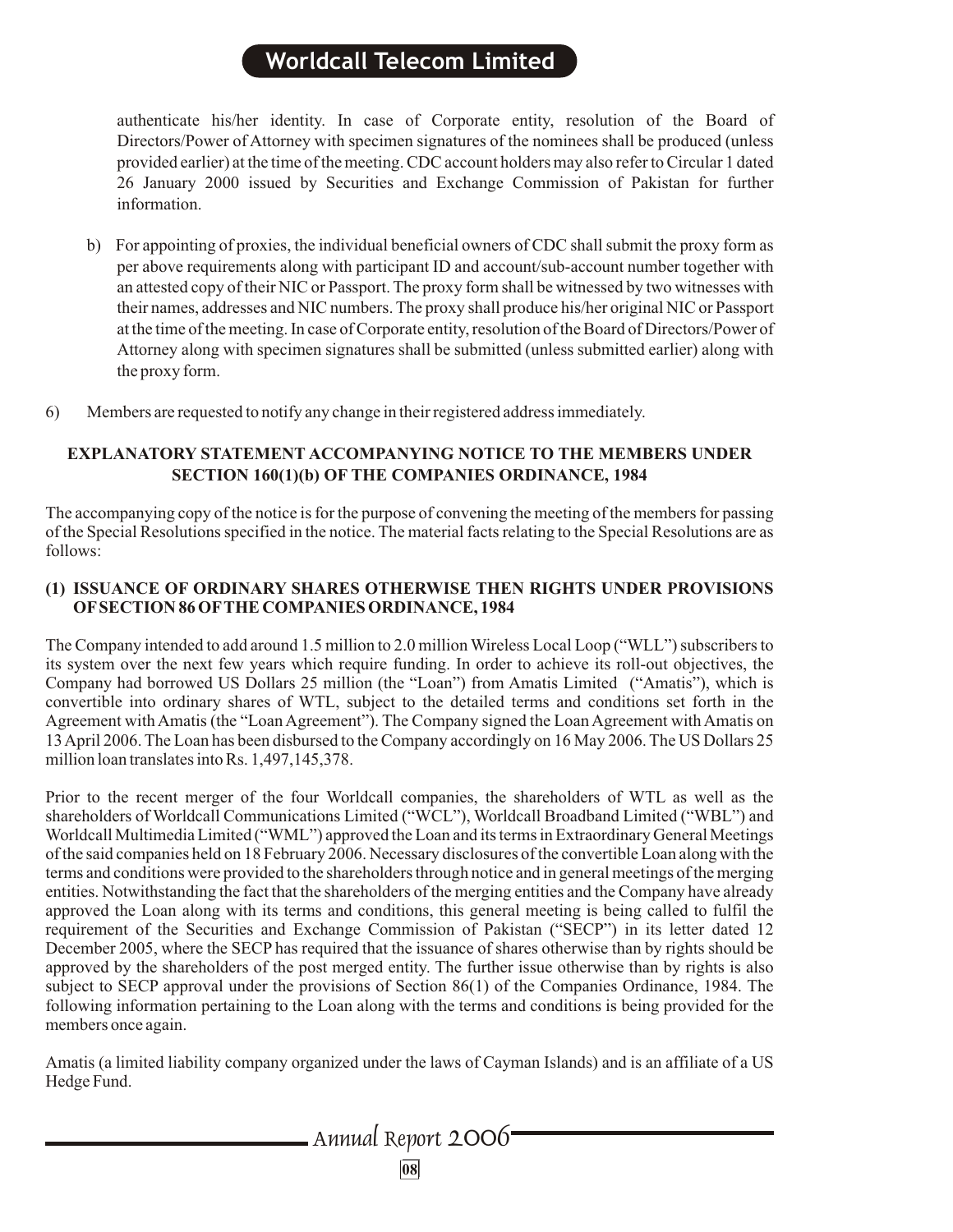The nature of the Loan provided by Amatis is that of an unsecured loan which is convertible into equity shares of the Company. The conversion option has started from 26 June 2006 subject to the terms and conditions stated in the Loan Agreement. This conversion option may be exercised in whole or in part. Aconvertible loan is a debt structure that can be exchanged for another security usually the common stock of a company. Convertibles are an ideal instrument for international funds to invest in emerging markets as it hedges them against the downside like a bond and allows sharing of the upside like any equity security. Emerging markets like Indonesia, Malaysia and India have benefited considerably from the inflow of foreign direct investment through convertibles. The salient features of the agreement are stated as under:

- (1) The Loan by Amatis is convertible to equity at any time after 26 June 2006, in whole or in parts throughout the loan expiry period (i.e. seven years from 13 May 2006 which is the date of disbursement of Loan), into that number of ordinary shares of WTL equal to the outstanding Loan amount, together with any accrued but unpaid interest divided by the conversion price as per the terms and conditions set forth in the Loan Agreement.
- (2) Any principal amount of the Loan outstanding on the date which is seven years from the date of disbursement of the Loan (i.e. on 16 May 2013) together with any accrued and unpaid interest thereon, may be mandatoryily converted by WTL into ordinary shares of WTL at the conversion price in effect at that time.
- (3) Upon conversion of 85% of the Loan amount, the outstanding Loan amount together with any accrued but unpaid interest thereon will be automatically converted into ordinary shares of WTL at the conversion price then in effect.
- (4) Once the conversion option is exercised, the Loan will be converted into that number of shares equal to the Loan Amount, together with any accrued but unpaid interest divided by the conversion price in effect at the time of the conversion. The conversion price will equal 150% of the reference price, subject to certain anti-dilution adjustments. Reference price is defined as the volume weighted average price ("VWAP") of the freely tradable common shares of WTL over the 25 trading days following the merger of WCL, WBL and WML into WTL The shares of the merged entities have been credited into CDC account on 24 June 2006 and have started trading on 26 June 2006.
- (5) On certain reset dates set forth in the Loan Agreement, the conversion price shall be subject to reset in accordance with certain formulae set forth in the Loan Agreement. The reset clause mainly states that on the date that is nine months following the Merger Date, and on the last date of every three-month period thereafter (each, a "Reset Date"), the conversion price shall be subject to reset in accordance with the following provisions (i) on each of the Reset Dates that is nine months, twelve months and 15 months following the Merger Date, if the VWAP for the WTL shares over the 25 trading days prior to such Reset Date is below the lower of  $(x)$  125% of the Reference Price (as adjusted for any corporate actions) and (y) the Conversion Price then in effect, and (ii) on the Reset Date that is 18 months following the Merger Date and each subsequent Reset Date, if the VWAP for the WTL's shares over the 25 trading days prior to such Reset Date falls below the Conversion Price then in effect, then in each case, the Conversion Price shall, be reset to 75% of the relevant 25-day VWAP.
- (6) Any adjustment to the Conversion Price shall be downwards only and the Loan shall not accrue any interest and there shall be no reset or adjustment of the Conversion Price following the Final Maturity Date. The conversion price will be subject to adjustment for stock dividends, stock splits, dilutive common share issuances and other customary adjustment events as per the terms of the Loan Agreement.
- (7) Unless one of the events of default as set forth in the Loan Agreement occurs, the interest rate will be 1% p.a. on the unconverted portion of the Loan. The first interest payment date shall be 16 May 2007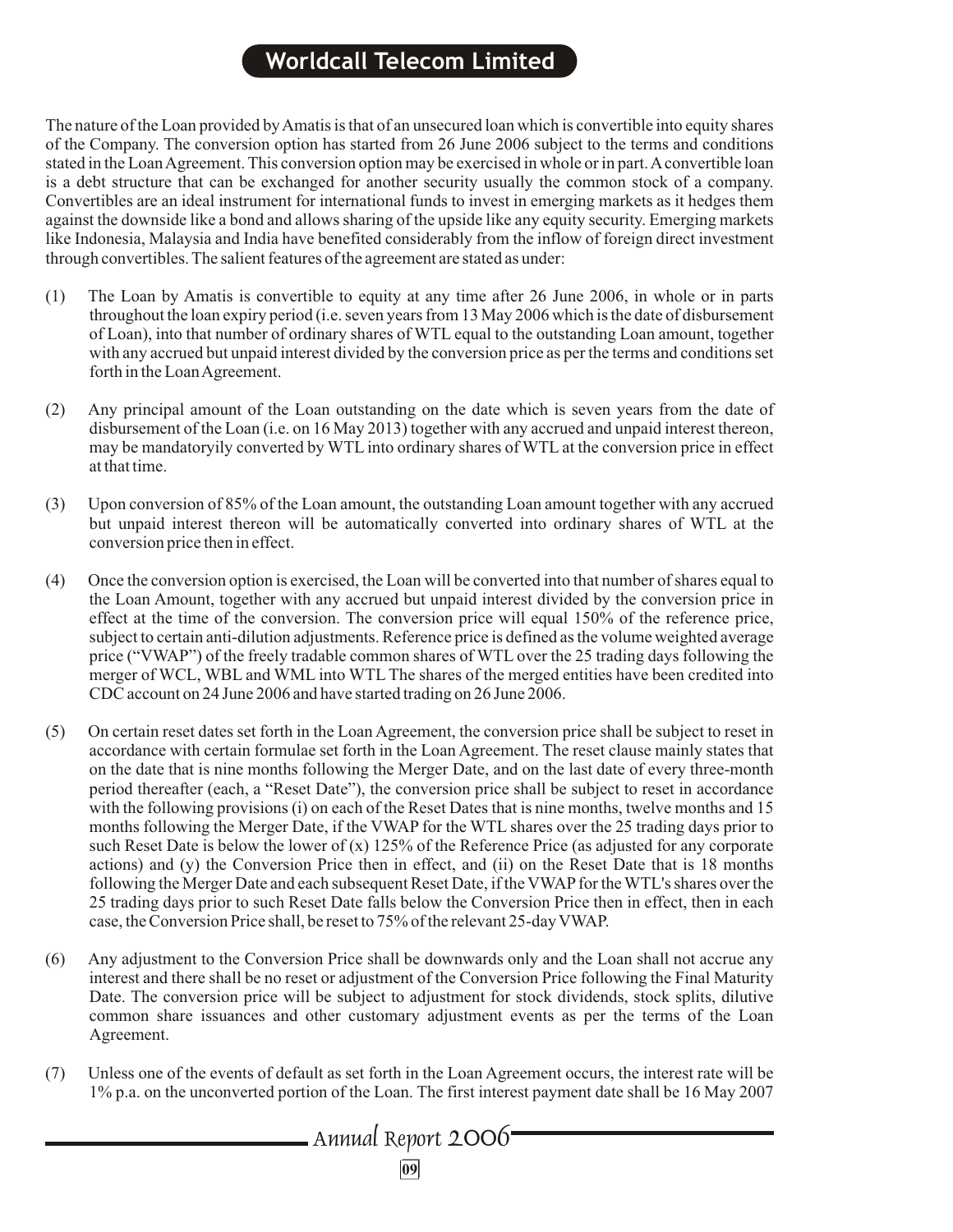provided that the entire Loan has not been converted into equity by this date pursuant to the Loan Agreement dated 13 April 2006. The last instalment of interest is due on 16 May 2012 provided that the entire Loan amount has not been converted into equity by this date.

- (8) The total number of instalments shall be six, subject to the terms of the Loan Agreement. No principal repayments are contemplated and if there is no default by WTL, the principal amount of the Loan entirely is to be converted into equity of the WTL.
- (9) The holder of the Loan shall have the right to cause to the Company to repay the Loan if an Event of Default (as defined in the Loan Agreement) occurs. The following are included as Events of Default (i) non-payment of principal, interest and fees when due; (ii) cross-default on other indebtedness (iii) breach of any covenant, subject to a material adverse effect (iv) failure to convert Loan into shares of WTL upon exercise of conversion rights by the holder and (v) voluntary or involuntary bankruptcy, insolvency or winding up of WTL.
- (10) In case of an Event of Default, WTL will be liable to repay the principal amount of the Loan plus any accrued and unpaid interest, assuming a default interest rate of 12.5% per annum, calculated on a retroactive basis to the Closing Date. The Closing date is 16 May 2006 i.e. on the date the disbursement was made by Amatis to WTL.

The proceeds of the Loan shall be used to finance the import of Plant and Machinery and services rendered in their installation. The average market price of the Company's shares for preceding 6 months before merger is around Rs. 10.38 per share. The recent average market price of WTL(after the merger) is around Rs. 9.84 per share for the month of July 2006 and around Rs. 10.36 per share for the month of August 2006 and Rs. 11.06 for the month of September 2006 .The break up value of the Company's shares based on the audited accounts for the year ended 30 June 2006 is around Rs. 17.17 per share. The existing paid up capital of WTL after the recent merger is Rs. 6,539,657,890 divided into 653,965,789 ordinary shares of Rs. 10/- each. The current Authorized share capital of the Company is Rs. 7,750,000,000 divided into 775,000,000 ordinary shares of Rs. 10/- each which shall be increased in order to give effect of bonus issue and the conversion of shares. This notice of Annual General Meeting is annexed to the annual accounts of the Company for the year ended 30 June 2006 and the related financial information can also be reviewed from the same.

As the conversion option is exercised in whole or in part, the paid up capital of the Company shall be increased to that extent. As per the latest shareholding available with the Company, Amatis does not hold any shares in the paid up capital of the Company. Amatis has given its consent by virtue of signing the Loan Agreement with the Company for purchase of shares of the Company in accordance with the Loan Agreement, accordingly, the Loan was disbursed to the Company on 16 May 2006.

Since the conversion price is dependent on the criteria set forth in the Loan Agreement and is linked with the market price of the Company's shares on the Karachi Stock Exchange, therefore, the conversion price may or may not be equal to the par value (1 ordinary share of Rs. 10/- each).

After the completion of all the necessary corporate formalities, the trading of the Company's shares (i.e. the merged entity) started on 26 June 2006. As per current situation, the 25 days VWAP (reference price) works out to be around Rs. 10.68. As per the terms of the Loan Agreement the first reset date would be 26 March 2007. If the holder of the loan converts the loan into ordinary shares of the Company prior to the first reset date, then the conversion price would be around Rs. 16.02 per share (150% of the reference price) which means that the loan amount of Rs. 1,497,145,378 is convertible into around 93,454,768 ordinary shares of Rs. 10/- each at an issue price of Rs.16.02 per share including share premium of Rs. 6.02 per share which shall be issued to the holder of the loan.

Since the Company has announced 15% bonus shares, therefore, the existing paid up capital of the Company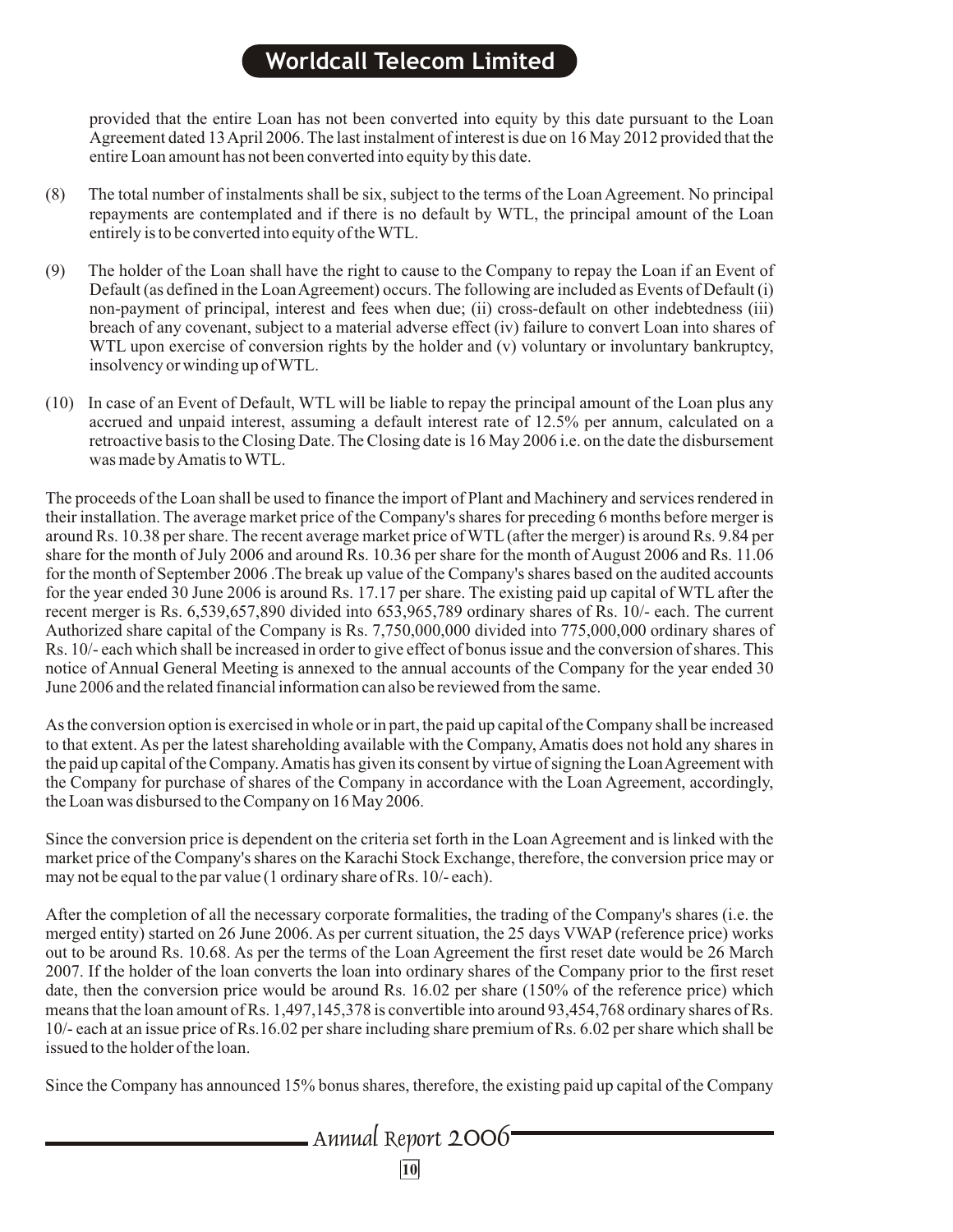comprising of 653,965,789 ordinary shares of Rs. 10/- each shall be raised to 752,060,657 ordinary shares of Rs. 10/- each (i.e. giving the effect of bonus issue). In case the holder of the loan exercises conversion option then the paid up capital would be increased to around 845,515,425 ordinary shares of Rs. 10/- each (i.e. issuance of 93,454,768 ordinary shares of Rs. 10/- each at an issue price of Rs.16.02 including a share premium of Rs. 6.02 per share).

Subsequent to 26 March 2007 if the holder of the loan converts the loan then the conversion price shall be calculated as per the terms stated in the Loan Agreement. Also please refer to point no. 5 of the salient features of the Loan Agreement as stated above in respect of subsequent conversion price after 26 March 2007. The conversion price may also be adjusted in accordance with the provisions of Clause 5(b) of the Loan Agreement in the event of certain corporate actions by the Company which includes stock dividends, stock splits, dilutive common share issuances and other customary adjustment events as per the terms of the Loan Agreement. The bonus issue of 15% announced by the Company is included in such corporate actions.

The rationale for the further issue of share capital to the holder of the loan without a rights offering is that the Loan Agreement may require issuance of shares from time to time to the lender and it is not practical to undertake a rights issue upon every exercise of a conversion right. Also, the lender requires confirmation that all consents, permissions, resolutions and actions have been undertaken to authorise the conversion as contemplated by the Loan Agreement. This confirmation cannot be provided unless the further issues of capital that may be required are approved now by the shareholders. The Loan is being provided to the Company at a low cost and enables the Company to enhance its operation and have aggressive roll-outs, thus taking early mover advantage. There are clear benefits for the Company and its shareholders for the subject investment (which is convertible into equity) since the Company will have available considerable capital at a very low cost to expand its business operations. The cost is much lower than the rate at which loans are currently available. The conversion of the Loan into shares will reduce the shareholding of all the shareholders on a pro-rata basis. The converted shares will rank pari passu in all respects with the existing shares of the Company.

The State Bank of Pakistan ("SBP") on application by the Company earlier had conveyed no objection to conversion of the Loan into equity and registration of loan under Foreign Exchange Manual 2002 vide their letter no. INT/B-9585/7(894)-05 dated 29 December 2005. Later SBP vide their letter no. INT/B-2786/12(93)-06 dated 05 May 2006 has registered the Loan Agreement dated 13 April 2006 vide their registration No. INT/C-274/06 dated 05 May 2006.

The SECP have also agreed in principle with the scheme of transaction, subject to compliance of certain conditions as per their letter no. EMD/CI/34/2005 5380 dated 12 December 2005. SECP have also stated in their letter that the Company should pass special resolution in a general meeting of the post merged entity i.e. Worldcall Telecom Limited for issuance of ordinary shares otherwise than by way of a rights issue under the provisions of Section 86 of the Ordinance, against conversion of the Loan.

# **(2) INCREASE IN THE AUTHORIZED SHARE CAPITALOFTHE COMPANY**

In order to facilitate the conversion of loan in to the Share capital of the Company and allotment of 15% bonus shares as recommended by the Board of Directors in their meeting held on 09 October 2006, it is necessary to increase the Authorized Share Capital of the Company. As per recommendations of the Board of Directors, the Authorized Share Capital of the Company be increased from Rs. 7,750,000,000/- to Rs. 9,000,000,000/-. This increase in capital will also necessitate amendments in clause V of the Memorandum of Association and in clause 4 of the Articles of Association of the Company accordingly and after the proposed amendment will be read as under:

# **Clause Vof the Memorandum of Association of the Company**

 $\,$  Annual Report 2006 $\,$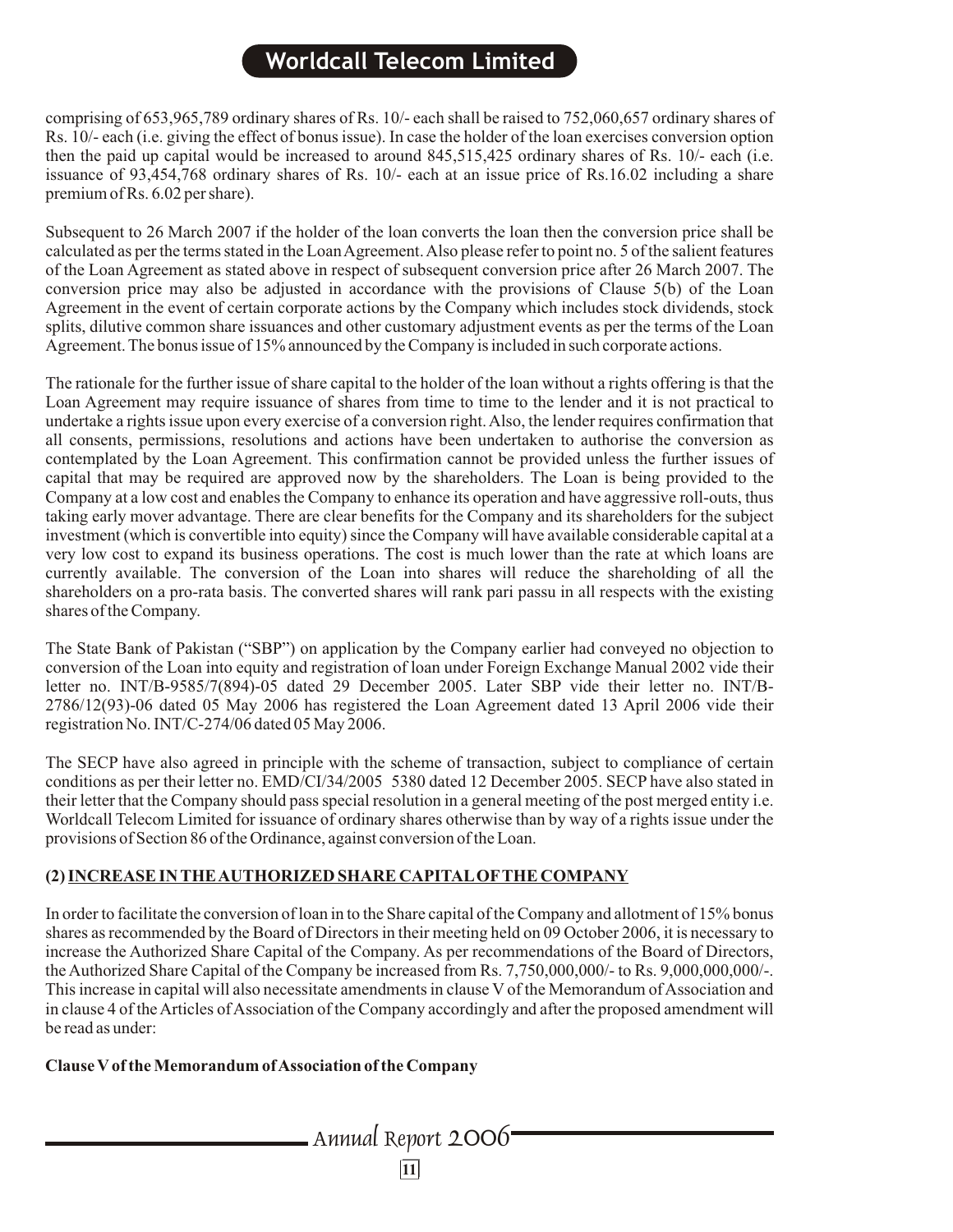The Authorized Capital of the company is Rs. 9,000,000,000/- (Rupees Nine Billion only) divided into 900,000,000/- (Nine hundred million only) ordinary shares of Rs. 10/- each. The Company shall have the power to increase, reduce, consolidate or re-organize the said Capital and to divide the shares capital into several classes in accordance with the provisions of the Companies Ordinance 1984.

# **Clause 4 of the Articles of Association of the Company**

The Authorized Capital of the company is Rs. 9,000,000,000/- (Rupees Nine Billion only) divided into 900,000,000/- (Nine hundred million only) ordinary shares of Rs. 10/- each.

# **INSPECTION OFDOCUMENTS**

Copies of statement u/s 160(1)(b) of the Companies Ordinance, 1984, recent annual/quarterly accounts along with all published or otherwise required accounts of all prior periods of the Company (including the merged entities i.e. Worldcall Communications Limited, Worldcall Broadband Limited and Worldcall Multimedia Limited) along with financial projections of the Company, Memorandum and Articles of Association of the Company and Amatis, principle approval letters from State Bank of Pakistan and Securities and Exchange Commission of Pakistan, loan registration letter with State Bank of Pakistan, Loan agreement signed between the Company and Amatis Limited (an affiliate of a US Hedge Fund ) and other related information of the Company including the merged entities, may be inspected/procured during the business hours on any working day at the Registered Office of the Company from the date of publication of this notice till the conclusion of the General Meeting. The financial statements of the Company, are annexed and of the merged entities can also be viewed at http://www.worldcall.com.pk.

# **INTERESTOFTHE DIRECTORS AND THEIR RELATIVES**

All the directors of the Company including the Chief Executive and their relatives (if any) are interested in the business that is subject of the meeting to the extent of their shares that are held by them in the Company. The effect of the business to be transacted at the meeting on the interest of these directors including the Chief Executive and their relatives (if any) does not differ from its effect on the like interest of other shareholders. The shareholding of Directors including the Chief Executive and their relatives (if any) are as follows:

| Name of Directors/CEO                                                       | <b>No. of Shares</b><br>(as at 30-June-2006) |
|-----------------------------------------------------------------------------|----------------------------------------------|
| Mr. Salmaan Taseer (CEO)                                                    | 6,833,230                                    |
| Mr. Shaan Taseer                                                            | 157,066                                      |
| Mrs. Aamna Taseer                                                           | 1,519                                        |
| Mrs. Sara Taseer (Daughter)                                                 | 357,218                                      |
| Ms. Sanam Taseer (Daughter)                                                 | 322,925                                      |
| Ms. Meera Shoaib (Grand daughter)                                           | 127,576                                      |
| Mr. Sulieman Ahmad Said Al-Hoqani                                           | 256, 117, 716                                |
| Mr. Babar Ali Syed                                                          | 500                                          |
| Mr. Arshed Ahmed Khan (nominee director SAPICO*)                            |                                              |
| Air Vice Marshal (R) Syed Imtiaz Hyder (nominee director SF <sup>**</sup> ) | 500                                          |
| Mr. Abid Raza                                                               | 1,951                                        |
| Mr. Muhammad Bilal Sheikh ***                                               | 500                                          |

*\* Saudi Pak Industrial and Agricultural Investment Company (Pvt.) Limited*

*\*\* Shaheen Foundation, PAF*

\*\*\* *Mr. Muhammad Bilal Sheikh resigned subsequent to the year end and Mr. Jamal Said Al-Ojaili was appointed as a director in his place, who holds 500 ordinary shares only.* 

 $\,$  Annual Report 2006 $\,$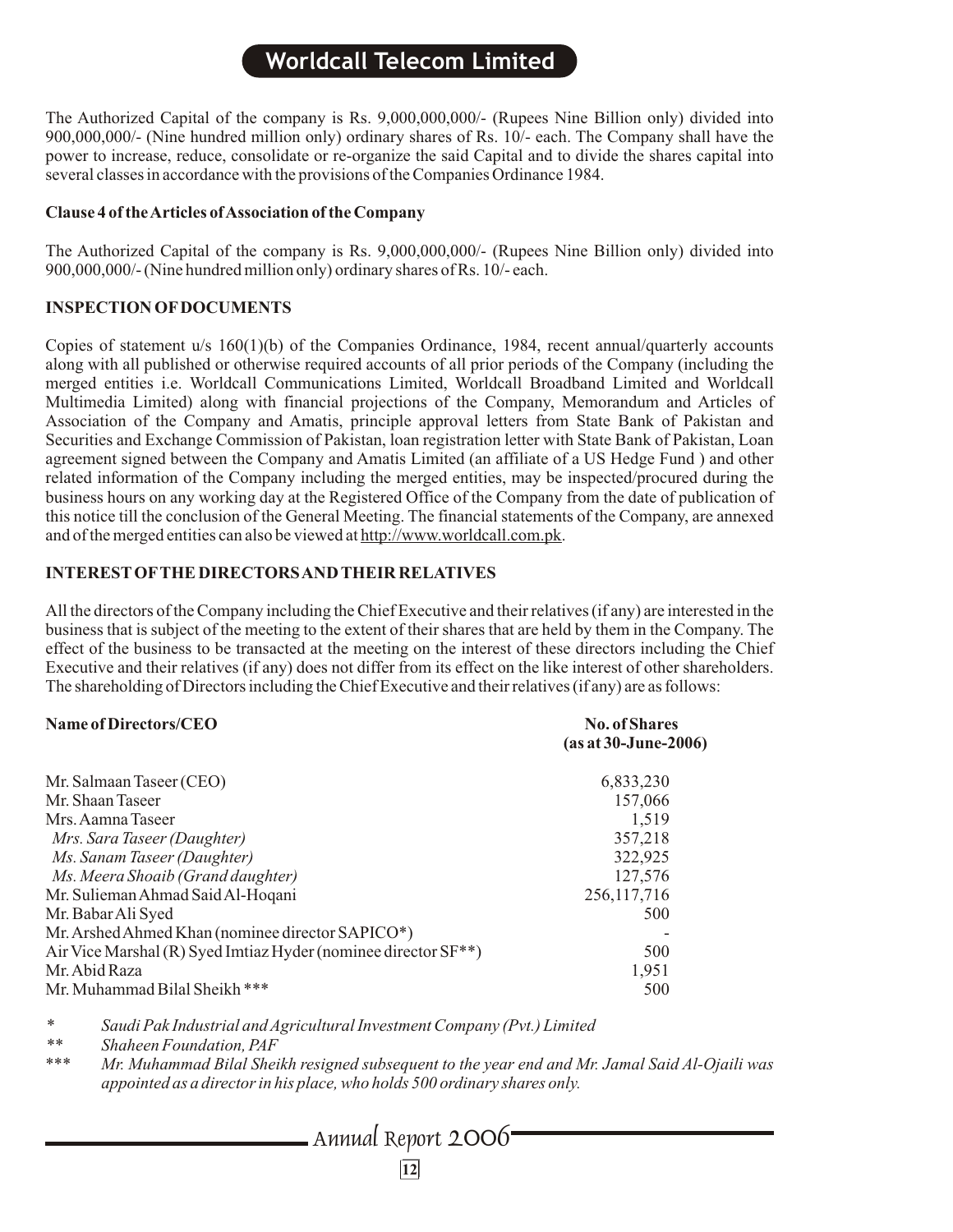# **CHAIRMAN'S REVIEW**

It is with a sense of pleasure and privilege that I present to you the annual accounts of Worldcall Telecom Limited ("WTL", "Worldcall" or the "Company") for the year ended 30 June 2006.

Worldcall has been positioning itself for the last three years for the competitive environs of post telecom deregulation market in Pakistan. Strategic initiatives in this regard have been carried out in a systematic manner. Focused management of this critical evolution has propelled Worldcall into an independent Multi Service Operator (MSO) of significance.

At present, operators are under constant pressure to realize maximum efficiencies and improve quality in order to compete and gain market share. On the other hand, the consumers have a variety of products and services to choose from at more and more affordable rates. It is in this backdrop that Worldcall has posted healthy results for the financial period under review. These results clearly validate the sound practices and hard work by management and employees in meeting the challenges of the market.

# **Merger**

In line with the vision statement of maximizing operational depth, Worldcall Multimedia Limited ("WML"), Worldcall Broadband Limited ("WBL"), and Worldcall Communications Limited ("WCL") were merged into WTL to form a single operating entity. The merger process was completed smoothly and came into effect from 01 July 2005.



WTL stands to gain from multiple synergies which arise from the merger. Post-merger WTL is now the single largest fixed-line payphone operator and single largest HFC/Cable Operator (CATV, IOC, VoIP/MSAN Telephony) in Pakistan. It is also positioned as a premium WLL and LDI operator and carries the true strengths of an MSO after telecom deregulation.

Worldcall will benefit from stability associated with having multiple revenue streams, operational cost savings, centralization of extensive distribution network, and tax advantages. Its relationships with regulators, operators, consumers, vendors, financial institutions and investors will be integrated under one umbrella.

The much larger balance sheet of the post-merger entity presents advantages to Worldcall as follows:

- Better bargaining power vis-à-vis lenders / suppliers
- Access to international markets & better fund raising alternatives with critical mass to attract investors and possibility of listing on foreign bourses.

Consolidated holdings made possible by the merger translate into a better performing stock as single scrip.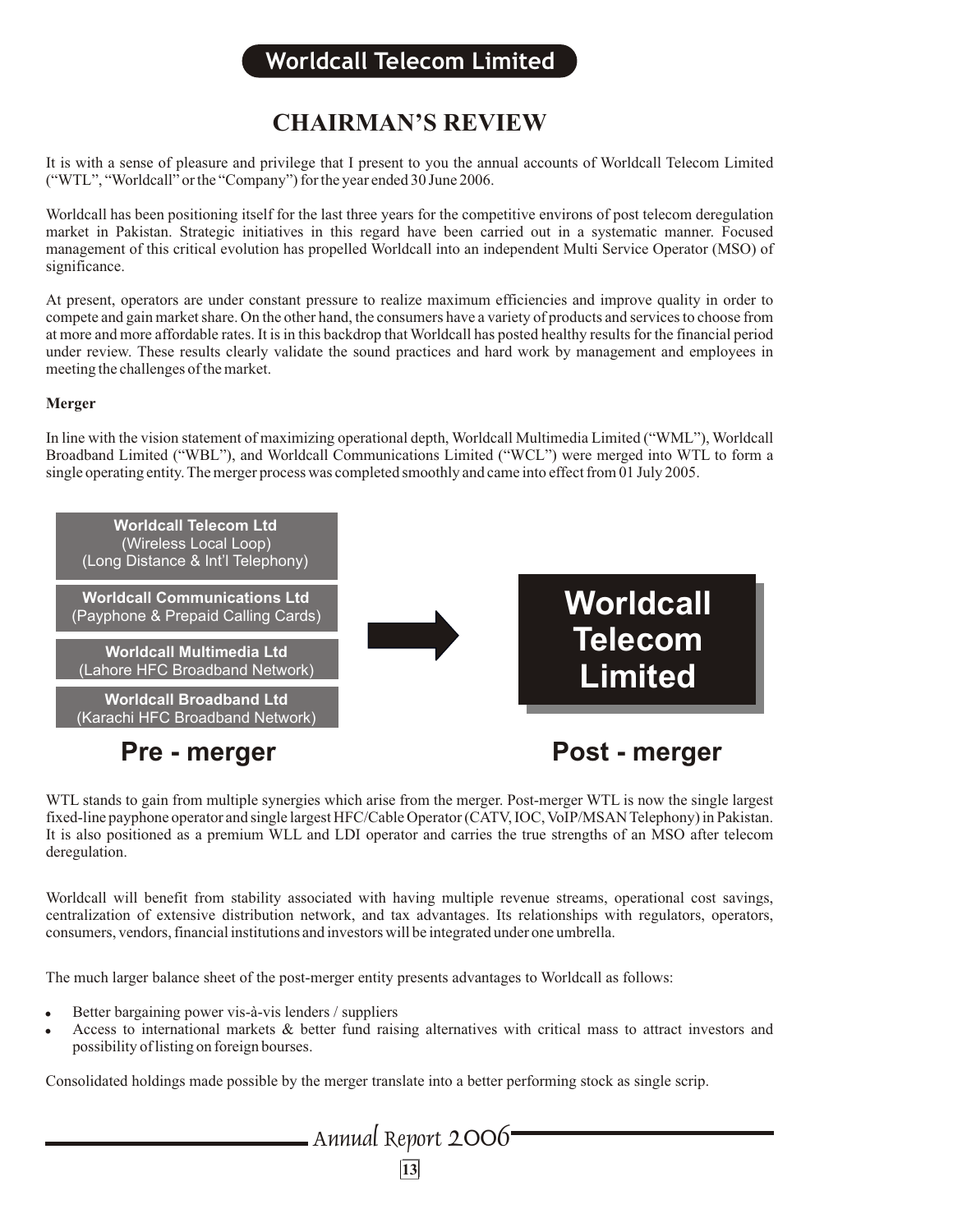Shareholders and interested investors would be pleased to note the potential for increased stock turnover, meaning increased liquidity and better opportunity for capital gains.

# **Multi Service Operator**

With the successful execution of the merger, WTL is now positioned as the only Multi Service Operator ("MSO") in Pakistan capable of offering such a variety of telecom services.



# **Investment by US Hedge Fund**

In line with the management's plans and efforts, a US based hedge fund invested US\$ 25 million in WTL in the form of convertible debt. It needs to be highlighted that the funds have been acquired at attractive terms for the Company. The proceeds of this transaction will enable Worldcall to maintain its growth momentum as it invests in introducing new services and in deploying new infrastructure.

# **Long Distance and International ("LDI") Telephony**

LDI operations contributed substantially to company's growth and formed the essential backbone to various telecom services including WLLand PCCS.

Worldcall flagship prepaid calling card service (Brand name HELLO) maintained its leadership position in face of very aggressive competition. HELLO achieved record high usage in this period. Independent operations in international termination segment also performed well during this period.

# **Wireless Local Loop ("WLL")**

I am pleased to inform you that Worldcall's WLL rollout has progressed at a fast pace and it now covers more than 22 cities and towns. Keeping in line with its reputation of innovation, Worldcall became the first company to launch state of the art Third Generation ("3G") Evolution-Data Optimized ("EVDO") service the first of its kind in Pakistan. Mindful of the constant competition and ever-more sophisticated requirements of the customers, Worldcall is investing in infrastructure and human resources to continuously improve its quality of service. In this regard network coverage and capacity for existing areas is being enhanced pro-actively.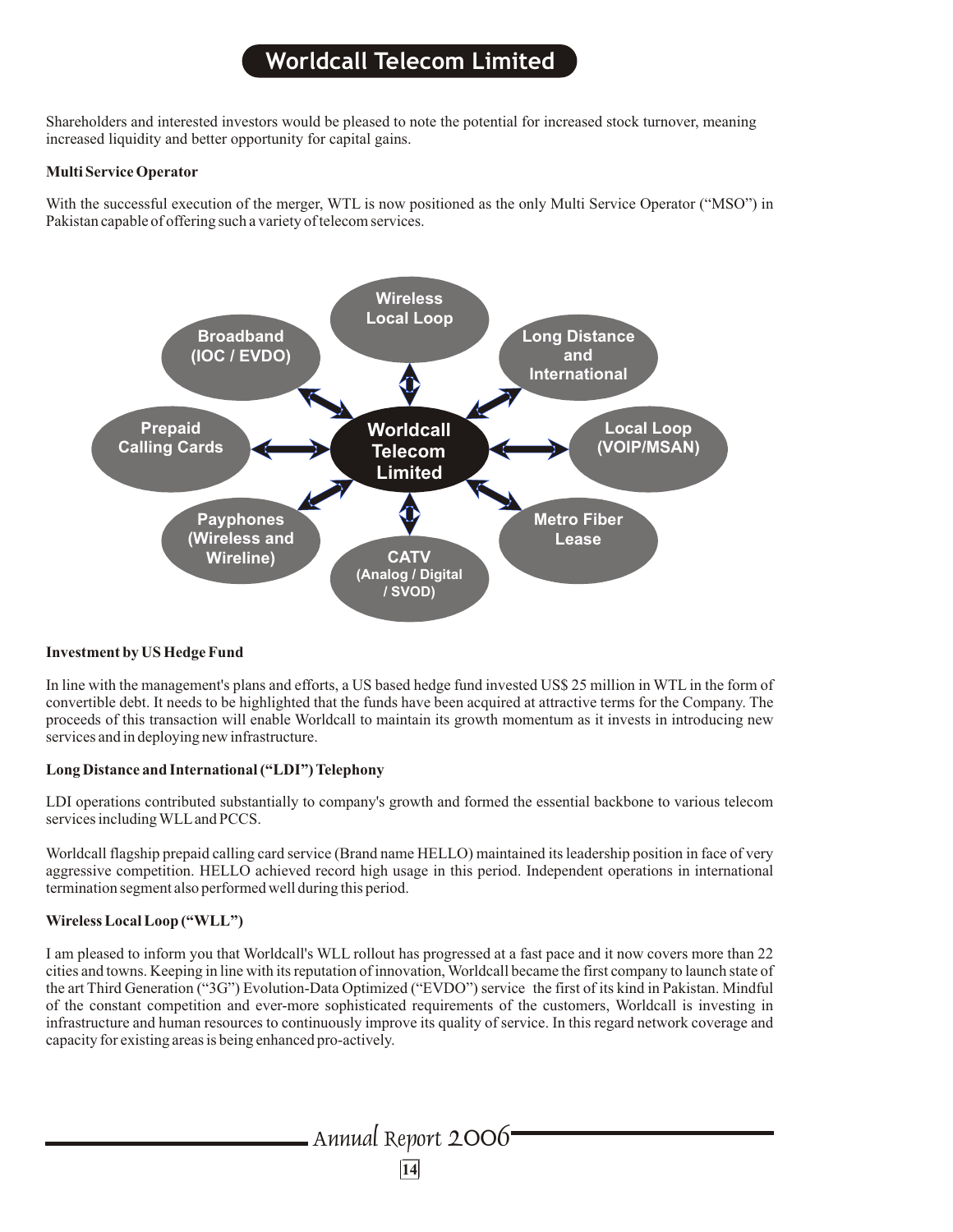# **Cable TV and Internet Over Cable**

Worldcall is expanding its state of the art Hybrid Fiber Coaxial ("HFC") networks to new localities of Karachi and Lahore. As expected it has received a very encouraging response which is reflected in record-high number of subscribers to its cable television and Internet Over Cable services. It has also initiated a VoIPover cable service in Karachi and looks forward to introducing the same to its Lahore customers.

WTL's extensive and timely HFC network deployment is enabling it to make more metro fiber lease agreements with reputable corporations.

### **Payphones**

This period saw Worldcall install wireless payphones which operate on our own WLLCDMAnetwork. Since the cost of operating these payphones is less than that of wire-line payphones, they are a much more attractive product and have been well-received by the market. Additionally, wireline payphone on PTCL infrastructure were also able to sustain operational viability on account of volume discount available to WTL.

### **Regulatory Environment**

Several fortunate events in the regulatory domain have taken place during the period under review. These will all contribute positively towards achieving targets for the following year.

According to PTA's recent determination cost of Domestic Private Leased Circuit (DPLC) has been reduced by 35%, International Private Leased Circuit (IPLC) by 38% and Internet bandwidth cost by 40%. These cumulatively will contribute towards reducing a major reduction in cost during the following year.

After a process of consultations and deliberation, the Regulator and Government finally have approved a 4 year moratorium for WLL spectrum fee payments. This amounts to PKR 1.2 billion for Worldcall. The relief from this moratorium will help WTL continue on track with its phase-wise rollout plan.

### **Future Outlook**

In track with its expansion plan Worldcall is poised to initiate its WLL service in Karachi and Hyderabad. For this purpose, a contract for the supply of network technology and equipment has been signed with Huawei Technologies in August 2006.

With the aim of maintaining its leading edge in the market, WTL intends to better understand and boldly meet its customers' value expectations during the times ahead.

Worldcall has come a long way over the last one year of operations. It has seen a remarkable transition in a sense as it evolved into a total telecom operator with diverse operations in various telecom segments. The maturity in its operations is already paying dividends to its shareholders. Consolidation and further expansion in the operations will surely enhance performance in future and we stand to move into more significant domains over the coming period.

I would like to thank WTL management and employees for their efforts in further our vision. Faith shown by our shareholders in WTLas a performing entity has been fully vindicated by the performance of the company. I am sure that future holds more promise for all of us and I look forward to prosperous growth for WTLover the years.

**Sulieman Ahmed Said Al-Hoqani** Chairman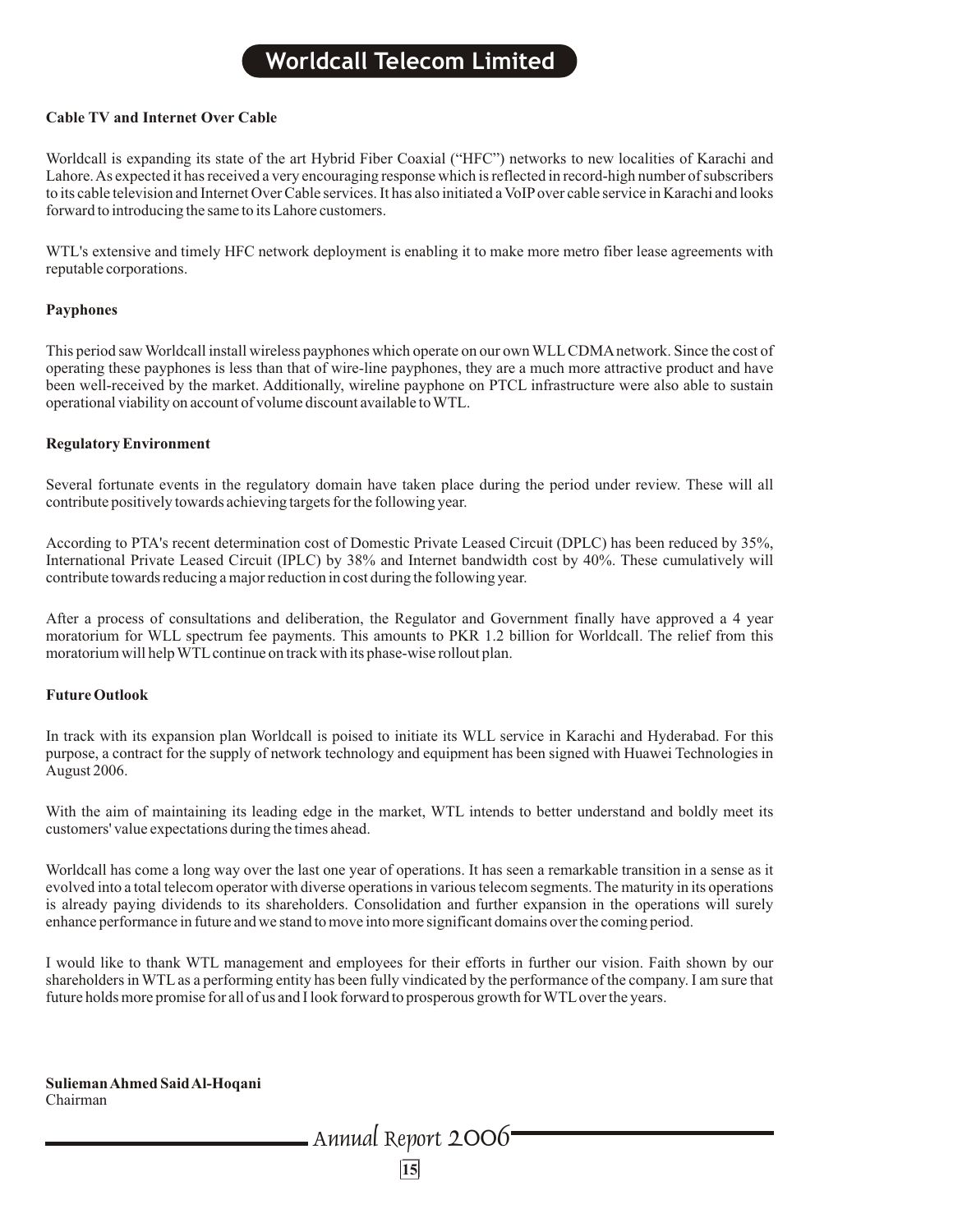# **DIRECTORS' REPORT**

The Directors of Worldcall Telecom Limited ("WTL" or "the Company") are pleased to present before you a review of your Company's performance for its first full year period ended 30 June 2006.

### **Financial Overview**

The Company earned net revenue of PKR 4.4 billion while making a net profit after tax of PKR 947.6 million during the year under review. The Company's cash flow situation, especially related to operating activities, also improved significantly. Complete results of the Company for the year are fully disclosed in the statements accompanying this report; however salient features of the results for the year are as follows:

| <b>Profit and Loss Account</b>    | (Rs. in Millions) |
|-----------------------------------|-------------------|
| Revenue                           | 4,356             |
| Gross Profit                      | 1,683             |
| Profit after Taxation             | 948               |
| EPS-Basic-(Rupees)                | 1.47              |
| <b>Balance Sheet</b>              |                   |
| Non Current Assets                | 12,054            |
| Net Current Assets                | 1,822             |
| Non Current Liabilities           | 2,646             |
| Share Capital and Reserves        | 11,230            |
| Break up Value Per Share-(Rupees) | 17.17             |

### **Bonus Issue**

The Board of Directors in their meeting held on 09 October 2006 have proposed bonus shares for the year ended 30 June 2006 at the rate of 15 shares for each 100 shares held, i.e. 15% as a final dividend.

### **Merger**

During this year, Worldcall Multimedia Limited ("WML"), Worldcall Broadband Limited ("WBL"), and Worldcall Communications Limited ("WCL") were merged into WTL, thereby making the Company a Multi Service Operator ("MSO") with one of the most diversified deployments in Pakistan.

The merger of the companies will rationalize business structure along efficient lines, bring economies of scale and significantly improve the adaptability of the company with improved financial strength. The merger will also reduce expenses, cut down reporting requirements, translate into savings in tax and will enhance the profitability of WTL giving significant benefit to the shareholders. There will also be a considerable cost saving through streamlined sales, elimination of duplicated services operations and reduction in operational expenses. The pooling of assets and resources will further enhance security available to creditors.

# **Convertible Loan from Amatis Ltd**

The Company has arranged a long Term Convertible Loan of US\$ 25 Million from Amatis (a limited liability company organized under the laws of Cayman Islands) which is an affiliate of a US Hedge Fund. This Loan has been obtained for conditions stated in the Loan Agreement. This conversion option may be exercised in whole or in part. Aconvertible loan is a debt structure that can be exchanged for another security usually the common stock of a company. Convertibles are the expansion of WLL Operations. The conversion option has started from 26 June 2006 subject to the terms and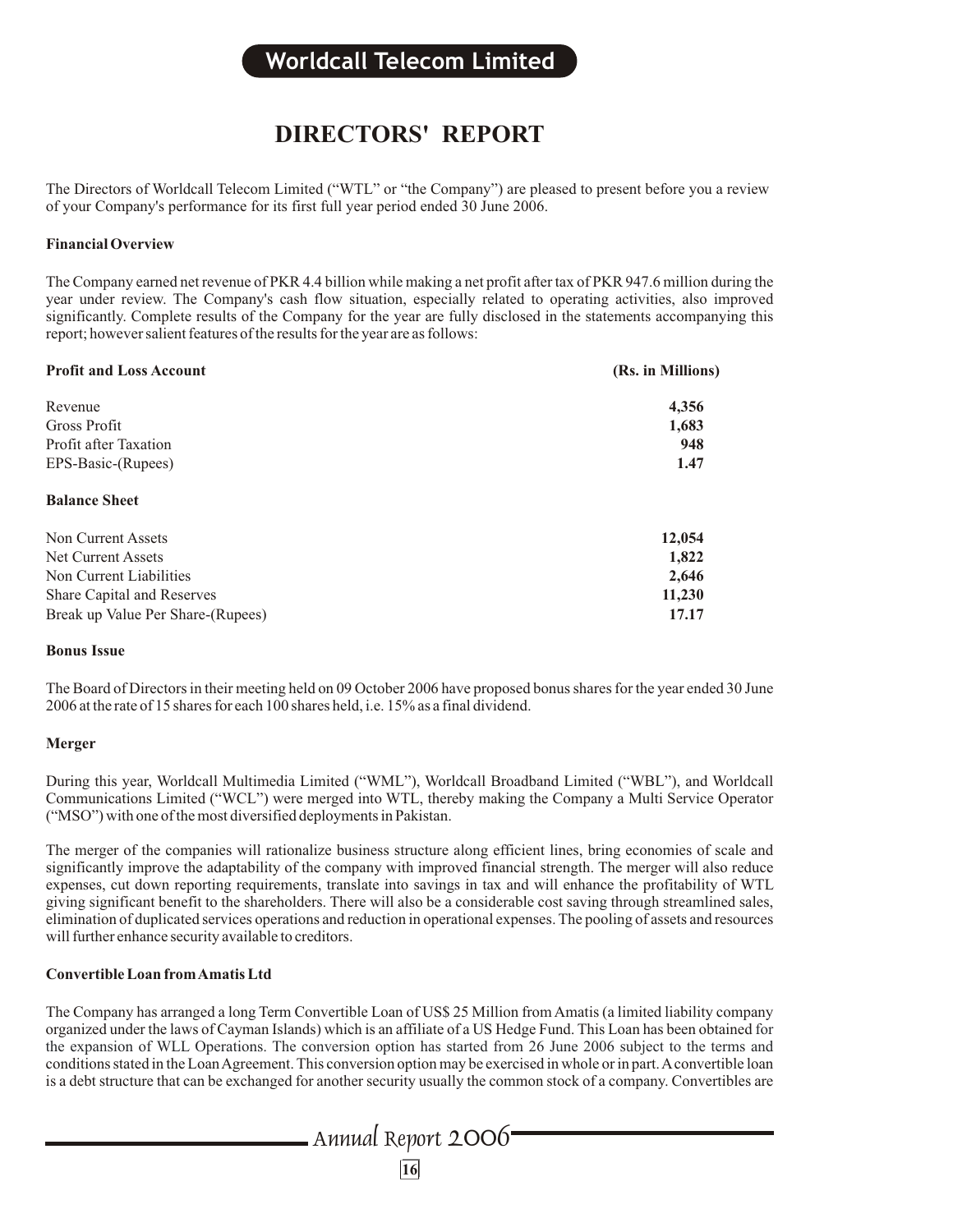an ideal instrument for international funds to invest in emerging markets as it hedges them against the downside like a bond and allows sharing of the upside like any equity security. Emerging markets like Indonesia, Malaysia and India have benefited considerably from the inflow of foreign direct investment through convertibles.

# **Operational Achievements are highlighted below**

WTLhas shown sustained growth in its telecom operations in the last financial year with highlights as follows:

- WLL service has expanded to 21 new cities
- Wireless Payphone Service (WPS) on WLL infrastructure was successfully launched in all areas WTL's WLL operations
- In domestic operations, PCCS achieved a milestone performance of 24 million minutes in a single month with record daily volume achievement of one million plus minutes
- Turnkey contract for WLL operations in Karachi and Hyderabad was awarded to Huawei Technologies due to their global leadership position in 450 MHz spectrum WLL network roll-outs
- International termination volumes achieved a record high with direct interconnect operations with Pakistan Telecommunication Company Limited (PTCL) and Pakistan Mobile Company Limited (Mobilink)
- Data services achieved another milestone with both broadband operations in Lahore and Karachi achieving consumption levels of one STM1 (155 Mbps) each for their broadband connectivity services
- Advertisement on Cable was officially sanctioned which translated into significant boost top cable operations in Lahore and Karachi
- Siemens settled its accounts with WTL for its LDI network deployment and successfully enhanced network capacity by 50% to further facilitate WTLexpansion in telecom operations
- EVDO (Evolution Data Optimized) broadband wireless access has commenced commercial operations in Lahore. Data service on WLL reached 20Mbps connectivity level further strengthening broadband services from WTL
- Significant contracts were concluded for Metro fiber connectivity with major telecom operators including Mobilink, TWA, Paktel and Telenor. Financial sector also opened up for WTL offering for fiber optic connectivity.
- Deployment for oversees Prepaid Calling Card Service (PCCS) has been successfully completed in UK market and service is expected to be launch during this month.

# **Future Outlook**

The telecom market in Pakistan is driven by competitive operational deployments by new entrants and enhancement in incumbents reach to augment their share in the evolving market. WTL has the benefit of being an active operator with significant deployments in Pakistan over the last decade and post deregulation has successfully transformed itself into a true MSO with substantial advancement in its various operations.

WTL intends to consolidate its present position and at the same time expand its operations to new potential markets. Your Company will continue to invest in technologies and skills to achieve this objective.

Operational efficiency coupled with addition of new revenue enhancement services shall ensure that price pressures in today's competitive market are absorbed without affecting the revenue growth targets. The infrastructure capability to support new value added services has already been proven and same will be built upon.

In line with its stated objectives of being the most significant MSO in Pakistan, following management initiatives are being executed for consolidation of existing operations and further growth:

- WTL is expanding its WLL services to Karachi and Hyderabad, while investing in more infrastructures to improve quality in existing WLL deployment. Revenue enhancement, principally in the data and value added services segments, will be aggressively developed for better margins attributable to reduced direct costs.
- In LDI segment, oversees operations for direct access to captive minutes (PCCS in UK and planned for North America and mainland Europe) shall be commenced to protect market position achieved since commencement of operations. Significant interconnects in place shall be further cultivated to enhance volumes in LDI segment as market volume grows.
- WTL strength as the most significant payphone operator in Pakistan on fixed wireline and WLL infrastructure will be exploited for ensuring continued growth in this segment.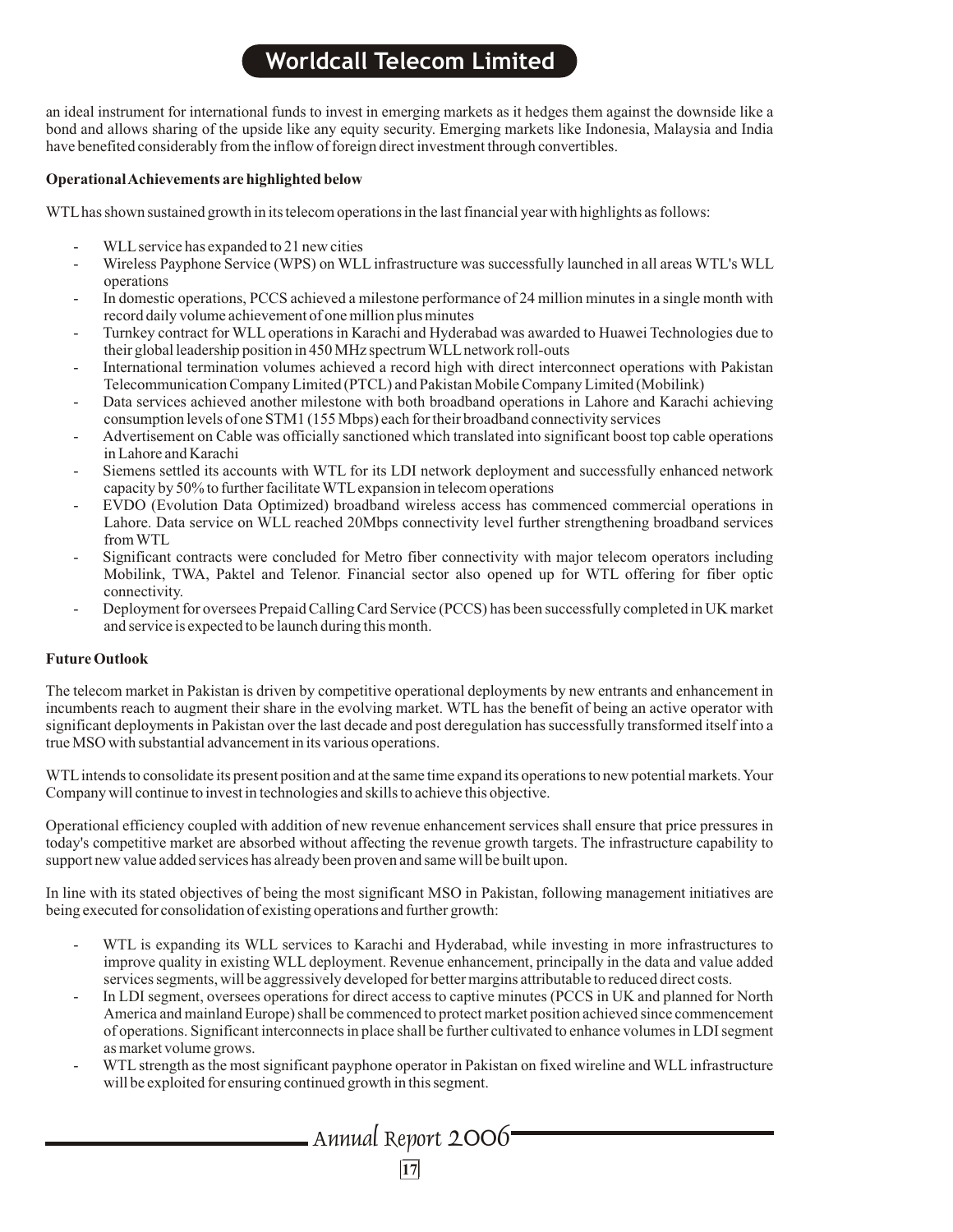- Metro fiber / dark fiber contracts in Lahore and Karachi have been significant contributors to success of Hybrid Fiber Coaxial (HFC) deployments in both these cities with major revenues in this segment. Depth of deployment shall be enhanced and new service offering in managed services segment will ensure continued growth in this segment.
- WTL positioning as premier broadband operator in Pakistan shall be further consolidated with network expansion in the HFC networks and more competitive packaging making a play on significant bandwidth cost reduction. WTL has the benefit of being one of the largest operator of data connectivity and price reduction in bandwidth has been achieved on account of WTL bandwidth volumes.
- For maximizing revenue returns and enhancement of service bouquet from the existing HFC infrastructure, digital content (Digital Television) will be offered in the CATV segment with additional strength of true video on demand (VoD). It shall be the first commercial service of its kind in Pakistan and would be another milestone after successful Voice over Cable (VoC) offering from the same infrastructure.
- In continuation of initiatives over the last one year, customer operations and services support structure will be further augmented.

### **Changes in the Board of Directors**

Since the last report, there have been the following changes in the composition of the Board. During the period Mrs. Aamna Taseer, Mr. Arshed Ahmed Khan, Mr. Babar Ali Syed and Mr. Jamal Said Al-Ojaili have been appointed in the places of Mr. Muhammad Shuaib Yousaf, Mr. Khurshid Zafar Qureshi, Mr. Tanvir Ahmad and Mr. Muhammad Bilal Sheikh. At present there are nine Directors serving the Board of the Company.

### **Board Meetings during the year**

Five meetings of the Board of Directors were held during the year. Attendance by each director is as under:

| <b>Directors</b>                         | <b>Meetings Attended</b> |
|------------------------------------------|--------------------------|
| Sulieman Ahmed Said Al-Hoqani (Chairman) |                          |
| Salmaan Taseer (Chief Executive Officer) | 4                        |
| Aamna Taseer                             | 2                        |
| Shaan Taseer                             | 3                        |
| Jamal Said Al-Ojaili                     |                          |
| Babar Ali Syed                           |                          |
| Abid Raza                                |                          |
| Air Vice Marshal (R) Syed Imtiaz Hyder   | 2                        |
| Arshed Ahmed Khan                        | 2                        |
| Muhammad Shuaib Yousaf (Resigned)        | 3                        |
| Khurshid Zafar Qureshi (Resigned)        | 2                        |
| Tanvir Ahmad (Deceased)                  | 4                        |
| Muhammad Bilal Sheikh (Resigned)         |                          |

The Directors who could not attend the meeting were duly granted leave by the Board.

### **Audit Committee**

The Board of Directors in compliance with the Code of Corporate Governance has established an Audit Committee consisting of following Directors:

| Babar Ali Syed    | Chairman |
|-------------------|----------|
| Aamna Taseer      | Member   |
| Arshed Ahmed Khan | Member   |

During the year, Mr. Babar Ali Syed and Mr. Arshed Ahmed Khan have been appointed in places of Mr. Tanvir Ahmad and Mr. Shaan Taseer.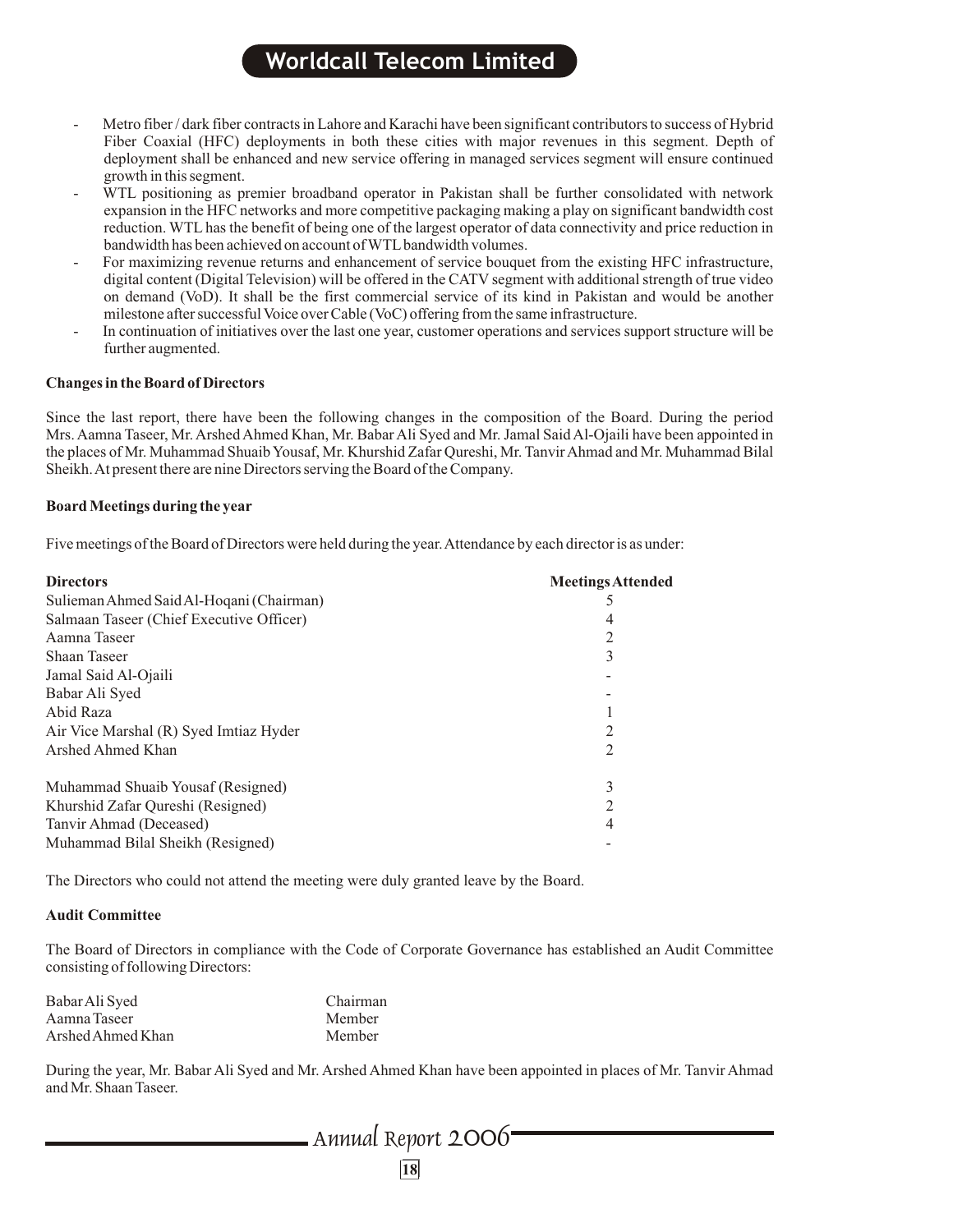### **Auditors**

The present Auditors, Messrs KPMG Taseer Hadi & Co., Chartered Accountants shall retire and being eligible to offer themselves for re-appointment. The Board of Directors endorses the recommendation of the audit committee for the reappointment of Messrs KPMG Taseer Hadi & Co., Chartered Accountants as the auditors of the Company for the financial year ending June 30, 2007.

### **Pattern of Shareholding**

The Pattern of shareholding as required under Section 236 of the Companies Ordinance, 1984 and listing regulations are enclosed.

# **Trading of Directors**

During the financial year, the trading in shares of the Company by the directors', CEO, CFO, Company Secretary and their spouses and any minor children is given in annexure-1.

### **Statement of Compliance in accordance with the Code of Corporate Governance ("CCG")**

- 1. The financial statements, prepared by the management, fairly present its state of affairs, the result of its operation, cash flows and change in the equity.
- 2. Proper books of accounts of the Company have been maintained.
- 3. Appropriate accounting policies have been consistently applied in preparation of the financial statements and accounting estimates are based on reasonable and prudent judgment.
- 4. International Accounting Standards, as applicable in Pakistan, have been followed in preparation of the financial statements.
- 5. The system of internal control is sound in design and has been effectively implemented and monitored.
- 6. There are no significant doubts upon the Company's ability to continue as a going concern.
- 7. There has been no material departure from the best practices of corporate governance, as detailed in the listing regulations.
- 8. The key financial data of two years is summarized in the report.
- 9. The Company has followed the best practices of corporate governance, as detailed in the Listing Regulations of Stock Exchanges, wherever possible and is in the process of complying with all the remaining regulations.

### **Earning perShare**

Earning per share for the financial year ended 30 June 2006 is Rs.1.47.

### **Human Resources**

Worldcall appreciates the hard work and determination of its employees that has helped it to become one of the leading telecom companies in Pakistan. Worldcall continues to rely on its employees for its future expansion and believes in the mutual sharing of rewards that are a result of the endeavours of its employees.

For and on behalf of the Board of Directors

Lahore: **Salmaan Taseer** 09 October 2006 Chief Executive Officer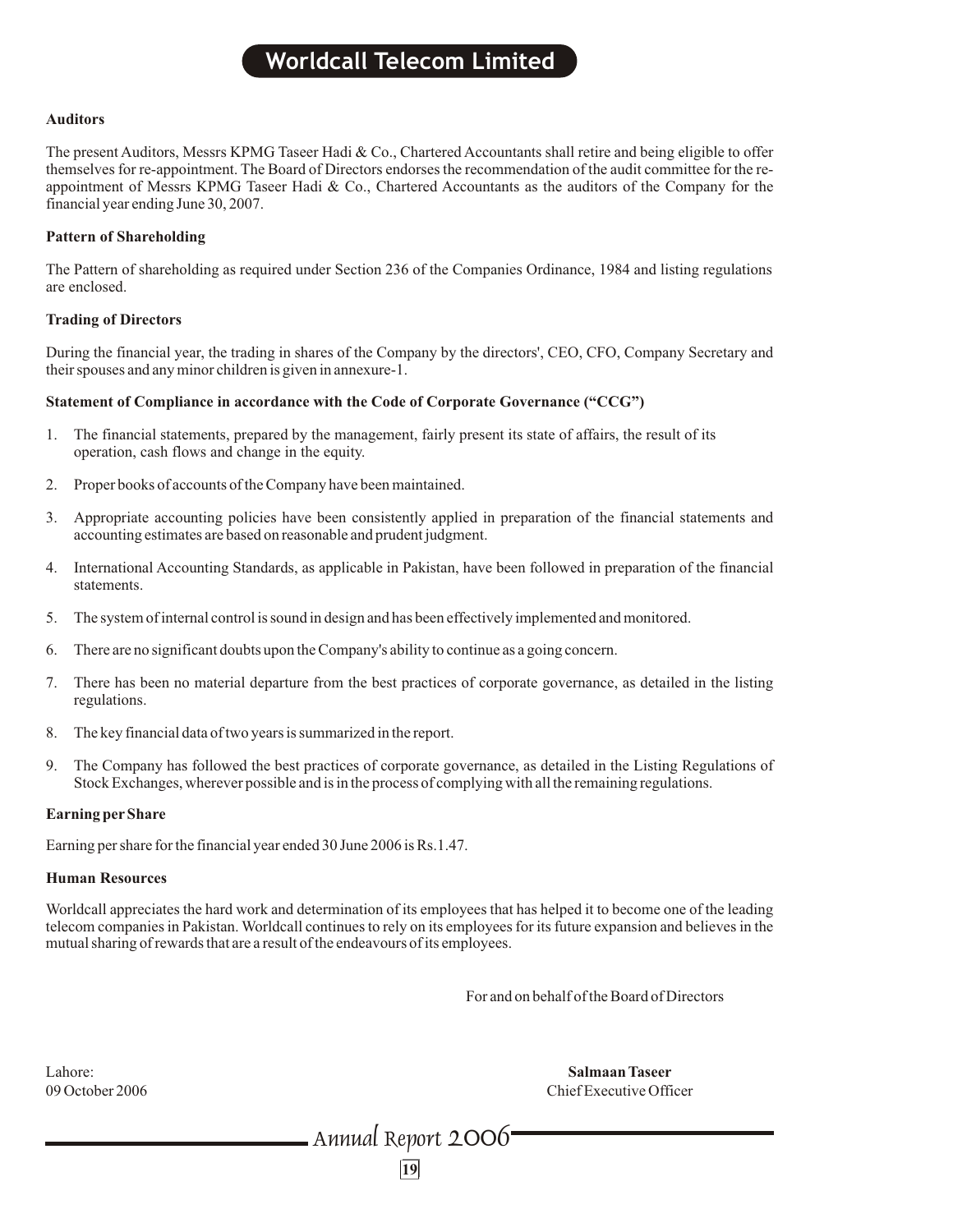# TRADING BY BOARD MEMBERS, COMPANY SECRETARY, CFO **TRADING BY BOARD MEMBERS, COMPANY SECRETARY, CFO** AND THEIR SPOUSE & IF ANY MINOR CHILDREN **AND THEIR SPOUSE & IF ANY MINOR CHILDREN**

|                                                         | Opening            |              |              |                                            |                                               | Closing                         |
|---------------------------------------------------------|--------------------|--------------|--------------|--------------------------------------------|-----------------------------------------------|---------------------------------|
|                                                         | balance<br>ason    | Purchase     | <b>Bonus</b> | WCL, WML,<br>Merger                        | Sale                                          | balance<br>as on                |
|                                                         | $01 - 07 - 2005$   |              |              | WBL into WTL                               |                                               | 30-06-2006                      |
| <b>Directors</b>                                        |                    |              |              |                                            |                                               |                                 |
| Salmaan Taseer (CEO)                                    | 6,000,500          |              |              |                                            |                                               | 6,833,050                       |
| Aamna Taseer                                            | $\overline{1}$     | 500          |              |                                            | $\frac{1}{2}$                                 |                                 |
| Shaan Taseer                                            |                    |              |              |                                            |                                               |                                 |
| Sulieman Ahmed Said Al-Hoqani                           | 500<br>117,500,000 | 10,261,413   |              | 832,550<br>1,019<br>156,566<br>130,947,803 | (2,591,500)                                   | 1,519<br>157,066<br>256,117,716 |
| Jamal Said Al-Ojaili                                    |                    | 500          |              |                                            |                                               |                                 |
| Abid Raza                                               | 500                |              |              | 1,451                                      | ï                                             | 500<br>1,951                    |
| Babar Ali Syed                                          | $\frac{1}{1}$      | 500          |              |                                            | $\tilde{\mathcal{A}}$ , $\tilde{\mathcal{A}}$ | 500<br>500                      |
| Air Vice Marshal (R) Syed Imtiaz Hyder                  | 500                |              |              | $\bar{1}$                                  |                                               |                                 |
| Arshad Ahmed Khan (Nominee of S                         | APICO)             |              |              | $\mathbf{I}$                               |                                               |                                 |
|                                                         |                    |              |              |                                            |                                               |                                 |
| Muhammad Shuaib Yousaf (Resigned)                       |                    |              |              |                                            |                                               |                                 |
| Khurshid Zafar Qureshi (Resigned)                       |                    |              |              |                                            |                                               |                                 |
| Tanvir Ahmed (Deceased)                                 |                    |              |              |                                            |                                               |                                 |
| Muhamamd Bilal Sheikh (Resigned)                        |                    |              |              |                                            |                                               |                                 |
|                                                         |                    |              |              |                                            |                                               |                                 |
| Spouses                                                 |                    | I.           |              |                                            |                                               |                                 |
| Minor Children                                          |                    | $\mathbf I$  |              |                                            |                                               |                                 |
| Muhammad Naveed Tariq<br><b>Chief Financial Officer</b> | 838                | 49,807       |              | 882                                        |                                               | 51,527                          |
|                                                         |                    |              |              |                                            |                                               |                                 |
| Company Secretary<br>Ahmad Bilal                        | 100                | $\mathbf{I}$ |              | 1,631                                      |                                               | 1,731                           |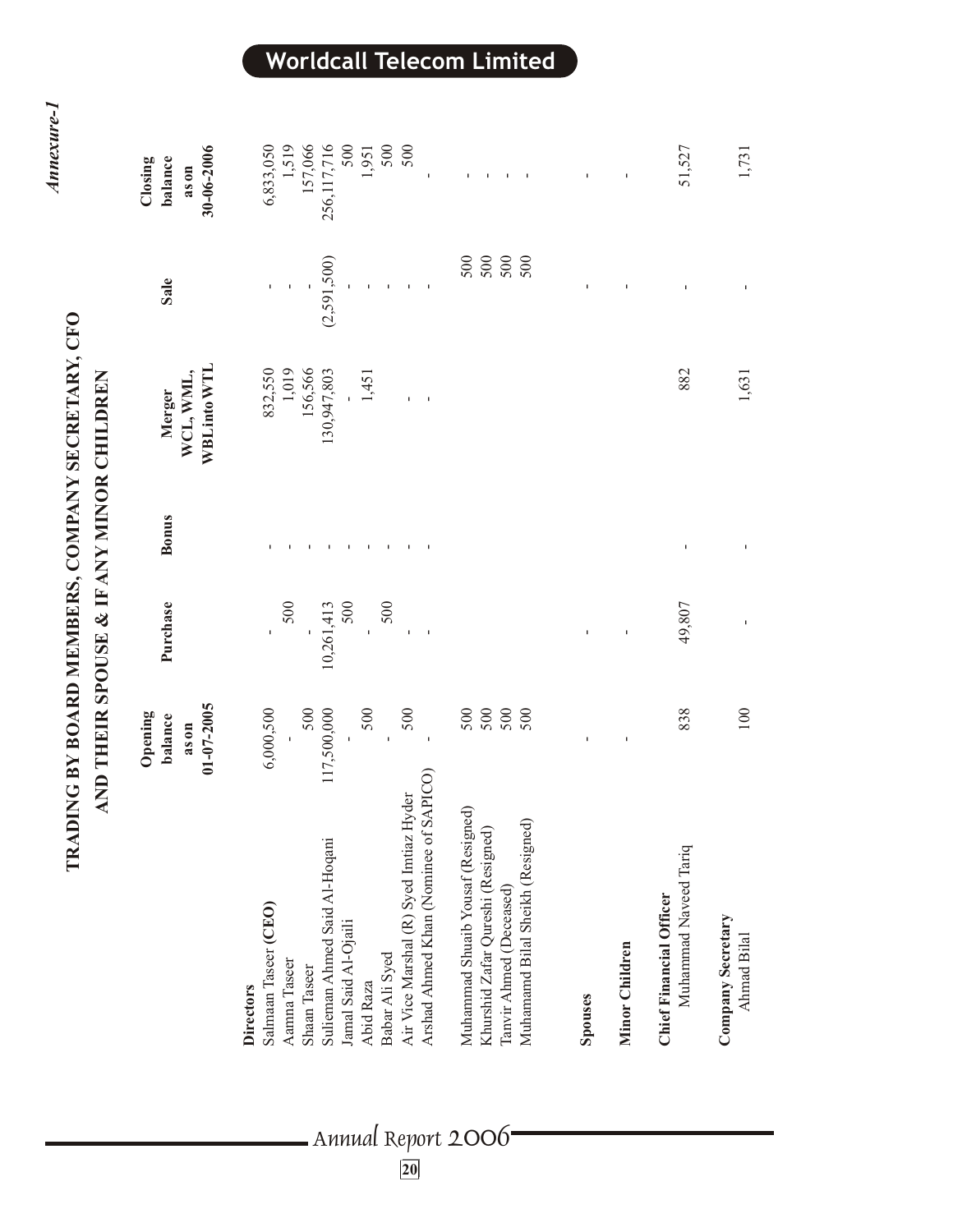# **TWO YEARS FINANCIAL PERFORMANCE INCOME STATEMENT**

|                                                                                                                                                                       | 2006                     | 01 December 2004<br>to 30 June 2005<br>(Rupees in '000) |
|-----------------------------------------------------------------------------------------------------------------------------------------------------------------------|--------------------------|---------------------------------------------------------|
| Revenue -Net<br>Direct cost                                                                                                                                           | 4,355,859<br>(2,673,303) | 677,854<br>(607, 833)                                   |
| <b>Gross profit</b>                                                                                                                                                   | 1,682,556                | 70,021                                                  |
| Operating cost                                                                                                                                                        | (1,090,851)              | (91, 497)                                               |
| <b>Operating profit/(loss)</b>                                                                                                                                        | 591,705                  | (21, 476)                                               |
| Finance cost                                                                                                                                                          | (179,092)                | (24, 746)                                               |
|                                                                                                                                                                       | 412,613                  | (46, 222)                                               |
| Gain on re-measurement of investments at fair value<br>Gain on re-measurement of investment property at fair value<br>Gain on re-measurement of long term liabilities | 138,363<br>21,000        |                                                         |
| at present value<br>Other operating income                                                                                                                            | 453,107<br>157,137       | 14,300                                                  |
| Profit/(loss) before taxation                                                                                                                                         | 1,182,220                | (31, 922)                                               |
| Taxation                                                                                                                                                              | (234, 610)               | 12,704                                                  |
| Profit/(loss) after taxation                                                                                                                                          | 947,610                  | (19,218)                                                |

Consequent to the merger of Worldcall Multimedia Limited (WML), Worldcall Broadband Limited (WBL) and Worldcall Communications Limited (WCL), with the Company, the financial performance of the year ended 30 June 2006 present the merged position of all the four companies and comparatives reflect the financial performance of the Company. For information on the past few years financial performance of WML, WBLand WCL, the shareholders/users can visit the Company's website: www.worldcall.com.pk.

As the Company started its commercial operations on 01 December 2004; therefore, financial performance for the year 2005 reflect the financial performance for the period of 7 months and financial information for the periods prior to June 2005 are not required.

**CHIEF EXECUTIVE DIRECTOR**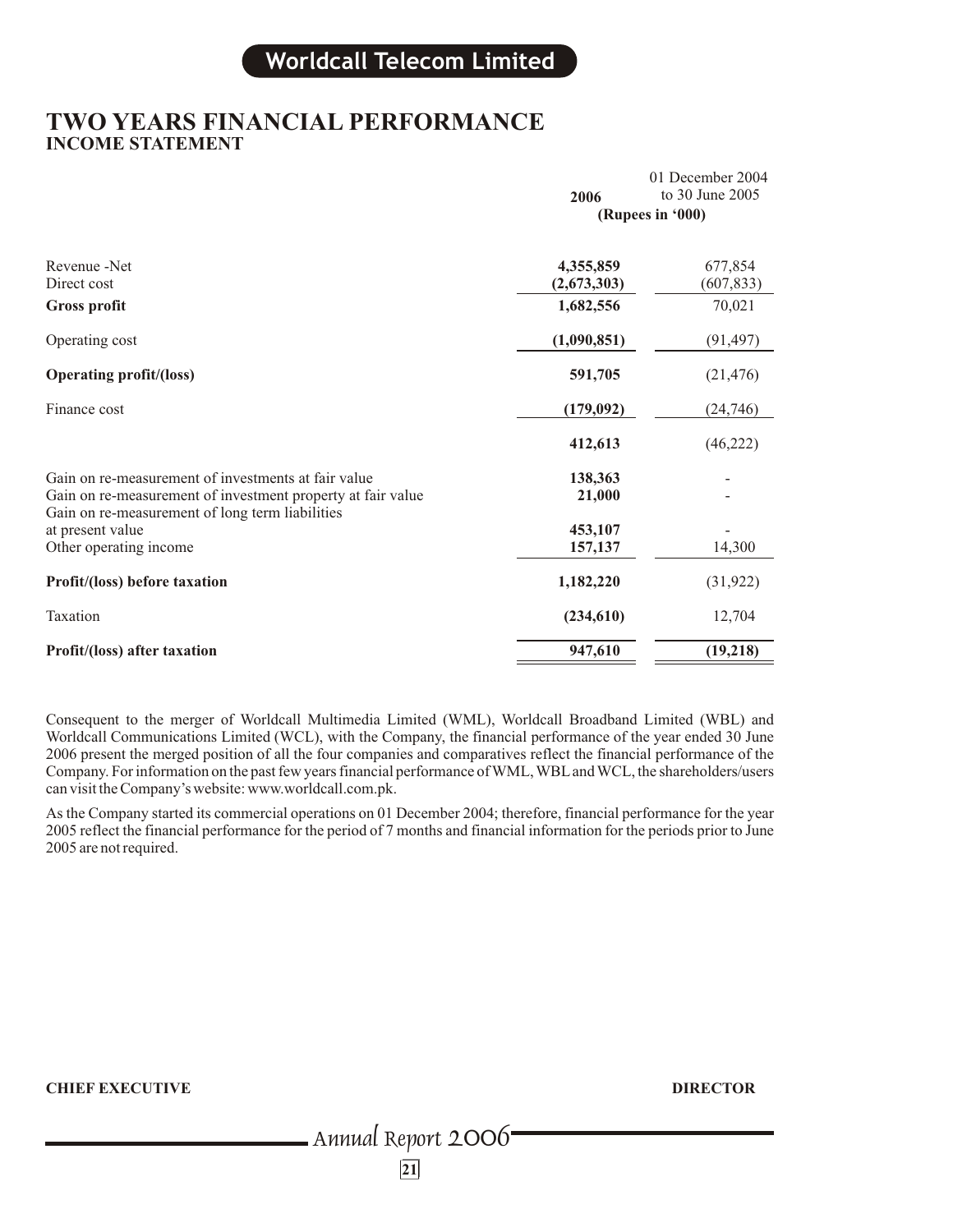# **STATEMENT OF COMPLIANCE WITH THE BEST PRACTICES ON TRANSFER PRICING**

The Company has complied with the best practices on Transfer Pricing as contained in the listing regulations of Stock Exchanges where the Company is listed.

For and on behalf of the Board

Lahore **Salmaan Taseer**<br>
09 October 2006 **Salmaan Taseer**<br>
Chief Executive Office Chief Executive Officer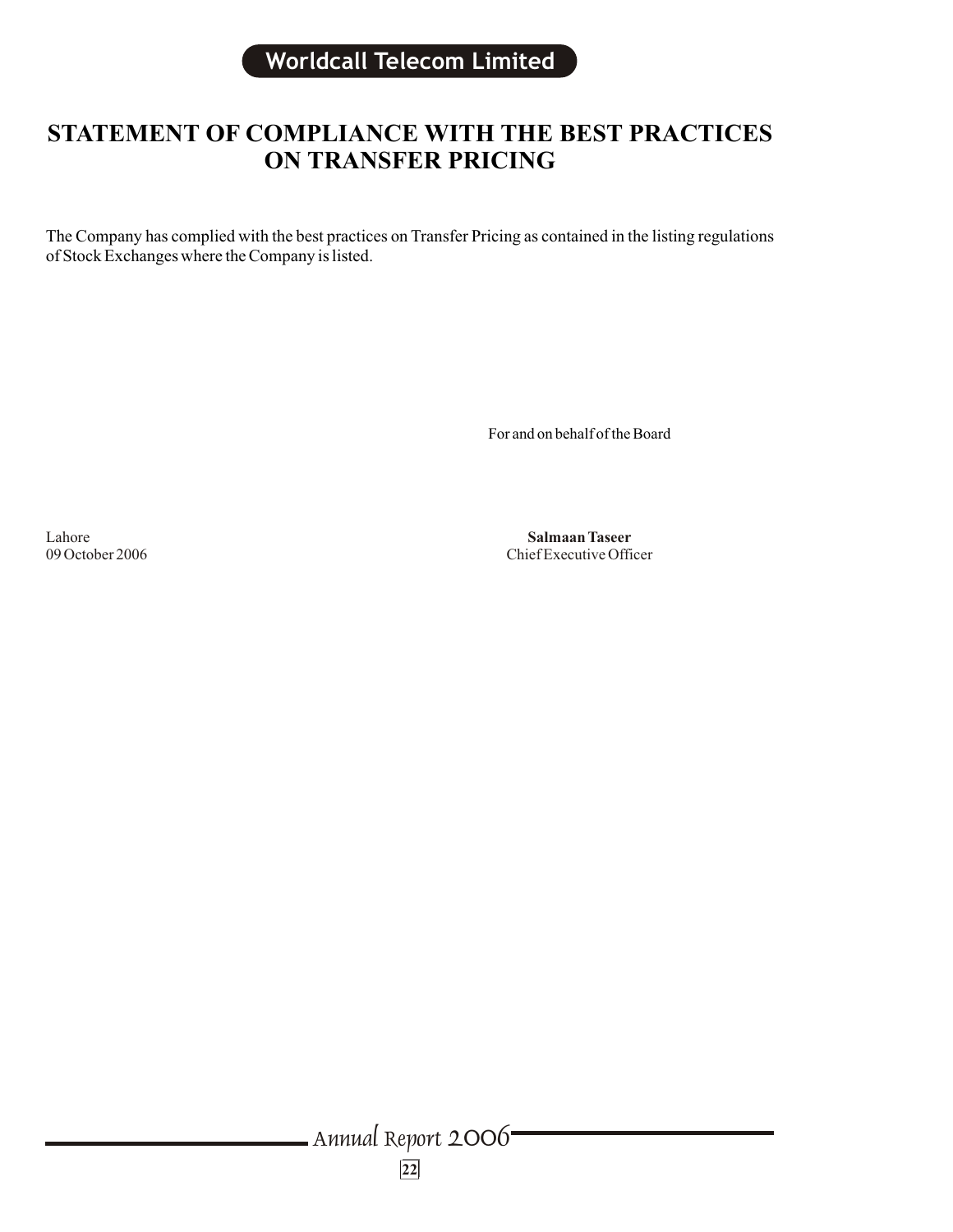# **STATEMENT OF COMPLIANCE WITH THE CODE OF CORPORATE GOVERNANCE FOR THE YEAR ENDED 30 JUNE 2006**

This statement is being presented to comply with the Code of Corporate Governance contained in listing regulations of Karachi Stock Exchange (Guarantee) Limited and Lahore Stock Exchange (Guarantee) Limited for the purpose of establishing a framework of Good Governance, whereby a listed company is managed in compliance with the best practice of corporate governance.

The Company has applied the principles contained in the Code in the following manner.

- 1. The Board of Directors comprise of nine directors. The Company encourages representation of independent nonexecutive directors on its Board. At present, the Board includes at least three independent non-executive directors.
- 2. The directors have confirmed that none of them is serving as a director in more than ten listed companies, including this Company.
- 3. All the resident directors of the Company are registered as taxpayers and none of them ahs convicted by a Court of competent jurisdiction as a defaulter in payment of any loan to a banking company, a DFI or NBFI. No one is a member of the Stock Exchange.
- 4. All casual vacancies occurring in the Board were filled up by the directors within 30 days thereof.
- 5. The Company has prepared a 'Statement of Ethics and Business Practices', which has been signed by all the directors and employees of the Company.
- 6. The Board has developed a vision/mission statement, overall corporate strategy and significant policies of the Company. Acomplete record of particulars of significant policies along with the dates on which they were approved or amended has been maintained.
- 7. All the powers of the Board have been duly exercised and decisions on material transaction, including appointment and determination of remuneration and terms and conditions of employment of the CEO and other executive directors, have been taken by the Board.
- 8. The meting of the Board were presided over by the Chairman who is a non-executive director and in his absence, by a director elected by the Board for this purpose and the Board met at least once in every quarter. Written notices of the Board meetings, along with agenda and working papers, were circulated at least seven days before the meetings. The minutes of the meetings were appropriately recorded and circulated.
- 9. Orientation course for directors has been conducted to appraise them of their duties and responsibilities.
- 10. The Board has approved appointment of Company Secretary, Chief Financial Officer and Head of Internal Auditor including their remuneration and terms and conditions of employment, as determined by the CEO.
- 11. The Directors' Report for this year has been prepared in compliance with the requirements of the Code and fully describes the salient matters required to be disclosed.
- 12. The financial statements of the Company were duly endorsed by CEO and CFO before approval of the Board.
- 13. The Directors, CEO and executives do not hold any interest in the shares of the Company other than that disclosed in the pattern of shareholding.
- 14. The Company has complied with all the corporate and financial reporting requirements of the Code.
- 15. The Board has formed an Audit Committee. At present, the committee comprises three members; all of them are non-executive directors including the Chairman of the Committee.

 $\_$ Annual Report 2006 $^\bullet$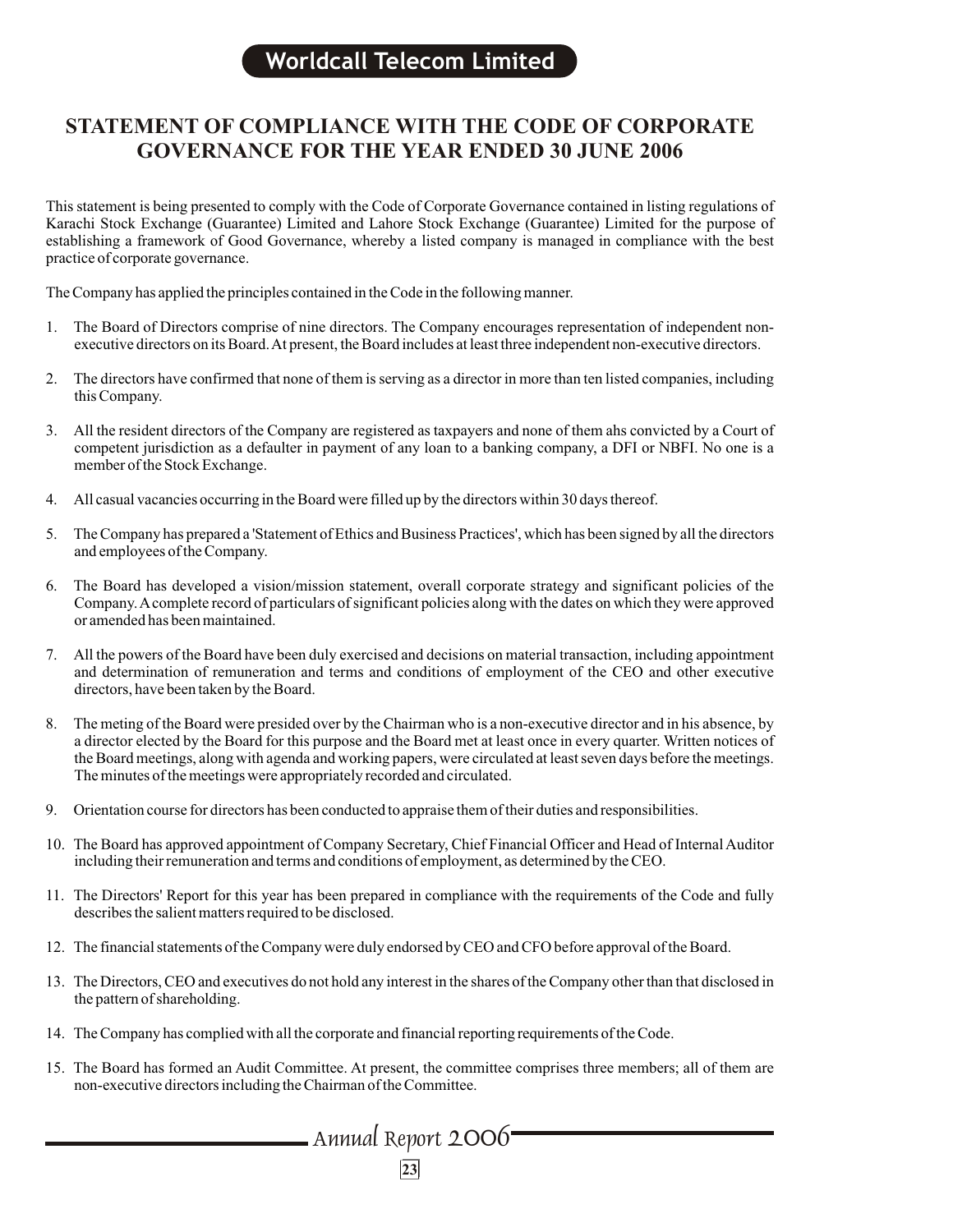- 16. The meetings of the Audit Committee were held at least once every quarter prior to the approval of interim and final results of the Company and as required by the Code. The terms of reference of the Committee have been formed and advised to the Committee for compliance.
- 17. The Board has set-up an effective internal audit function for the Company having suitable qualified and experienced personnel who are conversant with the policies and procedures of the Company.
- 18. The statutory auditors of the Company have confirmed that they have been given a satisfactory rating under the quality control review program of the Institute of Chartered Accountants of Pakistan, that they or any of the partners of the firm, their spouses and any minor children do not hold shares of the Company and that the firm and all its partners are in compliance with International Federation of Accountants (IFAC) guidelines on code of ethics as adopted by Institute of Chartered Accountants of Pakistan.
- 19. The statutory auditors or the persons associated with them have not been appointed to provide other services except in accordance with the listing regulations and the auditors have confirmed that they have observed IFAC guidelines in this regard.
- 20. We confirm that all other material principles contained in the Code have been complied with.

For and on behalf of the Board

Lahore: **Salmaan Taseer**<br>
09 October 2006<br>
Chief Executive Offi Chief Executive Officer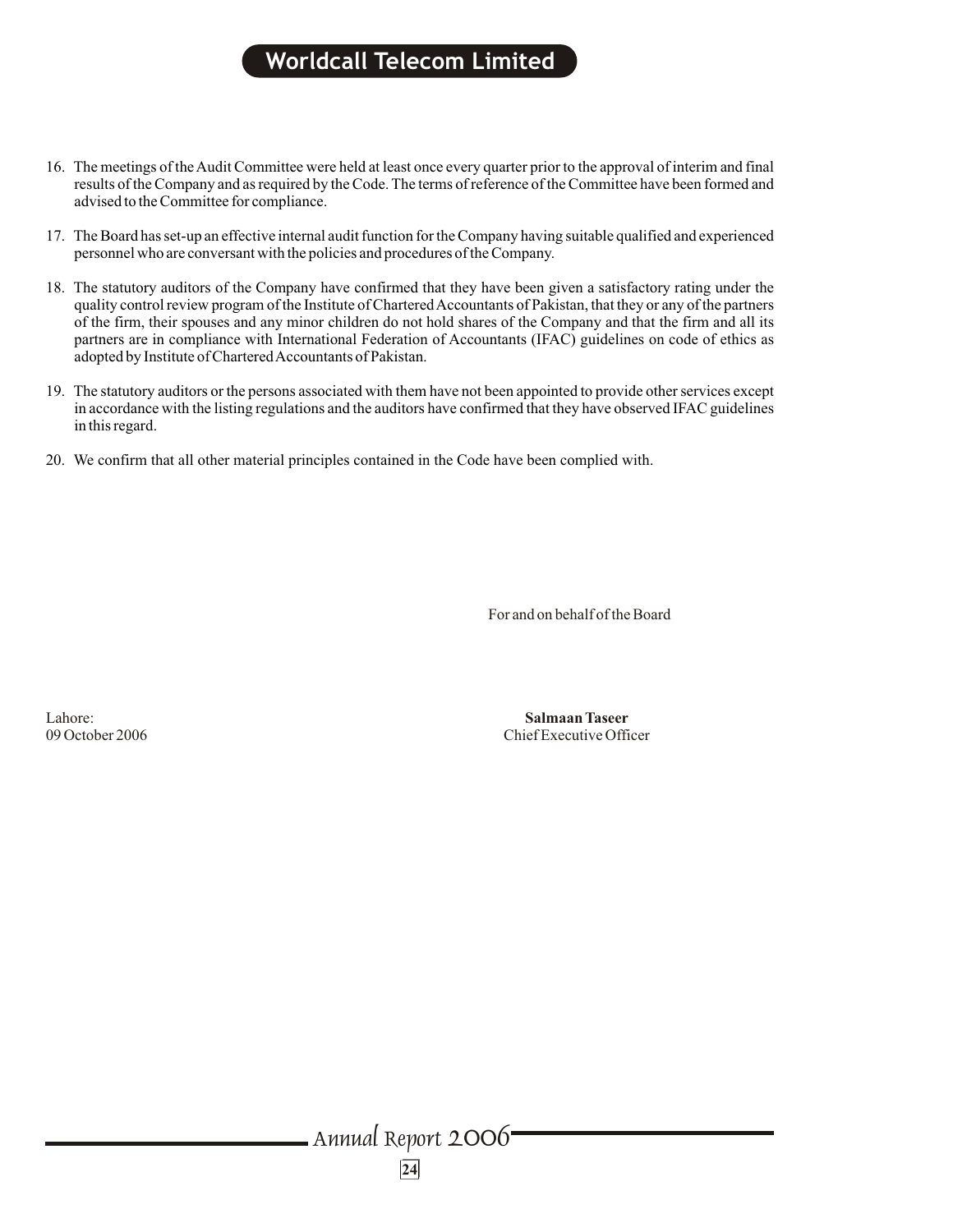# **REVIEW REPORT TO THE MEMBERS ON STATEMENT OF COMPLIANCE WITH BEST PRACTICES OF CODE OF CORPORATE GOVERNANCE**

We have reviewed the statement of compliance with the best practices contained in the Code of Corporate Governance prepared by the Board of Directors of **Worldcall Telecom Limited ("the Company")** to comply with the Listing Regulations No 37(Chapter XI) and No 43 (Chapter XIII) of the respective Stock Exchanges, where the Company is listed.

The responsibility for compliance with the Code of Corporate Governance is that of the Board of Directors of the Company. Our responsibility is to review, to the extent where such compliance can be objectively verified, whether the statement of compliance reflects the status of the Company's compliance with the provisions of the Code of Corporate Governance and report if it does not. A review is limited primarily to inquiries of the Company personnel and review of various documents prepared by the Company to comply with the Code.

As part of our audit of financial statements we are required to obtain an understanding of the accounting and internal control system sufficient to plan the audit and develop an effective audit approach. We have not carried out any special review of the internal control system to enable us to express an opinion as to whether the Board's statement on internal control covers all controls and the effectiveness of such internal controls.

Based on our review, nothing has come to our attention, which causes us to believe that the statement of compliance does not appropriately reflect the Company's compliance, in all material respects, with the best practices contained in the Code of Corporate Governance.

Lahore: **KPMG Taseer Hadi & Co.**<br>
9 October 2006 **Chartered Accountants Chartered Accountants**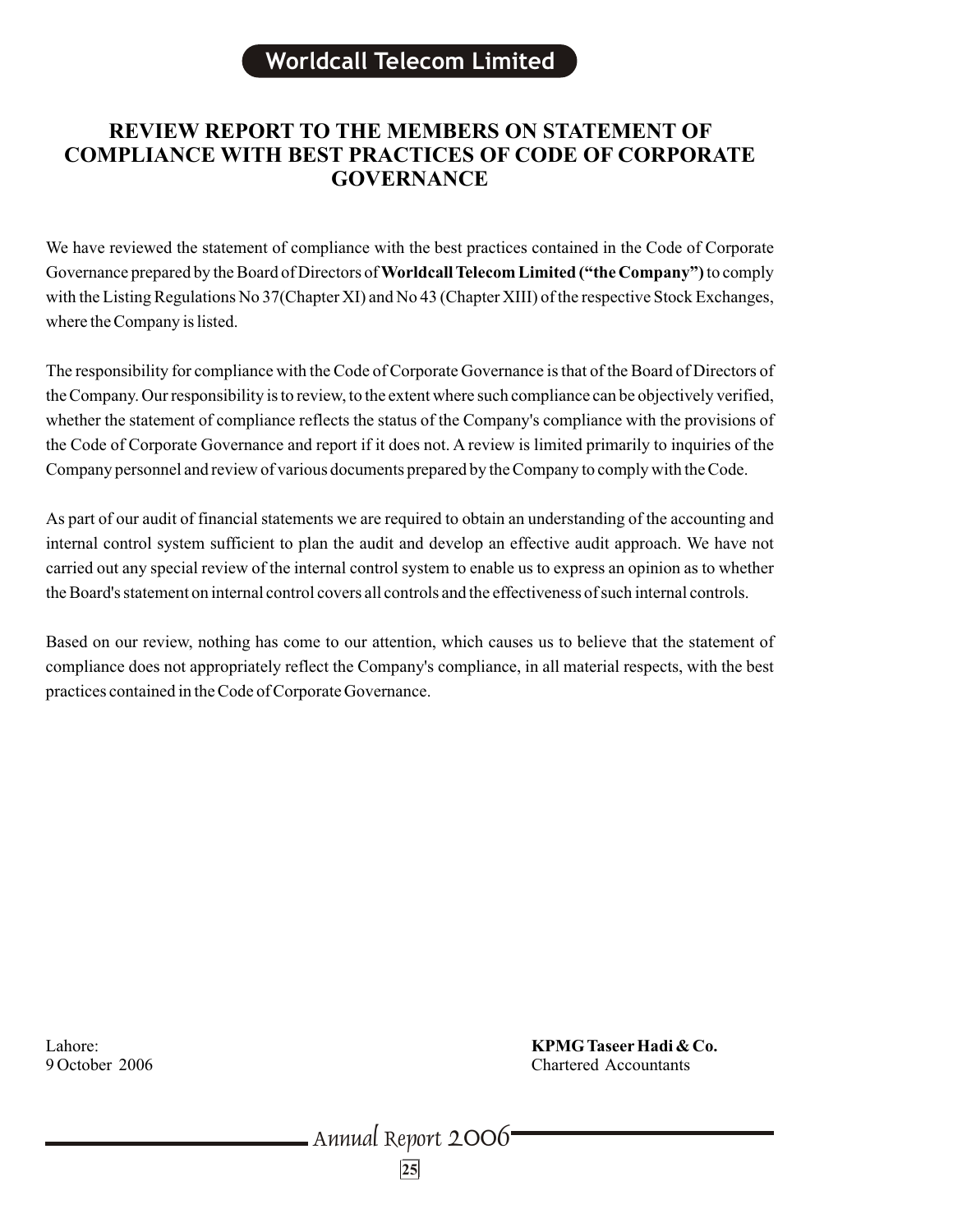# **AUDITORS' REPORT TO THE MEMBERS**

We have audited the annexed balance sheet of **Worldcall Telecom Limited ("the Company")** as at 30 June 2006 and the related profit and loss account, cash flow statement and statement of changes in equity, together with the notes forming part thereof, for the year then ended and we state that we have obtained all the information and explanations which, to the best of our knowledge and belief, were necessary for the purposes of our audit.

It is the responsibility of the company's management to establish and maintain a system of internal control, and prepare and present the above said statements in conformity with the approved accounting standards and the requirements of the Companies Ordinance, 1984. Our responsibility is to express an opinion on these statements based on our audit.

We conducted our audit in accordance with auditing standards as applicable in Pakistan. These standards require that we plan and perform the audit to obtain reasonable assurance about whether the above said statements are free of any material misstatement. An audit includes examining, on a test basis, evidence supporting the amounts and disclosures in the above said statements. An audit also includes assessing the accounting policies and significant estimates made by management, as well as, evaluating the overall presentation of the above said statements. We believe that our audit provides a reasonable basis for our opinion and, after due verification, we report that:

- a) in our opinion, proper books of account have been kept by the Company as required by the Companies Ordinance, 1984;
- b) in our opinion:
	- i) the balance sheet and profit and loss account together with the notes thereon have been drawn up in conformity with the Companies Ordinance, 1984, and are in agreement with the books of account and are further in accordance with accounting policies consistently applied to the accounts with which we concur;
	- ii) the expenditure incurred during the year was for the purpose of the Company's business; and
	- iii) the business conducted, investments made and the expenditure incurred during the year were in accordance with the objects of the Company;
- c) in our opinion and to the best of our information and according to the explanations given to us, the balance sheet, profit and loss account, cash flow statement and statement of changes in equity together with the notes forming part thereof conform with approved accounting standards as applicable in Pakistan, and, give the information required by the Companies Ordinance, 1984, in the manner so required and respectively give a true and fair view of the state of the Company's affairs as at 30 June 2006 and of the profit, its cash flows and changes in equity for the year then ended; and
- d) in our opinion Zakat deductible at source under the Zakat and Ushr Ordinance, 1980, was deducted by the Company and deposited in the Central Zakat Fund established under section 7 of that Ordinance.

**Lahore:** KPMG Taseer Hadi & Co.<br> **Co.** 09 October 2006 **Chartered Accountants**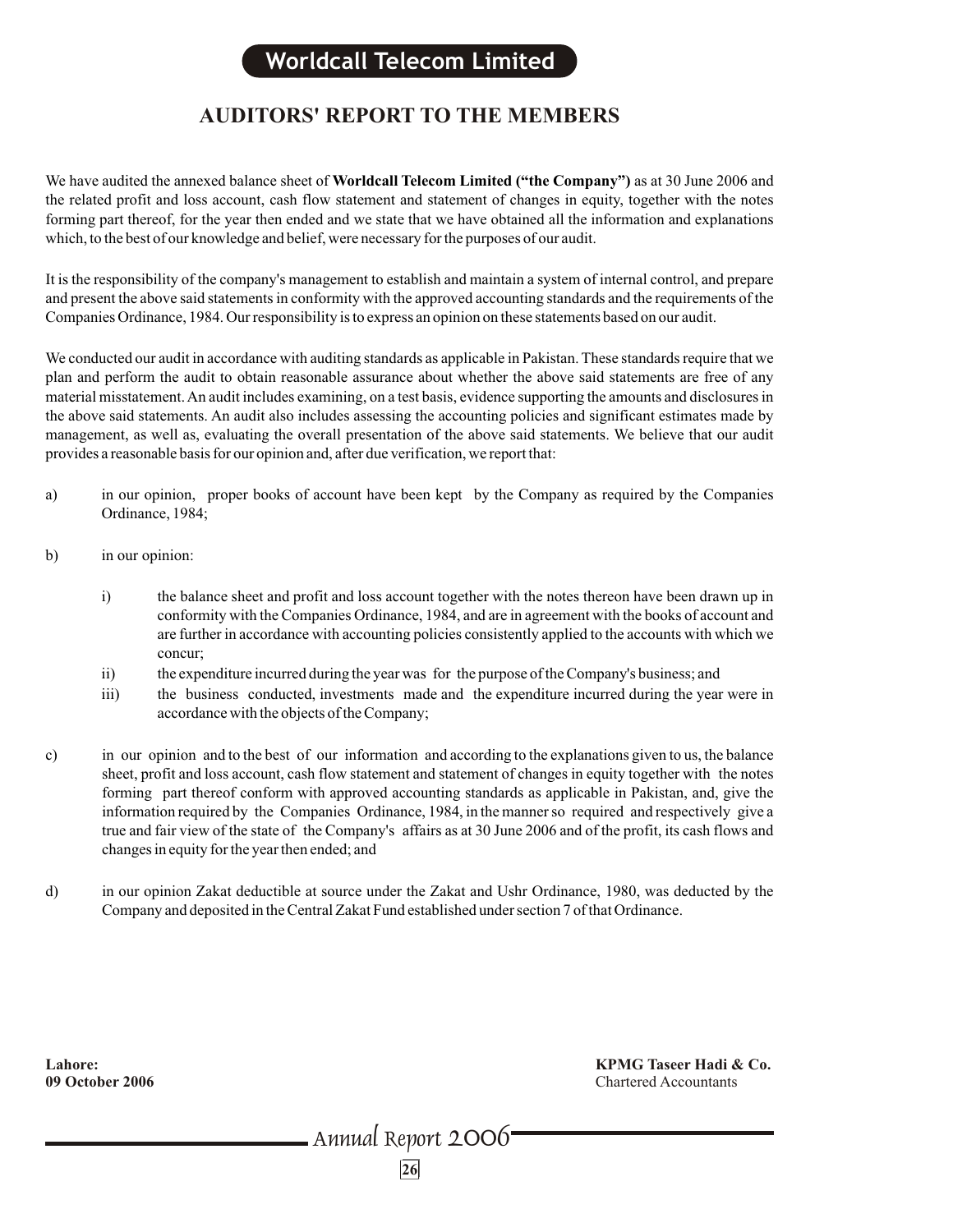# **BALANCE SHEET AS AT 30 JUNE 2006**

|                                                                                                    | <b>Note</b>    | 2006<br>(Rupees in '000) | 2005                   |
|----------------------------------------------------------------------------------------------------|----------------|--------------------------|------------------------|
| <b>NON CURRENT ASSETS</b>                                                                          |                |                          |                        |
| <b>Tangible fixed assets</b>                                                                       |                |                          |                        |
| Property, plant and equipment                                                                      | 3              | 5,973,792                | 799,911                |
| Capital work-in-progress                                                                           | $\overline{4}$ | 886,893<br>6,860,685     | 1,426,636<br>2,226,547 |
| <b>Intangible assets</b>                                                                           | 5              | 4,826,751                | 2,413,020              |
| <b>Investment properties</b><br>Long term investments - at cost                                    | 6<br>7         | 56,634<br>100.072        |                        |
| Long term deposits                                                                                 | 8              | 199,704                  | 139,129                |
| <b>Deferred costs</b>                                                                              | 9              | 10,063<br>12,053,909     | 4,778,696              |
| <b>CURRENT ASSETS</b>                                                                              |                |                          |                        |
| Store and spares                                                                                   |                | 34,637                   |                        |
| Stock in trade                                                                                     |                | 21,931                   | 437                    |
| Trade debts<br>Loans and advances - considered good                                                | 10<br>11       | 701,434<br>134,095       | 300,367<br>132,351     |
| Short term deposits and prepayments                                                                | 12             | 191,024                  | 122,164                |
| Other receivables<br>Short term investments                                                        | 13<br>14       | 549,548<br>784,542       | 32,971                 |
| Cash and bank balances                                                                             | 15             | 1,452,789                | 591,928                |
| <b>CURRENT LIABILITIES</b>                                                                         |                | 3,870,000                | 1,180,218              |
|                                                                                                    |                |                          |                        |
| Current maturities of non-current liabilities<br>Running finance under markup arrangements-Secured | 16<br>17       | 793,762<br>273,207       | 130,173<br>29,539      |
| Trade and other payables                                                                           | 18             | 845,569                  | 948,931                |
| Interest and mark-up accrued<br>Provision for taxation                                             | 19             | 34,131<br>101,202        | 55,584                 |
|                                                                                                    |                | 2,047,871                | 1,164,227              |
| <b>NET CURRENT ASSETS</b>                                                                          |                | 1,822,129                | 15,991                 |
| <b>NON CURRENT LIABILITIES</b>                                                                     |                |                          |                        |
| Term finance certificates - Secured                                                                | 20             | 49,909                   |                        |
| Long term finances<br>Deferred taxation                                                            | 21<br>22       | 1,085,017<br>477,545     | 647,768<br>(12,704)    |
| Retirement benefits                                                                                | 23             | 69,823                   | 5,760                  |
| Liabilities against assets subject to finance lease<br>Long term payables                          | 24             | 175,624<br>6,261         | 103,057<br>106,875     |
| Long term deposits                                                                                 |                | 76,260                   | 4,539                  |
| License fee payable                                                                                | 25             | 705,667<br>2,646,106     | 1,208,610<br>2,063,905 |
| Contingencies and commitments                                                                      | $26\,$         |                          |                        |
| <b>Represented By</b>                                                                              |                | 11,229,932               | 2,730,782              |
| <b>Share Capital and Reserves</b>                                                                  |                |                          |                        |
| Authorized capital                                                                                 |                |                          |                        |
| 775,000,000 (2005: 350,000,000) ordinary<br>shares of Rs. 10 each.                                 |                | 7,750,000                | 3,500,000              |
|                                                                                                    |                |                          |                        |
| Issued, subscribed and paid up capital<br>Share premium                                            | 27<br>28       | 6,539,658<br>1,391,836   | 2,750,000              |
| Convertible loan reserve                                                                           | 21.2           | 1,400,430                |                        |
| Accumulated profit/(loss)                                                                          |                | 1,898,008                | (19,218)               |
|                                                                                                    |                | 11,229,932               | 2.730.782              |

The annexed notes 1 to 47 form an integral part of these financial statements.

# **CHIEF EXECUTIVE DIRECTOR**

 $\_$ Annual Report 2006 $^{\circ}$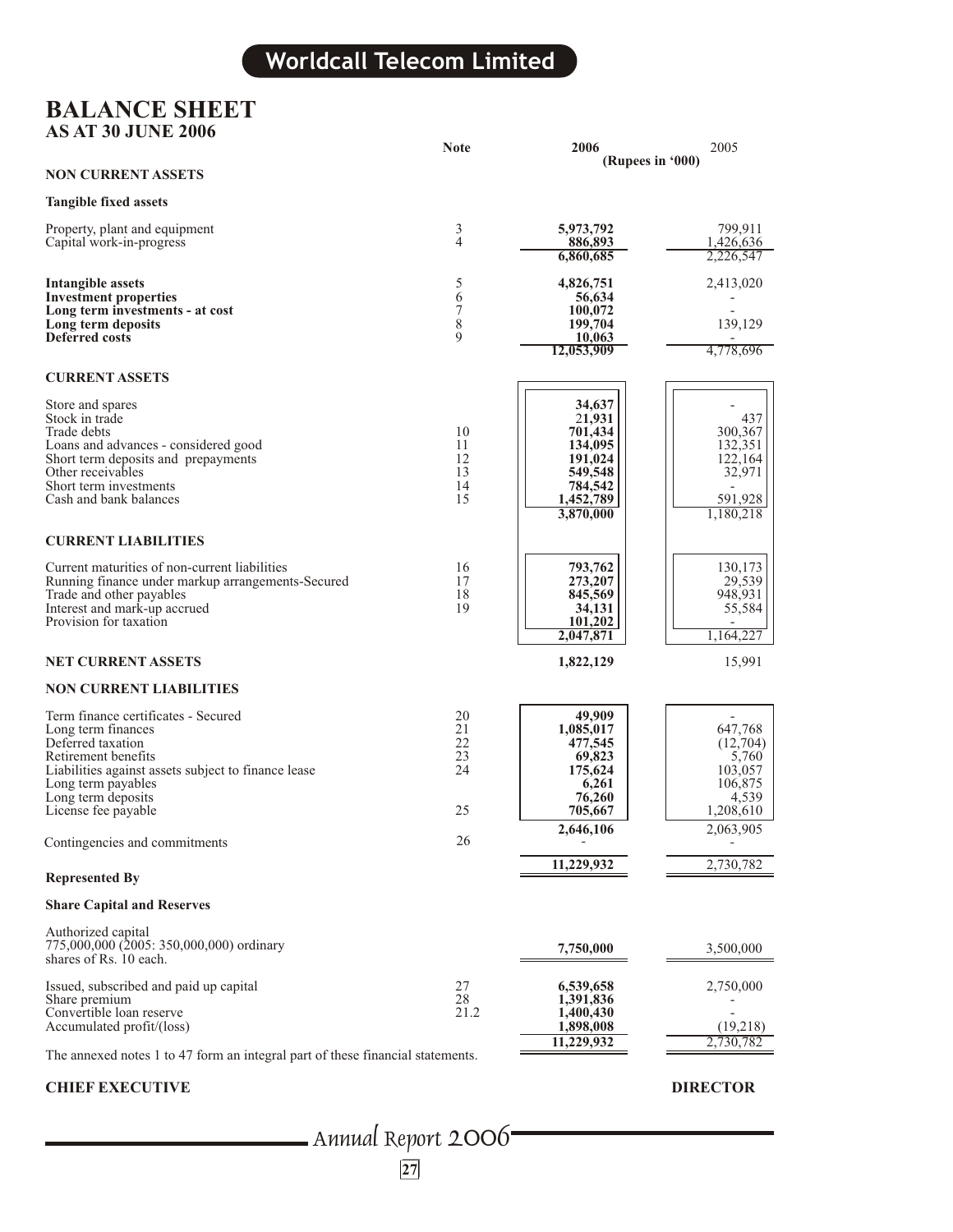# **PROFIT AND LOSS ACCOUNT FOR THE YEAR ENDED 30 JUNE 2006**

|                                                                                                                                                                       | <b>Note</b> | 2006<br>(Rupees in '000) | 01 December 2004<br>to 30 June 2005 |
|-----------------------------------------------------------------------------------------------------------------------------------------------------------------------|-------------|--------------------------|-------------------------------------|
| Revenue -Net<br>Direct cost                                                                                                                                           | 29<br>30    | 4,355,859<br>(2,673,303) | 677,854<br>(607, 833)               |
| <b>Gross profit</b>                                                                                                                                                   |             | 1,682,556                | 70,021                              |
| Operating cost                                                                                                                                                        | 31          | (1,090,851)              | (91, 497)                           |
| <b>Operating profit/(loss)</b>                                                                                                                                        |             | 591,705                  | (21, 476)                           |
| Finance cost                                                                                                                                                          | 32          | (179,092)                | (24,746)                            |
|                                                                                                                                                                       |             | 412,613                  | (46, 222)                           |
| Gain on re-measurement of investments at fair value<br>Gain on re-measurement of investment property at fair value<br>Gain on re-measurement of long term liabilities | 6           | 138,363<br>21,000        |                                     |
| at present value                                                                                                                                                      | 25          | 453,107                  |                                     |
| Other operating income                                                                                                                                                | 33          | 157,137                  | 14,300                              |
| Profit/(loss) before taxation                                                                                                                                         |             | 1,182,220                | (31, 922)                           |
| Taxation                                                                                                                                                              | 34          | (234, 610)               | 12,704                              |
| Profit/(loss) after taxation                                                                                                                                          |             | 947,610                  | (19, 218)                           |
| Earnings per share - basic (Rupees)                                                                                                                                   | 35          | 1.47                     | (0.17)                              |
| Earnings per share - diluted (Rupees)                                                                                                                                 | 35          | 1.38                     | (0.17)                              |

Appropriations have been reflected in the statement of changes in equity.

The annexed notes 1 to 47 form an integral part of these financial statements.

**CHIEF EXECUTIVE DIRECTOR**

 $\blacksquare$ Annual Report 2006 $\blacksquare$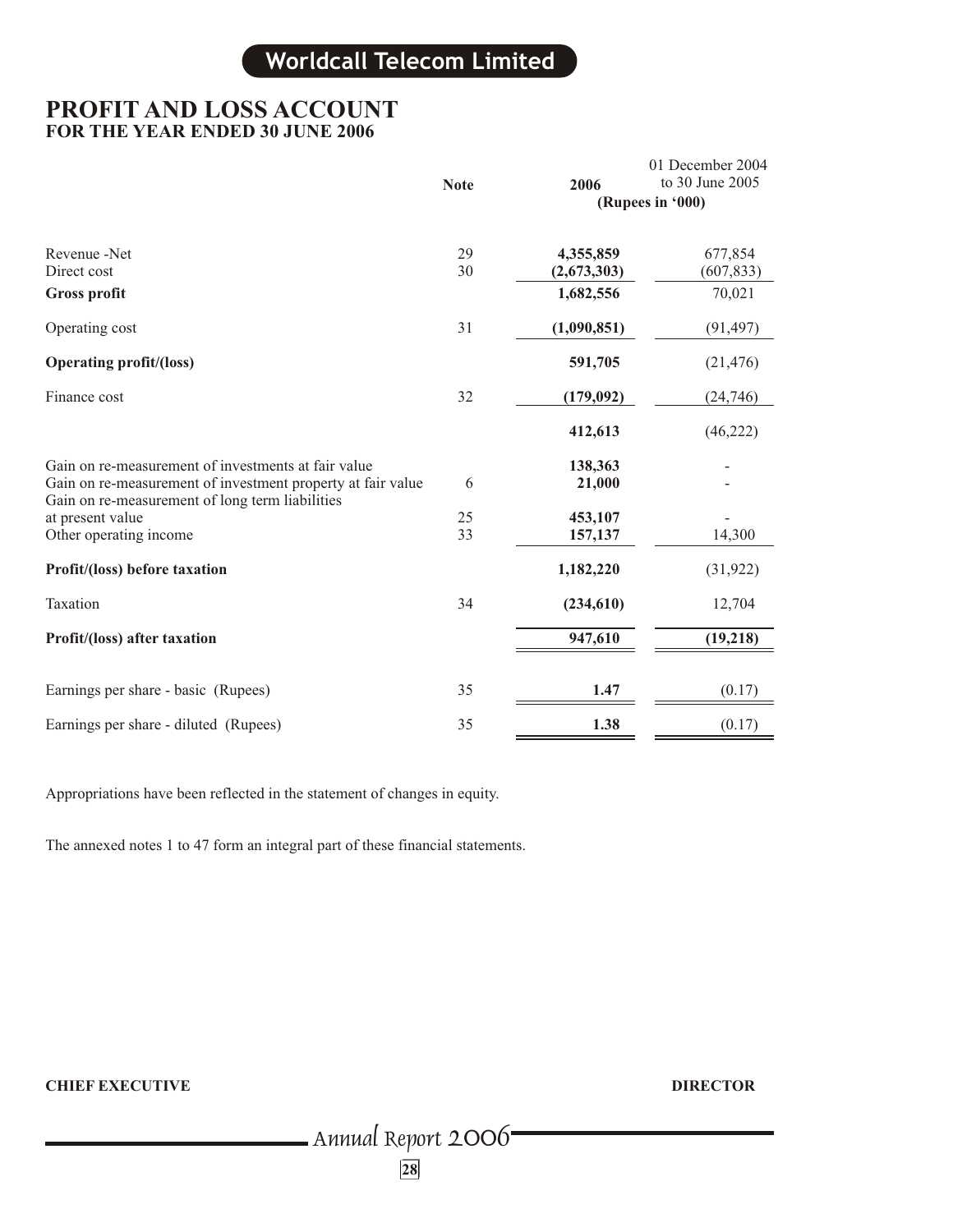# **CASH FLOW STATEMENT FOR THE YEAR ENDED 30 JUNE 2006**

|                                                                                                                                                                                                                                          | <b>Note</b> | 2006<br>(Rupees in '000)                                                              | 2005                                                   |
|------------------------------------------------------------------------------------------------------------------------------------------------------------------------------------------------------------------------------------------|-------------|---------------------------------------------------------------------------------------|--------------------------------------------------------|
| Cash flows from operating activities                                                                                                                                                                                                     |             |                                                                                       |                                                        |
| Cash generated from operations                                                                                                                                                                                                           | 37          | 857,908                                                                               | 463,153                                                |
| (Increase) in long term deposits receivable<br>(Decrease)/Increase in long term deposits payable<br>(Decrease) in long term payables<br>(Decrease) in license fee payable<br>Retirement benefits paid<br>Finance cost paid<br>Taxes paid |             | (7, 483)<br>(56, 755)<br>(100, 614)<br>(2,610)<br>(11, 410)<br>(318,075)<br>(21, 226) | (134, 446)<br>4,539<br>۰<br>(30)<br>(48, 828)<br>(661) |
| Net cash generated from operating activities                                                                                                                                                                                             |             | 339,735                                                                               | 283,727                                                |
| Cash flow from investing activities                                                                                                                                                                                                      |             |                                                                                       |                                                        |
| Fixed capital expenditure<br>Sale proceeds of property, plant and equipment<br>Proceeds from sale of long term investments<br>Short term investments-Net                                                                                 |             | (1,718,207)<br>11,599<br>162,161<br>(284, 826)                                        | (2,866,332)                                            |
| Net cash used in investing activities                                                                                                                                                                                                    |             | (1,829,273)                                                                           | (2,866,332)                                            |
| Cash flow from financing activities                                                                                                                                                                                                      |             |                                                                                       |                                                        |
| Receipt of long term finances<br>Repayment of long term finances<br>Repayment of term finance certificates<br>Repayment of finance lease liabilities<br>Shares issued<br>Dividend paid                                                   |             | 1,728,479<br>(255, 555)<br>(99, 127)<br>(209, 339)<br>690,000<br>(42)                 | 659,888<br>(33, 556)<br>2,493,659                      |
| Net cash generated from financing activities                                                                                                                                                                                             |             | 1,854,416                                                                             | 3,119,991                                              |
| Net increase in cash and cash equivalents<br>Cash and cash equivalents at the beginning of the year<br>Cash and cash equivalents of merged entities                                                                                      |             | 364,878<br>562,389<br>252,315                                                         | 537,386<br>25,003                                      |
| Cash and cash equivalents at the end of the year                                                                                                                                                                                         | 38          | 1,179,582                                                                             | 562,389                                                |

The annexed notes 1 to 47 form an integral part of these financial statements.

# **CHIEF EXECUTIVE DIRECTOR**

 $\blacksquare$  Annual Report 2006 $\blacksquare$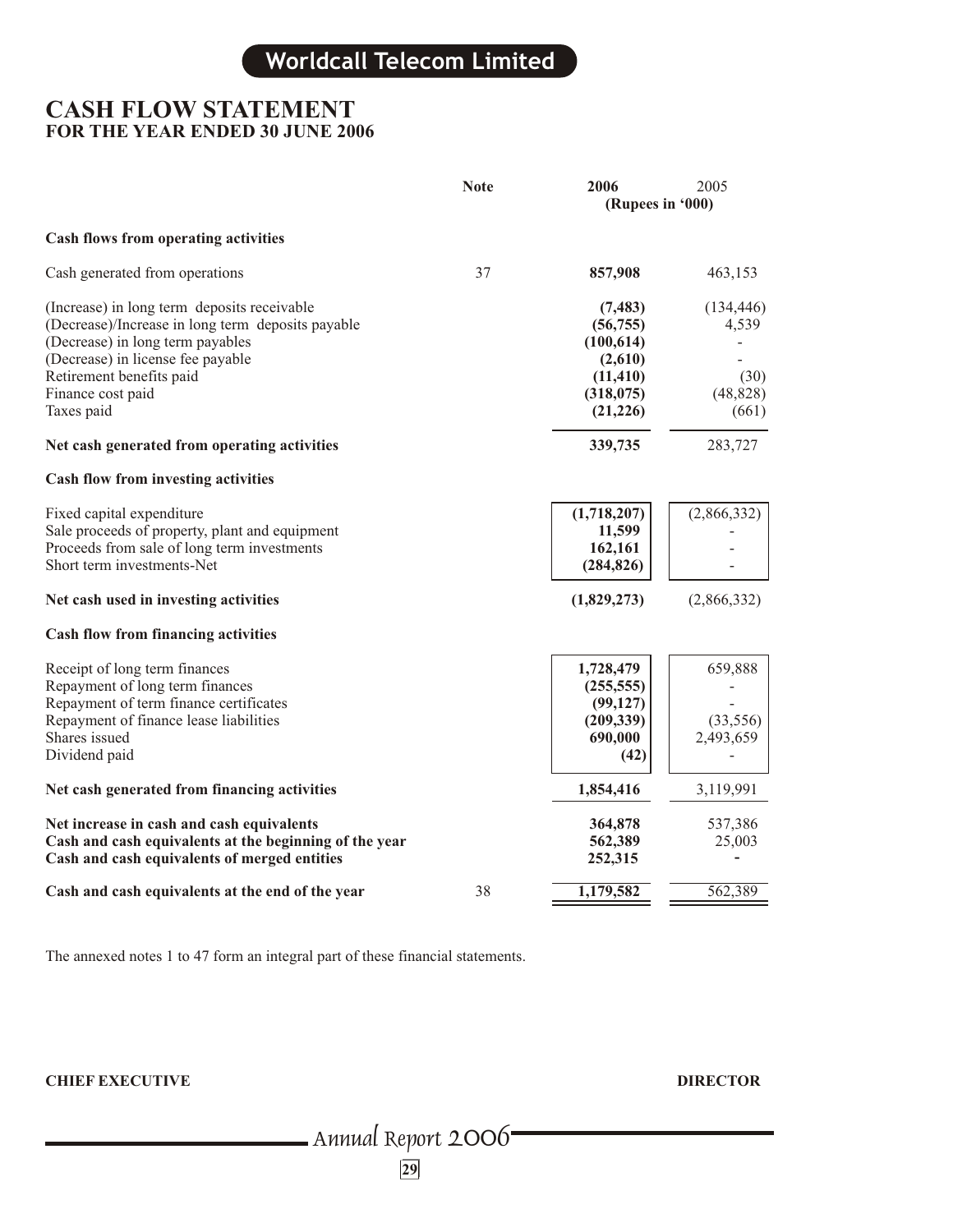# **STATEMENT OF CHANGES IN EQUITY FOR THE YEAR ENDED 30 JUNE 2006**

|                                                         | <b>Share</b> | <b>Capital reserves</b><br>Revenue<br>reserve |                             |                               |                              |              |
|---------------------------------------------------------|--------------|-----------------------------------------------|-----------------------------|-------------------------------|------------------------------|--------------|
|                                                         | capital      | <b>Share</b><br>premium                       | Convertible<br>loan reserve | <b>Share deposit</b><br>money | Accumulated<br>profit/(loss) | <b>Total</b> |
|                                                         |              |                                               | (Rupees in '000)            |                               |                              |              |
| Balance as at 01 July 2004                              | 35           |                                               |                             | 256,306                       |                              | 256,341      |
| Share deposit money received<br>against issue of shares |              |                                               |                             | 2,493,659                     |                              | 2,493,659    |
| Shares issued                                           | 2,749,965    |                                               |                             | (2,749,965)                   |                              |              |
| Loss for the seven months period                        |              |                                               |                             |                               |                              |              |
| ended 30 June 2005                                      |              |                                               |                             |                               | (19, 218)                    | (19,218)     |
| Balance as at 30 June 2005                              | 2,750,000    |                                               |                             |                               | (19, 218)                    | 2,730,782    |
| Share deposit money received                            |              |                                               |                             |                               |                              |              |
| against issue of shares                                 |              |                                               |                             | 690,000                       |                              | 690,000      |
| Equity component of convertible loan                    |              |                                               | 1,400,430                   |                               |                              | 1,400,430    |
| Shares issued                                           | 690,000      |                                               |                             | (690,000)                     |                              |              |
| Shares issued to shareholders of WBL, WCL               |              |                                               |                             |                               |                              |              |
| and WML under scheme of merger                          | 3,099,658    | 1,373,148                                     |                             |                               |                              | 4,472,806    |
| Reserves of merged entities                             |              |                                               |                             |                               |                              |              |
| transferred as per scheme of merger                     |              | 18,688                                        |                             |                               | 1,189,888                    | 1,208,576    |
| Bonus shares issued by WCL prior to court order         |              |                                               |                             |                               | (220, 230)                   | (220, 230)   |
| Interim dividend paid                                   |              |                                               |                             |                               | (42)                         | (42)         |
| Net profit for the year                                 |              |                                               |                             |                               | 947,610                      | 947,610      |
| Balance as at 30 June 2006                              | 6,539,658    | 1,391,836                                     | 1,400,430                   | $\overline{a}$                | 1,898,008                    | 11,229,932   |

The annexed notes 1 to 47 form an integral part of these financial statements.

# **CHIEF EXECUTIVE DIRECTOR**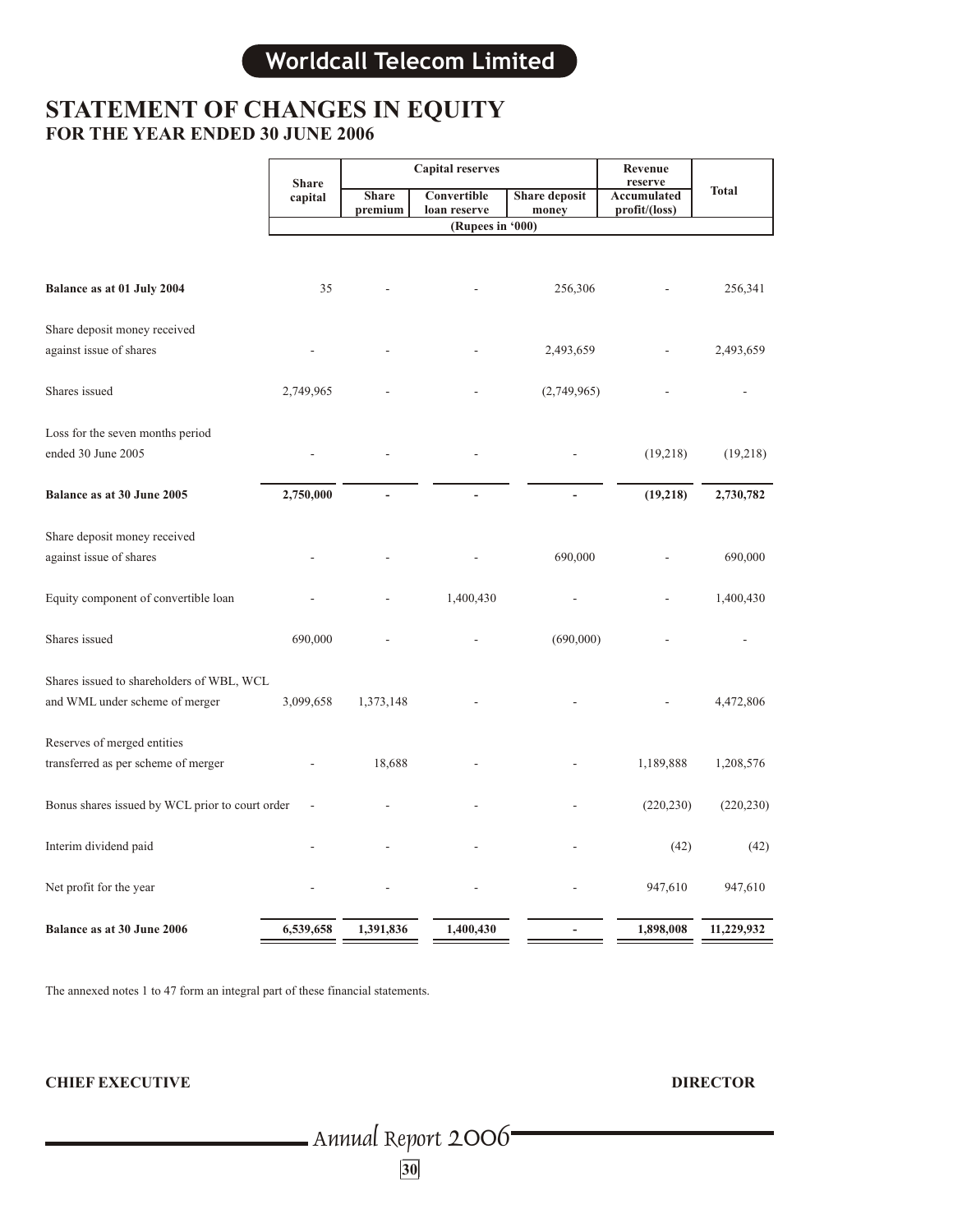# **NOTES TO THE FINANCIAL STATEMENTS FOR THE YEAR ENDED 30 JUNE 2006**

# **1 Legal status and nature of business**

- **1.1** Worldcall Telecom Limited ("the Company") is a public limited company incorporated in Pakistan on 15 March 2001 under the Companies Ordinance, 1984 and its shares are quoted on the Karachi and Lahore Stock Exchanges. The Company commenced its operations on 01 December 2004 and is engaged in providing Wireless Local Loop ("WLL") and Long Distance & International ("LDI") services in Pakistan, operation and maintenance of public payphones network and re-broadcasting international/national satellite/terrestrial wireless and cable television and radio signals as well as interactive communication and to establish, maintain and operate the licensed telephony services. The Company has been licensed by Pakistan Telecommunication Authority ("PTA") and Pakistan Electronic Media Regulatory Authority ("PEMRA") for these purposes. The registered office of the Company is situated at 103 C-II, Gulberg III, Lahore.
- **1.2** The share holders of the Company in their meetings held on 18 February 2006 and 15 April 2006 had approved the scheme of merger ("the Scheme") of the Company with former Worldcall Multimedia Limited ("WML"), former Worldcall Broadband Limited ("WBL") and former Worldcall Communications Limited ("WCL"). The Scheme was subsequently sanctioned by the Honorable Lahore High Court through its order dated 24 April 2006. The effective date of the Scheme was 01 July 2005 ("Effective Date"). In terms of the Order of the Court and the Scheme the assets and liabilities of the merged entities stand transferred to and vested in the Company from the Effective Date. These financial statements have been prepared after accounting for the financial implications of the Scheme, consequently, current year figures present the merged position of all these four companies.

The main features of the merger Scheme are as follows:

- a) As per the Scheme WCL, WBL, WMLand the Company are to be amalgamated by transfer to and vesting in the Company of the whole of the undertakings of WCL, WBL and WML (including all the assets, property, rights, liabilities and obligations of every description of WCL, WBL & WML) as subsisting immediately preceding the Effective Date. The amalgamation in accordance with the Scheme shall be treated as having taken effect from Effective Date.
- b) Each member of WCL, WBL and WML holding ordinary shares as at 09 June 2006 being the Record Date is entitled to receive fully paid ordinary shares of Rs.10/- each, at par, in the Company in exchange of shares of WCL, WBL and WML, in accordance with the following swap ratio: 1 Share of WCL: 1.42 Shares of the Company 1 Share of WBL: 1.09 Shares of the Company 1 Share of WML: 1.27 Shares of the Company
- c) The ordinary shares of the Company issued and allotted to shareholders of WCL, WBLand WMLshall, in all respect, rank pari passu with the existing ordinary shares of the Company and holders of such shares shall be entitled to all dividends declared after the Effective Date.
- d) The authorized capital of WCL, WBLand WMLshall upon the Completion Date be deemed to have merged with the authorized capital of the Company so that the authorized capital of the Company shall be Rs.7,750,000,000 divided into 775,000,000 shares of Rs10/- each.
- e) The capital reserve, revenue reserve including Unappropriated profit/ loss of WCL, WBLand WML, as at 30 June 2005 shall constitute and be treated as reserves/losses of a corresponding nature of the Company and shall be accounted for on that basis in the books of account of the Company.
- f) WCL, WBL and WML shall be dissolved, without winding up on record date.

# **2 Summary of significant accounting policies**

The significant accounting policies adopted in preparation of financial statements are set out below: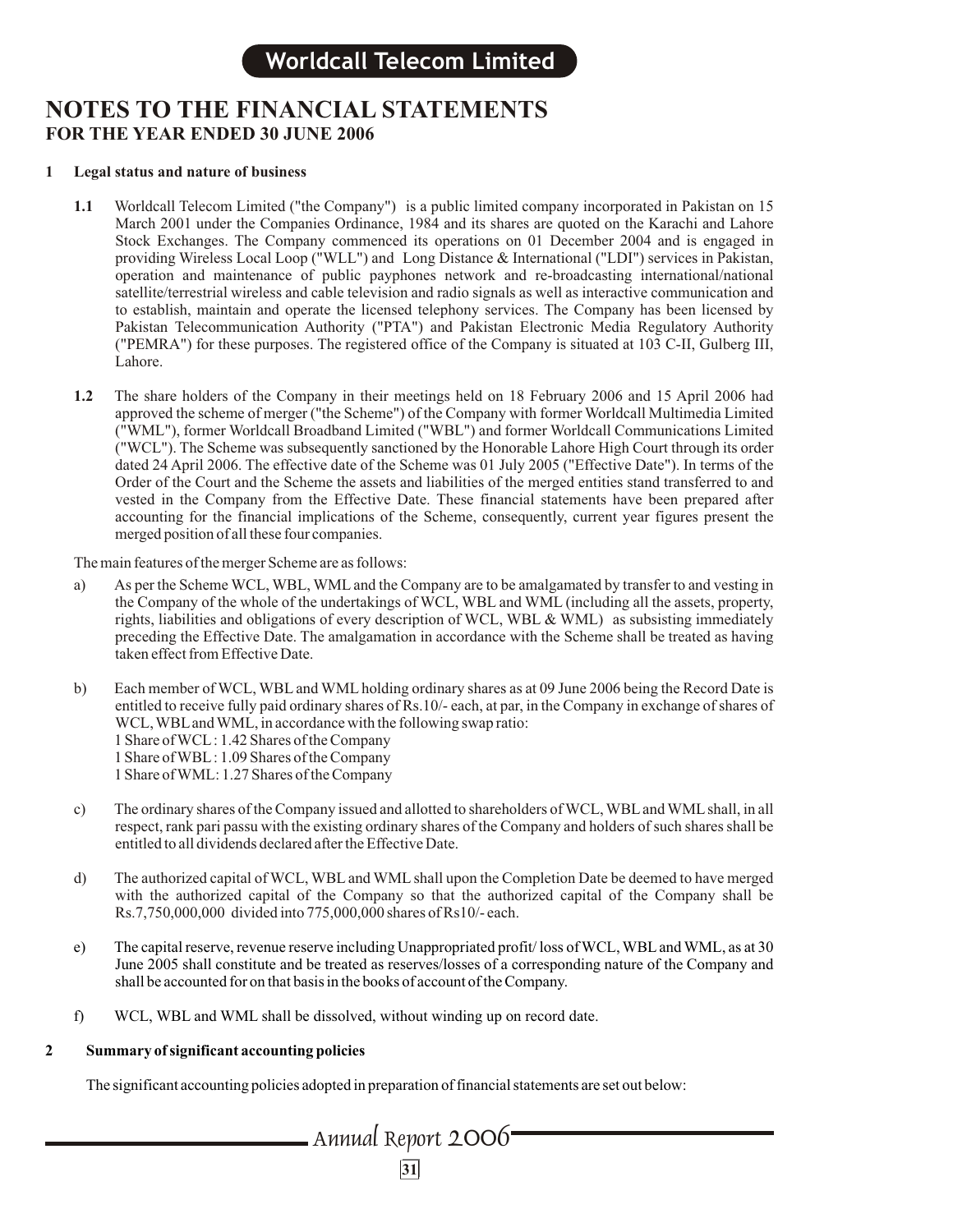# **2.1 Statement of compliance**

These financial statements have been prepared in accordance with approved accounting standards as applicable in Pakistan and the requirements of Companies Ordinance, 1984. Approved accounting standards comprise of such International Accounting Standards as notified under the provisions of the Companies Ordinance, 1984. Wherever the requirements of the Companies Ordinance, 1984 or directives issued by the Securities and Exchange Commission of Pakistan (SECP) differ with the requirements of these standards, requirements of Companies Ordinance, 1984 or requirements of the said directives take precedence.

### **2.2 Accounting convention**

These financial statements have been prepared under the historical cost convention, except for revaluation of investment properties and certain financial assets at fair value, and recognition of certain employee benefits and financial liabilities at present value.

The preparation of financial statements in conformity with approved accounting standards requires management to make judgments, estimates and assumptions that affect the application of policies and reported amounts of assets and liabilities, income and expenses. The estimates and associated assumptions and judgments are based on historical experience and various other factors that are believed to be reasonable under the circumstances, the result of which form the basis of making the judgments about carrying values of assets and liabilities that are not readily apparent from other sources. Actual results may differ from these estimates.

The estimates and underlying assumptions are reviewed on an ongoing basis. Revision to accounting estimates are recognized in the period in which the estimate is revised if the revision affects only that period, or in the period of revision and future periods if the revision affects both current and future periods.

Judgements made by management in the application of approved accounting standards that have significant effect on the financial statements and estimates with a significant risk of material adjustment in subsequent years are discussed in note 41.

# **Change in accounting estimate**

During the year, the Company has changed its accounting estimate for charging depreciation. Full month depreciation is charged in the month in which the asset is put to use while no depreciation is charged in the month of disposal. Previously full year depreciation was being charged in the year of addition and no depreciation was being charged in the year of disposal. The change has an effect on current year profit which has increased by Rs. 54.43 million.

# **2.3 Fixed capital expenditure and depreciation/amortization**

# **Property, plant and equipment**

Property, plant and equipment, are stated at cost less accumulated depreciation and impairment loss, if any. Cost in relation to self constructed assets include direct cost of material, labour and other allocable expenses.

Depreciation is charged to income on the straight line method whereby cost of an asset is written off over its estimated useful life at the rates given in note 3*.*

Residual value and the useful life of an assets are reviewed at least at each financial year-end.

Depreciation on additions is charged on a pro-rata basis from the month in which the asset is put to use, while for disposals depreciation is charged upto the month of disposal. Where an impairment loss is recognized, the depreciation charge is adjusted in the future periods to allocate the assets revised carrying amount over its estimated useful life.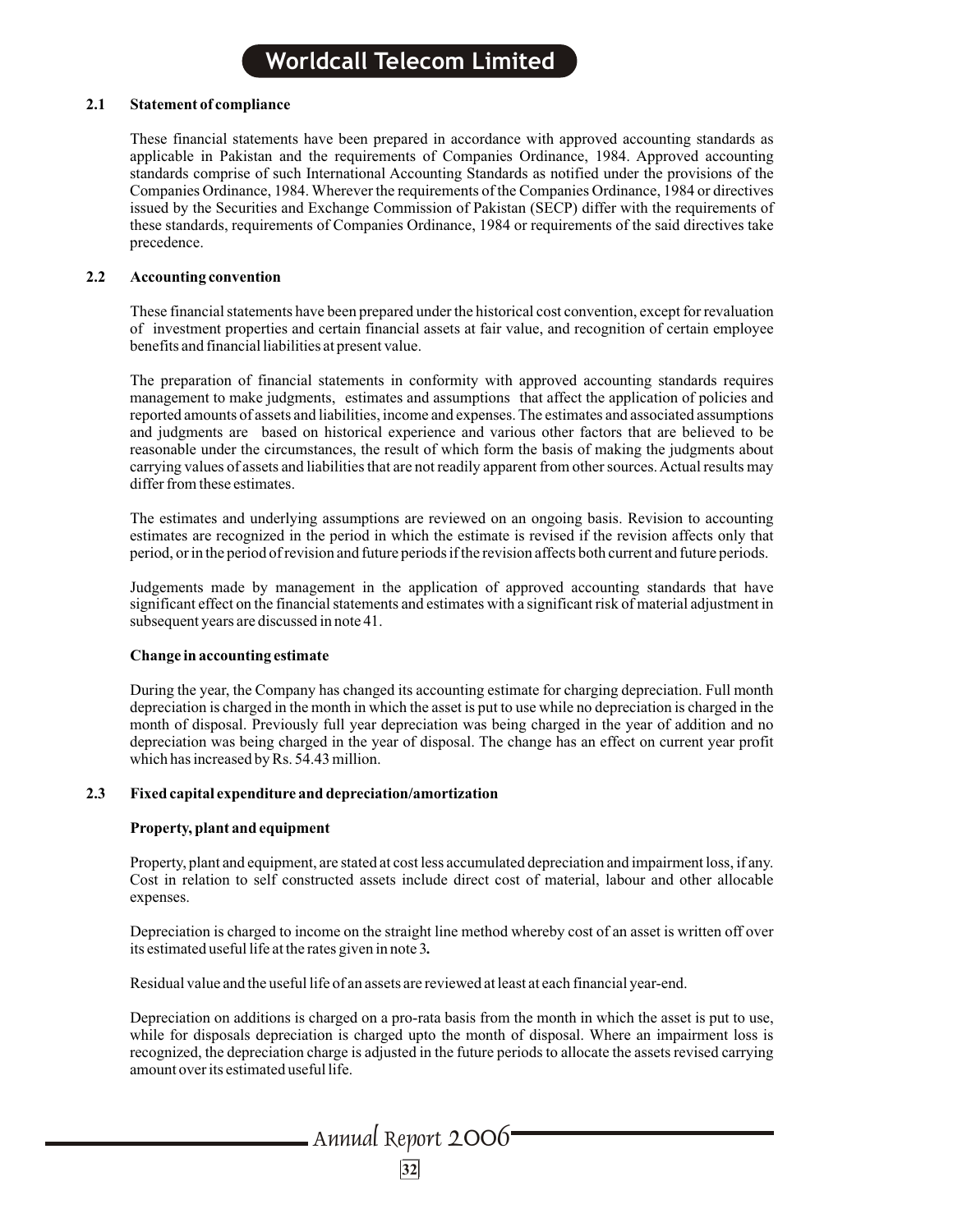Maintenance and repairs are charged to income as and when incurred. Renewals and improvements are capitalized when it is probable that respective future economic benefits will flow to the Company and the cost of the item can be measured reliably, and the assets so replaced, if any, are retired. Gains and losses on disposals of assets are included in income.

### **Finance leases**

Leases in terms of which the Company has substantially all the risks and rewards of ownership are classified as finance leases. Assets subject to finance lease are stated at the lower of its fair value and present value of minimum lease payments at the date of commencement of lease, less accumulated depreciation and impairment loss, if any.

The related rental obligations, net of finance costs are classified as current and long term depending upon the timing of the payment.

Each lease payment is allocated between the liability and finance costs so as to achieve a constant rate on the balance outstanding.

Assets acquired under a finance lease are depreciated over the estimated useful life of the asset on a straight-line method at the rates given in note 3. Depreciation of leased assets is charged to income.

Residual value and the useful life of leased assets are reviewed at least at each financial year-end.

Depreciation on additions to leased assets is charged from the month in which an asset is acquired while no depreciation is charged for the month in which the asset is disposed off.

### **Capital work-in-progress**

Capital work-in-progress is stated at cost less identified impairment loss, if any.

### **2.4 Intangible assets**

### **Goodwill**

Goodwill represents the difference between the cost of the acquisition (fair value of consideration paid) and the fair value of the net identifiable assets acquired.

Goodwill is stated at cost less accumulated amortization and impairment loss, if any. Goodwill is amortized using the straight line method at the rates given in note 5.

### **Other intangible assets**

Intangible assets are stated at cost less accumulated amortization and impairment loss, if any. These are amortized using the straight line method at the rates given in note 5*.* Amortization on licenses is charged to the profit and loss account from the month in which the related operations are commenced. Amortization on additions to other intangible assets is charged on a pro-rata basis from the month in which asset is put to use, while for disposals amortization is charged upto the month of disposal.

Subsequent expenditure on intangible assets is capitalized only when it increases the future economic benefits embodied in the specific asset to which it relates. All other expenditures are charged to income as and when incurred.

Gain or loss arising on disposal and retirement of intangible asset is determined as a difference between net disposal proceeds and carrying amount of the asset and is recognized as income or expense in the income statement.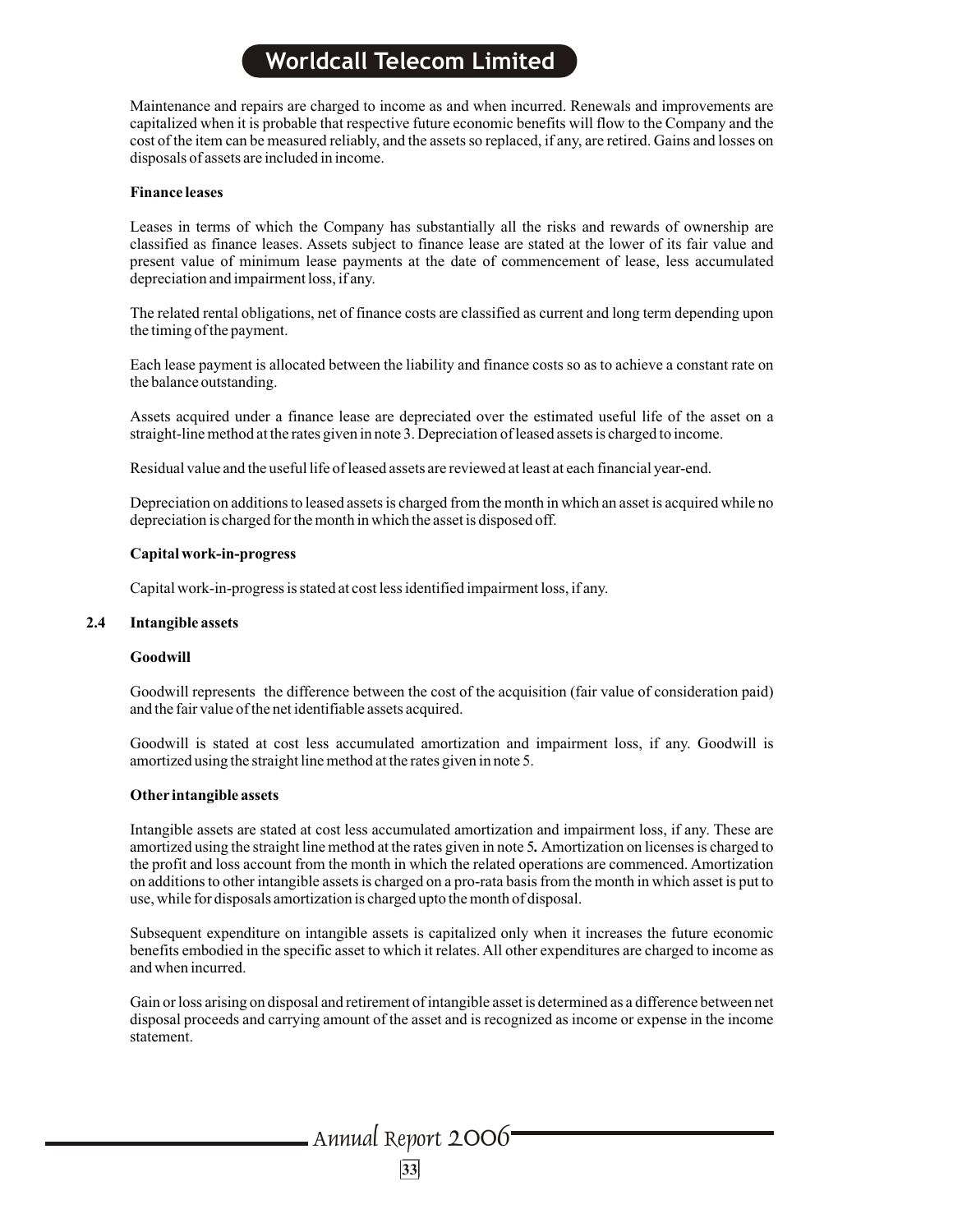### **2.5 Investment properties**

Investment properties are properties which are held either to earn rental income or for capital appreciation or for both. Investment properties are initially recognized at cost, being the fair value of the consideration given, subsequent to initial recognition these are stated at fair value. The fair value is determined annually by an independent approved valuer. The fair values are based on market values, being the estimated amount for which a property could be exchanged on the date of valuation between knowledgeable and willing buyer and seller in an arms length transaction.

Any gain or loss arising from a change in fair value is recognized in the income statement. Rental income from investment property is accounted for as described in note 2.17.

When an item of property, plant and equipment is transferred to investment property following a change in its use, any differences arising at the date of transfer between the carrying amount of the item immediately prior to transfer and its fair value is recognized in surplus on revaluation of property, plant and equipment if it is a gain. Upon disposal of the item the related surplus on revaluation of property, plant and equipment is transferred to retained earnings. Any loss arising in this manner is recognized immediately in the income statement.

If an investment property becomes owner-occupied, it is reclassified as property, plant and equipment and its fair value at the date of reclassification becomes its cost for accounting purposes of subsequent recording.

### **2.6 Investments**

The Company classifies its investments in following categories.

### **Investments in equity instruments of subsidiaries**

Investments in subsidiaries are initially measured at cost. Cost in relation to investments made in foreign currency is determined by translating the consideration paid in foreign currency into rupees at exchange rates prevailing on the date of transactions. Subsequent to initial measurement, these investments are stated at cost less impairment loss, if any.

### **Investments in associated companies**

Investments in associated companies, other than long term investments which are stated at cost, are classified as investments at fair value through profit or loss and are valued accordingly except for investment in non listed equity instruments of associated companies, which are stated at cost less provision for impairment.

### **Investments at fair value through profit or loss**

Investments that are acquired principally for the purpose of generating profit from short term fluctuations in price or dealer's margin are classified as held for trading.

During the year the Company has redesignated its investments previously classified as available for sale to financial assets at fair value through profit and loss as permitted in the transitional provisions to IAS 39 Financial Instruments: Recognition and Measurements. The change has no effect on the profit for the current period.

Investments at fair value through profit or loss are initially recognized at cost, being the fair value of the consideration given. Subsequent to initial recognition these are recognized at fair value unless fair value can not be reliably measured. The investments for which quoted market price is not available are measured at cost. Any surplus or deficit on revaluation of investments are charged to income currently.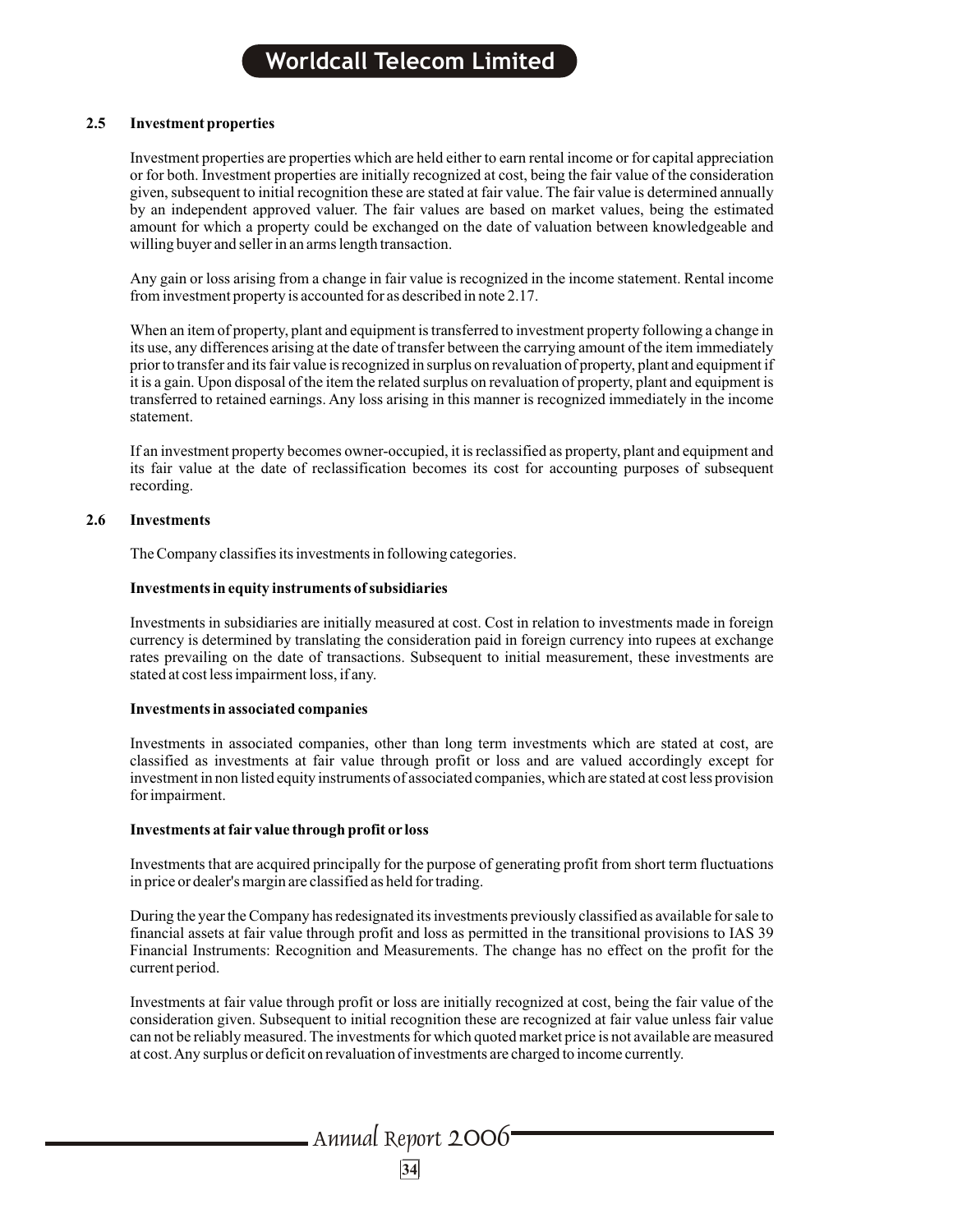### **Available for sale investments**

Investments intended to be held for an unidentified period of time, which may be sold in response to need for liquidity or changes to interest rates, exchange rates or equity prices are classified as available for sale.

Available for sale investments are initially recognized at cost, being the fair value of the consideration given. Subsequent to initial recognition these are recognized at fair value unless fair value can not be reliably measured. The investments for which quoted market price is not available are measured at cost. Changes in carrying value are recognized in equity until investment is sold or determined to be impaired at which time the cumulative gain or loss previously recognized in equity is included in profit or loss account.

All "regular way" purchases and sales of listed shares are recognized on the trade date, i.e. the date that the Company commits to purchase/sell the asset.

The fair value of investments classified as held for trading and available for sale is their quoted bid price at the balance sheet date.

### **2.7 Securities under repurchase/reverse repurchase agreements**

Transactions of repurchase/ reverse repurchase investment securities are entered into at a contracted rate for specified period of time and are accounted for as follows:

### **Repurchase agreements**

Investments sold with a simultaneous commitment to repurchase at a specified future date (repo) continue to be recognized in the balance sheet and are measured in accordance with accounting policies for investment. The counter party liability for amounts received under these agreements is included in borrowing. The difference between sale and repurchase price is treated as mark-up on borrowing and accrued over the life of repo agreement.

### **Reverse repurchase agreements**

Investments purchased with a corresponding commitment to resale at a specified future date (reverse repo) are not recognized in the balance sheet. Amount paid under these agreements are recorded as funds placements. The difference between purchase and resale price is treated as return from fund placement with financial institutions or income from reverse repurchase transactions of listed shares, as the case may be, and accrued over the life of the reverse repo agreement.

# **2.8 Taxation**

Income tax on the profit or loss for the year comprises current and deferred tax.

# **Current**

Provision of current tax is based on the taxable income for the year determined in accordance with the prevailing law for taxation of income. The charge for current tax is calculated using prevailing tax rates or tax rates expected to apply to the profit for the year if enacted after taking into account tax credits, rebates and exemptions, if any. The charge for current tax also includes adjustments, where considered necessary, to provision for tax made in previous years arising from assessments framed during the year for such years.

# **Deferred**

Deferred tax is provided using the balance sheet liability method in respect of all temporary differences arising from differences between the carrying amount of assets and liabilities in the financial statements and the corresponding tax bases used in the computation of the taxable profit. Deferred tax liabilities are generally recognized for all taxable temporary differences and deferred tax assets are recognized to the extent that it is probable that taxable profits will be available against which the deductible temporary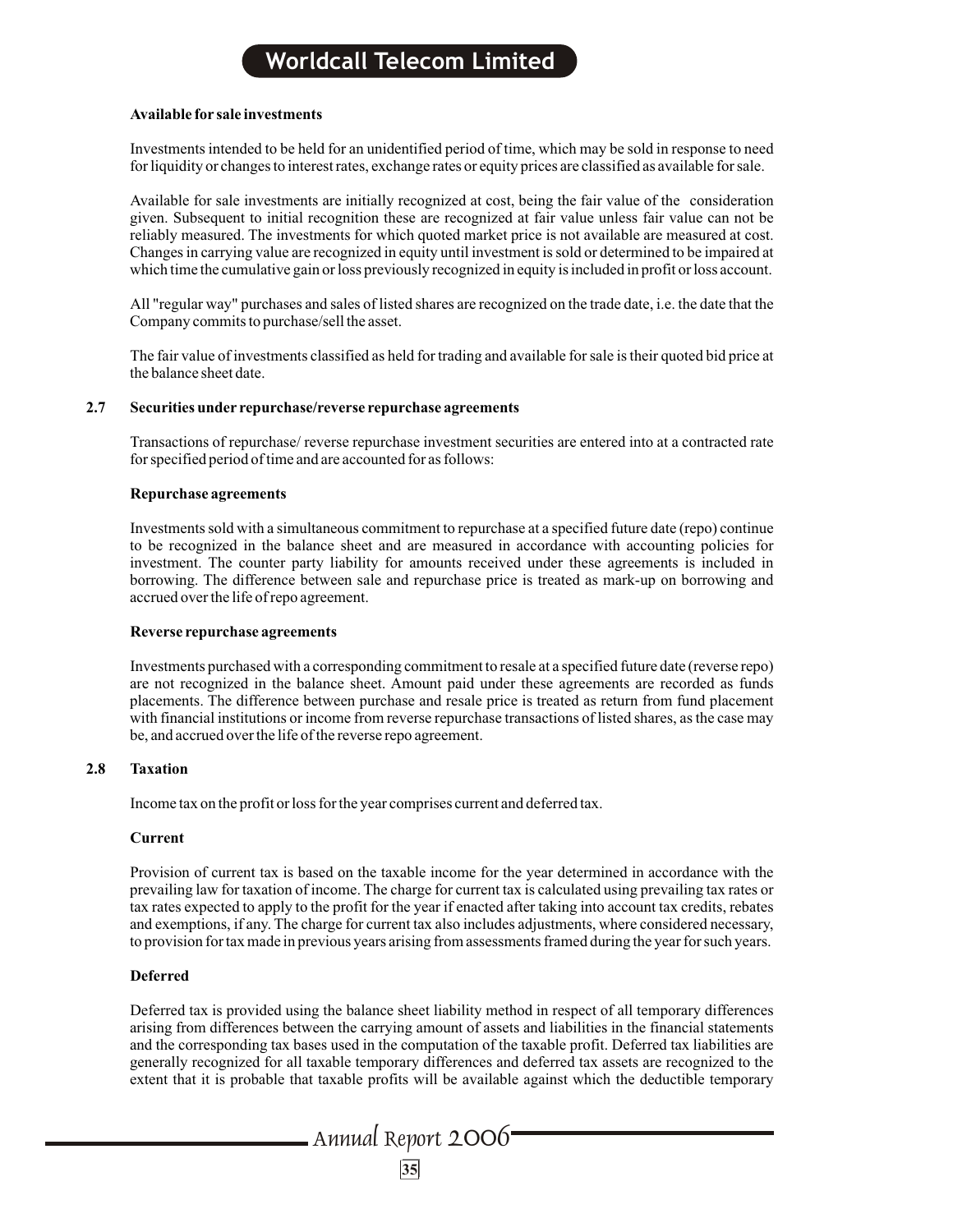differences, unused tax losses and tax credits can be utilized.

The carrying amount of deferred tax asset is reviewed at each balance sheet date and reduced to the extent that it is no longer probable that sufficient taxable profit will be available to allow all or part of the deferred tax asset to be utilized.

Deferred tax assets and liabilities are calculated at the rates that are expected to apply to the period when the asset is realized or the liability is settled, based on the tax rates (and tax laws) that have been enacted or substantively enacted by the balance sheet date. Deferred tax is charged or credited in the income statement, except in the case of items credited or charged to equity in which case it is included in equity.

### **2.9 Deferred costs**

These include share issue expenses incurred on increasing the authorized capital of the Company and expenses incurred in connection with the public offering/placements for the year 2004. In order to comply with the substituted Fourth Schedule to the Companies Ordinance, 1984, the Company has adopted the treatment allowed by Circular No. 1 of 2005 issued by Securities and Exchange Commission of Pakistan whereby deferred costs incurred prior to 01 July 2004 are being amortized over the remaining available period whereas deferred cost incurred subsequent to this date are charged to income currently.

### **2.10 Inventories**

Inventories, except for stock in transit, is stated at lower of cost and net realizable value. Cost is determined as follows.

### **Store and spares**

Useable stores and spares are valued principally at weighted average cost, while items considered obsolete are carried at nil value. Items in transit are valued at cost comprising invoice value plus other charges paid thereon.

### **Stock in trade**

Cost is determined on weighted average basis.

Net realizable value is the estimated selling price in ordinary course of business, less estimated incidental selling cost.

### **2.11 Trade debts and other receivables**

Trade debts and other receivables are recognized initially at fair value and subsequently measured at amortized cost less impairment loss, if any. A provision for impairment of trade and other receivables is established when there is objective evidence that the Company will not be able to collect all amounts due according to the original terms of receivables.

### **2.12 Financial liabilities**

Financial liabilities are classified according to substance of the contractual arrangements entered into. Significant financial liabilities include long term payables, license fee payable, borrowings, trade and other payables.

### **Interest bearing borrowings**

Interest bearing borrowings are recognized initially at fair value less attributable transaction cost. Subsequent to initial recognition, these are stated at amortized cost with any difference between cost and redemption value being recognized in the profit and loss over the period of the borrowings on an effective interest basis.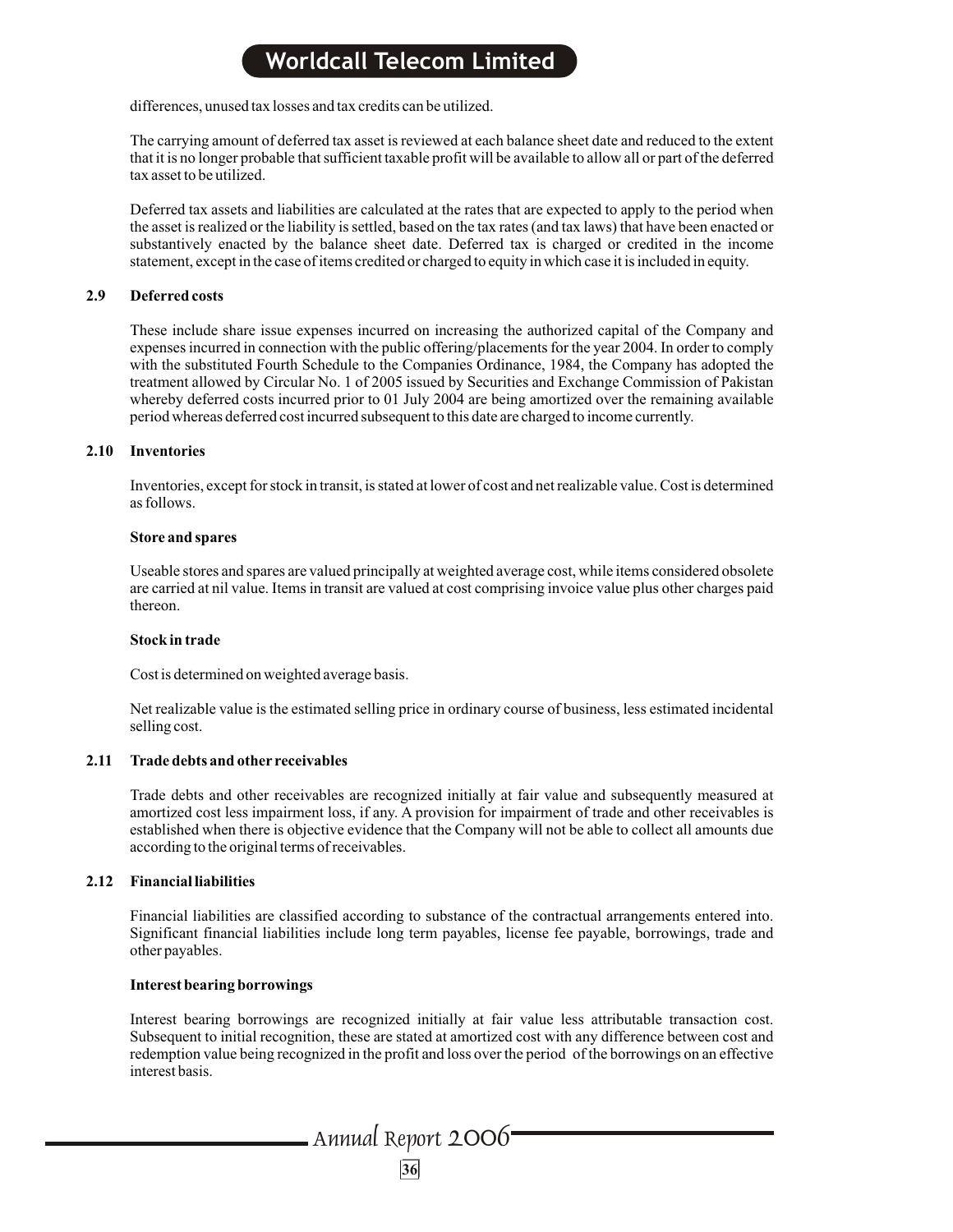#### **Term finance certificates**

Term finance certificates are stated at amortized cost using effective interest rate.

#### **Convertible loans**

Convertible loans that can be converted to share capital at the option of the lender, where the number of shares issued does not vary with the changes in their fair value, are accounted for as compound financial instruments. Transaction costs that relate to the issue of a compound financial instrument are allocated to the liability and equity component in proportion to the allocation of proceeds. The equity component of the convertible loan is calculated as the excess of the issue proceeds over the present value of future cash out flows, discounted at the market rate of interest applicable to similar liabilities that do not have a conversion option. The interest expense recognized in the income statements is calculated using the effective interest rate method.

#### **Other financial liabilities**

All other financial liabilities are initially recognized at fair value plus directly attributable cost, if any, and subsequently at amortized cost using effective interest rate method.

#### **2.13 Trade and otherpayables**

Trade and other payables are initially recognized at fair value and subsequently at amortized cost using effective interest rate method.

#### **2.14 Retirement and otherbenefits**

#### **Defined benefit plan**

The Company operates unfunded defined benefit gratuity plan for all permanent employees, having a service period of more than one year. Provisions are made in the financial statements to cover obligations on the basis of actuarial valuations carried out annually under the projected unit credit method.

The Company recognizes actuarial gains/losses over the expected average remaining working lives of the current employees, to the extent that cumulative unrecognized actuarial gain/loss exceeds 10 per cent of present value of defined benefit obligation.

## **2.15 Impairment losses**

The carrying amount of the Company's assets except for, inventories, investment property and deferred tax asset, are reviewed at each balance sheet date to determine whether there is any indication of impairment loss. If any such indication exists, the asset's recoverable amount is estimated in order to determine the extent of the impairment loss, if any.

For goodwill, the recoverable amount is estimated at each balance sheet date.

An impairment loss is recognized whenever the carrying amount of an asset or its cash generating unit exceeds its recoverable amount. Impairment losses are recognized in the profit and loss.

Impairment losses recognized in respect of cash-generating units are allocated first to reduce the carrying amount of any goodwill allocated to cash generating units and then, to reduce the carrying amount of the other assets in the unit.

Impairment losses are reversed when there is an indication that the impairment loss may no longer exist and there has been a change in the estimate used to determine the recoverable amount. An impairment loss is reversed only to the extent that the asset's carrying amount does not exceed the carrying amount that would have been determined, net of depreciation and amortization, if no impairment loss had been charged. An impairment loss in respect of goodwill is not reversed.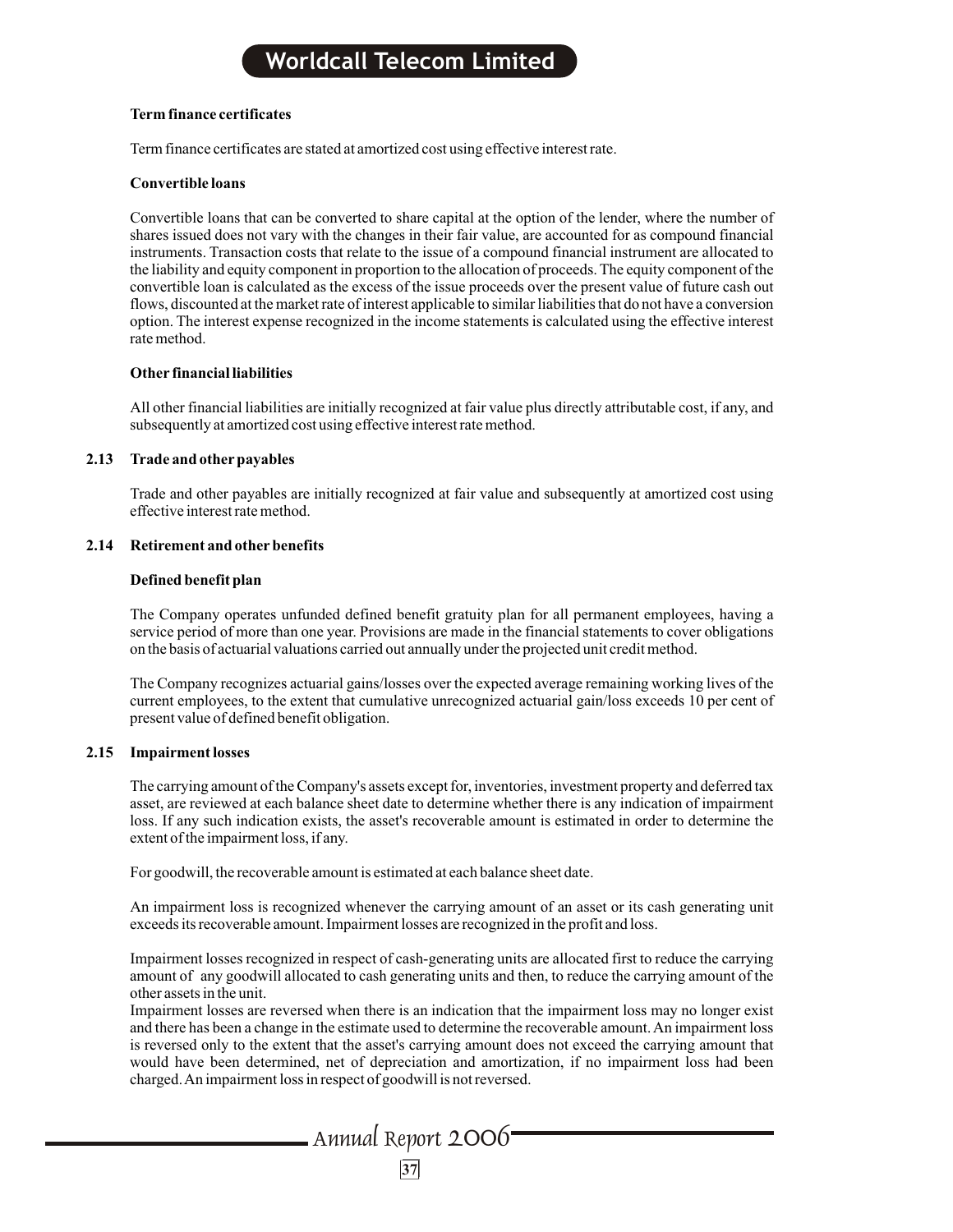#### **2.16 Foreign currencies**

Transactions in foreign currencies are translated into rupees at exchange rates prevailing at the date of transaction. All monetary assets and liabilities in foreign currencies are translated into rupees at exchange rates prevailing at the balance sheet date. Non-monetary assets and liabilities that are measured in terms of historical cost in a foreign currency are translated into rupees at exchange rates prevailing at the date of transaction. Non-monetary assets and liabilities denominated in foreign currency that are stated at fair value are translated into rupees at exchange rates prevailing at the date when fair values are determined. Exchange gains and losses are included in the income currently.

#### **2.17 Revenue recognition**

Revenue represents the fair value of the consideration received or receivable for services rendered, net of discounts and sales tax. Revenue is recognized when it is probable that the economic benefits associated with the transaction will flow to the Company and the amount of revenue, and the associated cost incurred, or to be incurred, can be measured reliably.

Revenue from different sources are recognized as follows:

Revenue from terminating minutes is recognized at the time the call is made over the network of the Company.

Revenue from originating minutes is recognized on the occurrence of calls both for prepaid and postpaid subscribers.

Subscription revenue from Cable TV, internet over cable and channels subscription fee is recognized on provision of services.

Connection fee is recognized at the time of activation of connection.

Sale of goods is recognized on dispatch of goods to customer.

Advertisement income is recognized on the basis of spots run when commercials are aired on the network.

Interest income is accrued on a time proportion basis by reference to the principal outstanding and the applicable rate of return.

Rental income from investment property is recognized in the income statement on accrual basis.

Revenue from prepaid cards is recognized as credit is used.

Dividend income is recognized when the right to receive payment is established.

#### **2.18 Borrowing cost**

Mark up, interest and other charges on long term borrowings are capitalized upto the date of commissioning of the related qualifying assets, acquired out of the proceeds of such long term borrowings. All other markup, interest and other charges are recognized as an expense in the period in which they are incurred.

#### **2.19 Provisions**

Provisions are recognized in the balance sheet when the Company has a legal or constructive obligation as a result of past events and it is probable that outflow of economic benefits will be required to settle the obligation and a reliable estimate of the amount can be made. However, provisions are reviewed at each balance sheet date and adjusted to reflect current best estimate.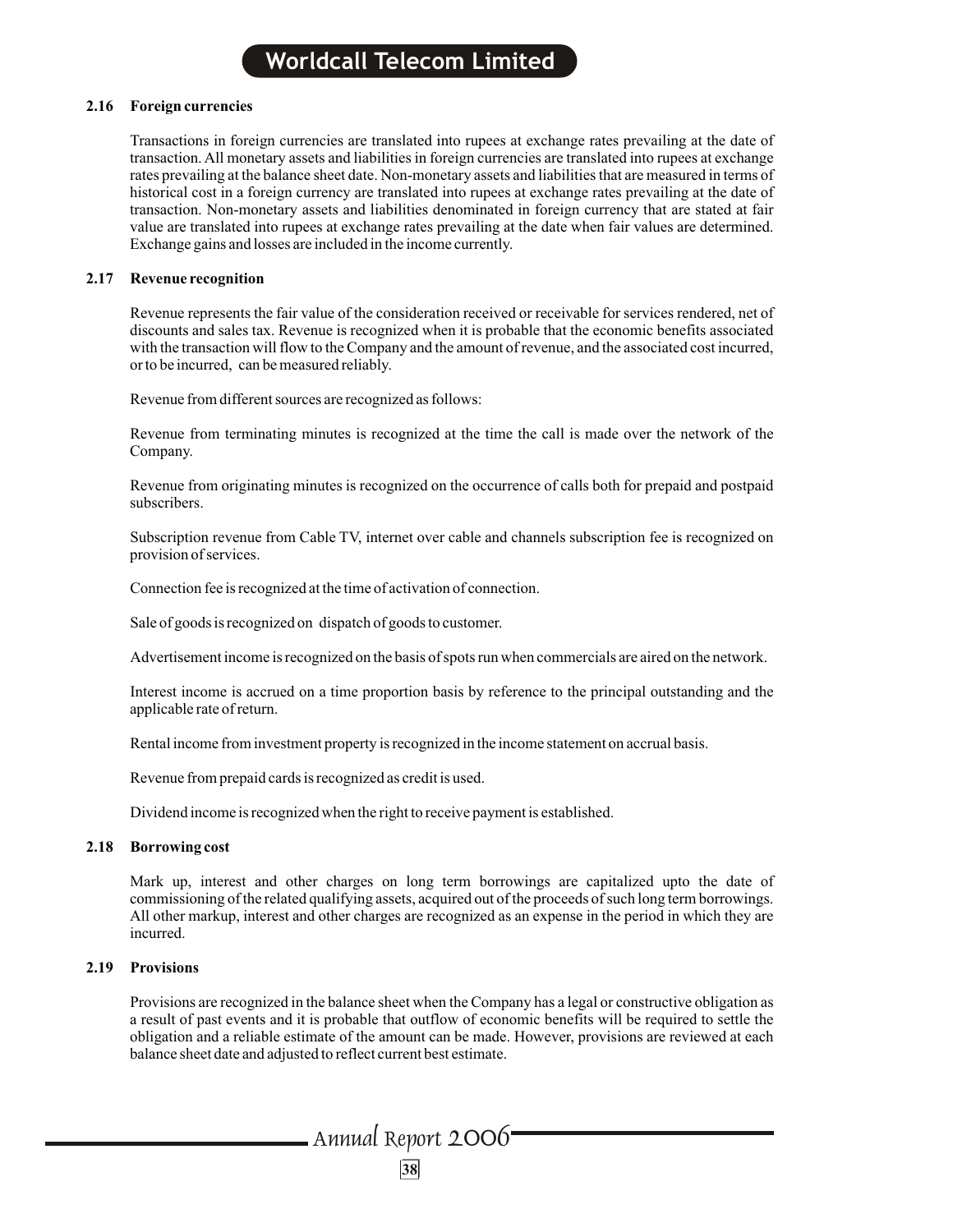#### **2.20 Cash and cash equivalents**

Cash and cash equivalents are carried in the balance sheet at cost. Cash and cash equivalents comprise cash in hand and demand deposits. Running finances that are repayable on demand are included as component of cash and cash equivalents for the purpose of cash flow statement.

#### **2.21 Financial instruments**

All financial assets and liabilities are recognized at the time when the Company becomes a party to the contractual provisions of the instrument. Financial assets are de-recognized when the Company loses control of the contractual right that comprise the financial assets. Financial liabilities are de-recognized when they are extinguished i.e. when the obligation specified in the contract is discharged, cancelled or expired. Any gain or loss on derecognition of the financial assets and financial liabilities is taken to profit and loss account currently. The particular measurement methods adopted are disclosed in the individual policy statements associated with each item.

#### **Offsetting of financial assets and financial liabilities**

A financial asset and a financial liability is offset and the net amount is reported in the balance sheet if the Company has a legally enforceable right to set-off the recognized amounts and intends either to settle on a net basis or to realize the asset and settle the liability simultaneously.

#### **2.22 Segment reporting**

Asegment is a distinguishable component of the Company that is engaged either in providing products or services (business segment), or in providing products or services within a particular economic environment (geographical segment), which is subject to risk and rewards that are different from other segments.

#### **2.23 Related Party transactions**

The Company enters into transactions with related parties on an arm's length basis. Prices for transactions with related parties are determined using admissible valuation methods, except in extremely rare circumstances where, subject to approval of the Board of Directors, it is in the interest of the Company to do so.

#### **2.24 Business combination involving entities under common control**

Abusiness combination involving entities or businesses under common control is a business combination in which all of the combining entities or businesses are ultimately controlled by the same party or parties both before and after the business combination, and the control is not transitory.

In the absence of more specific guidance, the Company consistently applied the fair value (Purchase method) measurement method to all common control transactions.

#### **2.25 Dividend**

Dividend distribution to the Company's shareholders is recognized as a liability in the Company's financial statements in the period in which the dividends are approved.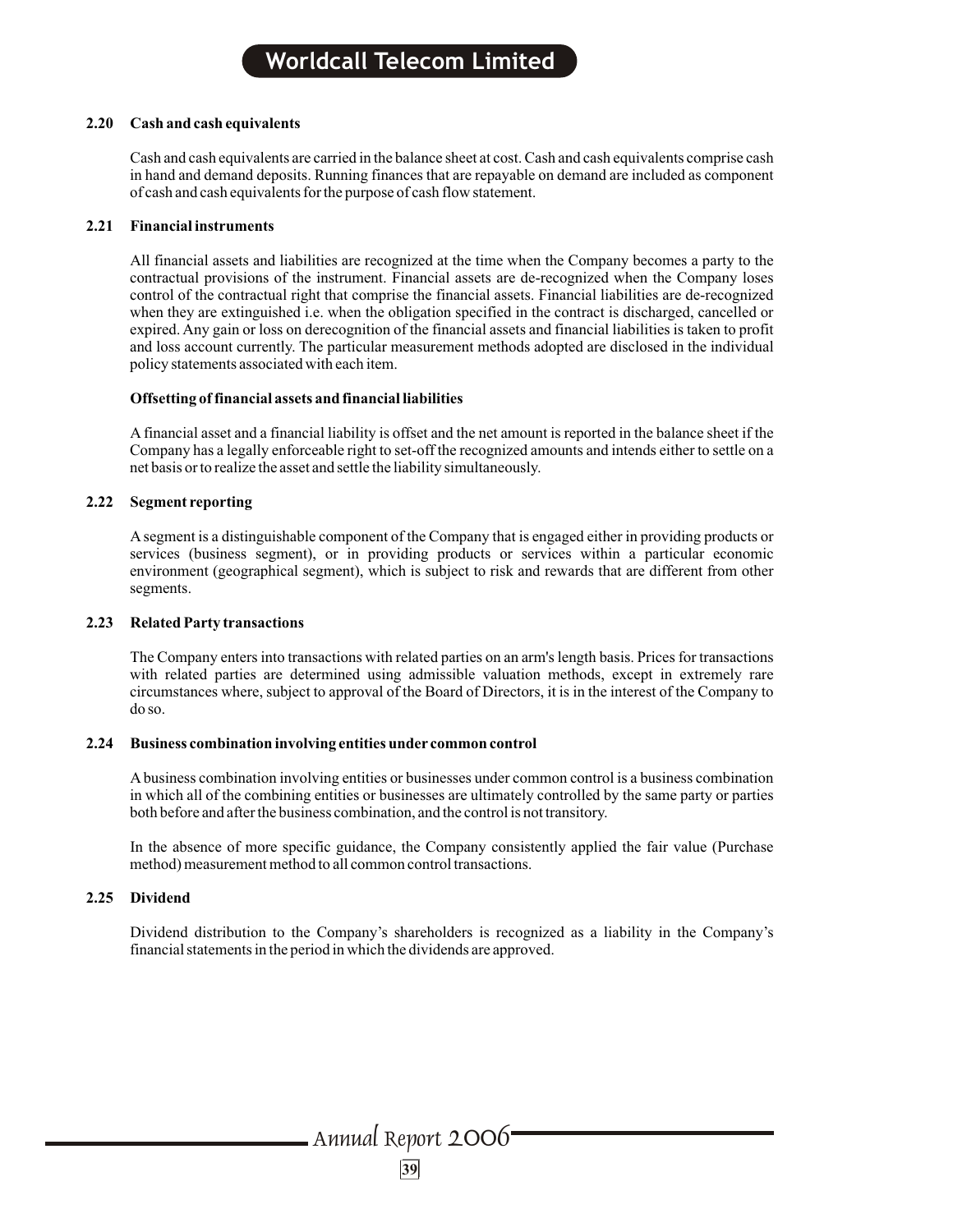

3.1 The statement of property, plant and equipment is as follows: **3.1 The statement of property, plant and equipment is as follows:**

|                         | Cost as at<br>01 July | Acquisition<br>business<br>through | Additions/             | Transfers           | Cost as at<br>30 June | Accumulated<br>depreciation<br>01 July<br>as at | Depreciation<br>charge for<br>the year/ | Transfers | Accumulated<br>depreciation<br>30 June<br>as at | value as at<br>Net book<br>30 June | Depreciation<br>rate % |
|-------------------------|-----------------------|------------------------------------|------------------------|---------------------|-----------------------|-------------------------------------------------|-----------------------------------------|-----------|-------------------------------------------------|------------------------------------|------------------------|
|                         |                       | combination                        | (Disposals)            |                     |                       |                                                 | (Disposals)                             |           |                                                 |                                    |                        |
| Owned assets            |                       |                                    | (Rupees in '000)       |                     |                       |                                                 | (Rupees in '000)                        |           |                                                 | (Rupees in '000)                   |                        |
| Leasehold improvements  | 1,876                 | 24,611                             | 31,294                 |                     | 57,781                | 1,174                                           | 10,215                                  |           | 11,389                                          | 46,392                             | $20 - 33$              |
| Plant and equipment     | 616,272               | 2,221,141                          | 2,893,600<br>(24, 435) | 101,462             | 5,808,040             | 19,513                                          | 406,130<br>(13,930)                     | 21,490    | 433,203                                         | 5,374,837                          | $6.67 - 20$            |
| Office equipment        | 5,592                 | 37,798                             | 6,422<br>(48)          | 160                 | 49,924                | 958                                             | 6,844<br>$\bigoplus$                    |           | 7,798                                           | 42,126                             | $\approx$              |
| Computers               | 9,832                 | 13,334                             | 14,679<br>(191)        |                     | 37,354                | 2,327                                           | $11,718$<br>(167)                       |           | 13,878                                          | 23,476                             | $10 - 33$              |
| Furniture and fixtures  | 1,820                 | 8,572                              | 1,410                  |                     | 11,802                | 324                                             | 1,700                                   |           | 2,024                                           | 9,778                              | $\supseteq$            |
| Vehicles                | 12,250                | 24,099                             | 9,818<br>(5,828)       | 12,307              | 52,646                | 2,773                                           | 12,568<br>(464)                         | 5,632     | 20,509                                          | 32,137                             | 20                     |
| Lab and other equipment | 319                   | 5,515                              | 4,601<br>(664)         | ı                   | 9,771                 | 2                                               | 2,266                                   |           | 2,297                                           | 7,474                              | $10 - 20$              |
|                         | 647,961               | 2,335,070                          | 2,961,824<br>(31, 466) | 113,929             | 6,027,318             | 27,133                                          | (14,598)<br>451,441                     | 27,122    | 491,098                                         | 5,536,220                          |                        |
| Leased assets           |                       |                                    |                        |                     |                       |                                                 |                                         |           |                                                 |                                    |                        |
| Plant and equipment     | 152,876               | 244,288                            | 130,506                | (101, 462)          | 426,208               | 5,749                                           | 35,914                                  | (21,490)  | 20,173                                          | 406,035                            | $6.67 - 10$            |
| Vehicles                | 39,943                | 16,445                             | $6,189$<br>$(6,943)$   | (12, 307)           | 43,327                | 7,989                                           | 13,434<br>(4,001)                       | (5, 632)  | 11,790                                          | 31,537                             | $20\,$                 |
| Computers               |                       | 353                                |                        |                     | 353                   |                                                 | 353                                     |           | 353                                             |                                    | 33                     |
| Office equipment        | 192,819               | 160<br>261,246                     | 136,695<br>(6,943)     | (160)<br>(113, 929) | 469,888               | 13,738                                          | (4,001)<br>49,701                       | (27, 122) | 32,316                                          | 437,572                            | $\Xi$                  |
| 2006                    | 840,780               | 2,596,316                          | 3,098,519<br>(38,409)  | J.                  | 6,497,206             | 40,871                                          | 501,142<br>(18, 599)                    | J.        | 523,414                                         | 5,973,792                          |                        |
| 2005                    | 12,128                |                                    | 903,466<br>(74,814)    |                     | 840,780               | 2,103                                           | (324)<br>39,090                         |           | 40,869                                          | 799,911                            |                        |

## Annual Report 2006

## **Worldcall Telecom Limited**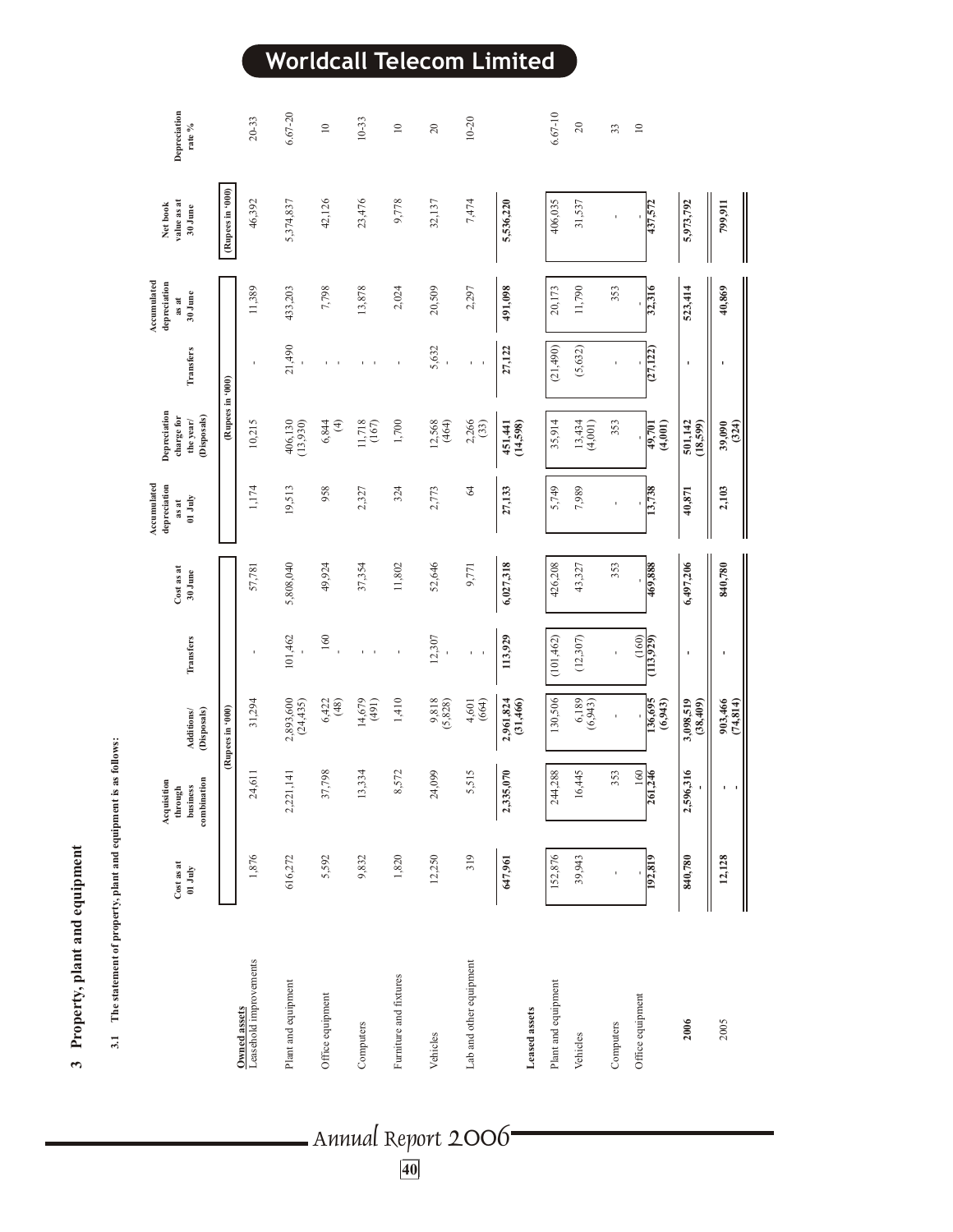|                                                                     | <b>Note</b> | 2006                     | 2005   |
|---------------------------------------------------------------------|-------------|--------------------------|--------|
|                                                                     |             | (Rupees in '000)         |        |
| 3.2 Depreciation charge for the year has been allocated as follows: |             |                          |        |
| Direct cost                                                         | 30          | 454,401                  | 25,261 |
| Operating cost                                                      | 31          | 46,741                   | 3,953  |
| Capitalized during the period                                       |             | $\overline{\phantom{0}}$ | 9,876  |
|                                                                     |             | 501,142                  | 39,090 |
|                                                                     |             |                          |        |

**3.3 Detail of certain property, plant and equipment sold during the year is as follows:**

| <b>Description</b>           | Cost   | <b>Accumulated</b><br>depreciation | <b>Book</b><br><b>Value</b> | <b>Sale</b><br>proceeds  | Mode of<br>disposal    | Sold to              |
|------------------------------|--------|------------------------------------|-----------------------------|--------------------------|------------------------|----------------------|
|                              |        |                                    | (Rupees in '000)            |                          |                        |                      |
|                              |        |                                    |                             |                          |                        |                      |
| Plant and equipment          |        |                                    |                             |                          |                        |                      |
| SDA equipment                | 458    | 51                                 | 407                         | 398                      | Insurance Claim        |                      |
| Payphone sets                | 18,052 | 13,536                             | 4,516                       | $\overline{\phantom{0}}$ | Scraped                |                      |
| Tems equipment               | 664    | 33                                 | 631                         | $\overline{a}$           | Insurance Claim        |                      |
| <b>BTS</b> Tower             | 4,841  | 305                                | 4,536                       | 1,449                    | Insurance Claim        |                      |
| <b>Computers</b>             |        |                                    |                             |                          |                        |                      |
| Laptop - Dell                | 95     | 31                                 | 64                          | 64                       | Company policy         | Mr. Adnan Khan       |
| Laptop - Compaq              | 116    | 46                                 | 70                          | 105                      | <b>Insurance Claim</b> |                      |
| Laptop                       | 130    | 13                                 | 117                         | $\overline{a}$           | Insurance Claim        |                      |
| <b>Vehicles</b>              |        |                                    |                             |                          |                        |                      |
| Honda Civic                  | 1,393  | 557                                | 836                         | 950                      | Insurance Claim        |                      |
| Suzuki Cultus                | 555    | 222                                | 333                         | 355                      | Insurance Claim        |                      |
| Hyundai Shehzore             | 589    | 471                                | 118                         | 465                      | Insurance Claim        |                      |
| Honda Civic                  | 1,325  | 530                                | 795                         | 1,199                    | Insurance Claim        |                      |
| Suzuki Mehran                | 350    | 70                                 | 280                         | 350                      | <b>Insurance Claim</b> |                      |
| Suzuki Baleno                | 749    | 212                                | 537                         | 333                      | <b>Insurance Claim</b> |                      |
| Honda Civic VTI              | 1,359  | 110                                | 1,249                       | 1,125                    | Negotiation            | Mr. Laeeq            |
| Honda Civic                  | 1,431  | 215                                | 1,216                       | 1,200                    | <b>Insurance Claim</b> |                      |
| Suzuki Cultus                | 570    | 209                                | 361                         | 560                      | Settlement             | Faysal Bank Ltd      |
| Toyota Land Cruiser          | 4,711  | 1,570                              | 3,141                       | 2,500                    | Negotiation            | <b>First Capital</b> |
|                              |        |                                    |                             |                          |                        | <b>Equities Ltd</b>  |
| Suzuki Pickup                | 339    | 271                                | 68                          | 207                      | Negotiation            | Mr. Haji Iqbal       |
| <b>Items with book value</b> |        |                                    |                             |                          |                        |                      |
| below Rs. 50,000             | 682    | 147                                | 535                         | 339                      |                        |                      |
| <b>Total</b>                 | 38,409 | 18,599                             | 19,810                      | 11,599                   |                        |                      |

 $\blacksquare$  Annual Report 2006 $\blacksquare$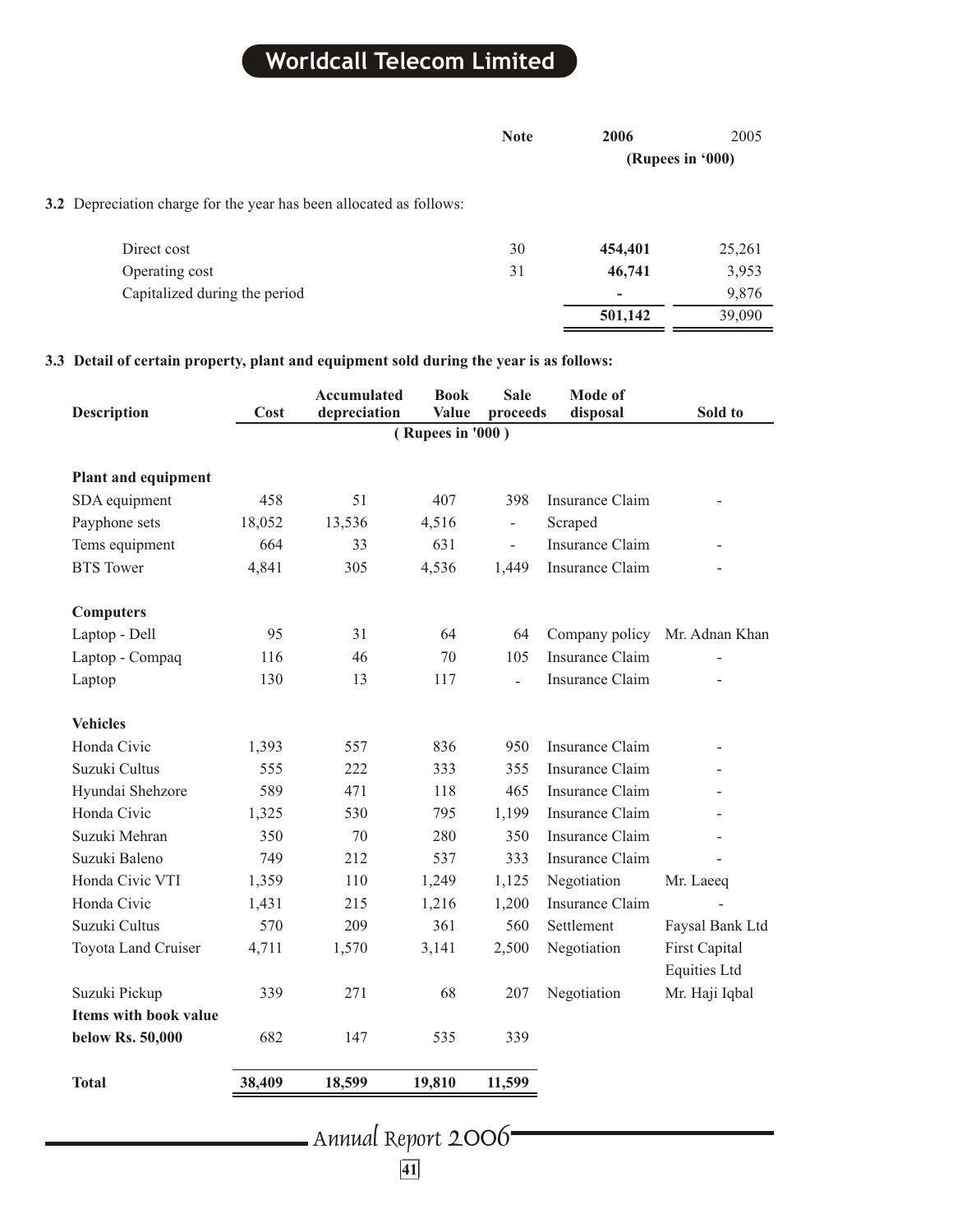|              |                                               |            |                         |                                   |                       |                             |                               | 2006                        | 2005<br>(Rupees in '000)         |                        |
|--------------|-----------------------------------------------|------------|-------------------------|-----------------------------------|-----------------------|-----------------------------|-------------------------------|-----------------------------|----------------------------------|------------------------|
| 4            | Capital work-in-progress                      |            |                         |                                   |                       |                             |                               |                             |                                  |                        |
|              | Owned                                         |            |                         |                                   |                       |                             |                               |                             |                                  |                        |
|              | Civil works                                   |            |                         |                                   |                       |                             |                               | 36,287                      | 38,845                           |                        |
|              | Plant and equipment                           |            |                         |                                   |                       |                             |                               | 637,845<br>674,132          | 1,426,636<br>1,387,791           |                        |
|              | Plant and equipments subject to finance lease |            |                         |                                   |                       |                             |                               | 29,354                      |                                  |                        |
|              | Store and spares held for capital expenditure |            |                         |                                   |                       |                             |                               | 183,407<br>886,893          | 1,426,636<br>ı<br>$\blacksquare$ |                        |
|              |                                               |            |                         |                                   |                       |                             |                               |                             |                                  |                        |
| Ю            | Intangible assets                             |            |                         |                                   |                       |                             |                               |                             |                                  |                        |
|              |                                               | Cost as at | Acquisition<br>through  |                                   |                       | Accumulated<br>amortization | Amortization<br>(adjustments) | Accumulated<br>amortization | value as at<br>Net book          |                        |
|              |                                               | 01 July    | combination<br>business | (adjustments)<br><b>Additions</b> | Cost as at<br>30 June | as at 01 July               | for the<br>year               | as at 30 June               | 30 June                          | Amortization<br>rate % |
|              |                                               |            | (Rupees in '000)        |                                   |                       |                             | (Rupees in '000)              |                             |                                  |                        |
| Lease rights |                                               | 23,084     |                         |                                   |                       | 1,413                       |                               |                             | $\overline{1}$                   | $\approx$              |
| Licenses     |                                               | 2,454,340  | ı                       | (23,084)                          | 2,454,340             | 77,261                      | $(1, 413)$<br>$122, 717$      | 199,978                     | 2,254,362                        | 5                      |
|              | Patents and copyrights                        |            | 5,333                   | ı                                 | 5,333                 | ï                           | 801                           | 801                         | 4,532                            | $\supseteq$            |
| Software     |                                               | 14,467     | $\mathbf{I}$            | 3,657                             | 18,124                | 197                         | 3,564                         | 3,761                       | 14,363                           | $20\,$                 |
| Goodwill     |                                               |            | 2,690,403               |                                   | 2,690,403             |                             | 136,909                       | 136,909                     | 2,553,494                        | 5                      |

**2**

2005

 $2006$   $2,491,491,801,805,736$   $3,657$   $3,657$   $3,657$   $5,169,206$   $5,169,206$   $5,169,206$   $5,169,206$   $5,169,206$   $5,169,206$   $5,169,206$   $5,169,206$   $5,169,206$   $5,169,206$   $5,169,206$   $5,169,206$   $5,169,206$   $5,169,206$ 

5,168,200

5 - 920, 91 8,871 8,872 , 91 89, 91 89, 91 , 92, 92, 93, 93, 92, 93, 93, 93, 93, 93, 93, 93, 93, 94, 94, 94, 9

2,491,891

l,

J,

2,491,891

**, 84 ( 4 ) 23 0 ) 1, 13**

2,413,020

78,871

78,871

j

4,826,751

341,449

 $\frac{263,991}{(1,413)}$ 

78,871

 $\frac{3,657}{(23,084)}$ 

2,695,736

2,491,891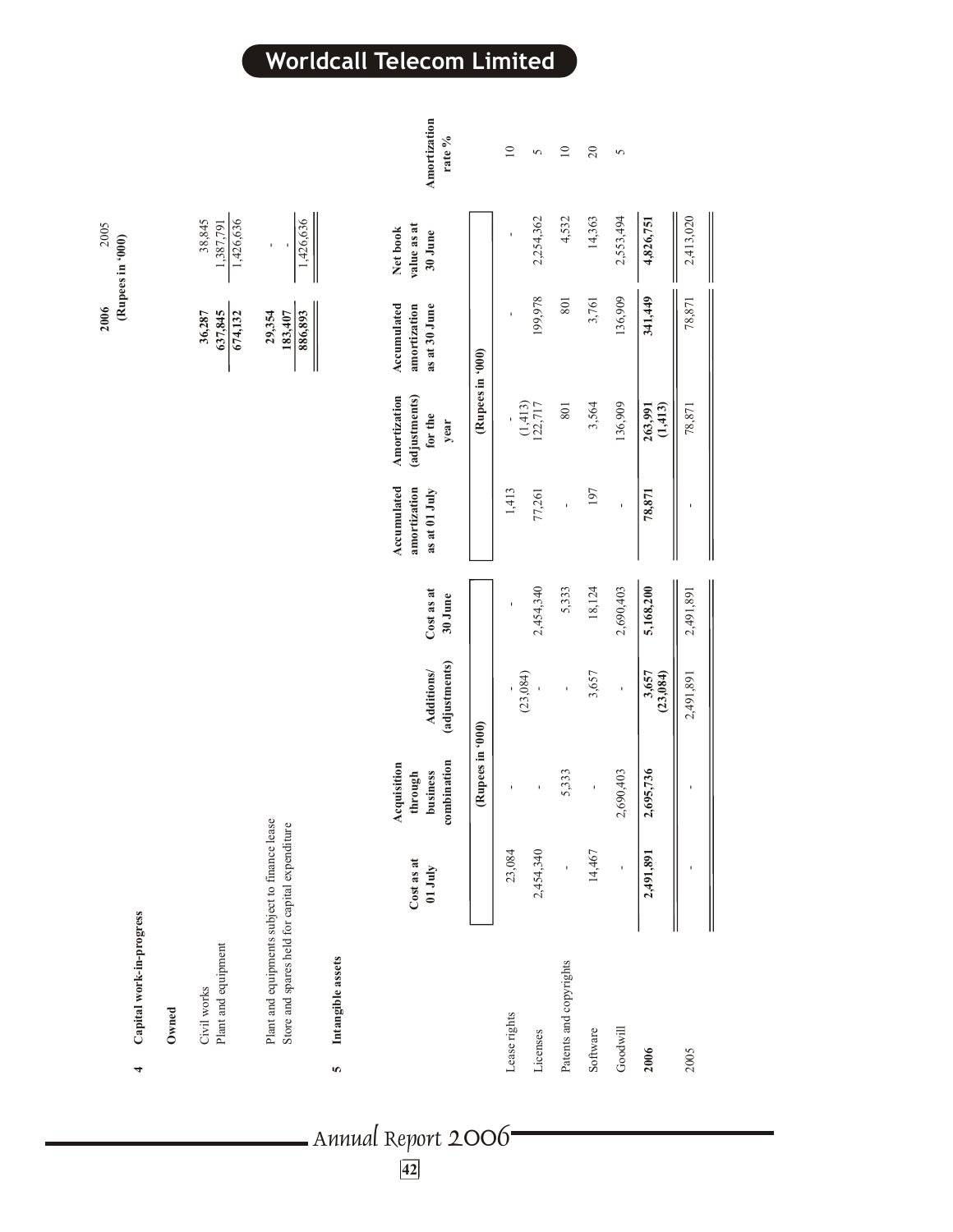|   |     |                                            | <b>Note</b> | 2006             | 2005   |
|---|-----|--------------------------------------------|-------------|------------------|--------|
|   |     |                                            |             | (Rupees in '000) |        |
|   | 5.1 | Amortization charged for the year has been |             |                  |        |
|   |     | allocated as follows:                      |             |                  |        |
|   |     | Operating cost                             | 31          | 198,561          | 5,125  |
|   |     | Capitalized during the period              |             | 65,430           | 73,746 |
|   |     |                                            |             | 263,991          | 78,871 |
| 6 |     | <b>Investment properties</b>               |             |                  |        |
|   |     | Acquisition through business combination   |             | 35,634           |        |
|   |     | Fair value adjustment                      |             | 21,000           |        |
|   |     |                                            |             | 56,634           |        |
|   |     |                                            |             |                  |        |

Investment property comprises commercial property that is rented to Total Media Limited, an associated company.

The carrying value of investment property is the fair value of the property as determined by approved independent valuer M/s PEE DEE & Associates as at 30 June 2006. Fair value was determined having regard to recent market transactions for similar properties in the same location and condition as the Company's investment property.

| 2006             | 2005 |
|------------------|------|
| (Rupees in '000) |      |

## **7 Long term investments - at cost**

**Foreign subsidiary - Unquoted**

## **Worldcall Telecommunication Lanka (Pvt) Limited. Incorporated in Sri Lanka**

| 7,221,740 (2005: Nil) ordinary shares of Sri Lankan Rupees 10/-each | 44,406 | $\sim$ |
|---------------------------------------------------------------------|--------|--------|
| Equity held 70.65% (2005: Nil)                                      |        |        |
| Share deposit money                                                 | 13,671 |        |
|                                                                     | 58.077 | -      |

**Associated company - Unquoted**

## **Total Media Limited. Incorporated in Pakistan**

2,599,500 (2005: Nil) ordinary shares of Rs 10/-each **25,995 -** Equity held 30.12% (2005: Nil) Share deposit money

| 25,995  |  |
|---------|--|
| 16,000  |  |
| 41,995  |  |
| 100,072 |  |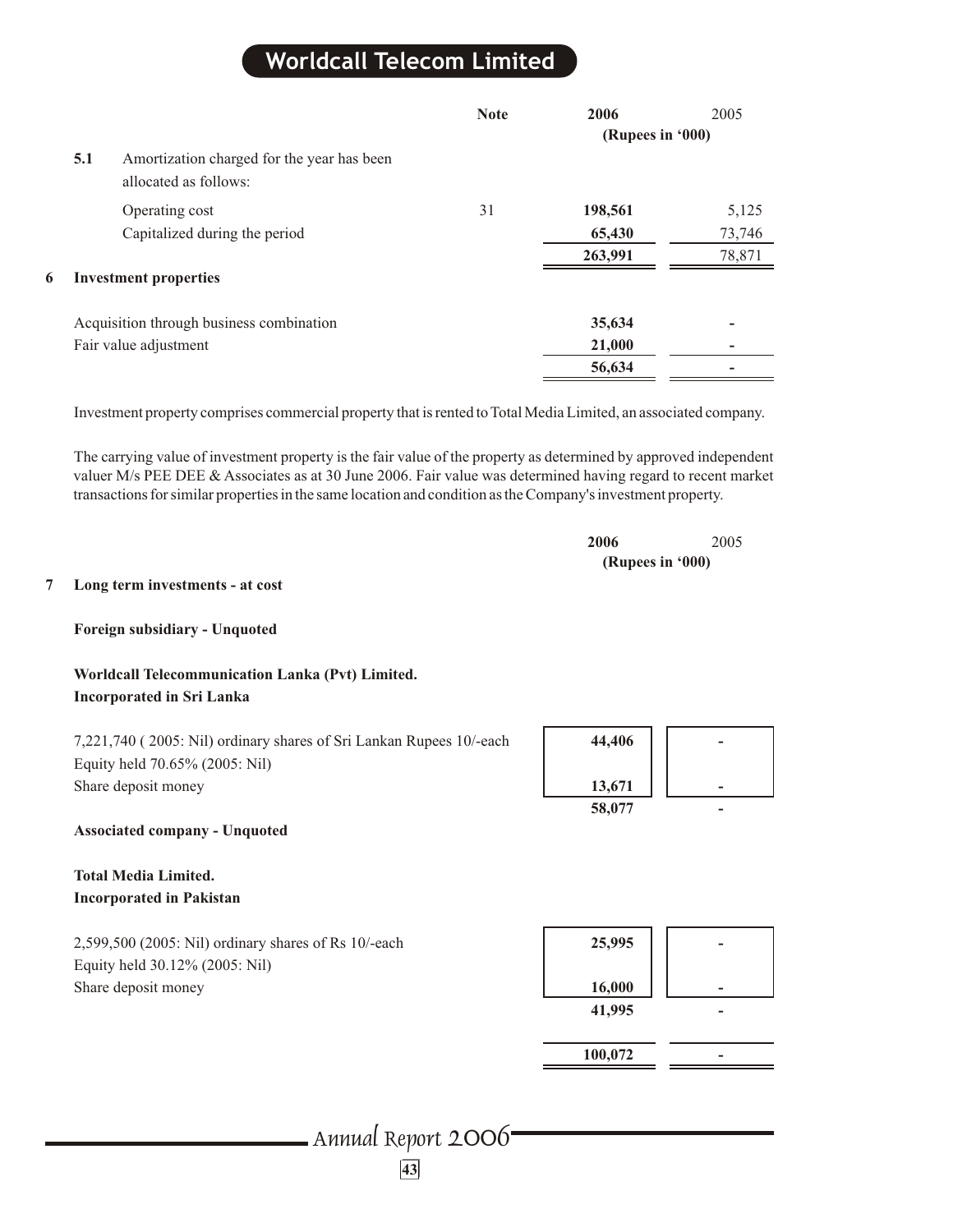|   |                                      | <b>Note</b> | 2006             | 2005    |
|---|--------------------------------------|-------------|------------------|---------|
| 8 | Long term deposits                   |             | (Rupees in '000) |         |
|   | Security deposit with PTCL           |             | 28,539           | 12,713  |
|   | Deposits with financial institutions | 8.1         | 153,545          | 114,418 |
|   | Others                               |             | 25,838           | 11,998  |
|   |                                      |             | 207,922          | 139,129 |
|   | Less: Current maturity               | 12          | (8,218)          |         |
|   |                                      |             | 199,704          | 139,129 |

8.1 These include amount deposited in debt service reserve account with HBL amounting to Rs. 95 million (2005: Rs. 95 million) on which syndicate banks have created a lien as mentioned in note 21.3. This carry's markup at the rate of 2.25% per annum (2005: Nil).

|    |                                       | <b>Note</b> | 2006             | 2005    |
|----|---------------------------------------|-------------|------------------|---------|
|    |                                       |             | (Rupees in '000) |         |
| 9  | <b>Deferred costs</b>                 |             |                  |         |
|    | Acquired through business combination |             | 25,996           |         |
|    | Less: Amortization during the year    |             | (15, 933)        |         |
|    |                                       |             | 10,063           |         |
| 10 | <b>Trade debts</b>                    |             |                  |         |
|    | Considered good - Unsecured           |             | 757,315          | 300,367 |
|    | Less: Provision for doubtful debts    | 10.1        | (55, 881)        |         |
|    |                                       |             | 701,434          | 300,367 |
|    | 10.1 Provision for doubtful debts     |             |                  |         |
|    | Addition during the year              |             | 65,917           |         |
|    | Less: write off during the year       |             | (10, 036)        |         |
|    |                                       |             | 55,881           |         |
| 11 | Loans and advances - considered good  |             |                  |         |
|    | Loans and advances to employees       | 11.1        | 23,456           | 4,297   |
|    | Advances to suppliers                 |             | 61,378           | 127,592 |
|    | Advances to associated companies      | 11.2        | 49,261           | 462     |
|    |                                       |             | 134,095          | 132,351 |

11.1 This includes aggregate balance of advances to executives of Rs. 0.365 million (2005 : Rs. 0.125 million).

|                                       | 2006                     | 2005 |
|---------------------------------------|--------------------------|------|
| 11.2 Advances to associated companies | (Rupees in '000)         |      |
| Media Times (Private) Limited         | 49.261                   |      |
| Worldcall Multimedia Limited          | $\overline{\phantom{a}}$ | 462  |
|                                       | 49,261                   | 462  |

These advances are unsecured and considered good and carry markup at the rate of 14% to 16% (2005: 16%).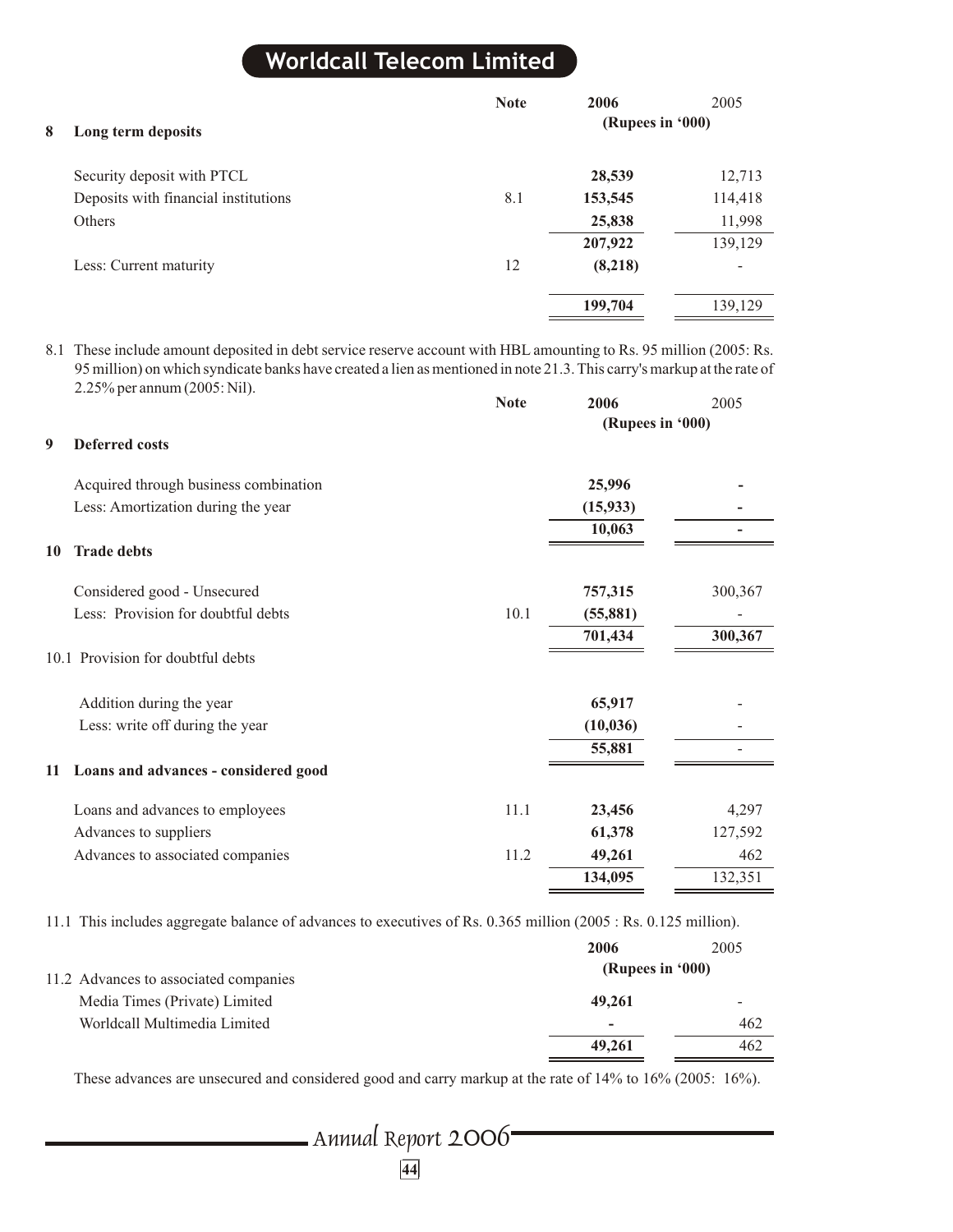11.3 Chief Executive and Directors have not taken any loan and advance from the Company.

| 12 | Short term deposits and prepayments         | <b>Note</b> | 2006<br>(Rupees in '000) | 2005                     |
|----|---------------------------------------------|-------------|--------------------------|--------------------------|
|    | Margin deposits                             | 12.1        | 125,201                  | 101,275                  |
|    | Deposit with regulatory authorities         |             | 86                       | -                        |
|    | Prepayments                                 |             | 42,820                   | 20,889                   |
|    | Current maturity of lease security deposits | 8           | 8,218                    | $\overline{\phantom{a}}$ |
|    | Short term deposits                         |             | 14,699                   |                          |
|    |                                             |             | 191,024                  | 122.164                  |
|    |                                             |             |                          |                          |

12.1 These include deposits placed with banks against various guarantees and letters of credit.

|    |                                                      | <b>Note</b> | 2006             | 2005   |
|----|------------------------------------------------------|-------------|------------------|--------|
|    |                                                      |             | (Rupees in '000) |        |
| 13 | <b>Other receivables</b>                             |             |                  |        |
|    | Income tax recoverable                               |             | 128,161          | 774    |
|    | Sales tax refundable                                 |             | 12,259           | 25,245 |
|    | Receivable from PTCL - Unsecured considered good     | 13.1        | 214,527          |        |
|    | Receivable from Pakistan Telecommunication Authority |             | 58,151           |        |
|    | Other receivables - considered good                  |             | 136,450          | 6,952  |
|    | Other receivables - considered doubtful              |             | 21,319           |        |
|    |                                                      |             | 157,769          | 6,952  |
|    | Less: provision for doubtful receivables             |             | (21,319)         |        |
|    |                                                      |             | 549,548          | 32,971 |
|    |                                                      |             |                  |        |

13.1 This includes an amount of Rs. 174 million representing claims lodged by Worldcall Communications Limited (WCL), now merged into the Company, with Pakistan Telecommunication Company Limited (PTCL) for excess billing on short duration calls, border line calls and 0900 facility. These claims were initially acknowledged by PTCL's Corporate Clients Committee through its decision dated 15 December 2003. However, PTCL subsequently through its letter dated 09 September 2005 withdrew its decision. The Company has decided to invoke the available arbitration clause in the agreement to realize the claimed amount. The management is hopeful for a favorable outcome in this respect.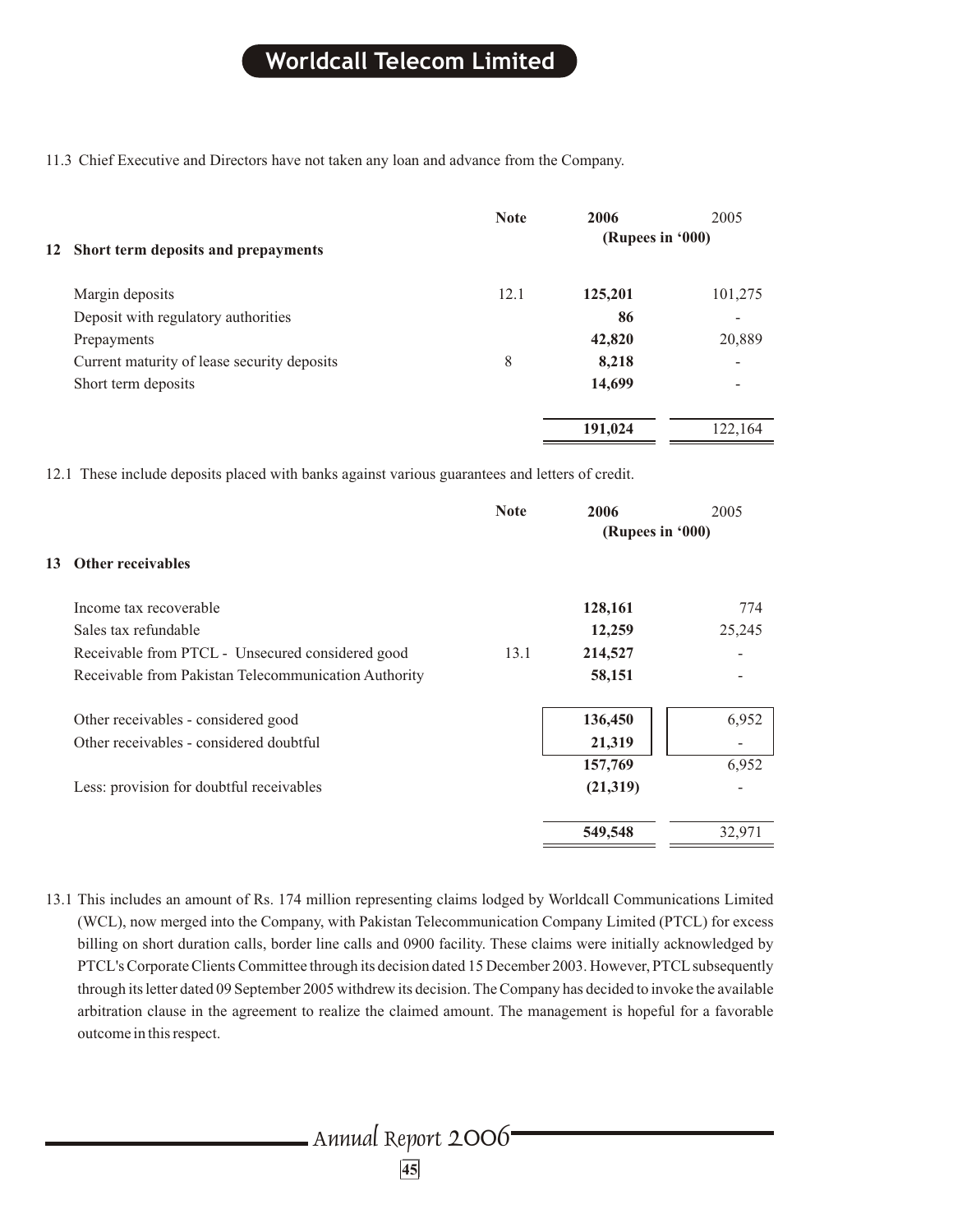|    |                                                                    | <b>Note</b> | 2006             | 2005 |
|----|--------------------------------------------------------------------|-------------|------------------|------|
| 14 | <b>Short term investments</b>                                      |             | (Rupees in '000) |      |
|    | Investments at fair value through profit and loss - Carrying value | 14.1        | 99,242           |      |
|    | Fair value adjustment                                              |             | (3, 112)         |      |
|    |                                                                    |             | 96,130           |      |
|    | <b>Related parties</b>                                             |             |                  |      |
|    | At fair value through profit and loss - Carrying value             | 14.2        | 134,233          |      |
|    | Fair value adjustment                                              |             | 141,475          |      |
|    |                                                                    |             | 275,708          |      |
|    | Placements under reverse repurchase agreements - Secured           |             |                  |      |
|    | Quoted shares                                                      | 14.3        | 412,704          |      |
|    |                                                                    |             | 784,542          |      |
|    |                                                                    |             |                  |      |

## 14.1**Particulars of listed shares - At fair value through profit and loss**

All shares have face value of Rs. 10 each.

| <b>Name</b>                            | No. of shares |                          |          |                |          |                |
|----------------------------------------|---------------|--------------------------|----------|----------------|----------|----------------|
|                                        | 2006          | 2005                     |          | 2006           | 2005     |                |
|                                        |               |                          | Carrying | Market         | Carrying | Market         |
|                                        |               |                          | value    | value          | value    | value          |
|                                        |               |                          |          | Rupees in '000 |          | Rupees in '000 |
| <b>Commercial Banks</b>                |               |                          |          |                |          |                |
| The Bank of Punjab                     | 75,709        | -                        | 6,002    | 6,212          |          |                |
| United Bank Ltd.                       | 20,000        |                          | 2,802    | 2,755          |          |                |
| National Bank of Pakistan              | 37,500        | $\overline{\phantom{a}}$ | 8,767    | 8,081          |          |                |
| <b>Mutual Fund</b>                     |               |                          |          |                |          |                |
| First Dawood Mutual Fund               | 505,000       |                          | 4,359    | 4,697          |          |                |
| <b>Cement</b>                          |               |                          |          |                |          |                |
| DG Khan Cement Ltd.                    | 75,000        |                          | 6,842    | 6,529          |          |                |
| Lucky Cement Ltd.                      | 100,000       | $\overline{\phantom{a}}$ | 10,424   | 10,355         |          |                |
| <b>Chemicals &amp; Pharmaceuticals</b> |               |                          |          |                |          |                |
| Engro Chemical (Pakistan) Ltd          | 35,000        |                          | 6,362    | 5,929          |          |                |
| Fauji Fertilizers (Bin Qasim) Ltd      | 110,000       | $\overline{\phantom{a}}$ | 3,773    | 3,218          |          |                |
| <b>Textile</b>                         |               |                          |          |                |          |                |
| Nishat Mills Ltd.                      | 50,000        |                          | 5,308    | 5,240          |          |                |
| Samin Textile Ltd.                     | 40,500        |                          | 537      | 618            |          |                |

## $\_$ Annual Report 2006 $^{\circ}$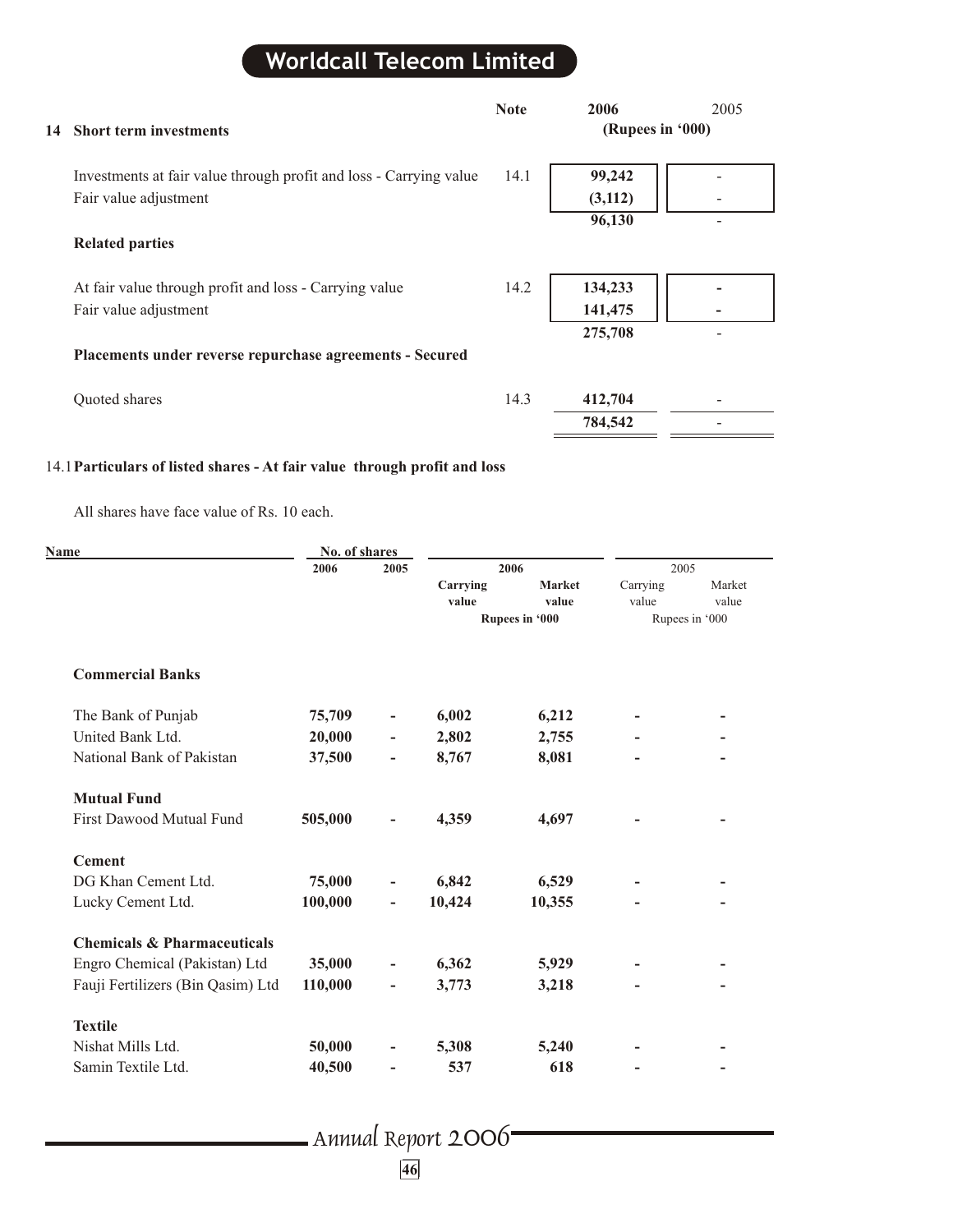| <b>Name</b>                              | No. of shares |                              |          |                |          |                |
|------------------------------------------|---------------|------------------------------|----------|----------------|----------|----------------|
|                                          | 2006          | 2005                         |          | 2006           | 2005     |                |
|                                          |               |                              | Carrying | <b>Market</b>  | Carrying | Market         |
|                                          |               |                              | value    | value          | value    | value          |
|                                          |               |                              |          | Rupees in '000 |          | Rupees in '000 |
| <b>Fuel &amp; Energy</b>                 |               |                              |          |                |          |                |
| Oil & Gas Development                    |               |                              |          |                |          |                |
| Company Ltd.                             | 70,000        | $\qquad \qquad \blacksquare$ | 9,658    | 9,573          |          |                |
| Pak Oilfields Ltd.                       | 30,000        | -                            | 11,133   | 10,044         |          |                |
| Pak Petroleum Ltd.                       | 25,000        | ۰                            | 5,583    | 5,296          |          |                |
| Pakistan State Oil Ltd.                  | 10,000        | -                            | 3,044    | 3,090          |          |                |
| <b>Electric Appliances</b>               |               |                              |          |                |          |                |
| Pak Electron Limited                     | 27,000        |                              | 2,635    | 2,861          |          |                |
| <b>Engineering &amp; Allied Industry</b> |               |                              |          |                |          |                |
| Pak Suzuki Motors                        | 13,800        |                              | 4,257    | 4,319          |          |                |
| <b>Telecommunication Sector</b>          |               |                              |          |                |          |                |
| Pakistan Telecommunication               |               |                              |          |                |          |                |
| Company Ltd.                             | 180,000       |                              | 7,756    | 7,313          |          |                |
|                                          |               |                              | 99,242   | 96,130         |          |                |
|                                          |               |                              |          |                |          |                |

## 14.2 **Particulars of listed shares of related parties- Investment at fair value through profit and loss**

All shares have face value of Rs. 10 each.

| 2006      | 2005                   |               |               | 2005                             |                |
|-----------|------------------------|---------------|---------------|----------------------------------|----------------|
|           |                        | Carrying      | <b>Market</b> | Carrying                         | Market         |
|           |                        | value         | value         | value                            | value          |
|           |                        |               |               |                                  | Rupees in '000 |
|           |                        |               |               |                                  |                |
|           |                        |               |               |                                  |                |
|           |                        |               |               |                                  |                |
|           |                        |               |               |                                  |                |
|           |                        |               |               |                                  |                |
| 1,569,625 |                        | 45,785        | 148,330       |                                  |                |
|           |                        |               |               |                                  |                |
|           |                        |               |               |                                  |                |
|           |                        | 65,681        | 82,919        |                                  |                |
|           |                        |               |               |                                  |                |
|           |                        |               |               |                                  |                |
|           |                        | 134,233       | 275,708       |                                  |                |
|           | 1,264,847<br>5,922,800 | No. of shares | 22,767        | 2006<br>Rupees in '000<br>44,459 |                |

Market value of Pace (Pakistan) Limited represents value guaranteed by underwriters in Initial Public Offer (IPO). All associated companies are incorporated in Pakistan.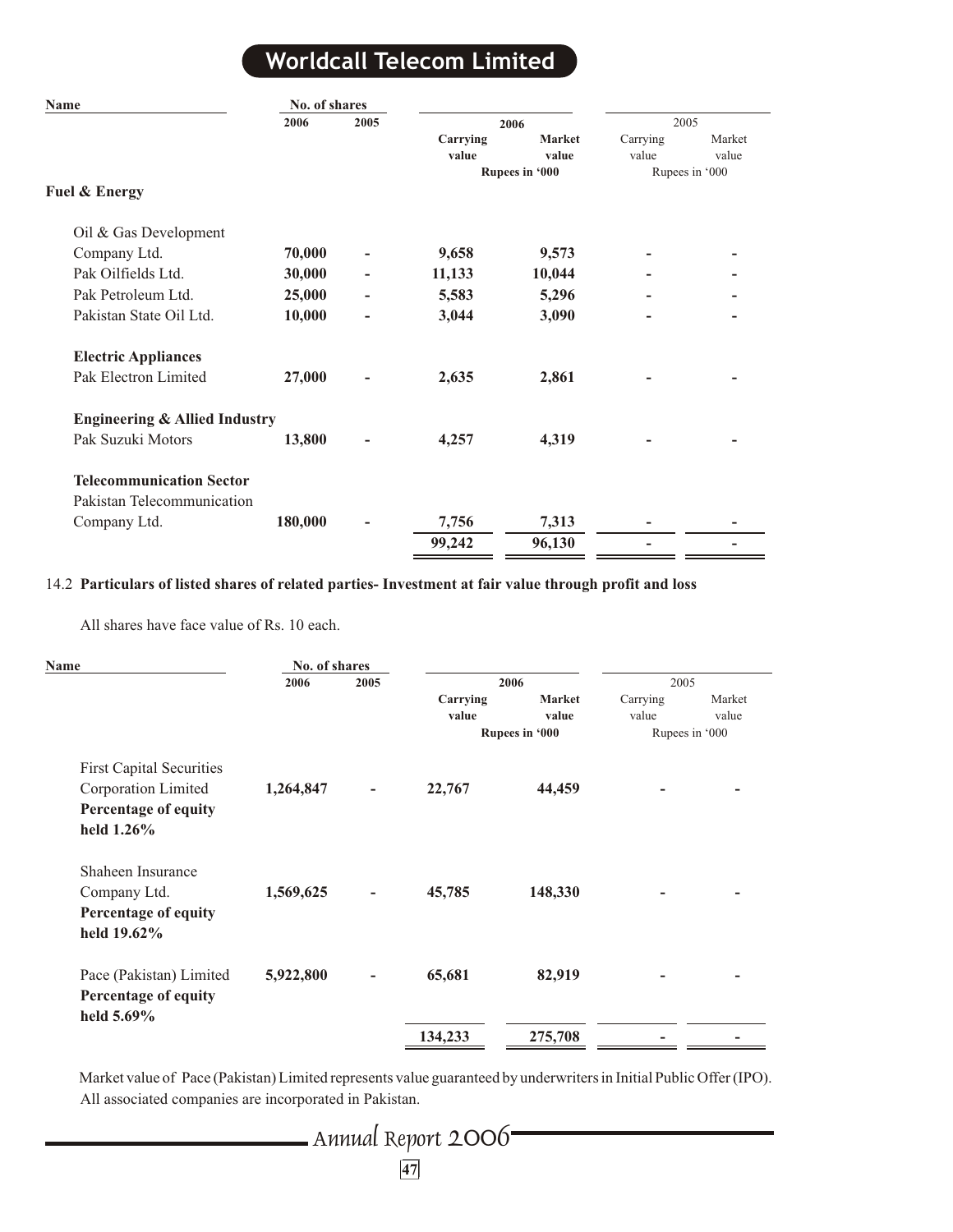14.3 This represents placements for a period upto 35 days, secured against quoted shares having market value at year end of Rs.425.9 million (2005: Rs.Nil) and carrying mark-up at the rate ranging from 13% to 18% per annum (2005: Nil).

|    |                               | <b>Note</b> | 2006             | 2005    |
|----|-------------------------------|-------------|------------------|---------|
| 15 | <b>Cash and bank balances</b> |             | (Rupees in '000) |         |
|    | At banks in                   |             |                  |         |
|    | Current accounts              |             | 197,034          | 192,936 |
|    | Saving accounts               | 15.1        | 274,331          | 398,337 |
|    | Deposit accounts              | 15.2        | 933,213          |         |
|    |                               |             | 1,404,578        | 591,273 |
|    | Cash in hand                  |             | 48,211           | 655     |
|    |                               |             | 1,452,789        | 591,928 |

15.1 The balances in saving accounts bear mark up at the rate of 1.5% to 5% (2005: 2.75 % to 5.5 %) per annum.

15.2 The balances in deposit accounts bear mark up at the rate of 3% to 10.7 % (2005: Nil) per annum.

|    |                                                      | <b>Note</b> | 2006             | 2005    |
|----|------------------------------------------------------|-------------|------------------|---------|
|    |                                                      |             | (Rupees in '000) |         |
| 16 | <b>Current maturities of non-current liabilities</b> |             |                  |         |
|    | Term finance certificates                            | 20          | 100,000          |         |
|    | Long term finances                                   | 21          | 433,830          | 75,000  |
|    | Liabilities against assets subject to finance lease  | 24          | 188,932          | 55,173  |
|    | License fee payable                                  | 25          | 71,000           |         |
|    |                                                      |             | 793,762          | 130,173 |
| 17 | Dunning finance under mark un expansements Cequred   |             |                  |         |

#### **17 Running finance under mark-up arrangements-Secured**

Short term running finances available from commercial banks under mark up arrangements amount to Rs. 2,075 million (2005: Rs. 1,564 million). Mark up is charged at rates ranging from 7.7% to 13% per annum (2005: 8.17% to 9.74% per annum).

These running finances under mark up arrangements are secured by hypothecation charge of fixed assets, stores, stocks and receivables.

|    |                                        | 2006             | 2005    |
|----|----------------------------------------|------------------|---------|
| 18 | Trade and other payables               | (Rupees in '000) |         |
|    | Trade creditors                        |                  |         |
|    | Related parties - associated companies | 4,348            | 30,482  |
|    | Others                                 | 650,281          | 906,035 |
|    |                                        | 654,629          | 936,517 |
|    | Accrued and other liabilities          | 77,374           | 10,633  |
|    | Advance from customers                 | 67,252           | 1,781   |
|    | Commitment fee payable                 | 1.925            |         |
|    | Retention money                        | 23,017           |         |
|    | Tax deducted at source                 | 6,951            |         |
|    | Unclaimed dividend                     | 14,421           |         |
|    |                                        | 845,569          | 948.931 |
|    |                                        |                  |         |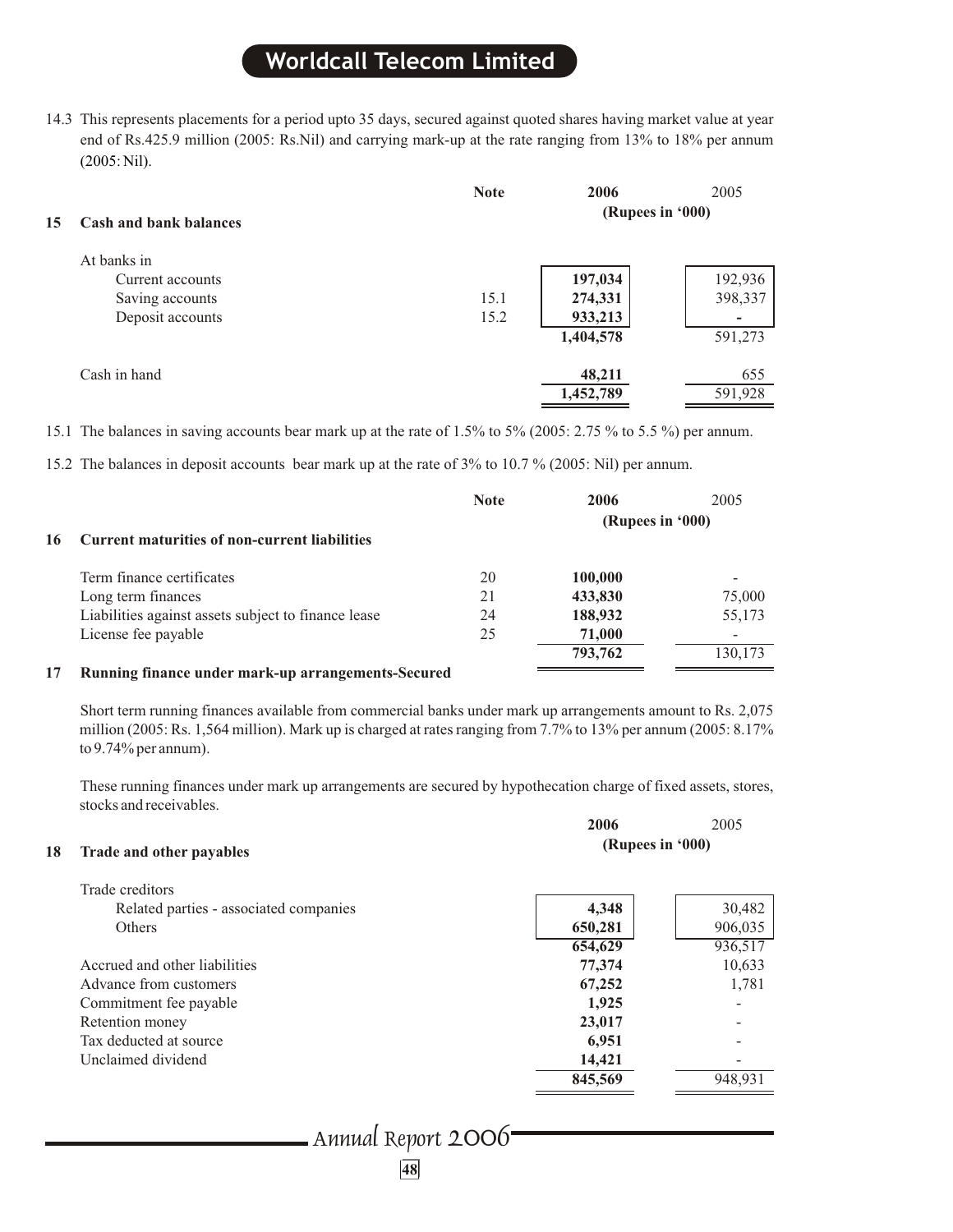|    |                                            | <b>Note</b> | 2006             | 2005   |
|----|--------------------------------------------|-------------|------------------|--------|
| 19 | Interest and mark-up accrued               |             | (Rupees in '000) |        |
|    | Long term financing                        |             | 23,116           | 8,187  |
|    | Short term borrowings                      |             | 5,085            | 760    |
|    | Share deposit money                        |             | 972              | 43,701 |
|    | Finance lease                              |             | 367              |        |
|    | Advance from associated companies          |             |                  | 2,936  |
|    | Term finance certificates                  |             | 4,591            |        |
|    |                                            |             | 34,131           | 55,584 |
| 20 | <b>Term finance certificates - Secured</b> |             |                  |        |
|    | Term Finance Certificates                  | 20.1        | 149,909          |        |
|    | Less: Current maturity                     |             | (100,000)        |        |
|    |                                            |             | 49,909           |        |

20.1 These represent listed Term Finance Certificates (TFCs) with face value of Rs. 5,000 per certificate. These TFCs are redeemable in seven equal semi annual installments commencing September 2004. Profit rate is charged at State Bank of Pakistan discount rate plus 1.75% p.a. with a floor of 12.25% p.a. and cap of 16.25% p.a. These are secured by way of first pari passu hypothecation charge on the present and future fixed assets of the Company amounting to Rs. 437.5 million.

If the Company fails to redeem any TFC on the respective redemption date thereof and such default is not rectified within seven business days of such redemption date, then the entire obligation shall become immediately due and payable and the security created pursuant to the security documents shall become immediately enforceable.

| <b>Note</b> | 2006             | 2005 |
|-------------|------------------|------|
|             | (Rupees in '000) |      |

#### **21 Long term finances**

Long term finances utilized under mark up arrangements:

#### **Banking companies and other financial institutions**

| 21.2 | 66,371     |          |
|------|------------|----------|
| 21.3 | 826,212    | 609,888  |
| 21.4 | 427,778    |          |
| 21.5 | 74,563     | 150,000  |
| 21.6 | 33,333     |          |
| 21.7 | 32,083     |          |
| 21.8 | 15,000     |          |
| 21.9 | 75,000     |          |
|      | 1,550,340  | 759,888  |
|      | (43, 866)  | (40,315) |
|      | 1,506,474  | 719,573  |
|      | 12,373     | 3,195    |
|      | 1,518,847  | 722,768  |
|      | (433, 830) | (75,000) |
|      | 1,085,017  | 647,768  |
|      |            |          |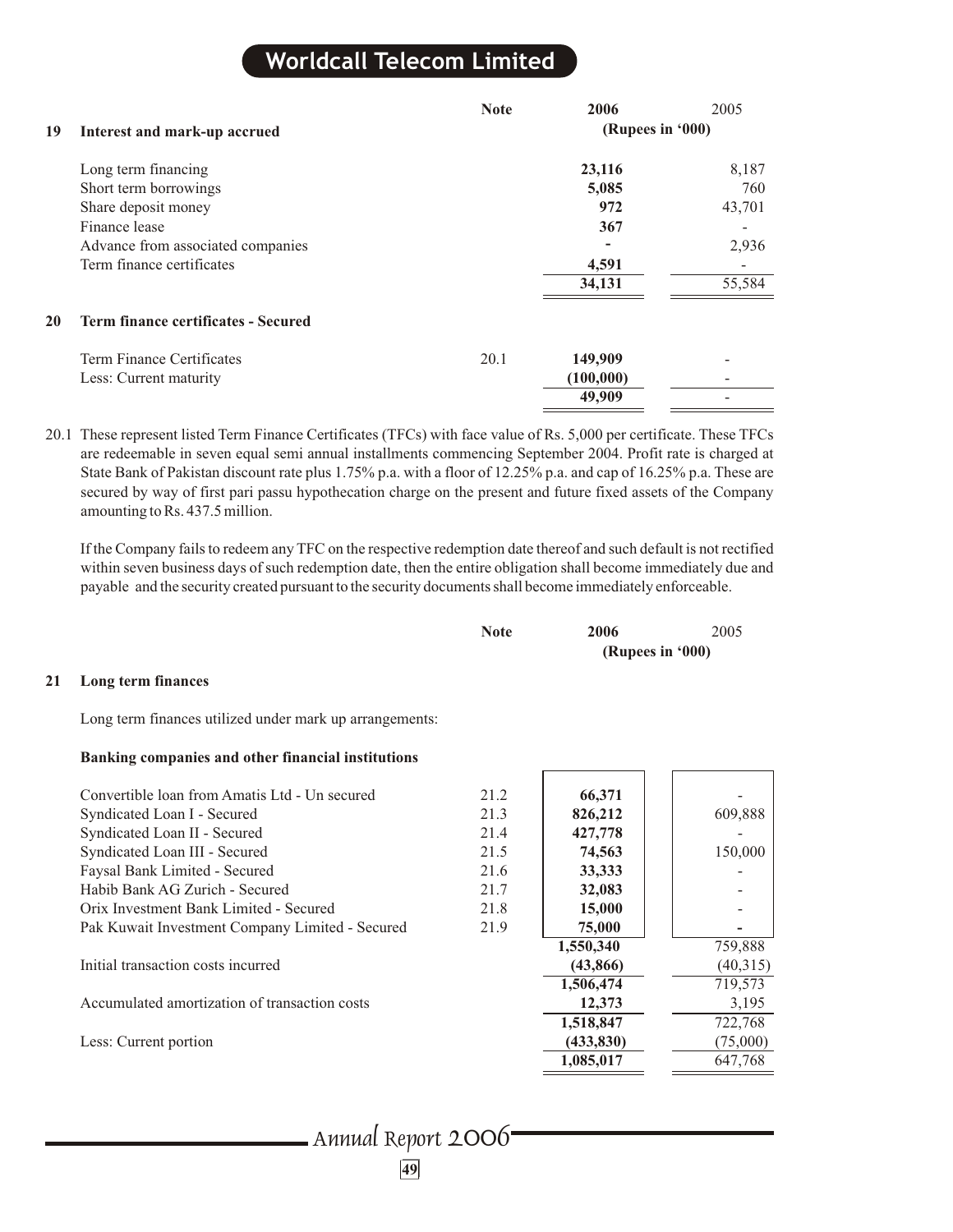#### 21.1 **Finance cost**

Borrowing cost amounting to Rs. 120.665 million (2005: Rs. 78.45 million) was capitalized during the year in cost of property, plant and equipment. This includes Rs. 101.575 million (2005: Rs. 78.45 million) on financing specifically obtained for expansion of WLL project and Rs. 19.08 million (2005:Nil) on financing obtained for expansion of Broad Band operations.

#### **Terms of repayment and securities**

#### 21.2 **Convertible loan from Amatis Ltd.**

The Company has arranged a long term loan from Amatis Ltd ("the lender") for an amount of Rs. 1.497 billion. The purpose of loan is project expansion of WLL operations. The loan bears an interest rate of 1% per annum payable annually in arrears within 25 days of each anniversary. The term of the loan is 7 years. The loan is convertible into ordinary shares at par value of Rs. 10 each. The conversion option can be exercised by the lender at any time after the merger of WTLwith WCL, WBLand WML. The loan is to be used exclusively for the agreed purpose.

#### 21.2.1 The convertible loan recognized in the balance sheet is calculated as follows:

|                                | 2006             | 2005 |  |  |
|--------------------------------|------------------|------|--|--|
|                                | (Rupees in '000) |      |  |  |
| Face value of convertible loan | 1,497,105        |      |  |  |
| Less transaction cost          | (32, 380)        |      |  |  |
|                                | 1,464,725        |      |  |  |
| Equity component               | (1,400,430)      |      |  |  |
| Liability component            | 64,295           |      |  |  |
| Interest expense recognized    | 2,076            |      |  |  |
|                                | 66,371           |      |  |  |

The fair value of the liability component of the convertible loan as at 30 June 2006 is calculated by discounting cash flows at a rate of 12.5% which represents the effective borrowing rate of the Company. The residual amount, representing the value of the equity conversion component, is included in shareholders equity in convertible loan reserve.

21.2.2 Interest expense on the loan is calculated using the effective interest method by applying the effective interest rate of 12.5% to the liability component.

|      |                                                            | Limit     | Outstanding      |
|------|------------------------------------------------------------|-----------|------------------|
| 21.3 | <b>Syndicated Loan I - Secured</b>                         |           | (Rupees in '000) |
|      | Habib Bank Limited                                         | 750,000   | 344,255          |
|      | National Bank of Pakistan                                  | 750,000   | 344,255          |
|      | MCB Bank Limited (formerly Muslim Commercial Bank Limited) | 150,000   | 68,851           |
|      | Askari Commercial Bank Limited                             | 150,000   | 68,851           |
|      |                                                            | 1,800,000 | 826,212          |
|      |                                                            |           |                  |

The Company obtained a long term loan of Rs. 1,800 million from above mentioned syndicate for the purpose of acquiring 20 years license from PTA to operate WLL network and import of equipment under various letters of credit. The loan will be paid in 14 equal quarterly installments starting from November 2006 with a grace period

Annual Report 2006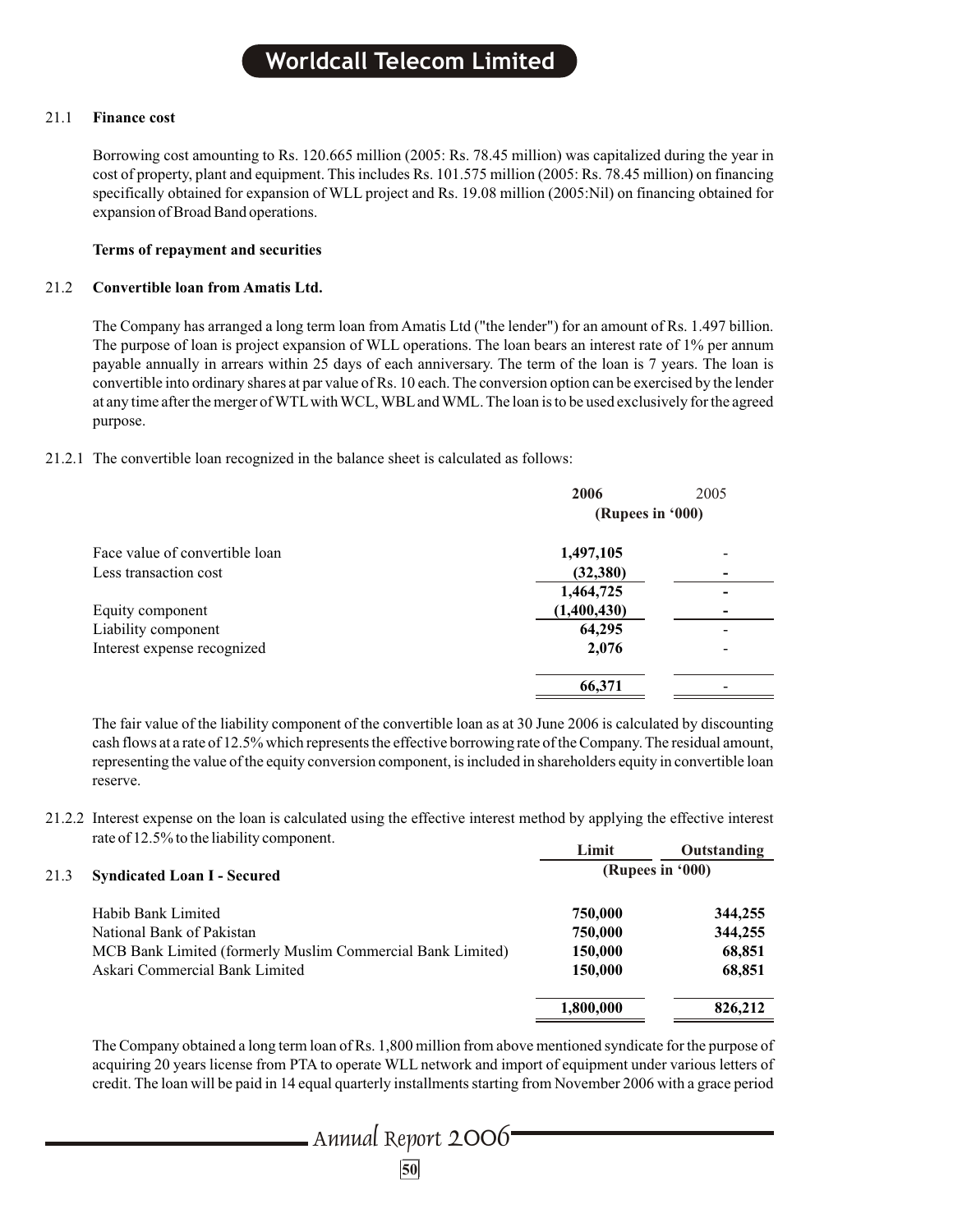of 18 months. Markup will be charged at a rate of six months ASK KIBOR prevailing two working days prior to the begining of each installment period plus 4% with no floor or cap. The markup is payable on quaterly basis. The facility is secured against First Exclusive Mortgage over the present and future fixed assets, First Exclusive Hypothecation charge over equipment and related other moveable assets of the WLL project, mortgage on personal properties of Directors, assignment of all benefits and rights of the Company under various equipment supply contracts with suppliers, lien over collection account, debt service reserve account and debt payment account and pledge of 51% shares of sponsors of the Company.

In case of default in payment of any installment, the Company will be liable to pay additional 1.5% liquidated damages on outstanding amount from date of default till the final settlement of outstanding installment. As per terms of agreement the syndicate has option to convert the lower of 20% of total principal amount or entire outstanding principal loan amount into ordinary shares of the Company after two years from first draw down. The conversion price would be determined as the lower of (a) average daily market value for a period of three months commencing from the date falling four months prior to the option exercise date and ending one month prior to the option exercise date less discount at 30% and (b) present/current market value on the date of option exercise less discount at 30%. The option can be availed upon giving the Company a thirty days notice in writing.

As per terms of the agreement, the Company shall pay by way of commitment fee to the Syndicate, a sum calculated at the rate of 0.25% per annum of such part of loan which remains undrawn by the Company commencing from the date mentioned in the disbursement schedule till the final draw down date.

As per terms of the agreement the Company had to drawdown the total amount by 30 June 2005. However, to date, the Company has not withdrawn the total amount as PTA has extended the term of repayment of license fee.

|      |                                       | Limit   | Outstanding      |
|------|---------------------------------------|---------|------------------|
| 21.4 | <b>Syndicated Loan II - Secured</b>   |         | (Rupees in '000) |
|      | The Bank of Punjab                    | 100,000 | 77,778           |
|      | <b>KASB Bank Limited</b>              | 100,000 | 77,778           |
|      | Metropolitan Bank Limited             | 35,000  | 27,222           |
|      | The Bank of Khyber                    | 50,000  | 38,889           |
|      | <b>PICIC</b>                          | 50,000  | 38,889           |
|      | <b>PICIC Commercial Bank Limited</b>  | 100,000 | 77,778           |
|      | Orix Investment Bank Pakistan Limited | 30,000  | 23,333           |
|      | <b>Crescent Bank Limited</b>          | 25,000  | 19,444           |
|      | Soneri Bank Limited                   | 25,000  | 19,444           |
|      | Saudi Pak Commercial Bank Limited     | 25,000  | 19,444           |
|      | First Dawood Investment Bank Limited  | 5,000   | 3,890            |
|      | Cres Lease                            | 5,000   | 3,889            |
|      |                                       | 550,000 | 427,778          |

The loan was obtained in September 2004 for a period of five years from above mentioned syndicate of banking companies at mark up of 4.25% above six months KIBOR with a floor of 6.5% and a cap of 10.5% per annum and is repayable in nine bi-annual installments. The loan is secured by way of Fist Exclusive Hypothecation charge ranking pari passu for Rs. 733 million on Broadband Karachi Division's fixed assets excluding land and building.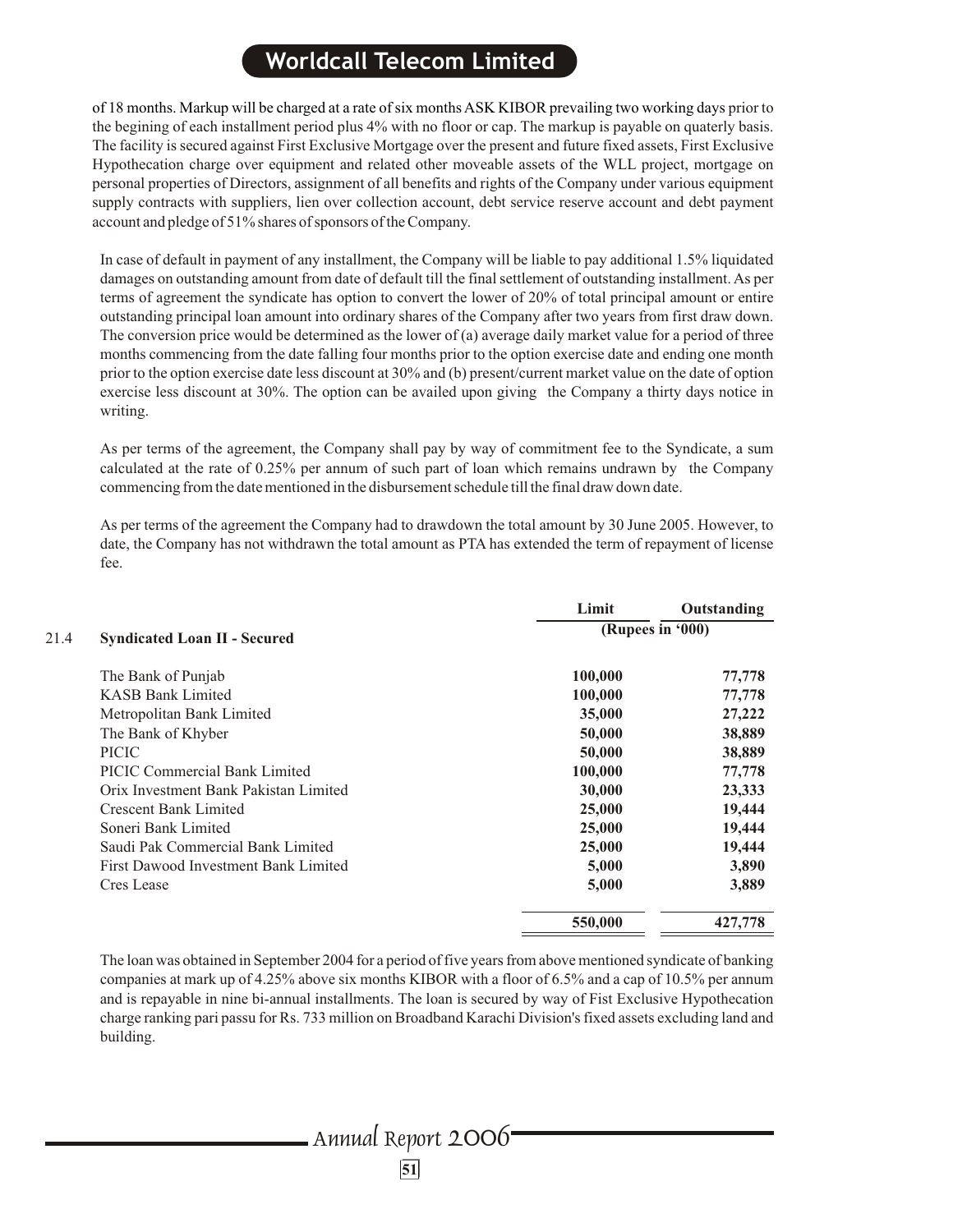|                                      | Limit   | Outstanding      |
|--------------------------------------|---------|------------------|
| <b>Syndicated Loan III - Secured</b> |         | (Rupees in '000) |
| Pak Oman Investment Company Limited  | 50,000  | 24,854           |
| Union Bank Limited                   | 50,000  | 24,855           |
| <b>PICIC Commercial Bank Limited</b> | 25,000  | 12,427           |
| Soneri Bank Limited                  | 25,000  | 12,427           |
|                                      | 150,000 | 74,563           |
|                                      |         |                  |

The Company obtained a medium term finance facility from the above mentioned syndicate amounting to Rs. 150 million. This facility was granted to finance the purchase of equipment related to LDI services. The tenure of this facility is three years from the date of disbursement. Mark-up is being charged at six months ASK KIBOR prevailing three working days prior to beginning of each installment period plus 5% with no floor or cap. The loan is to be repaid in 4 equal semi annual installments after a grace period of 12 months from the disbursement date of 05 May 2004. This facility is secured against all present and future fixed and moveable assets (excluding land and building and current assets) of LDI Division.

- 21.6 This loan was obtained in June 2005 from Faysal Bank Limited for a period of three years under term Morabaha facility at mark up of six months KIBOR plus 3.5% with floor at 9% and no cap. The loan is repayable in 36 equal monthly installments and is secured by way of charge on all fixed assets of Broadband Lahore Division upto the extent of Rs. 75 million.
- 21.7 This loan has been obtained in March 2006 from Habib Bank AG Zurich for a period of three years at mark up rate of three months KIBOR plus 2.75% with no floor or cap. The loan is repayable in 12 equal quarterly installments and is secured by way of charge on current assets of Broadband Lahore Division upto the extent of Rs. 47 million.
- 21.8 This loan has been obtained from Orix Investment Bank Limited in August 2005 for a period of three years at mark up rate of six months KIBOR plus 4% with no floor or cap. The loan is repayable in 12 equal quarterly installments and is secured by way of charge on fixed assets of Broadband Lahore Division upto the extent of Rs. 26.667 million.
- 21.9 The loan has been obtained in September 2004 for a period of four years from Pak Kuwait Investment Company Limited at mark up rate of 4.75% above six months KIBOR with a floor of 7% and a cap of 10% per annum and is repayable after one year from disbursement in thirty six monthly installments. The loan is secured by way of First Exclusive Hypothecation charge ranking pari passu for Rs. 133 million on Broadband Karachi Division's fixed assets excluding land and building.

|    |                                                                                 | 2006                | 2005             |
|----|---------------------------------------------------------------------------------|---------------------|------------------|
| 22 | Deferred taxation                                                               |                     | (Rupees in '000) |
|    | This is composed of:                                                            |                     |                  |
|    | Liability for deferred taxation comprising<br>temporary differences related to: |                     |                  |
|    | Accelerated tax depreciation<br>Others                                          | 1,114,390<br>77,801 | 114,222<br>7,298 |
|    | Asset for deferred taxation comprising<br>temporary differences related to:     |                     |                  |
|    | Unused tax losses and tax credits                                               | (714, 646)          | (134, 224)       |
|    |                                                                                 | 477,545             | (12,704)         |
|    |                                                                                 |                     |                  |

Annual Report 2006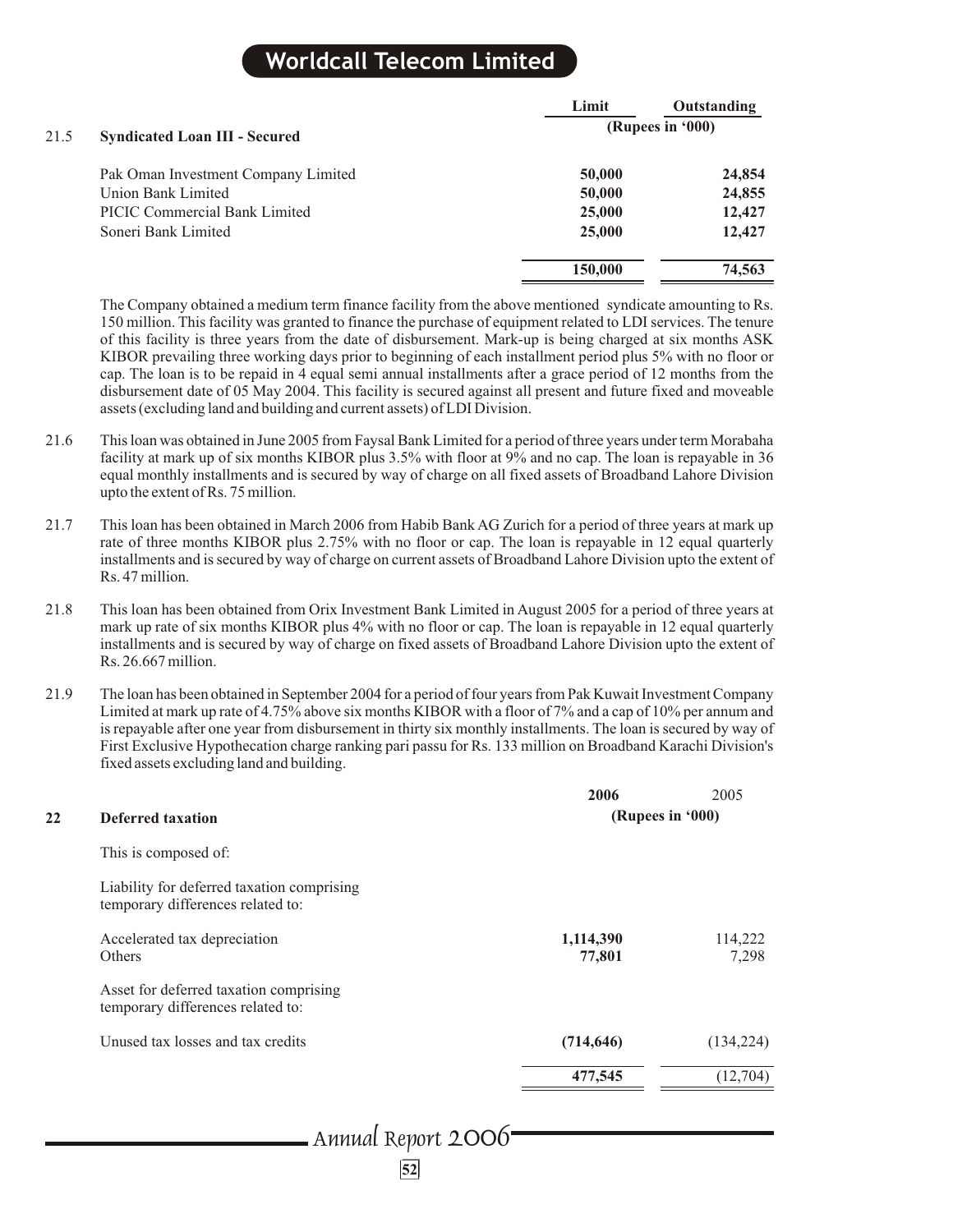|    |                                                             | <b>Note</b> | 2006             | 2005  |
|----|-------------------------------------------------------------|-------------|------------------|-------|
| 23 | <b>Retirement benefits</b>                                  |             | (Rupees in '000) |       |
|    | Gratuity                                                    |             |                  |       |
|    | The amounts recognized in the balance sheet are as follows: |             |                  |       |
|    | Present value of defined benefit obligation                 |             | 73,978           | 5,774 |
|    | Unrecognized (actuarial losses)                             |             | (4,155)          | (14)  |
|    |                                                             |             | 69,823           | 5,760 |
|    | Liability at beginning of the year                          |             | 5,760            | 1,023 |
|    | Acquisition through business combination                    |             | 42,563           |       |
|    | Charge to profit and loss account                           | 23.1        | 32,910           | 3,156 |
|    | Additional liability due to transferred employees           |             |                  | 1,611 |
|    | Paid during the year                                        |             | (11, 410)        | (30)  |
|    |                                                             |             | 69,823           | 5,760 |
|    |                                                             |             |                  |       |

23.1 Salaries, wages, amenities and other benefits include the following in respect of retirement and other benefits:

|                                           | 2006             | 2005  |
|-------------------------------------------|------------------|-------|
|                                           | (Rupees in '000) |       |
| Interest cost for the year                | 4,608            | 90    |
| Current service cost                      | 28,192           | 3,066 |
| Actuarial loss recognized during the year | <b>110</b>       |       |
|                                           | 32,910           | 3,156 |

Recent actuarial valuations of plans were carried out on 30 June 2006 by Nauman Associates.

Significant actuarial assumptions used for valuation of these plans are as follows:

|    |                                                       | 2006<br>per annum | 2005<br>per annum |
|----|-------------------------------------------------------|-------------------|-------------------|
|    | Discount rate                                         | 9%                | $9\%$             |
|    | Expected rates of salary increase                     | 8%                | 8%                |
|    |                                                       | 2006              | 2005              |
| 24 | Liabilities against assets subject to finance lease   | (Rupees in '000)  |                   |
|    | Present value of minimum lease payments               | 364,556           | 158,230           |
|    | Less: Current portion shown under current liabilities | (188, 932)        | (55, 173)         |
|    |                                                       | 175,624           | 103,057           |

Interest rate used as discounting factor ranging from 6 % to 17% per annum (2005: 6% to 10.5%)per annum. Taxes, repairs, replacements and insurance costs are to be borne by lessee. Under the terms of the agreements, the Company has an option to acquire the assets at the end of the respective lease term by adjusting the deposit amount against the residual value of the asset and intends to exercise the option. In case of default in payment of

Annual Report 2006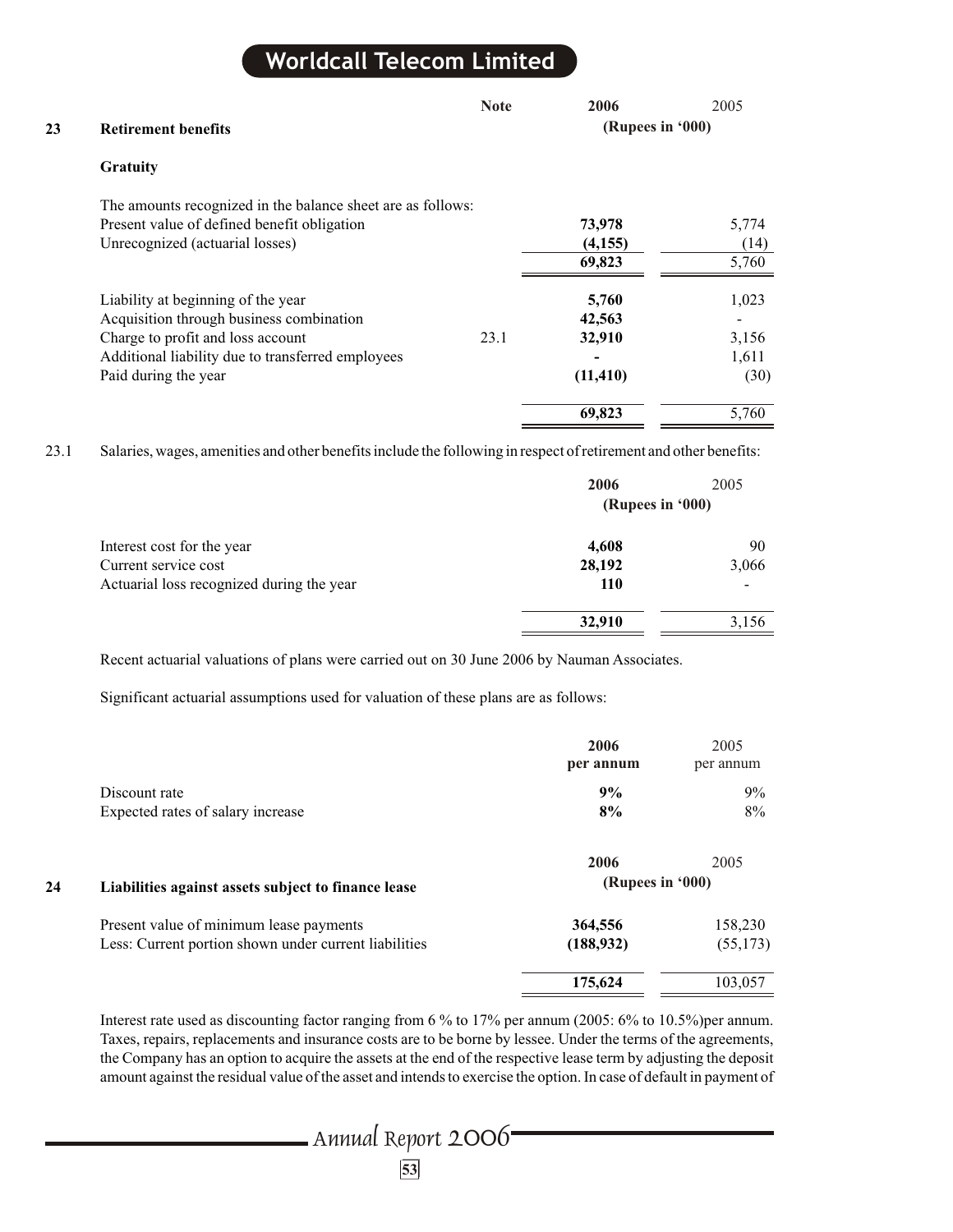installments the Company will be liable to pay additional lease rental on overdue payment at the rate of 0.1% per day (2005: 0.1% per day).

The amount of future payments of the lease and the period in which these payments will become due are as follows:

|    |                                                       |                | 2006             |           |            | 2005             |           |
|----|-------------------------------------------------------|----------------|------------------|-----------|------------|------------------|-----------|
|    |                                                       | <b>Minimum</b> | <b>Finance</b>   | Principal | Minimum    | Finance          | Principal |
|    |                                                       | Lease          | cost             |           | Lease      | cost             |           |
|    |                                                       | Payment        |                  |           | Payment    |                  |           |
|    |                                                       |                | (Rupees in '000) |           |            | (Rupees in '000) |           |
|    | Not later than one year                               | 216,340        | 27,408           | 188,932   | 64,593     | 9,420            | 55,173    |
|    | Later than one year but                               |                |                  |           |            |                  |           |
|    | not later than five year                              | 185,850        | 10,226           | 175,624   | 108,816    | 5,759            | 103,057   |
|    |                                                       | 402,190        | 37,634           | 364,556   | 173,409    | 15,179           | 158,230   |
|    |                                                       |                |                  |           | 2006       |                  | 2005      |
|    |                                                       |                |                  |           |            | (Rupees in '000) |           |
| 25 | License fee payable                                   |                |                  |           |            |                  |           |
|    | Carrying value of license fee payable to PTA          |                |                  |           | 1,206,000  |                  | 1,208,610 |
|    | Less: present value adjustment                        |                |                  |           | (453, 107) |                  |           |
|    |                                                       |                |                  |           | 752,893    |                  | 1,208,610 |
|    | Interest charged to profit and loss                   |                |                  |           | 23,774     |                  |           |
|    | Less: current portion shown under current liabilities |                |                  |           | (71,000)   |                  |           |
|    |                                                       |                |                  |           | 705,667    |                  | 1,208,610 |

This represents interest free license fee payable to PTA for WLL license. As per the agreement with PTA the total of Rs. 1,206 million is payable after four years by March 2010. The long term portion has been discounted using the effective interest rate of 12.5%.

#### **26 Contingencies and commitments**

#### 26.1 **Billing disputes with PTCL**

- a) The Worldcall Communications Limited (WCL) now merged into the Company, has a billing dispute amounting to Rs. 13.7 million with PTCL, these are the PTCL charges being in excess of actual usage as per the internal records. The committee formed by PTCL in this respect agreed the Company's claim, however settlement is still pending.
- b) There is a difference of Rs. 36.8 million (2005: Rs 40 million) due to the difference in formulae used by PTCL and the Company for the calculation of Domestic Private Lease Circuits (DPLC) charges. PTCL has charged bandwidth on the basis of activation of DPLC link whereas the Company has calculated the bandwidth charges from the date of activation of Digital Interface Units (DIU) for commercial operation and in proportion to activation of DIUs related to each DPLC. Further, PTCLhas charged the Company Rs. 3.8 million (2005: Rs 32 million) for the link between Karachi to Islamabad which has not yet been activated. PTCL has also charged the Company excess DPLC charges amounting to Rs. 6.8 million (2005: Rs Nil) on account of differences of distances, transmission capacity and route which were not activated but were charged by PTCL.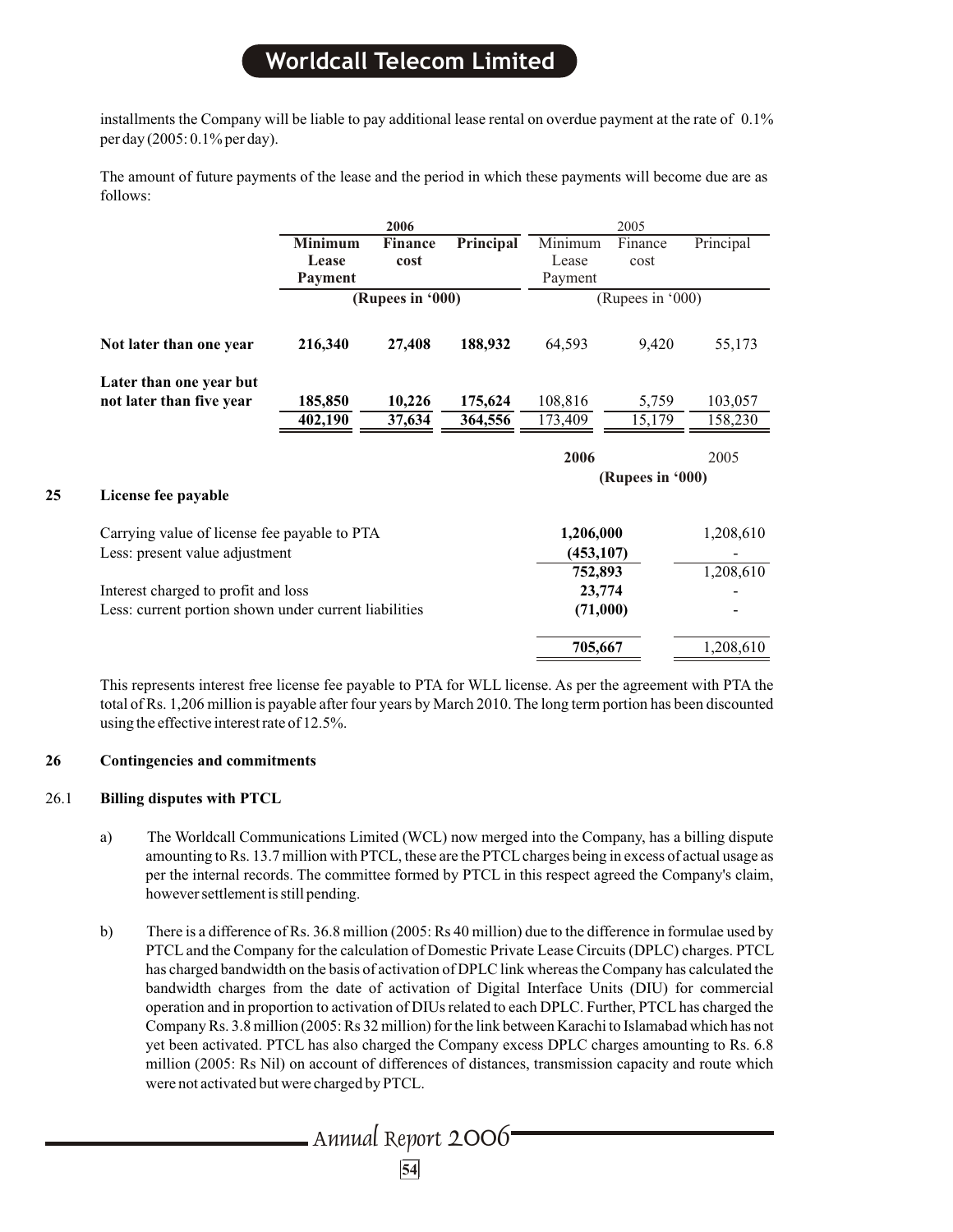- 26.2 The Income Tax proceedings of WML, WBLand the Company have been finalized upto Tax Year 2005 with the exception of the following issues relating to WCL:
	- 26.2.1 The Taxation Officer reassessed the Income for the tax year 2005 creating gross tax liability of Rs.36.80 million (net tax liability of Rs.27.05 million). WCL (now merged into WTL) filed appeal to the Commissioner of Income Tax (Appeals) (CIT (A)) against order under section 122 of the Income Tax Ordinance 2001.The appeal mainly related to add backs of bad debts written off, deferred cost, allocation of expenses to capital gain, excess perquisites and capital gain on sale of property. The CIT (A) in his order has allowed partial relief reducing the gross tax demand to Rs.27.69 million (net tax liability of Rs.15.80 million). The Company has filed appeal against the above said order of CIT(A) in Income Tax Appellate Tribunal. The management is confident that the appeal will be decided in favour of the Company. The Company has already provided Rs.26.49 million in the audited accounts for the year ended 30 June 2005.
	- 26.2.2 The Taxation Officer reassessed the Income for the tax year 2004 creating gross tax liability of Rs.63.66 million (net tax liability of Rs.54.98 million). The Company filed appeal to the Commissioner of Income Tax (Appeals) against order under section 122 of the Income Tax Ordinance 2001.The appeal mainly related to add backs of Intangible assets written off, deferred cost, excess perquisites and lease rentals. The CIT (A) in his order has allowed partial relief reducing the gross tax demand to Rs.56.86 million (net tax liability of Rs.34.99 million). The Company has already provided Rs.60 million in the audited accounts for the year ended 30 June 2004.The Company has also filed rectification application with the Taxation Officer on the issue that while framing the assessment Taxation Officer did not give full credit of advance tax and tax deducted at source while passing the order under section 124 and 129 of the Income Tax Ordinance 2001. After giving the effect of rectification application and order of CIT(A) the net tax demand for the year 2004 of the Company would be Rs. 14.80 million (2005: Nil). The Company as filed appeal against above said order of CIT(A) in Income Tax Appellate Tribunal . The management is confident that the appeal will be decided in favour of the Company.
	- 26.2.3 The applicability of withholding tax under section 236 of the Income Tax Ordinance 2001 on Payphone services was challenged by the Association of Payphones Operators Pakistan. At present the matter is pending before the Honorable Supreme Court of Pakistan. The Management is confident of favorable outcome in this regard, therefore liability amounting to Rs. 141.80 million (2005: Nil) approximately has not been recognized in these accounts.

|      |                                                                                                             | 2006             | 2005      |
|------|-------------------------------------------------------------------------------------------------------------|------------------|-----------|
|      |                                                                                                             | (Rupees in '000) |           |
| 26.3 | Outstanding guarantees                                                                                      | 196,161          | 51,370    |
| 26.4 | Commitments in respect of capital expenditure                                                               | 66,349           | 236,600   |
| 26.5 | Outstanding letters of credit                                                                               | 324,277          |           |
| 27   | Issued, subscribed and paid up capital                                                                      |                  |           |
|      | Ordinary shares of Rs. 10 each as fully paid in cash<br>Ordinary shares of Rs. 10 each issued in accordance | 3,440,000        | 2,750,000 |
|      | with the scheme of merger                                                                                   | 3,099,658        |           |
|      |                                                                                                             | 6,539,658        | 2,750,000 |
|      |                                                                                                             |                  |           |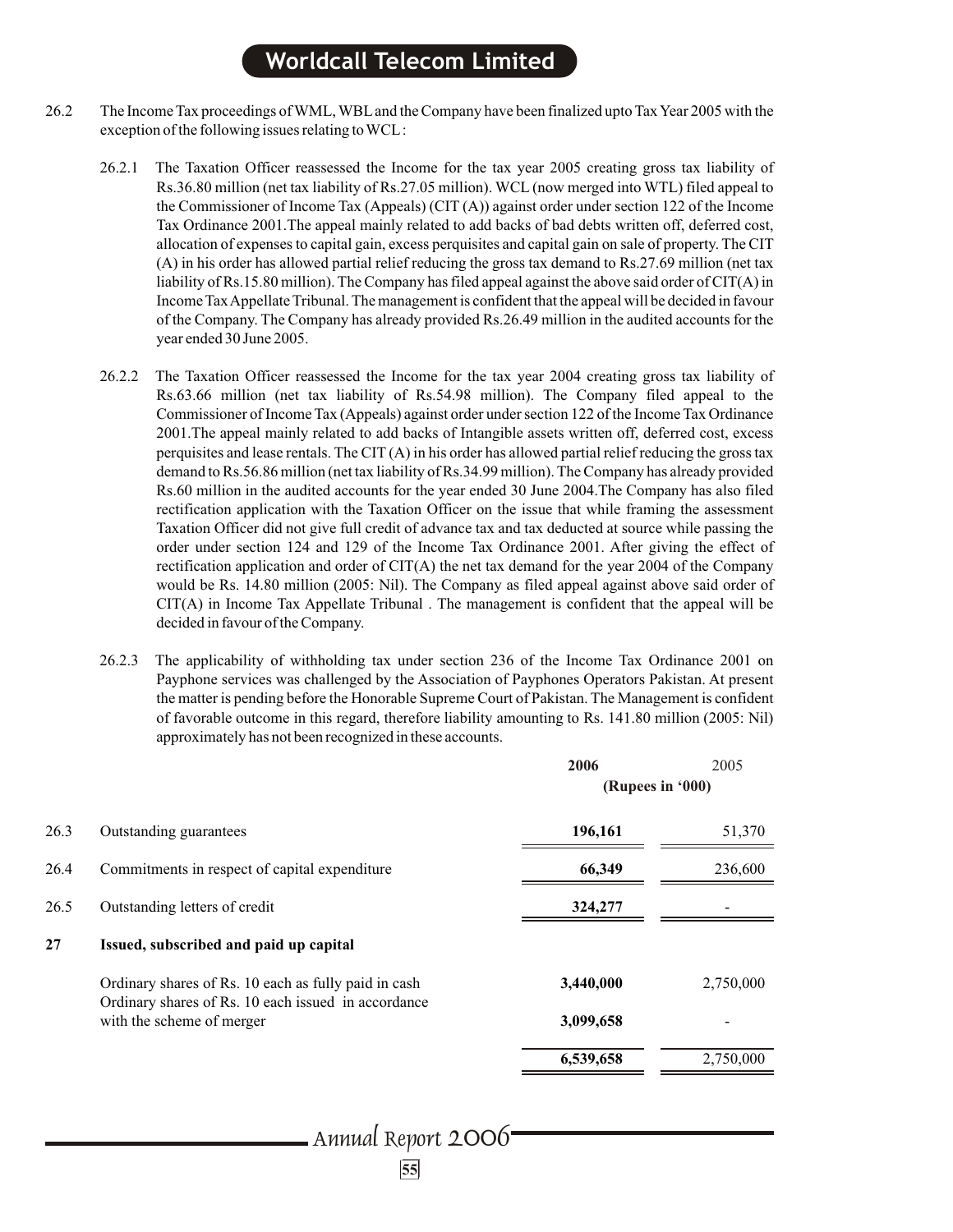|      |                                                          | 2006        | 2005               |
|------|----------------------------------------------------------|-------------|--------------------|
| 27.1 | Reconciliation of Issued, subscribed and paid up capital |             | (Number of Shares) |
|      | Opening balance                                          | 275,000,000 | 3,500              |
|      | Issued as fully paid in cash                             | 69,000,000  | 274,996,500        |
|      | Issued in accordance with the scheme of merger           | 309,965,789 |                    |
|      |                                                          | 653,965,789 | 275,000,000        |
|      |                                                          |             |                    |

The detail of the Company's shares held by associated companies as at 30 June 2006 is as follows:

|    |                                              | 2006               | 2005       |
|----|----------------------------------------------|--------------------|------------|
|    |                                              | (Number of Shares) |            |
|    | Name of associated undertaking               |                    |            |
|    | First Capital Securities Corporation Limited | 78,538,838         | 29,250,000 |
|    | Pace (Pakistan) Limited                      | 1,566,011          | $\,$       |
|    |                                              | 80,104,849         | 29,250,000 |
| 28 | Share premium                                |                    |            |

This reserve can be utilized by the Company only for the purposes specified in section 83(2) of the Companies Ordinance, 1984.

|    |                                            | <b>Note</b> | 2006             | 2005    |
|----|--------------------------------------------|-------------|------------------|---------|
| 29 | <b>Revenue -Net</b>                        |             | (Rupees in '000) |         |
|    | Telecom services                           |             | 4,126,882        | 677,854 |
|    | Broadband services                         |             | 906,881          |         |
|    |                                            |             | 5,033,763        | 677,854 |
|    | Less:                                      |             |                  |         |
|    | Sales tax                                  |             | 250,699          |         |
|    | Discount and commission                    |             | 427,205          |         |
|    |                                            |             | 677,904          |         |
|    |                                            |             | 4,355,859        | 677,854 |
| 30 | <b>Direct cost</b>                         |             |                  |         |
|    | Interconnect, settlement and other charges |             | 1,748,203        | 512,298 |
|    | Bandwidth and other PTCL charges           |             | 259,420          | 60,828  |
|    | Depreciation                               | 3.2         | 454,401          | 25,261  |
|    | Power consumption and pole rent            |             | 89,267           | 2,058   |
|    | PTA charges                                | 30.1        | 33,031           | 2,353   |
|    | Salaries and other benefits                |             | 8,331            |         |
|    | Inventory consumed                         |             | 23,380           |         |
|    | Stores and spares consumed                 |             | 8,856            |         |
|    | Annual spectrum fee                        |             | 16,378           | 265     |
|    | Content cost                               |             | 21,414           |         |
|    | Network maintenance & insurance            |             | 2,887            | 274     |
|    | Cable modem and accessories                |             | 5,617            |         |
|    | Others                                     |             | 2,118            | 4,496   |
|    |                                            |             | 2,673,303        | 607,833 |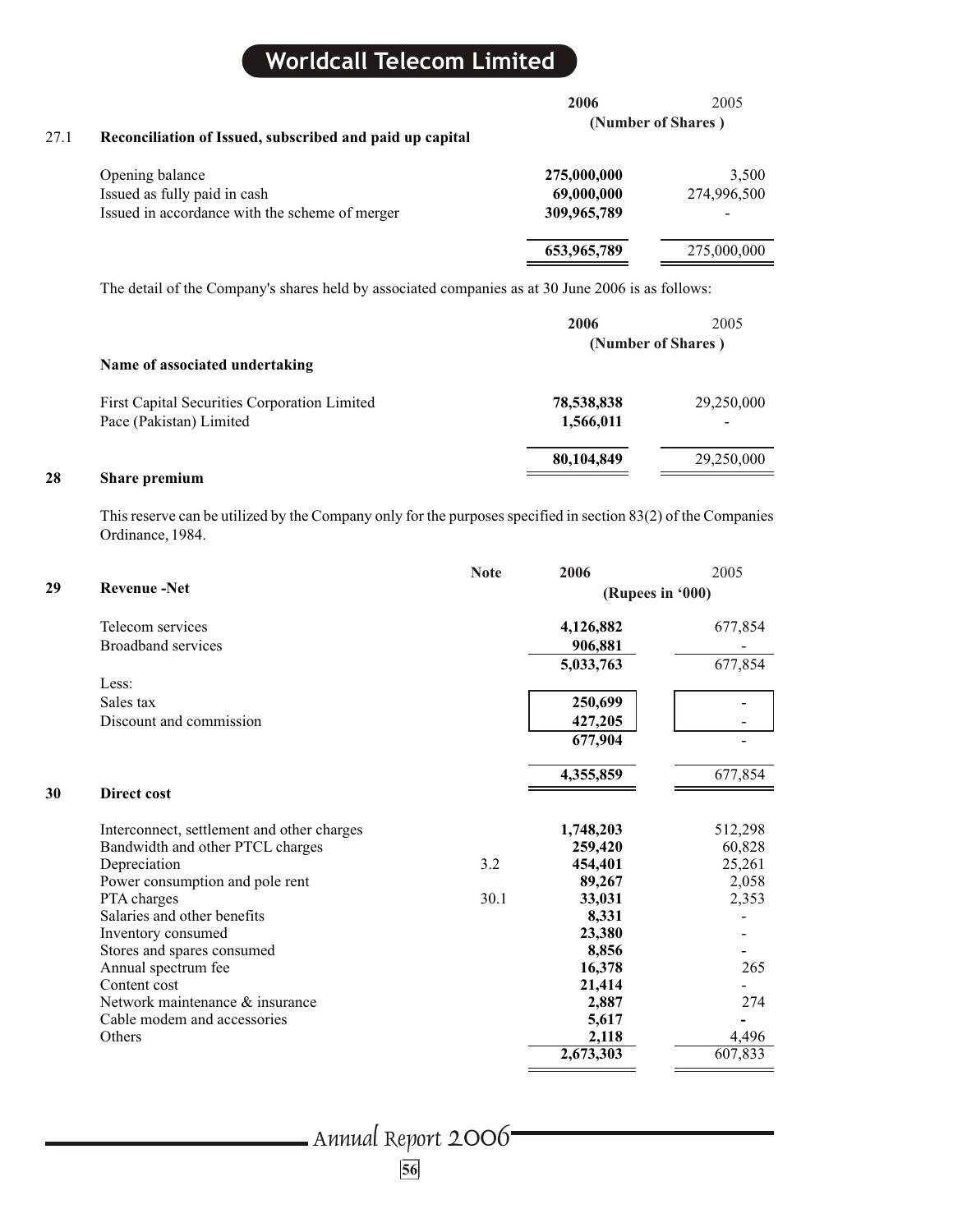|                                     | <b>Note</b>          | 2006      | 2005                        |
|-------------------------------------|----------------------|-----------|-----------------------------|
| <b>PTA Charges</b>                  |                      |           |                             |
| <b>LDI</b> License                  | 30.1.1               | 12,522    | 2,192                       |
| <b>WLL</b> License                  | 30.1.2               | 7,621     | 161                         |
| Payphones License                   | 30.1.3               | 8,311     |                             |
| <b>Broadband License</b>            | 30.1.4               | 3,023     |                             |
| Telephony License                   | 30.1.5               | 333       |                             |
| Annual numbering charges            |                      | 1,221     |                             |
|                                     |                      | 33,031    | 2,353                       |
| PTA charges for LDI License         |                      |           |                             |
| <b>Gross revenue</b>                |                      | 1,847,755 | 634,941                     |
| Interoperator and related PTA cost: |                      |           |                             |
|                                     |                      |           | 62,980                      |
| Inter-carrier settlement charges    |                      | 88,548    | 9,967                       |
| Access Promotion Contribution (APC) |                      | 568,746   | 203,959                     |
| Universal Service Fund (USF)        |                      | 11,400    | 142,866                     |
| <b>CPP</b> Charges                  |                      | 271,876   | 81,477                      |
| Bandwidth and other PTCL Charges    |                      | 144,475   | 60,617                      |
|                                     |                      | 1,346,845 | 561,866                     |
| Net revenue                         |                      | 500,910   | 73,075                      |
| PTA charges                         |                      | 12,522    | 2,192                       |
|                                     | Interconnect charges |           | (Rupees in '000)<br>261,800 |

This provision represents charges payable to PTA in respect of contribution to the Research and Development Fund established by Federal Government (Rs. 5,009,100), Universal Service Fund (Rs. 5,009,100) and annual regulatory fee (Rs. 2,504,550) under the license agreement for LDI project.

|        |                                     | 2006             | 2005  |
|--------|-------------------------------------|------------------|-------|
|        |                                     | (Rupees in '000) |       |
| 30.1.2 | <b>PTA charges for WLL License</b>  |                  |       |
|        | <b>Gross revenue</b>                | 441,709          | 6,055 |
|        | Interoperator and related PTA cost: |                  |       |
|        | Leased circuit and other charges    | 27,012           |       |
|        | Interconnect charges                | 109,846          | 673   |
|        |                                     | 136,858          | 673   |
|        | Net revenue                         | 304,851          | 5,382 |
|        | PTA charges                         | 7,621            | 161   |

This provision represents charges payable to PTA in respect of contribution to the Research and Development Fund established by Federal Government (Rs. 3,048,505), Universal Service Fund (Rs. 3,048,505) and annual regulatory fee (Rs. 1,524,253) under the license agreement for WLL project.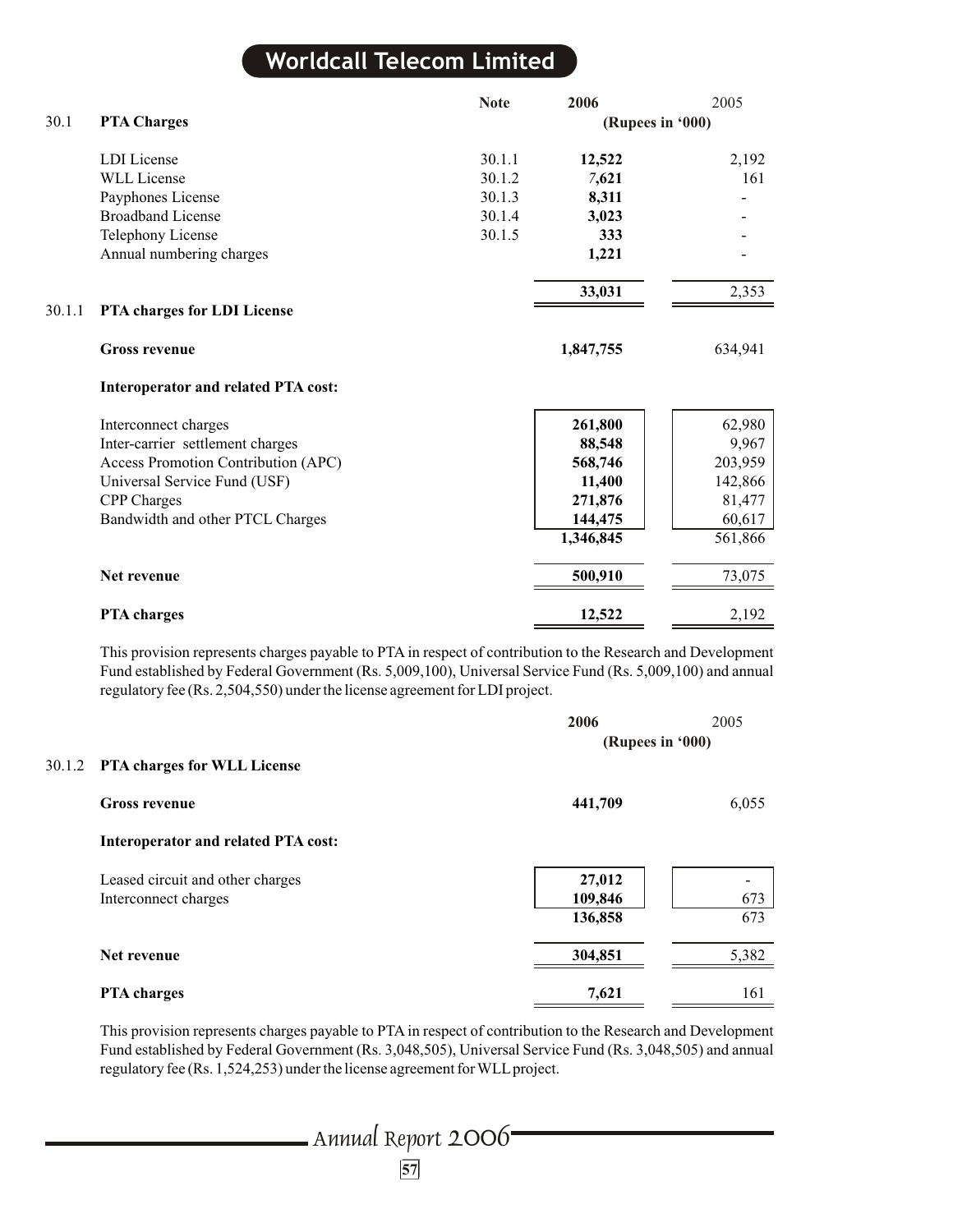The gross revenue represents revenue from licensed services only i.e. connection charges, post paid billing to customers, air time of prepaid cards utilized by customers, line rent of both prepaid and post paid connections and local and international inbound revenue. It does not include one time initial fee received from customers on activation of connection i.e. membership fee and license fee.

|        |                                              | 2006             | 2005 |
|--------|----------------------------------------------|------------------|------|
|        |                                              | (Rupees in '000) |      |
| 30.1.3 | PTA charges for Payphones License            |                  |      |
|        | <b>Gross revenue</b>                         | 1,492,341        |      |
|        | Interoperator and related PTA cost:          |                  |      |
|        | Interconnect charges                         | (1,028,249)      |      |
|        | Net revenue                                  | 464,092          |      |
|        | PTA charges                                  | 2,320            |      |
|        | Provision pertaining to previous years       | 5,991            |      |
|        | <b>Total provision</b>                       | 8,311            |      |
| 30.1.4 | PTA charges for Broadband License            |                  |      |
|        | Gross revenue from Internet Over Cable (IOC) | 458,069          |      |
|        | PTA charges                                  | 3,023            |      |
| 30.1.5 | PTA charges for Telephony License            |                  |      |
|        | Gross revenue from telephony services        | 25,015           |      |
|        | <b>Interconnect charges</b>                  | (11,702)         |      |
|        | Net revenue                                  | 13,313           |      |
|        | PTA charges                                  | 333              |      |
|        |                                              |                  |      |

This provision represents charges payable to PTA in respect of contribution to the Research and Development Fund established by Federal Government (Rs. 133,131), Universal Service Fund (Rs. 133,131) and annual regulatory fee (Rs. 66,565) under the licence agreement for Telephony project.

| <b>Note</b> | 2006                                          | 2005   |
|-------------|-----------------------------------------------|--------|
|             | (Rupees in '000)                              |        |
|             | 380,521                                       | 32,649 |
|             | 99,643                                        | 31,919 |
| 31.1        | 42,728                                        | 4,018  |
|             | 33,171                                        | 1,211  |
|             | 35,755                                        |        |
|             | Marketing, advertisement and selling expenses |        |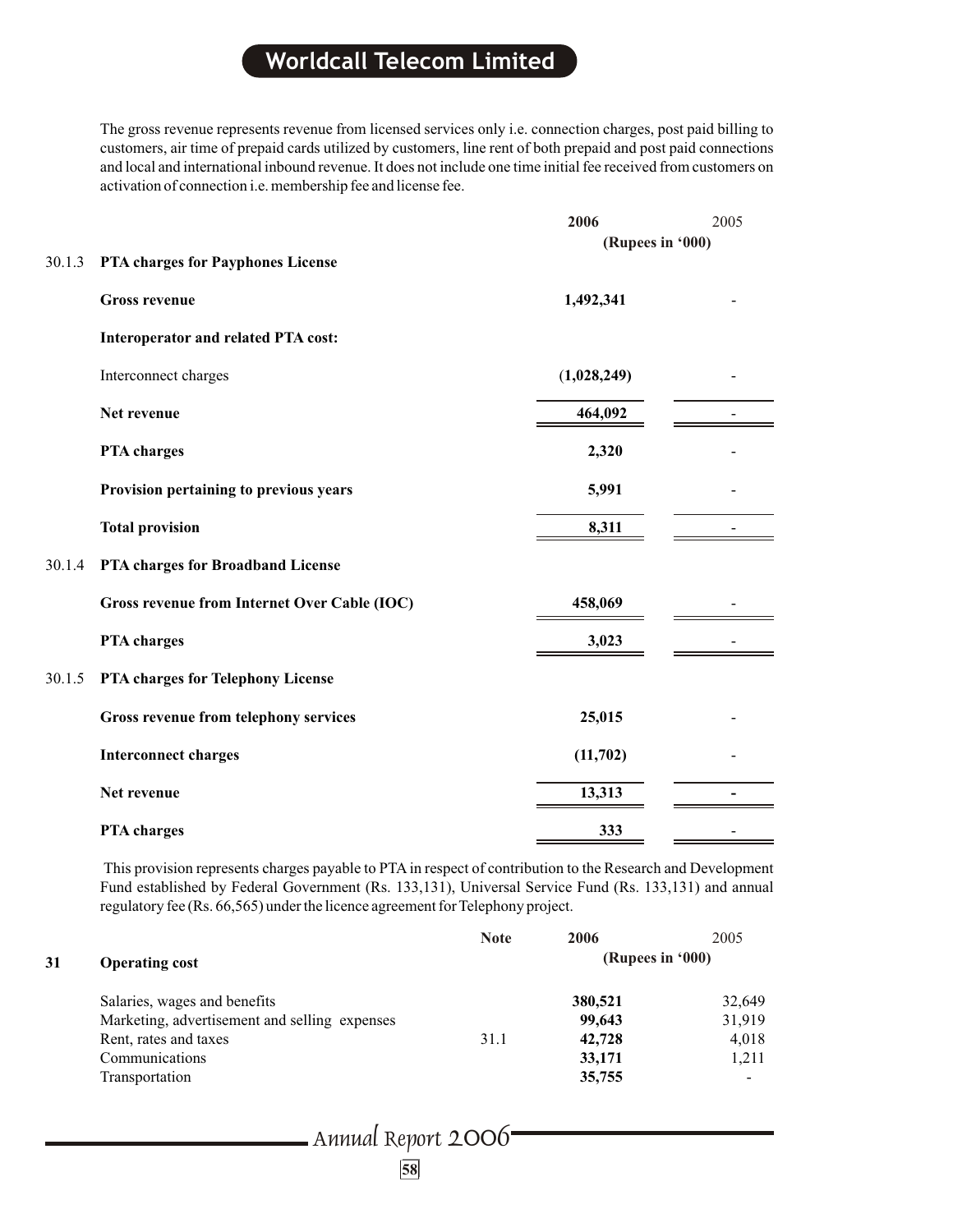| <b>Note</b>                    | 2006             | 2005   |
|--------------------------------|------------------|--------|
|                                | (Rupees in '000) |        |
| 31.1<br>Legal and professional | 24,937           | 528    |
| Insurance                      | 24,662           | 2,619  |
| Utilities                      | 21,151           | 1,144  |
| Printing and stationary        | 17,439           | 848    |
| Entertainment                  | 16,613           | 987    |
| Travel and conveyance          | 13,909           | 2,588  |
| Repairs and maintenance        | 12,324           | 639    |
| Provision for doubtful debts   | 77,200           |        |
| Bad debts written off          | 10,036           |        |
| Donations<br>31.2              | 5,129            | 95     |
| Fees and subscriptions         | 4,122            |        |
| Postage and courier            | 3,774            | 152    |
| Newspapers and periodicals     | 2,441            |        |
| Consultancy                    | 2,182            |        |
| Auditor's remuneration<br>31.3 | 3,570            | 700    |
| Depreciation<br>3.2            | 46,741           | 3,953  |
| Amortization<br>5.1            | 198,561          | 5,125  |
| Loss on sale of fixed assets   | 3,695            |        |
| Miscellaneous                  | 10,547           | 2,322  |
|                                | 1,090,851        | 91,497 |

31.1 These include operating expenses amounting to Rs. 91,000 with respect to investment properties.

31.2 None of the Directors of the Company or any of their spouses have any interest in or otherwise associated with any of the recipients of donations made by the Company during the year.

|                                               |                  | 2005   |
|-----------------------------------------------|------------------|--------|
|                                               | (Rupees in '000) |        |
|                                               |                  |        |
|                                               | 2,300            | 700    |
|                                               | 650              |        |
|                                               | 310              |        |
|                                               | 310              |        |
|                                               | 3,570            | 700    |
|                                               |                  |        |
|                                               | 70,767           |        |
|                                               | 23,774           |        |
| Financial charge on leased liabilities        | 32,576           | 4,818  |
| Mark-up on Term Finance Certificates          | 24,527           |        |
|                                               | 16,934           | 10,563 |
|                                               | 10,425           | 5,696  |
| Mark-up on advances from associated companies | 89               | 3,669  |
|                                               | 179,092          | 24,746 |
|                                               |                  | 2006   |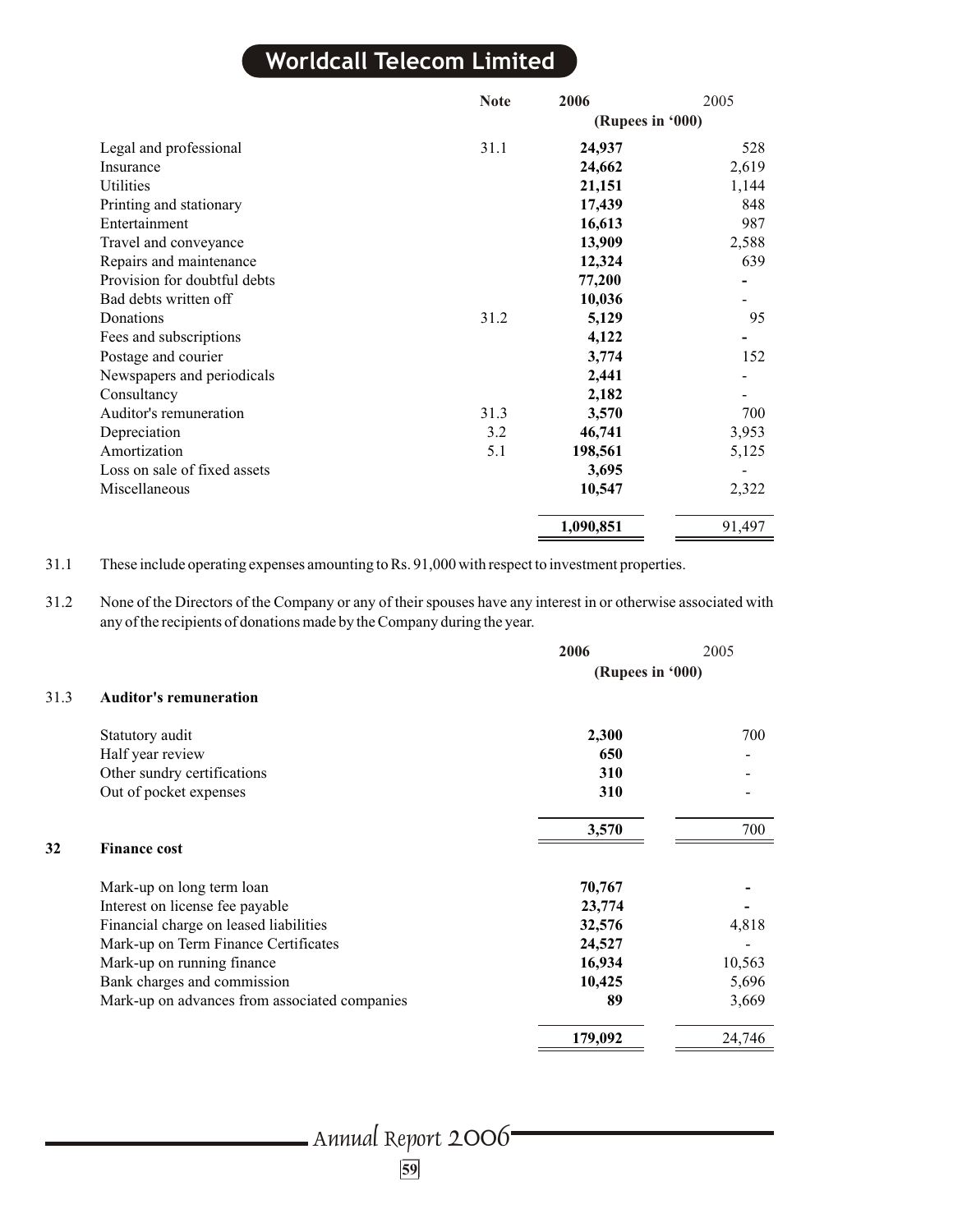|      |                                                                                                                                    |                    | 2006<br>(Rupees in '000)               | 2005                    |
|------|------------------------------------------------------------------------------------------------------------------------------------|--------------------|----------------------------------------|-------------------------|
| 33   | Other operating income                                                                                                             |                    |                                        |                         |
|      | <b>Income from financial assets</b>                                                                                                |                    |                                        |                         |
|      | Profit on sale of investments<br>Income on deposit accounts<br>Mark-up on advances to associated companies<br><b>Exchange Loss</b> |                    | 104,868<br>15,622<br>9,458<br>(4, 635) | 5,193<br>9,791<br>(701) |
|      | Income from non-financial instruments                                                                                              |                    | 125,313                                | 14,283                  |
|      | Rental income from investment property<br>Scrap sales<br>Miscellaneous                                                             |                    | 3,712<br>28,112<br>31,824              | 17<br>$\overline{17}$   |
| 34   | <b>Taxation</b>                                                                                                                    |                    | 157,137                                | 14,300                  |
|      | Current year<br>Current<br>Deferred                                                                                                |                    | 234,610<br>234,610                     | (12,704)<br>(12,704)    |
| 34.1 | No provision for the year has been provided in the financial statements since there is no taxable income.                          |                    |                                        |                         |
| 35   | <b>Earnings per share</b>                                                                                                          |                    | 2006                                   | 2005                    |
| 35.1 | Basic earnings per share                                                                                                           |                    |                                        |                         |
|      | Profit after taxation available for distribution<br>to ordinary shareholders                                                       | Rupees<br>in '000' | 947,610                                | (19,218)                |
|      | Weighted average number of ordinary shares                                                                                         | Number<br>in '000' | 642,466                                | 116,428                 |
|      | Basic earnings per share                                                                                                           | Rupees             | 1.47                                   | (0.17)                  |
| 35.2 | Diluted earnings per share                                                                                                         |                    | 2006<br>(Rupees in '000)               | 2005                    |
|      |                                                                                                                                    |                    |                                        |                         |
|      | Profit after taxation available for<br>distribution to ordinary shareholders<br>After tax effect of interest on convertible loan   |                    | 947,610<br>2,076                       | (19,218)                |
|      | Adjusted Profit after taxation available for distribution to<br>ordinary shareholders (diluted)                                    |                    | 949,686                                | (19,218)                |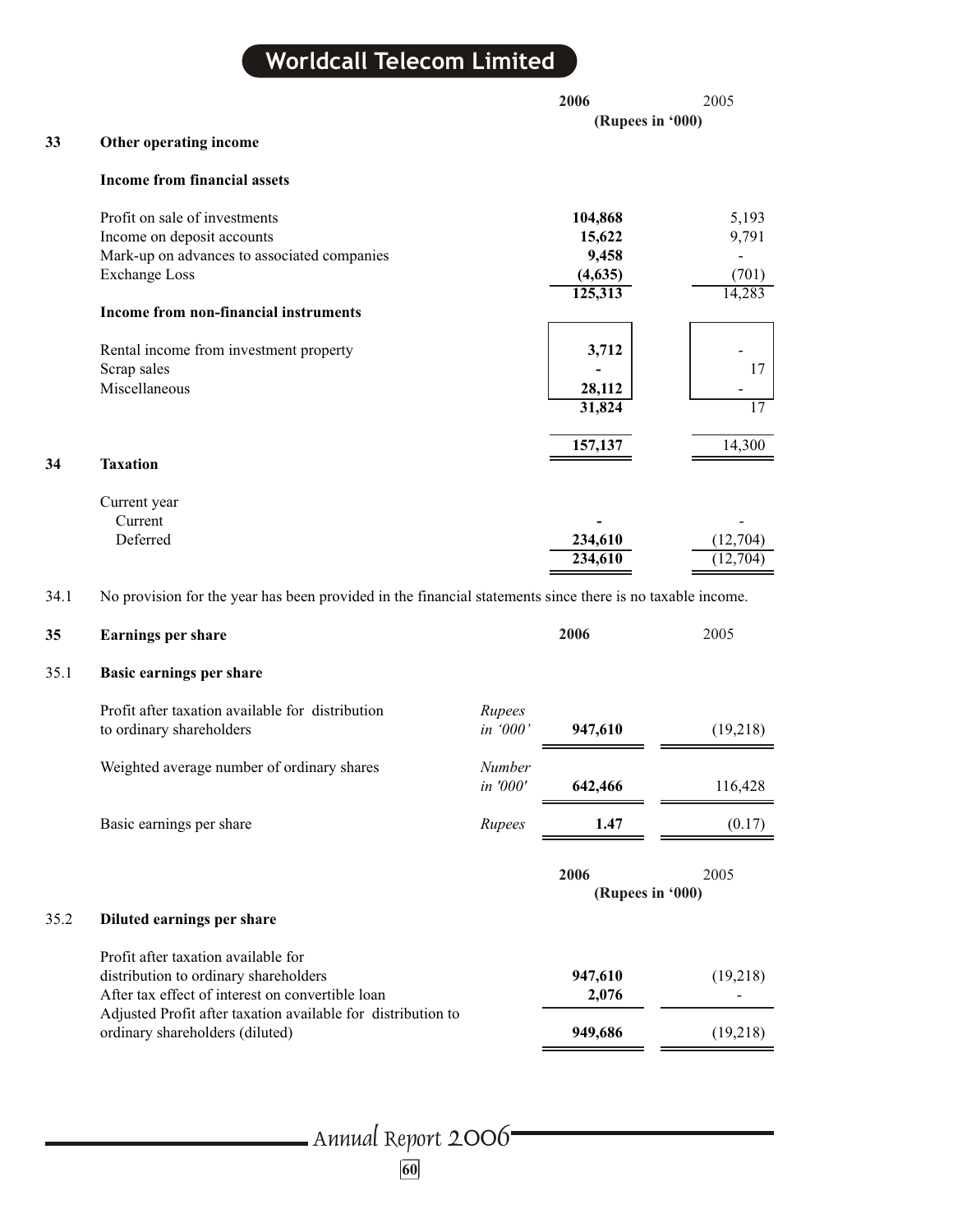|                                                                                        |        | 2006<br>(Number in '000') | 2005    |
|----------------------------------------------------------------------------------------|--------|---------------------------|---------|
| Weighted average number of ordinary shares<br>Effect of conversion of convertible loan |        | 642,466<br>44,736         | 116,428 |
| Weighted average number of ordinary shares (diluted)                                   |        | 687,202                   | 116,428 |
| Diluted earnings per share                                                             | Rupees | 1.38                      | (0.17)  |

#### **36 Related party transactions**

The related parties comprise foreign subsidiary, local associated companies, related group companies, directors of the Company, companies where directors also hold directorship, and key management employees. Details of transactions with related parties, other than those which have been specifically disclosed elsewhere in these financial statements are as follows:

|                                | 2006             | 2005   |  |
|--------------------------------|------------------|--------|--|
| <b>Associated companies</b>    | (Rupees in '000) |        |  |
| Purchase of goods and services | 41,083           | 58,743 |  |
| Interest on loan               | 9.547            | 21.991 |  |
| Sale of goods and services     | 4,453            | 91.434 |  |

All transactions with related parties have been carried out on commercial terms and conditions.

|    |                                                                  | 2006             | 2005      |
|----|------------------------------------------------------------------|------------------|-----------|
|    |                                                                  | (Rupees in '000) |           |
| 37 | Cash generated from operations                                   |                  |           |
|    | Profit/(loss) before taxation                                    | 1,182,220        | (31, 922) |
|    | Adjustment for non-cash charges and other items:                 |                  |           |
|    | Depreciation                                                     | 501,142          | 29,214    |
|    | Amortization of intangible assets                                | 198,561          | 1,930     |
|    | Amortization of deferred cost                                    | 15,933           |           |
|    | Amortization of transaction cost                                 | 9,178            | 3,195     |
|    | Provision for doubtful receivables                               | 77,200           |           |
|    | Bad debts written off                                            | 10,036           |           |
|    | Gain on sale of investments                                      | (104, 868)       |           |
|    | Property, plant and equipment written off                        | 4,516            |           |
|    | Loss on disposal of property, plant and equipment                | 3,695            |           |
|    | Exchange loss                                                    |                  | 701       |
|    | Gain on re-measurement of investments at fair value              | (138, 363)       |           |
|    | Gain on re-measurement of investment property at fair value      | (21,000)         |           |
|    | Gain on re-measurement of long term liabilities at present value | (453, 107)       |           |
|    | Retirement benefits                                              | 32,910           | 2,036     |
|    | Finance cost                                                     | 179,092          | 24,744    |
|    | Profit before working capital changes                            | 1,497,145        | 29,898    |
|    |                                                                  |                  |           |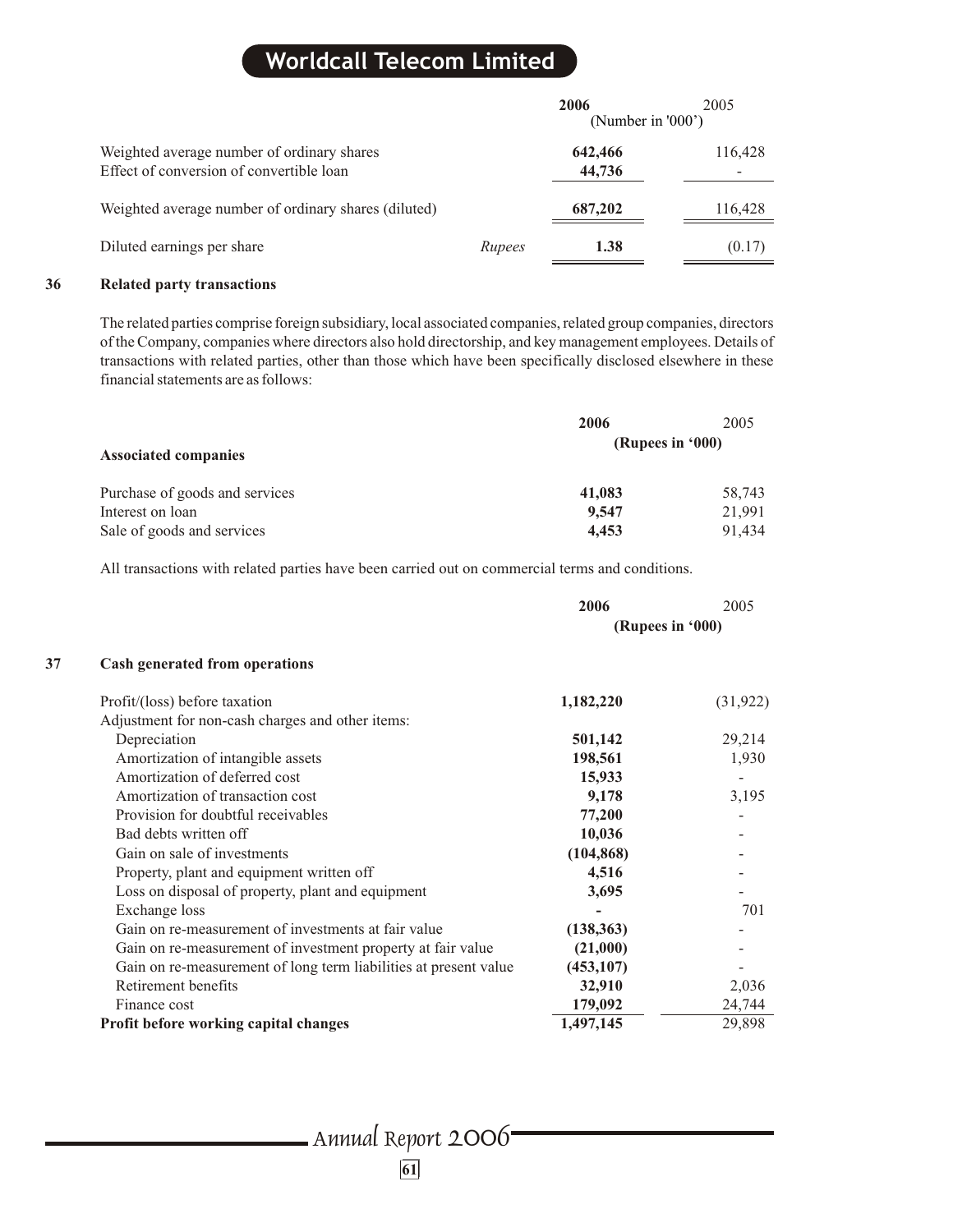|    |                                                            | <b>Note</b> | 2006             | 2005       |
|----|------------------------------------------------------------|-------------|------------------|------------|
|    |                                                            |             | (Rupees in '000) |            |
|    | Effect on cash flow due to working capital changes:        |             |                  |            |
|    | Stores and spares                                          |             | (2,657)          |            |
|    | Stock in trade                                             |             | (4, 181)         | (437)      |
|    | Trade debts                                                |             | (132, 498)       | (300, 367) |
|    | Loans and advances                                         |             | 168,767          | (11,517)   |
|    | Short term deposits and prepayments                        |             | 26,685           | (110,797)  |
|    | Other receivables                                          |             | (126, 853)       | (31,592)   |
|    | Trade and other payables                                   |             | (568, 500)       | 887,965    |
|    |                                                            |             | (639, 237)       | 433,255    |
|    |                                                            |             | 857,908          | 463,153    |
| 38 | Cash and cash equivalents                                  |             |                  |            |
|    | Cash and bank balances                                     | 15          | 1,452,789        | 591,928    |
|    | Running finance under markup arrangements-Secured          |             | (273, 207)       | (29, 539)  |
|    |                                                            |             | 1,179,582        | 562,389    |
| 39 | <b>Business combination</b>                                |             |                  |            |
|    | Detail of net assets acquired and goodwill are as follows: |             |                  |            |
|    | Fair value of shares issued                                |             | 4,472,806        |            |
|    | Fair value of net assets acquired                          |             | (1,814,259)      |            |
|    | Goodwill                                                   |             | 2,658,547        |            |
|    |                                                            |             |                  |            |

In the absence of the market value at the Effective Date, the fair value of share issued is based on share value used in determining swap ratio approved by Lahore High court in its order dated 24 April 2006.

## **40 Remuneration of chairman, chief executive and executives**

The aggregate amount charged in these financial statements during the year for remuneration, including certain benefits, to the chief executive, directors and executives of the Company were as follows:

|                          |                  | <b>Chief Executive</b>   |                  | <b>Directors</b> |                  | <b>Executives</b> |
|--------------------------|------------------|--------------------------|------------------|------------------|------------------|-------------------|
|                          | 2006             | 2005                     | 2006             | 2005             | 2006             | 2005              |
|                          | (Rupees in '000) |                          | (Rupees in '000) |                  | (Rupees in '000) |                   |
| Managerial               | 1,584            |                          | 2,120            |                  | 37,902           | 12,339            |
| Retirement benefits      | <b>200</b>       |                          | <b>100</b>       |                  | 2,506            |                   |
| Housing                  | 648              |                          | 848              |                  | 15,225           | 4,936             |
| Utilities                | 168              | $\overline{\phantom{a}}$ | 212              |                  | 3,833            | 1,233             |
|                          | 2,600            |                          | 3,280            |                  | 59,466           | 18,508            |
| <b>Number of persons</b> |                  |                          | 2                |                  | 56               | 19                |

During the year there were a total of four chief executives representing each of the merged entities before the date of the court order for merger of WCL, WBL and WML with the Company.

Annual Report 2006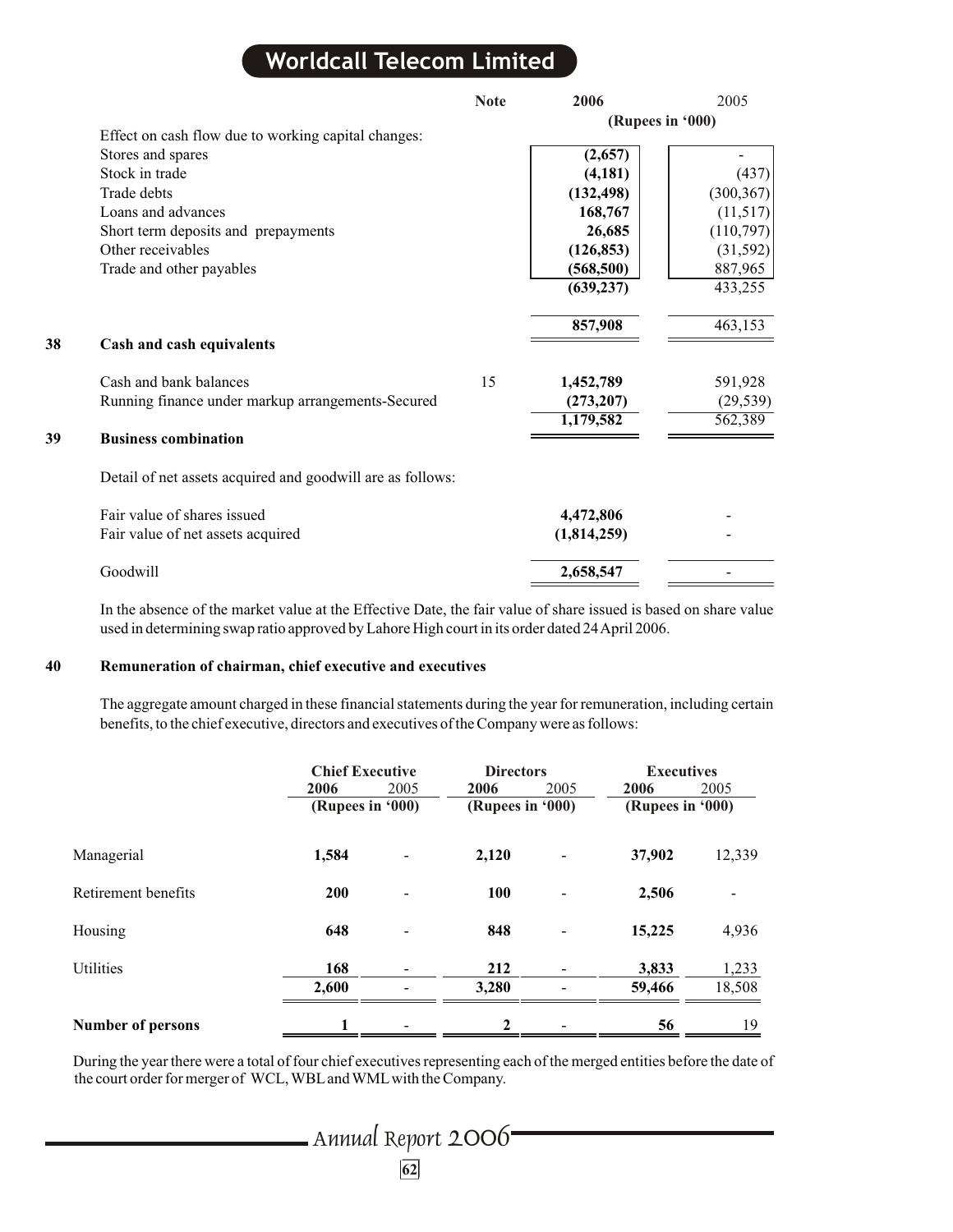The chief executive, directors and certain executives of the Company are provided with Company maintained vehicles and residential telephones.

Aggregate amount charged in these financial statements for the year for fee to directors was Rs. Nil (2005: Rs. Nil).

#### **41 Accounting estimates and judgments**

#### **Income Taxes**

The Company takes into account the current income tax law and decisions taken by appellate authorities. Instances where the Company's view differs from the view taken by the income tax department at the assessment stage and where the Company considers that its view on items of material nature is in accordance with law, the amounts are shown as contingent liabilities. Furthermore, the Company may be able to avail the benefit of the payment of turnover tax, provided sufficient taxable profits are available in next five years when this credit can be utilized.

## **Investment property**

The estimates for revalued amounts of different investment properties, are based on valuation performed by external professional valuer and recommendation of technical teams of the Company. Further, the Company reviews the value of the assets for possible impairment on an annual basis.

## **Gratuity**

Certain actuarial assumptions have been adopted as disclosed in note 23.1 to the financial statements for valuation of present value of defined benefit obligations. Any changes in these assumptions in future years might affect unrecognized gains and losses in those years.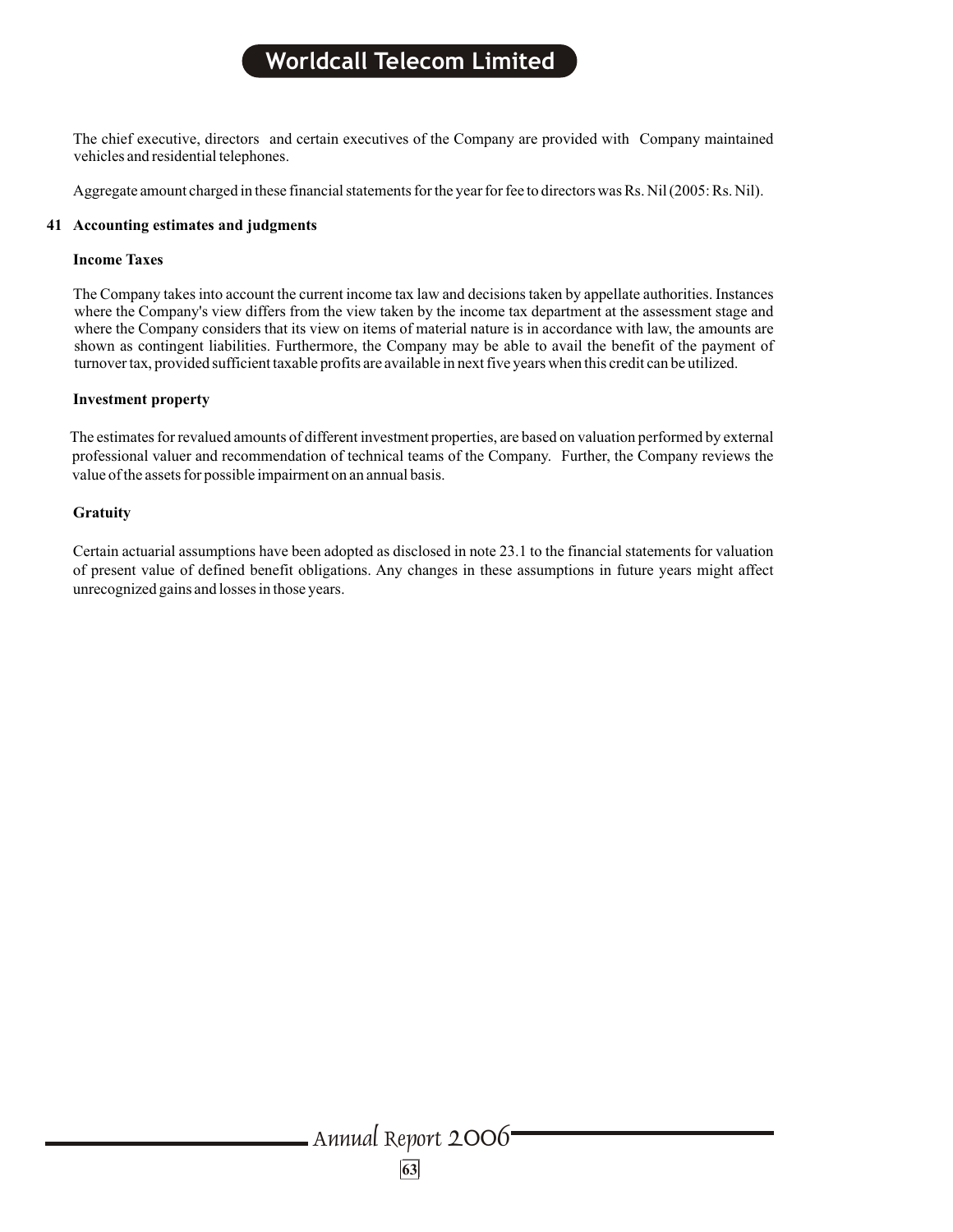|                                                                                                                                                        |                                  | Interest / mark up bearing |                 |                      |                    | Non interest/mark up bearing |                            |                    |                      |                     |
|--------------------------------------------------------------------------------------------------------------------------------------------------------|----------------------------------|----------------------------|-----------------|----------------------|--------------------|------------------------------|----------------------------|--------------------|----------------------|---------------------|
|                                                                                                                                                        | Maturity                         | Maturity                   | Maturity        |                      | Maturity           | Maturity                     | Maturity                   |                    |                      |                     |
|                                                                                                                                                        | upto                             | after                      | after           |                      | upto               | after                        | after                      |                    |                      |                     |
|                                                                                                                                                        | one year                         | one year                   | two years       | Sub total            | one year           | one year                     | two years                  | Sub total          | Total                |                     |
|                                                                                                                                                        |                                  | upto two years             | upto five years |                      |                    | upto two years               | upto five years            |                    | 2006                 | 2005                |
|                                                                                                                                                        |                                  |                            | Rupees in '000  |                      |                    |                              | Rupees in '000             |                    |                      | Rupees in '000      |
| <b>Financial</b> assets                                                                                                                                |                                  |                            |                 |                      |                    |                              |                            |                    |                      |                     |
| Long term investments - at cost                                                                                                                        |                                  |                            |                 |                      |                    |                              |                            | 100,072            | 100,072              |                     |
| Long term deposits                                                                                                                                     |                                  |                            |                 |                      | 8,218              |                              | 100,072<br>199,704         | 207,922            | 207,922              | 139,129             |
| Trade debts                                                                                                                                            |                                  |                            |                 |                      | 701,434            |                              |                            | 701,434            | 701,434              | 300,367             |
| Loans and advances - considered good                                                                                                                   | 34,095                           |                            |                 | 134,095              |                    |                              |                            |                    | 134,095              |                     |
| Short term deposits and prepayments                                                                                                                    |                                  |                            |                 |                      | 139,986            |                              |                            | 139,986            | 139,986              | 132,351<br>101,275  |
| Other receivables                                                                                                                                      |                                  |                            |                 |                      |                    |                              |                            |                    | 409,128              | 6,952               |
| Short term investments                                                                                                                                 |                                  |                            |                 | 412,704              | 409,128<br>371,838 |                              |                            | 409,128<br>371,838 | 784,542              |                     |
| Cash and bank balances                                                                                                                                 |                                  |                            |                 | 1,207,544            | 245,245            |                              |                            | 245,245            | 1,452,789            | 591,928             |
|                                                                                                                                                        | $\frac{412,704}{1,207,544}$      |                            |                 | 1,754,343            | 1,875,849          |                              | 299,776                    | 2,175,625          | 3,929,968            | 1,272,002           |
|                                                                                                                                                        |                                  |                            |                 |                      |                    |                              |                            |                    |                      |                     |
| Financial liabilities                                                                                                                                  |                                  |                            |                 |                      |                    |                              |                            |                    |                      |                     |
| Term finance certificates - Secured                                                                                                                    |                                  |                            |                 |                      |                    |                              |                            |                    | 149,909<br>1,518,847 |                     |
| ong term finances-secured                                                                                                                              |                                  | 49,909<br>433,830          | 651,187         | 149,909<br>1,518,847 |                    |                              |                            |                    |                      |                     |
| iabilities against assets subject to finance lease                                                                                                     | $00,000$<br>$13,830$<br>$88,932$ | 175,624                    |                 | 364,556              |                    |                              |                            |                    | 364,556              | 722,768<br>158,230  |
| ong term payables                                                                                                                                      |                                  |                            |                 |                      |                    |                              |                            | 6,261              | 6,261                | 106,875             |
| ong term deposits                                                                                                                                      |                                  |                            |                 |                      |                    |                              |                            |                    |                      | 4,539               |
| icense fee payable                                                                                                                                     |                                  |                            |                 |                      |                    |                              | 6,261<br>76,260<br>705,667 | 76,260<br>705,667  | 76,260<br>705,667    | ,208,610            |
| Running finance under markup                                                                                                                           |                                  |                            |                 |                      |                    |                              |                            |                    |                      |                     |
| arrangements-Secured                                                                                                                                   | 273,207                          |                            |                 | 273,207              |                    |                              |                            |                    |                      | 29,539              |
| Trade and other payables                                                                                                                               |                                  |                            |                 |                      | 771,366            |                              |                            | 771,366            | 273,207<br>771,366   | 947,150             |
| Interest and mark up accrued                                                                                                                           |                                  |                            |                 |                      | 34,131             |                              |                            | 34,131             | 34,131               | 55,584              |
|                                                                                                                                                        | 995,969<br>Ί                     | 659,363                    | 651,187         | 2,306,519            | 805,497            |                              | 788,188                    | 1,593,685          | 3,900,204            | 3,233,295           |
| Off balance sheet financial instruments                                                                                                                |                                  |                            |                 |                      |                    |                              |                            |                    |                      |                     |
| Contingencies and commitments                                                                                                                          |                                  |                            |                 |                      |                    |                              |                            |                    | 267,309              |                     |
| Guarantees                                                                                                                                             |                                  |                            |                 |                      |                    |                              |                            |                    | 196,161              | $122,500$<br>51,370 |
| Letters of credit                                                                                                                                      |                                  |                            |                 |                      |                    |                              |                            |                    |                      | 236,600             |
|                                                                                                                                                        |                                  |                            |                 |                      |                    |                              |                            |                    | 324,277<br>787,747   | 410,470             |
|                                                                                                                                                        |                                  |                            |                 |                      |                    |                              |                            |                    |                      |                     |
| The effective interest/ mark-up rates for the monetary financial assets and liabilities are mentioned in respective notes to the financial statements. |                                  |                            |                 |                      |                    |                              |                            |                    |                      |                     |

**42 Financial assets and liabilities**

42 Financial assets and liabilities

**64**

Annual Report 2006

The effective interest/ mark-up rates for the monetary financial assets and liabilities are mentioned in respective notes to the financial statements.

# 42.1 Financial risk management objectives 42.1 **Financial risk management objectives**

The Company finances its operations through equity, borrowings and management of working capital with a view to obtain a reasonable mix between the various sources of finance to minimize risk. The Company finances its operations through equity, borrowings and management of working capital with a view to obtain a reasonable mix between the various sources of finance to minimize risk.

Taken as a whole, risk arising from the Company's financial instruments is limited as there is no significant exposure to market risk in respect of such instruments. Taken as a whole, risk arising from the Company's financial instruments is limited as there is no significant exposure to market risk in respect of such instruments.

## Foreign exchange risk management 42.2 **Foreign exchange risk management**  $42.2$

Foreign currency risk arises mainly where receivables and payables exist due to transactions entered into foreign currency. The Company is exposed to foreign currency risk on sales, purchases and borrowings that are entere Foreign currency risk arises mainly where receivables and payables exist due to transactions entered into foreign currency. The Company is exposed to foreign currency risk on sales, purchases and borrowings that are entered in a currency otherthan PakRupees.TheCompany usesforward exchange contractsto hedge itsforeign currency risk, when considered appropriate.

## **Worldcall Telecom Limited**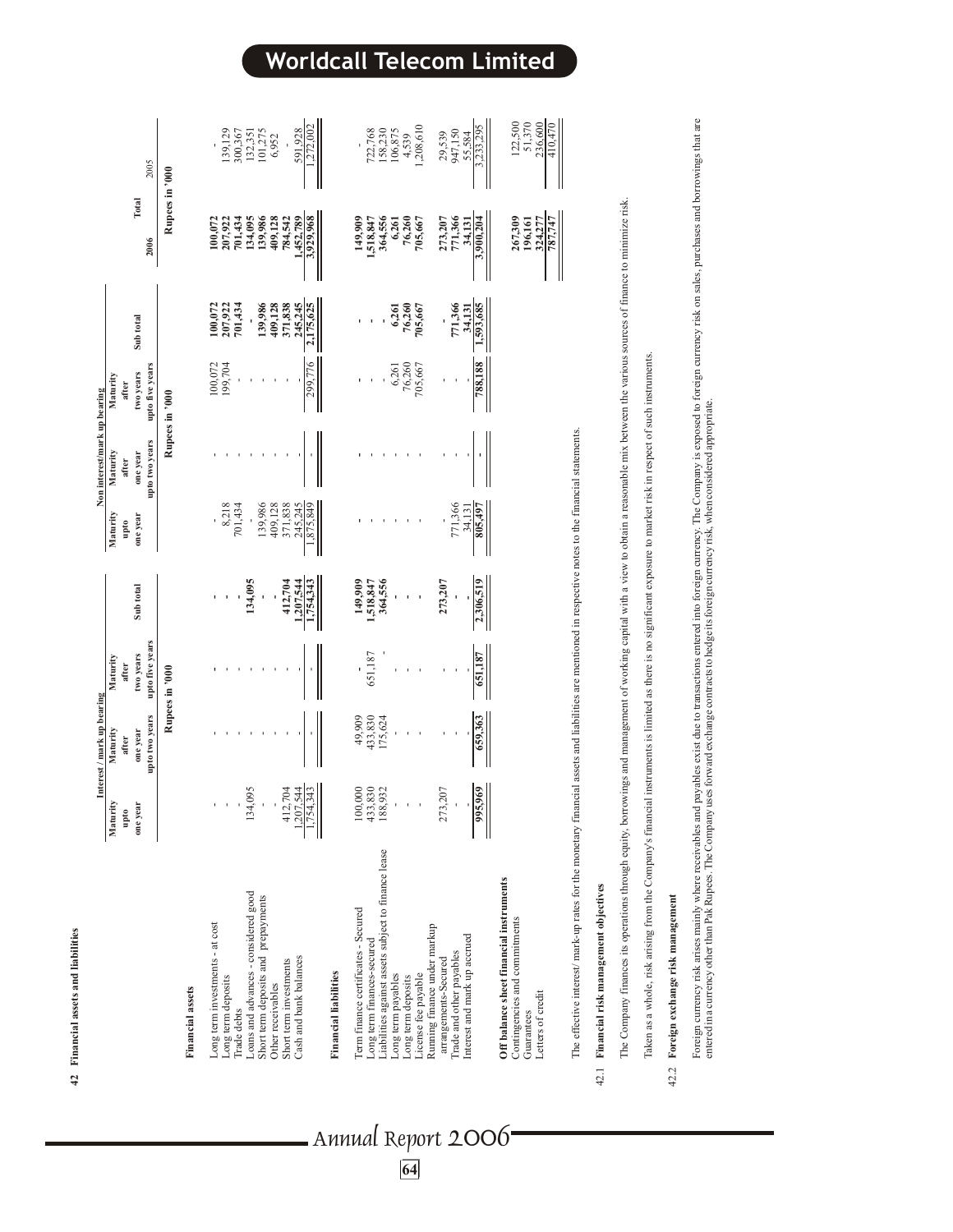## 42.3 **Concentration of credit risk**

Credit risk represents the accounting loss that would be recognized at the reporting date if counter parties failed completely to perform as contracted. The Company's credit risk is primarily attributable to its trade debts and loans and advances. The Company has no significant concentration of credit risk as exposure is spread over a large number of counter parties in the case of trade debts. Of the total financial assets of Rs. 3,928 million (2005: Rs. 1,272 million) financial assets which are subject to credit risk amount to Rs. 1,590.823 million (2005: Rs. 680.074 million). To manage exposure to credit risk, the Company applies credit limits to its customers and obtains advances from them.

### 42.4 **Fair values of financial assets and liabilities**

The carrying values of all financial assets and liabilities reflected in financial statements approximate their fair values. Fair value is determined on the basis of objective evidence at each reporting date.

#### 42.5 **Liquidity risk**

Liquidity risk reflects an enterprise's inability in raising funds to meet commitments. The Company follows an effective cash management and planning policy and maintains flexibility in funding by keeping committed credit lines available.

#### 42.6 **Interest rate risk**

Interest rate risk is the risk that the value of a financial instrument will fluctuate due to changes in market interest rates. The Company has adopted appropriate policies to cover interest rate risk.

#### **43 Segment reporting**

Segment information is presented in respect of the Company's business. The primary format, business segment, is based on the Company's management reporting structure.

Segment results, assets and liabilities include items directly attributable to a segment as well as those that can be allocated on a reasonable basis.

Segment capital expenditure is the total cost incurred during the period to acquire segment assets that are expected to be used for more than one year.

The Company's operations comprise of the following main business segments:

- Telecom segment which comprises of WLL, LDI and Operation and Maintenance of payphone network.
- Broadband segment which comprise of internet over cable and cable TV services.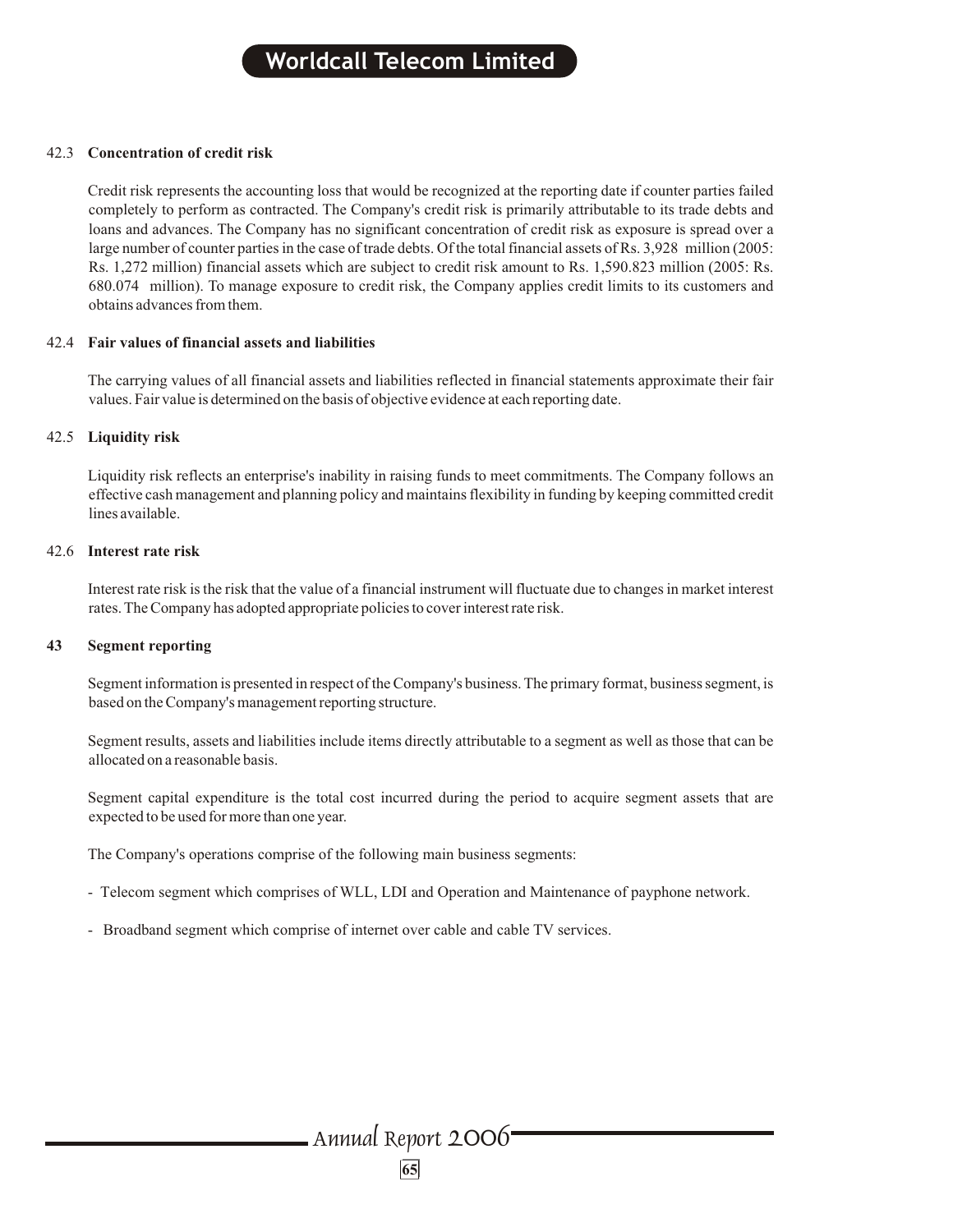## **Segment analysis for the year ended 30 June 2006**

|                                            | <b>Telecom</b> | <b>Broadband</b><br>(Rupees in '000) | <b>Total</b> |
|--------------------------------------------|----------------|--------------------------------------|--------------|
| <b>Sales</b>                               |                |                                      |              |
| External sales                             | 4,126,882      | 906,881                              | 5,033,763    |
| Inter-segment sales                        |                |                                      |              |
| Sales tax                                  | 227,242        | 23,457                               | 250,699      |
| Discount and commission                    | 413,020        | 14,185                               | 427,205      |
| Total revenue - net                        | 3,486,620      | 869,239                              | 4,355,859    |
| Profit before tax and unallocated expenses | 940,616        | 241,604                              | 1,182,220    |
| Unallocated corporate expenses             |                |                                      |              |
| Taxation                                   |                |                                      | (234, 610)   |
| Profit/(loss) after taxation               |                |                                      | 947,610      |
| <b>Segment assets and liabilities</b>      |                |                                      |              |
| Segment assets                             | 12,832,455     | 3,091,453                            | 15,923,908   |
| Unallocated assets                         |                |                                      |              |
| <b>Consolidated total assets</b>           |                |                                      | 15,923,908   |
| Segment liabilities                        | 3,796,647      | 897,330                              | 4,693,977    |
| Unallocated liabilities                    |                |                                      |              |
| <b>Consolidated total liabilities</b>      |                |                                      | 4,693,977    |
| Segment capital expenditure                | 2,481,047      | 621,129                              | 3,102,176    |
| Unallocated capital expenditure            |                |                                      |              |
| Consolidated total capital expenditure     |                |                                      | 3,102,176    |
| Non-cash expenses other than               |                |                                      |              |
| depreciation and amortization              | 44,850         | 67,497                               | 112,347      |
| Depreciation and amortization              | 533,107        | 166,596                              | 699,703      |

## **44 Date of authorization for issue**

These financial statements were authorized for issue on 09 October 2006 by the Board of Directors.

## **45 Dividend**

The Board of Directors of the Company in their meeting held on 09 October 2006 have proposed bonus shares for the year ended 30 June 2006 @15 shares for each 100 shares held i.e. 15 % as a final dividend.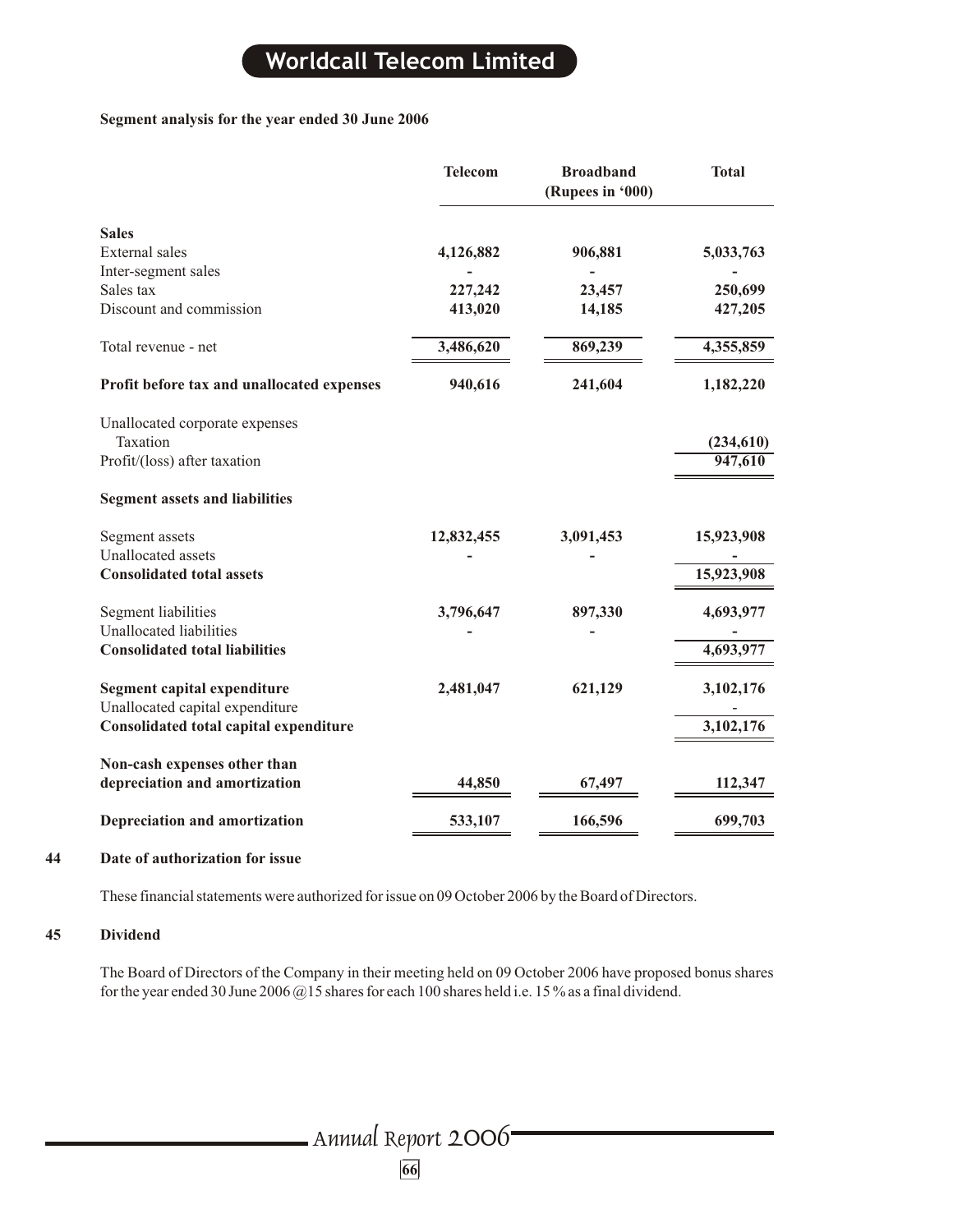#### **46 Forthcoming Requirements Under International Accounting Standard (IAS) 8"Accounting Policies, Changes in Accounting Policies, Changes in Accounting Estimates and Errors"**

During the current year the International Financial Reporting Interpretation Committee (IFRIC) of the International Accounting Standards Board issued IFRIC Interpretation 4 (IFRIC-4) "Determining whether an Arrangement contains a Lease". The interpretation is effective for financial periods beginning on or after 1 January 2006. The interpretation requires that determining whether an arrangement is, or contains, a lease shall be based on the substance of the arrangement and requires an assessment of whether:

(a) fulfilment of the arrangement is dependent on the use of a specific / captive asset or assets; and

(b) the arrangement conveys a right to use the asset.

The Company has in place certain arrangements which under IFRIC - 4 require re-assessment for potential classification as an operating lease. The financial impact, if any, as a result of this re-assessment is under review.

#### **47 General**

47.1 Previous year's figures have been rearranged, wherever necessary for the purpose of comparison. Material rearrangements are summarized below;

- Long term advances, previously shown as separate line item, have been classified with Long term deposits.

- Letters of credit in transit, previously shown as line item in other receivables, have been classified with capital work in progress.

- Exchange loss, previously shown as line item in operating cost, has been shown as line item in other operating income.

- 47.2 Figures have been rounded off to the nearest of thousand of rupee.
- 47.3 Comparative figures of cash flow statement and of profit and loss represent figures for seven months period ended 30 June 2005.

## **CHIEF EXECUTIVE DIRECTOR**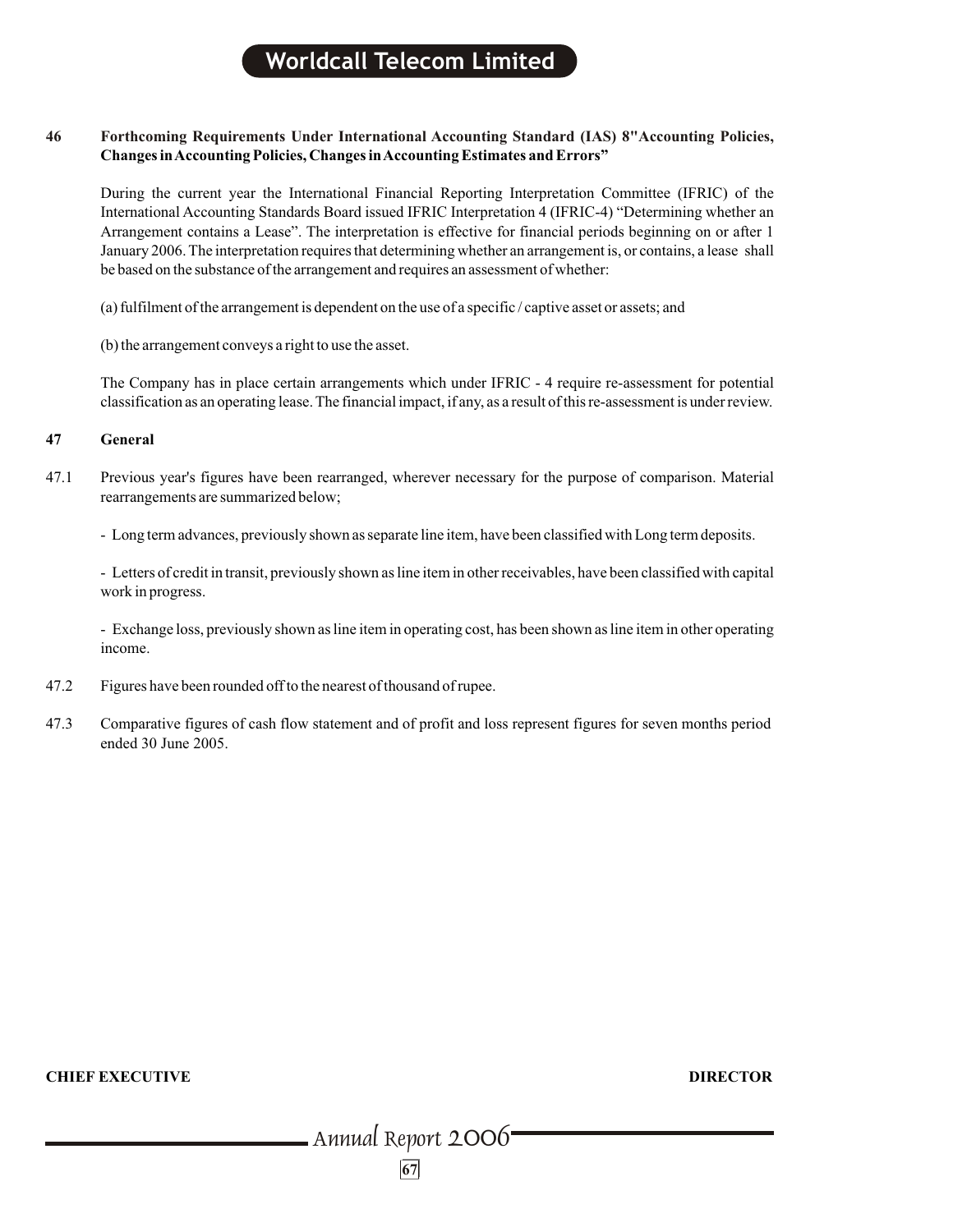## **CONSOLIDATED FINANCIAL STATEMENTS**

## **FOR THE YEAR ENDED 30 JUNE 2006**

 $\_$ Annual Report 2006 $^{\circ}$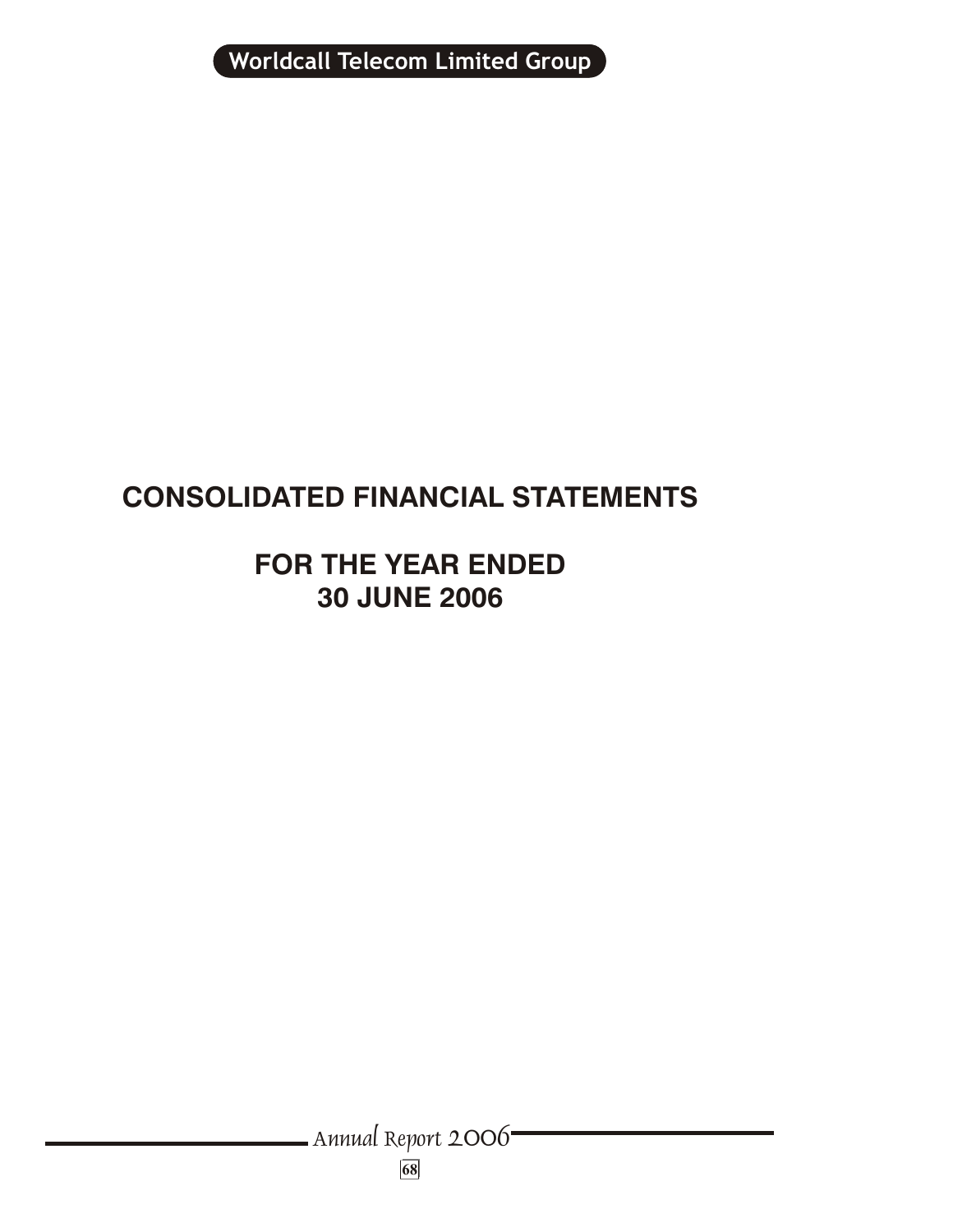## **AUDITORS' REPORT TO THE MEMBERS**

We have audited the annexed consolidated financial statements comprising consolidated balance sheet of **Worldcall Telecom Limited ("Holding Company")** and **Worldcall Telecommunications Lanka (Private) Limited ("the Subsidiary")** as at 30 June 2006 and the related consolidated profit and loss account, consolidated cash flow statement and consolidated statement of changes in equity together with the notes forming part thereof, for the year then ended. We have also expressed separate opinion on the financial statements of the Holding Company. The financial statements of the subsidiary were audited by other firm of auditors whose report has been furnished to us and our opinion, in so far as it relates to the amounts included for such company, is based solely on the report of such other auditors. These financial statements are the responsibility of the Holding Company's management. Our responsibility is to express an opinion on these financial statements based on our audit.

Our audit was conducted in accordance with the International Standards on Auditing and accordingly included such tests of accounting records and such other auditing procedures as we considered necessary in the circumstances.

In our opinion, the consolidated financial statements present fairly the financial position of the Holding Company and its Subsidiary as at 30 June 2006 and the results of their operations for the year then ended.

**Lahore:** KPMG Taseer Hadi & Co.<br> **Co.** 09 October 2006 **Chartered Accountants**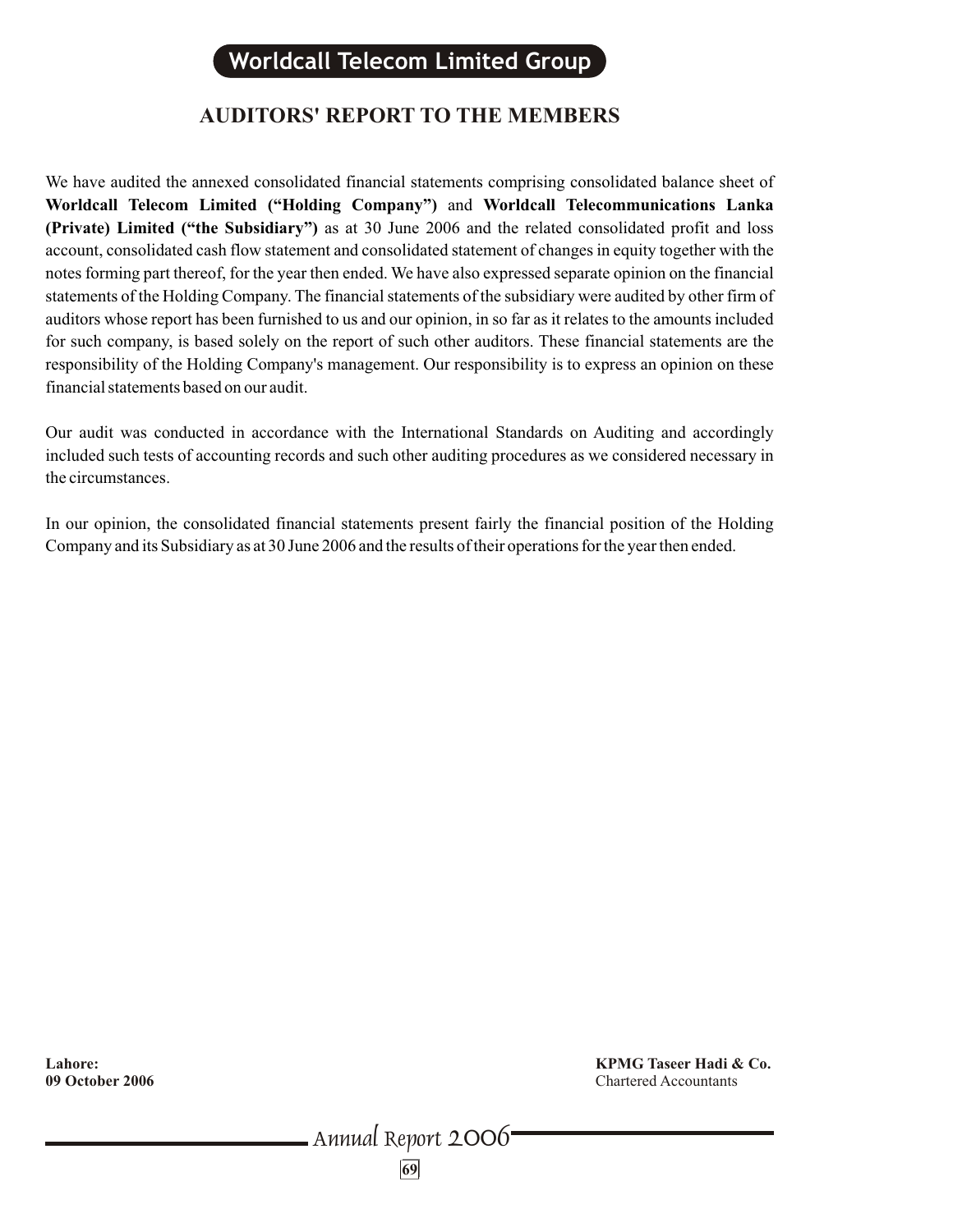$\_$ Annual Report 2006 $^{\circ}$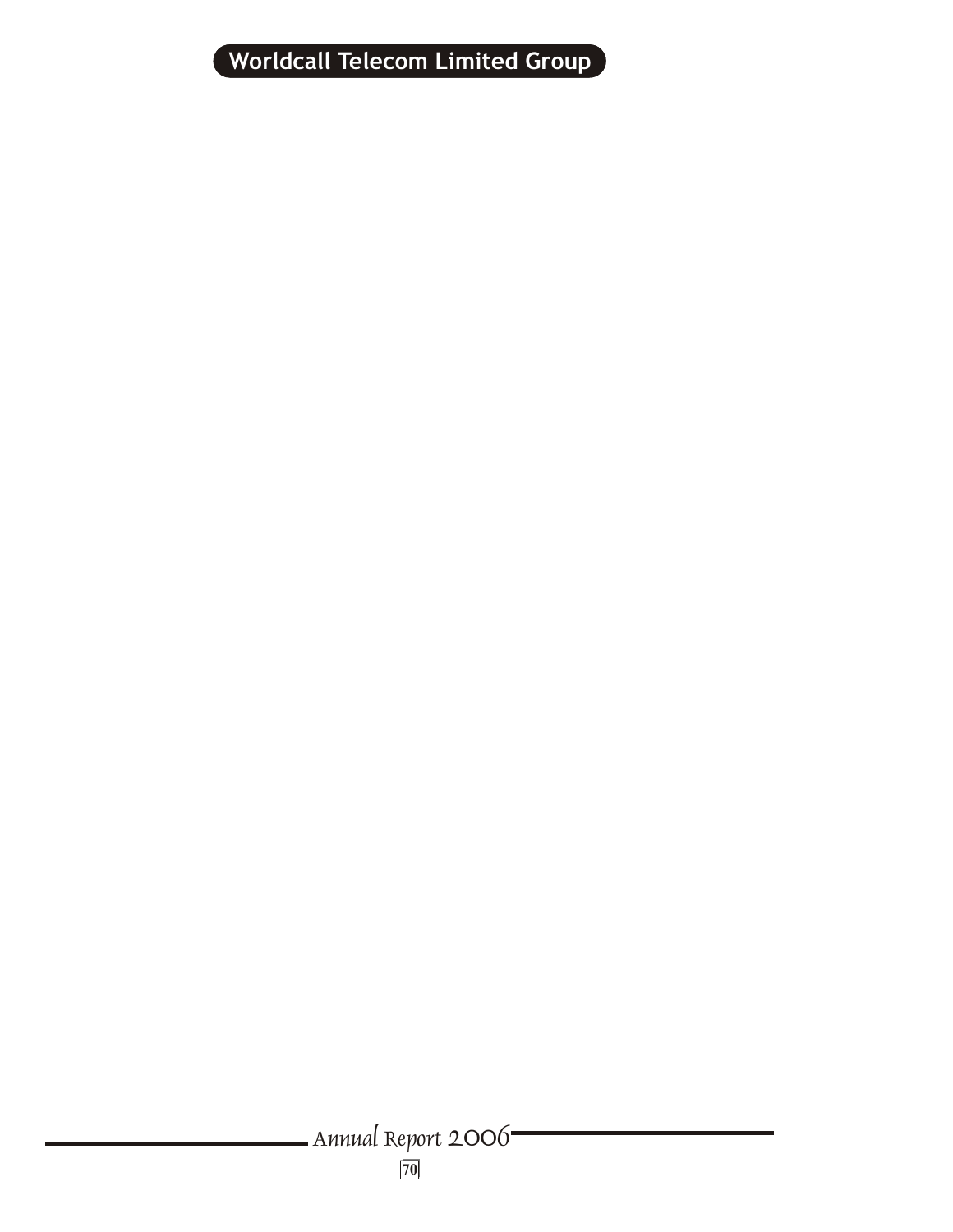## **DIRECTORS' REPORT(Consolidated Accounts)**

The Directors of WorldCALL Telecom Limited are pleased to present the annual audited consolidated accounts of the Group for the year ended June 30, 2006.

| <b>Financial Overview</b> | <b>Rupees in million</b> |        |  |
|---------------------------|--------------------------|--------|--|
|                           | 2006                     | 2005   |  |
| Revenue Net               | 4,380                    | 678    |  |
| Gross profit              | 1,687                    | 70     |  |
| Profit after tax          | 928                      | (19)   |  |
| Combined EPS Basic Rupees | 1.44                     | (0.17) |  |

#### *Group Foreign Subsidiary*

WorldCALLTelecommunications Lanka (Pvt.) Limited (WCTL)

The company posted a gross profit of SLR 13.86 million as compared to SLR 16.8 million last year. Operational loss is SLR 6.15 million this year as compared to SLR 5.02 million last year. WorldCALL will be focusing on CDMA technology based payphones for speedy connectivity that will help improve the company's profitability.

Pattern of Share holding

The pattern of share holding is included in the Parent company's annual report.

09 October 2006

**Lahore:** Salmaan Taseer<br>
09 October 2006<br>
Chief Executive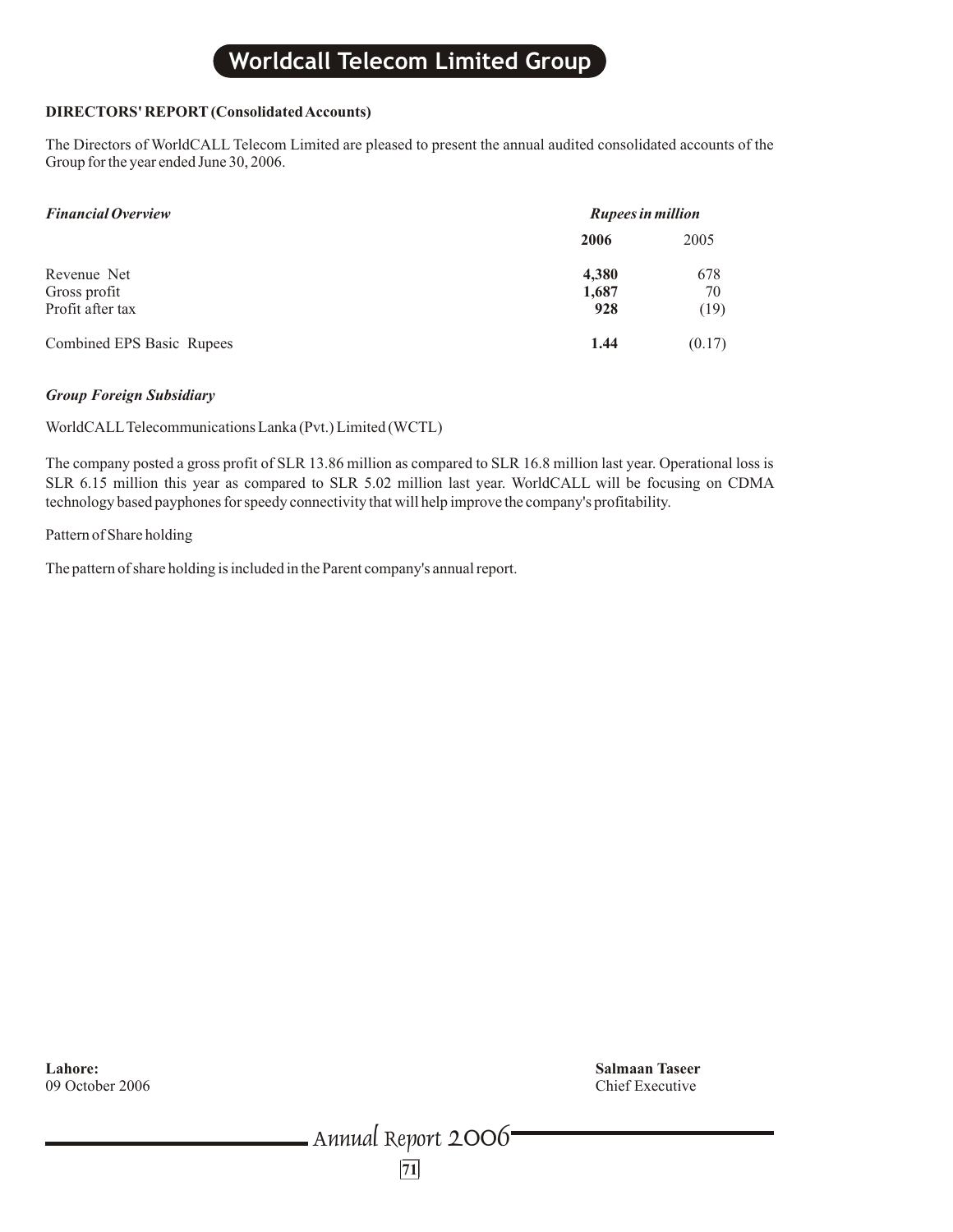## **CONSOLIDATED BALANCE SHEET AS AT 30 JUNE 2006**

|                                                                                                                                                                                                                                    | <b>Note</b>                      | 2006<br>(Rupees in '000)                                                                          | 2005                                                                                                            |
|------------------------------------------------------------------------------------------------------------------------------------------------------------------------------------------------------------------------------------|----------------------------------|---------------------------------------------------------------------------------------------------|-----------------------------------------------------------------------------------------------------------------|
| <b>NON CURRENT ASSETS</b>                                                                                                                                                                                                          |                                  |                                                                                                   |                                                                                                                 |
| <b>Tangible fixed assets</b>                                                                                                                                                                                                       |                                  |                                                                                                   |                                                                                                                 |
| Property, plant and equipment<br>Capital work-in-progress                                                                                                                                                                          | 4<br>5                           | 6,012,276<br>887,333<br>6,899,609                                                                 | 799,911<br>1,426,636<br>2,226,547                                                                               |
| <b>Intangible assets</b><br><b>Investment properties</b><br>Long term investments - at cost<br>Long term deposits<br><b>Deferred costs</b>                                                                                         | 6<br>7<br>8<br>9<br>10           | 4,855,798<br>56,634<br>27,923<br>199,704<br>10,063<br>12,049,731                                  | 2,413,020<br>139,129                                                                                            |
| <b>CURRENT ASSETS</b><br>Store and spares<br>Stock in trade<br>Trade debts<br>Loans and advances - considered good<br>Deposits and short term prepayments<br>Other receivables<br>Short term investments<br>Cash and bank balances | 11<br>12<br>13<br>14<br>15<br>16 | 34,637<br>22,264<br>701,744<br>134,095<br>191,428<br>553,214<br>784,542<br>1,456,516<br>3,878,440 | 4,778,696<br>$\overline{\phantom{a}}$<br>437<br>300,367<br>132,351<br>122,164<br>32,971<br>591,928<br>1,180,218 |
| <b>CURRENT LIABILITIES</b>                                                                                                                                                                                                         |                                  |                                                                                                   |                                                                                                                 |
| Current maturities of non-current liabilities<br>Running finance under mark-up arrangements-Secured<br>Trade and other payables<br>Interest and mark-up accrued<br>Provision for taxation                                          | 17<br>18<br>19<br>20             | 793,762<br>273,207<br>857,621<br>34,131<br>101,202<br>2,059,923                                   | 130,173<br>29,539<br>948,931<br>55,584<br>1,164,227                                                             |
| <b>NET CURRENT ASSETS</b>                                                                                                                                                                                                          |                                  | 1,818,517                                                                                         | 15,991                                                                                                          |
| <b>NON CURRENT LIABILITIES</b>                                                                                                                                                                                                     |                                  |                                                                                                   |                                                                                                                 |
| Term finance certificates-Secured<br>Long term finances<br>Deferred taxation<br>Retirement benefits<br>Liabilities against assets subject to finance lease<br>Long term payables<br>Long term deposits<br>License fee payable      | 21<br>22<br>23<br>24<br>25<br>26 | 49,909<br>1,085,017<br>477,545<br>70,103<br>175,624<br>6,261<br>77,214<br>705,667<br>2,647,340    | 647,768<br>(12,704)<br>5,760<br>103,057<br>106,875<br>4,539<br>1.208.610<br>2,063,905                           |
| Contingencies and commitments                                                                                                                                                                                                      | 27                               | 11,220,908                                                                                        | 2,730,782                                                                                                       |
| <b>Represented By</b>                                                                                                                                                                                                              |                                  |                                                                                                   |                                                                                                                 |
| <b>Share Capital and Reserves</b>                                                                                                                                                                                                  |                                  |                                                                                                   |                                                                                                                 |
| Authorized capital<br>775,000,000 (2005: 350,000,000) ordinary<br>shares of Rs. 10 each.                                                                                                                                           |                                  | 7,750,000                                                                                         | 3,500,000                                                                                                       |
| Issued, subscribed and paid up capital<br>Share premium<br>Convertible loan reserve<br>Exchange translation reserve<br>Accumulated profit/(loss)<br>Capital and reserves attributable to equity holders of the parent              | 28<br>29<br>22.2                 | 6,539,658<br>1,391,836<br>1,400,430<br>(845)<br>1,879,824<br>11,210,903                           | 2,750,000<br>(19,218)<br>2,730,782                                                                              |
| Minority interest                                                                                                                                                                                                                  |                                  | 10,005<br>11,220,908                                                                              | 2,730,782                                                                                                       |
| The annexed notes 1 to 48 form an integral part of these financial statements.                                                                                                                                                     |                                  |                                                                                                   |                                                                                                                 |

## **CHIEF EXECUTIVE DIRECTOR**

 $\_$ Annual Report 2006 $^{\circ}$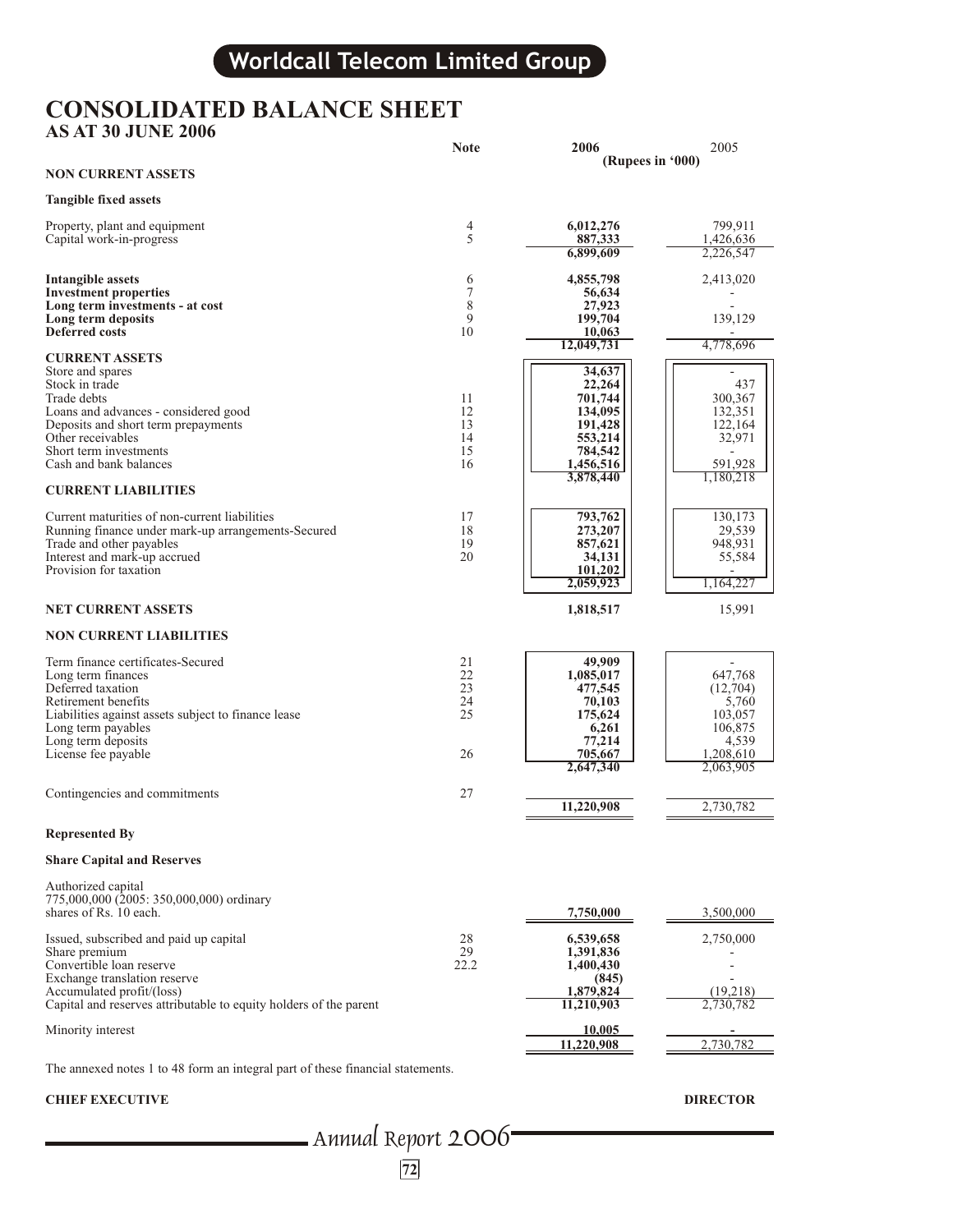### **CONSOLIDATED PROFIT AND LOSS ACCOUNT FOR THE YEAR ENDED 30 JUNE 2006**

|                                                                                                                                                                                                                                                | <b>Note</b>   | 2006<br>(Rupees in '000)                          | 01 December 2004<br>to 30 June 2005 |
|------------------------------------------------------------------------------------------------------------------------------------------------------------------------------------------------------------------------------------------------|---------------|---------------------------------------------------|-------------------------------------|
| Revenue -Net<br>Direct cost                                                                                                                                                                                                                    | 30<br>31      | 4,379,895<br>(2,692,521)                          | 677,854<br>(607, 833)               |
| <b>Gross profit</b>                                                                                                                                                                                                                            |               | 1,687,374                                         | 70,021                              |
| Operating cost                                                                                                                                                                                                                                 | 32            | (1,100,464)                                       | (91, 497)                           |
| <b>Operating profit/(loss)</b>                                                                                                                                                                                                                 |               | 586,910                                           | (21, 476)                           |
| Finance cost                                                                                                                                                                                                                                   | 33            | (179, 575)                                        | (24,746)                            |
|                                                                                                                                                                                                                                                |               | 407,335                                           | (46, 222)                           |
| Gain on re-measurement of investments at fair value<br>Gain on re-measurement of investment property at fair value<br>Gain on re-measurement of long term liabilities at present value<br>Other operating income<br>Share of loss of associate | 7<br>26<br>34 | 138,363<br>21,000<br>453,107<br>157,230<br>14,072 | 14,300                              |
| Profit/(loss) before taxation                                                                                                                                                                                                                  |               | 1,162,963                                         | (31, 922)                           |
| Taxation                                                                                                                                                                                                                                       | 35            | (234, 610)                                        | 12,704                              |
| Profit/(loss) after taxation<br>Attributable to:<br>Equity holders of the parent<br>Minority interest                                                                                                                                          |               | 928,353<br>929,426<br>1,073                       | (19, 218)<br>(19,218)               |
| Profit attributable to parent company                                                                                                                                                                                                          |               | 928,353                                           | (19, 218)                           |
| Earnings per share - basic (Rupees)                                                                                                                                                                                                            | 36            | 1.44                                              | (0.17)                              |
| Earnings per share - diluted (Rupees)                                                                                                                                                                                                          | 36            | 1.35                                              | (0.17)                              |

Appropriations have been reflected in the statement of changes in equity.

The annexed notes 1 to 48 form an integral part of these financial statements.

**CHIEF EXECUTIVE DIRECTOR**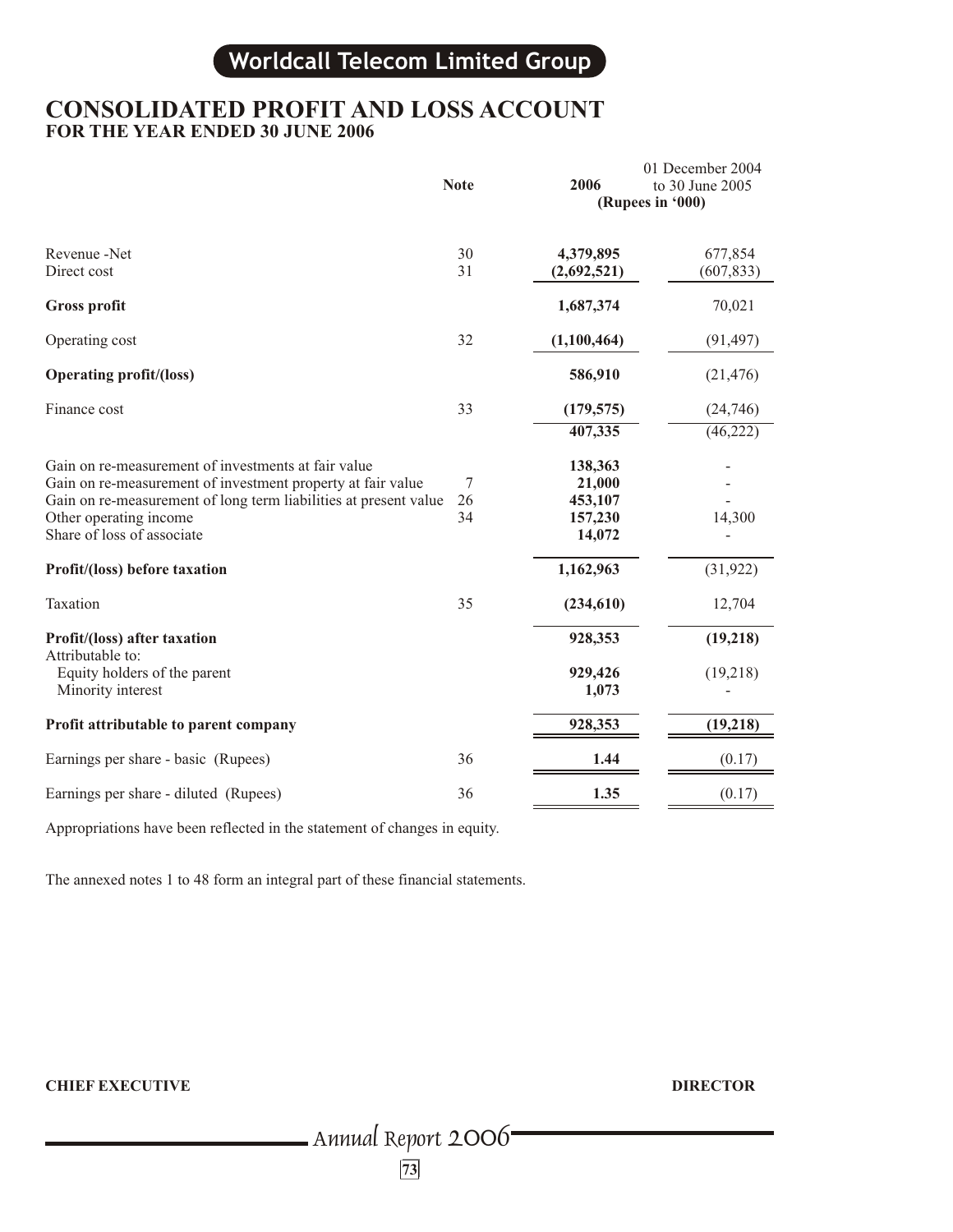### **CONSOLIDATED CASH FLOW STATEMENT FOR THE YEAR ENDED 30 JUNE 2006**

|                                                                                                                                                                                                                                          |             | 2006                                                                                   | 2005                                              |
|------------------------------------------------------------------------------------------------------------------------------------------------------------------------------------------------------------------------------------------|-------------|----------------------------------------------------------------------------------------|---------------------------------------------------|
|                                                                                                                                                                                                                                          | <b>Note</b> | (Rupees in '000)                                                                       |                                                   |
| Cash flows from operating activities                                                                                                                                                                                                     |             |                                                                                        |                                                   |
| Cash generated from operations                                                                                                                                                                                                           | 38          | 861,463                                                                                | 463,153                                           |
| (Increase) in long term deposits receivable<br>(Decrease)/Increase in long term deposits payable<br>(Decrease) in long term payables<br>(Decrease) in license fee payable<br>Retirement benefits paid<br>Finance cost paid<br>Taxes paid |             | (7, 483)<br>(56, 833)<br>(100, 614)<br>(2,610)<br>(11, 410)<br>(318, 558)<br>(21, 226) | (134, 446)<br>4,539<br>(30)<br>(48, 828)<br>(661) |
| Net cash generated from operating activities                                                                                                                                                                                             |             | 342,729                                                                                | 283,727                                           |
| Cash flow from investing activities                                                                                                                                                                                                      |             |                                                                                        |                                                   |
| Fixed capital expenditure<br>Sale proceeds of property, plant and equipment<br>Proceeds from sale of long term investments<br>Short term investments-Net                                                                                 |             | (1,722,588)<br>11,599<br>162,161<br>(284, 826)                                         | (2,866,332)                                       |
| Net cash used in investing activities                                                                                                                                                                                                    |             | (1,833,654)                                                                            | (2,866,332)                                       |
| <b>Cash flow from financing activities</b>                                                                                                                                                                                               |             |                                                                                        |                                                   |
| Receipt of long term finances<br>Repayment of long term finances<br>Repayment of term finance certificates<br>Repayment of finance lease liabilities<br>Shares issued<br>Dividend paid<br>Net cash generated from financing activities   |             | 1,728,479<br>(255, 555)<br>(99, 127)<br>(209, 339)<br>690,000<br>(42)<br>1,854,416     | 659,888<br>(33, 556)<br>2,493,659<br>3,119,991    |
|                                                                                                                                                                                                                                          |             |                                                                                        |                                                   |
| Net increase in cash and cash equivalents<br>Cash and cash equivalents at the beginning of the year<br>Cash and cash equivalents of merged entities                                                                                      |             | 363,491<br>562,389<br>257,429                                                          | 537,386<br>25,003                                 |
| Cash and cash equivalents at the end of the year                                                                                                                                                                                         | 39          | 1,183,309                                                                              | 562,389                                           |

The annexed notes 1 to 48 form an integral part of these financial statements.

**CHIEF EXECUTIVE DIRECTOR**

 $\_$ Annual Report 2006 $^{\circ}$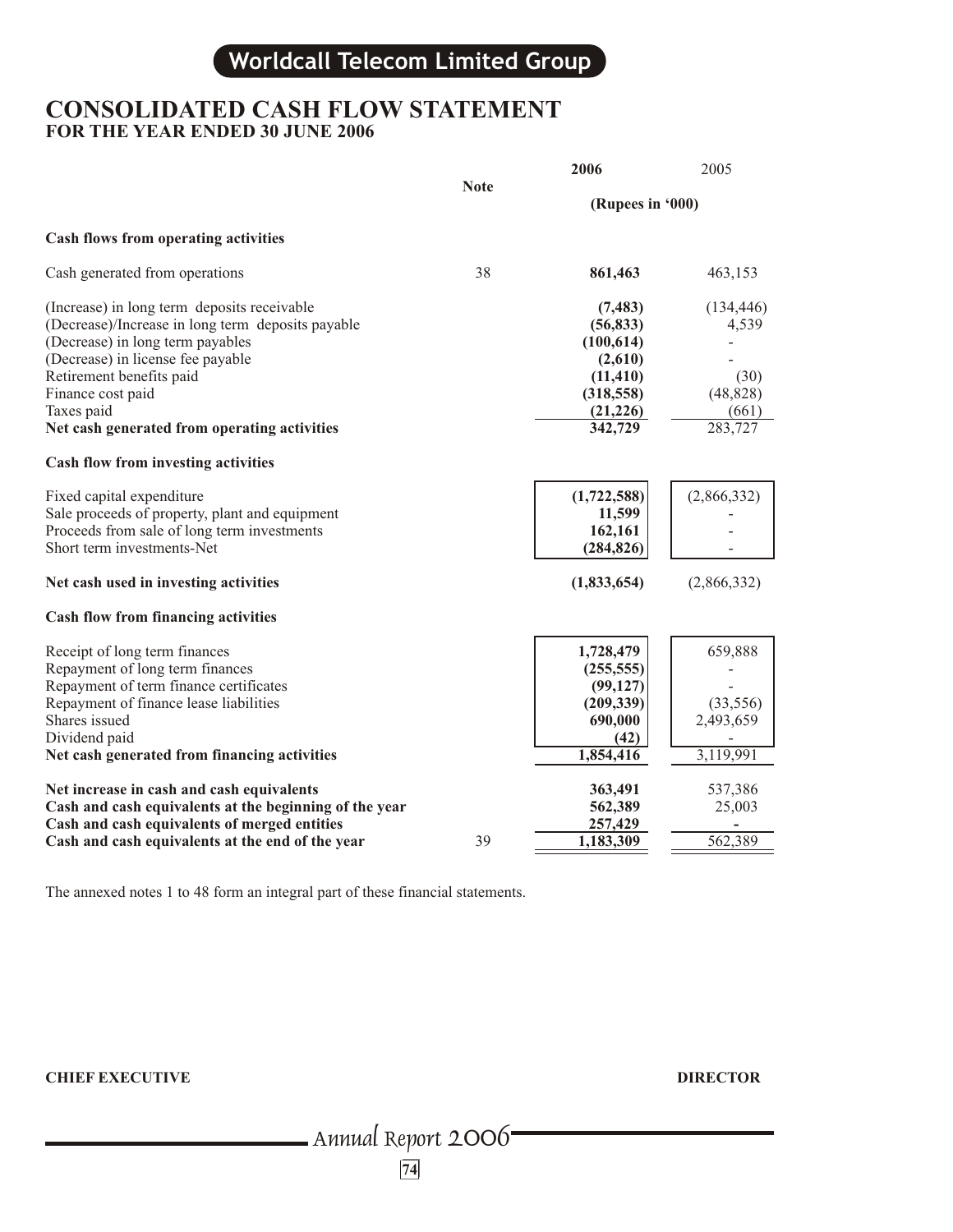### **CONSOLIDATED STATEMENT OF CHANGES IN EQUITY FOR THE YEAR ENDED 30 JUNE 2006**

|                                                                                |                          |                     | <b>Attributable to equity holder of the parent</b> |                          |                                  |                        |                                   |              |
|--------------------------------------------------------------------------------|--------------------------|---------------------|----------------------------------------------------|--------------------------|----------------------------------|------------------------|-----------------------------------|--------------|
|                                                                                | <b>Share</b>             |                     | <b>Capital reserves</b>                            |                          |                                  | Revenue                |                                   |              |
|                                                                                | capital                  | <b>Share</b>        | Currency                                           |                          | <b>Convertible Share deposit</b> | reserve<br>Accumulated | <b>Minorty</b><br><b>Interest</b> | <b>Total</b> |
|                                                                                |                          |                     | premium translation reserve loan reserve           |                          | money                            | profit/loss)           |                                   |              |
|                                                                                |                          |                     |                                                    | (Rupees in '000)         |                                  |                        |                                   |              |
|                                                                                |                          |                     |                                                    |                          |                                  |                        |                                   |              |
| Balance as at 01 July 2004                                                     | 35                       |                     |                                                    |                          | 256,306                          |                        |                                   | 256,341      |
| Share deposit money received<br>against issue of shares                        |                          |                     |                                                    |                          | 2,493,659                        |                        |                                   | 2,493,659    |
| Shares issued                                                                  | 2,749,965                |                     |                                                    |                          | (2,749,965)                      |                        |                                   |              |
| Loss for the seven months period<br>ended 30 June 2005                         |                          |                     |                                                    |                          |                                  | (19,218)               |                                   | (19,218)     |
| Balance as at 30 June 2005                                                     | 2,750,000                | ÷,                  | $\overline{\phantom{0}}$                           | $\overline{\phantom{0}}$ | -                                | (19, 218)              | $\overline{\phantom{a}}$          | 2,730,782    |
| Share deposit money received<br>against issue of shares                        |                          |                     |                                                    |                          | 690,000                          |                        |                                   | 690,000      |
| Equity component of<br>convertible loan                                        |                          |                     |                                                    | 1,400,430                |                                  |                        |                                   | 1,400,430    |
| Shares issued                                                                  | 690,000                  |                     |                                                    |                          | (690,000)                        |                        |                                   |              |
| Shares issued to shareholders<br>of WBL, WCL and WML under<br>scheme of merger |                          | 3,099,658 1,373,148 |                                                    |                          |                                  |                        |                                   | 4,472,806    |
| Reserves of merged entities<br>transferred as per scheme<br>of merger          |                          | 18,688              |                                                    |                          |                                  | 1,189,888              |                                   | 1,208,576    |
| Minority interest arising on<br>business combination                           |                          |                     |                                                    |                          |                                  |                        | 11,425                            | 11,425       |
| Bonus shares issued by WCL<br>prior to court order                             |                          |                     |                                                    |                          |                                  | (220, 230)             |                                   | (220, 230)   |
| Interim dividend paid                                                          |                          |                     |                                                    |                          |                                  | (42)                   |                                   | (42)         |
|                                                                                | 6,539,658 1,391,836      |                     |                                                    | 1,400,430                |                                  | 950,398                | 11,425                            | 10,293,747   |
| Exchange translation difference                                                | $\overline{\phantom{0}}$ | $\overline{a}$      | (845)                                              | $\overline{a}$           |                                  | $\overline{a}$         | (347)                             | (1, 192)     |
| Net profit for the year                                                        |                          |                     | $\overline{\phantom{a}}$                           |                          |                                  | 929,426                | (1,073)                           | 928,353      |
| Total recognized income<br>and expenses                                        |                          |                     | (845)                                              |                          |                                  | 929,426                | (1,420)                           | 927,161      |
| Balance as at 30 June 2006                                                     | 6,539,658 1,391,836      |                     | (845)                                              | 1,400,430                | $\overline{\phantom{0}}$         | 1,879,824              | 10,005                            | 11,220,908   |

The annexed notes 1 to 48 form an integral part of these financial statements.

#### **CHIEF EXECUTIVE DIRECTOR**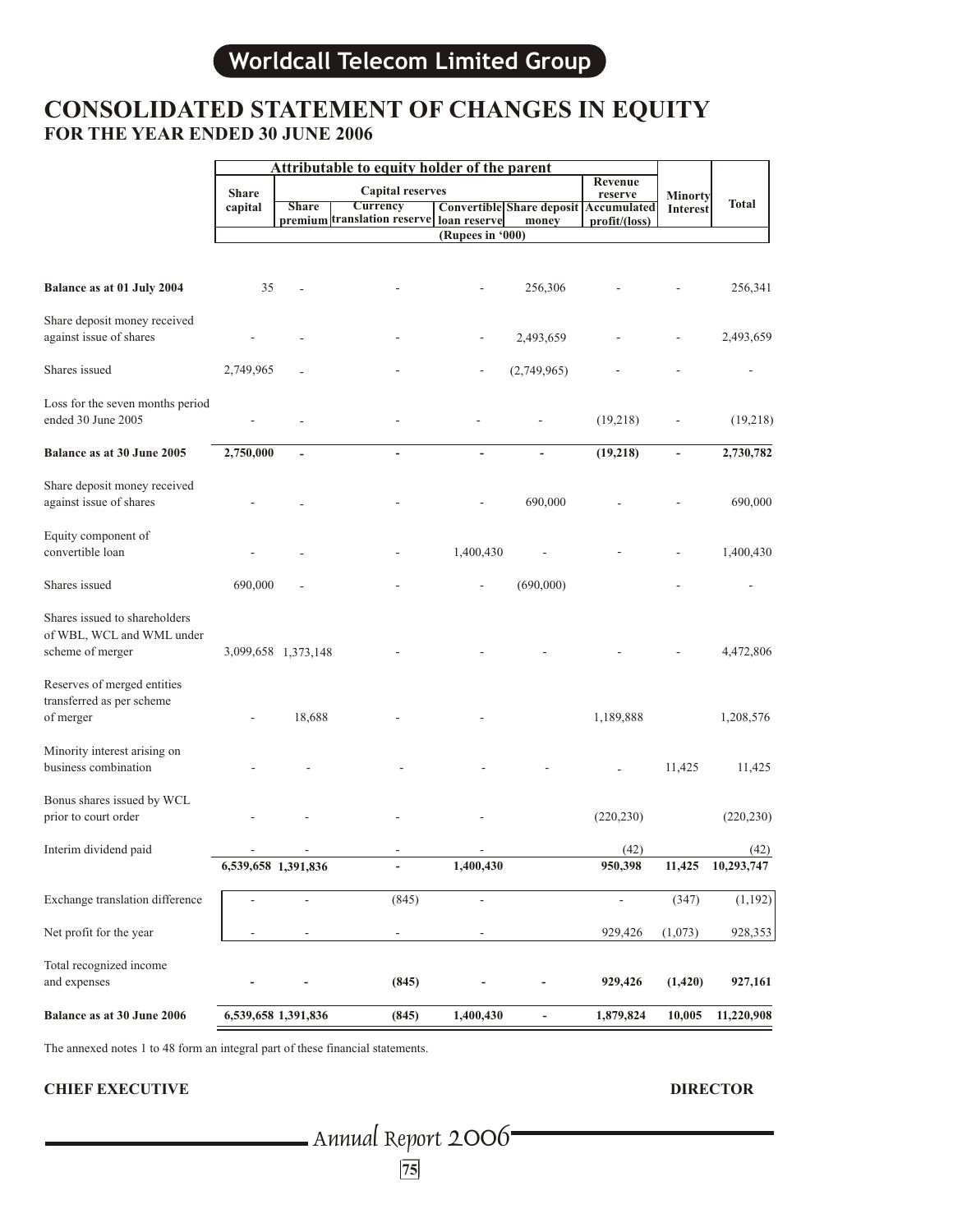### **NOTES TO THE CONSOLIDATED FINANCIAL STATEMENTS FOR THE YEAR ENDED 30 JUNE 2006**

#### **1 Legal status and nature of business**

#### **1.1 The group Consists of:**

Worldcall Telecom Limited; and Worldcall Telecommunications Lanka (private) Limited

**1.1** Worldcall Telecom Limited ("the Company") is a public limited company incorporated in Pakistan on 15 March 2001 under the Companies Ordinance, 1984 and its shares are quoted on the Karachi and Lahore Stock Exchanges. The Company commenced its operations on 01 December 2004 and is engaged in providing Wireless Local Loop ("WLL"), Long Distance & International ("LDI") services, operation and maintenance of public payphones network and re-broadcasting international/national satellite/terrestrial wireless and cable television and radio signals as well as interactive communication and to establish, maintain and operate the licensed telephony services. The Company has been licensed by Pakistan Telecommunication Authority ("PTA") and Pakistan Electronic Media Regulatory Authority ("PEMRA") for these purposes.

Worldcall Telecommunications Lanka (Private) Limited (" the Subsidiary") was incorporated in Sri Lanka and is a joint venture with Hayleys Group to operate payphones. The principal activity of the Subsidiary is the operation and maintenance of a public payphones networks. Payphones are installed at various shops/ commercial outlets. The Company holds 70.65% of voting securities in the Subsidiary.

The registered office of the Group is situated at 103 C-II, Gulberg III, Lahore.

**1.2** The share holders of the Company in their meetings held on 18 February 2006 and 15 April 2006 had approved the scheme of merger ("the Scheme") of the Company with former Worldcall Multimedia Limited ("WML"), former Worldcall Broadband Limited ("WBL") and former Worldcall Communication Limited ("WCL"). The Scheme was subsequently sanctioned by the Honorable Lahore High Court through its order dated 24 April 2006. The effective date of the Scheme was 01 July 2005 ("Effective Date"). In terms of the Order of the Court and the Scheme the assets and liabilities of the merged entities stand transferred to and vested in the Company from the Effective Date. These financial statements have been prepared after accounting for the financial implications of the Scheme, consequently, current year figures present the merged position of all these four companies.

The main features of the merger Scheme are as follows:

- a) As per the Scheme WCL, WBL, WMLand the Company are to be amalgamated by transfer to and vesting in the Company of the whole of the undertakings of WCL, WBL and WML (including all the assets, property, rights, liabilities and obligations of every description of WCL, WBL & WML) as subsisting immediately preceding the Effective Date. The amalgamation in accordance with the Scheme shall be treated as having taken effect from Effective Date.
- b) Each member of WCL, WBL and WML holding ordinary shares as at 09 June 2006 being the Record Date is entitled to receive fully paid ordinary shares of Rs.10/- each, at par, in the Company in exchange of shares of WCL, WBL and WML, in accordance with the following swap ratio: 1 Share of WCL: 1.42 Shares of the Company 1 Share of WBL: 1.09 Shares of the Company 1 Share of WML: 1.27 Shares of the Company
- c) The ordinary shares of the Company issued and allotted to shareholders of WCL, WBLand WMLshall, in all respect, rank pari passu with the existing ordinary shares of the Company and holders of such shares shall be entitled to all dividends declared after the Effective Date.
- d) The authorized capital of WCL, WBL and WML shall upon the Completion Date be deemed to have merged with the authorized capital of the Company so that the authorized capital of the Company shall be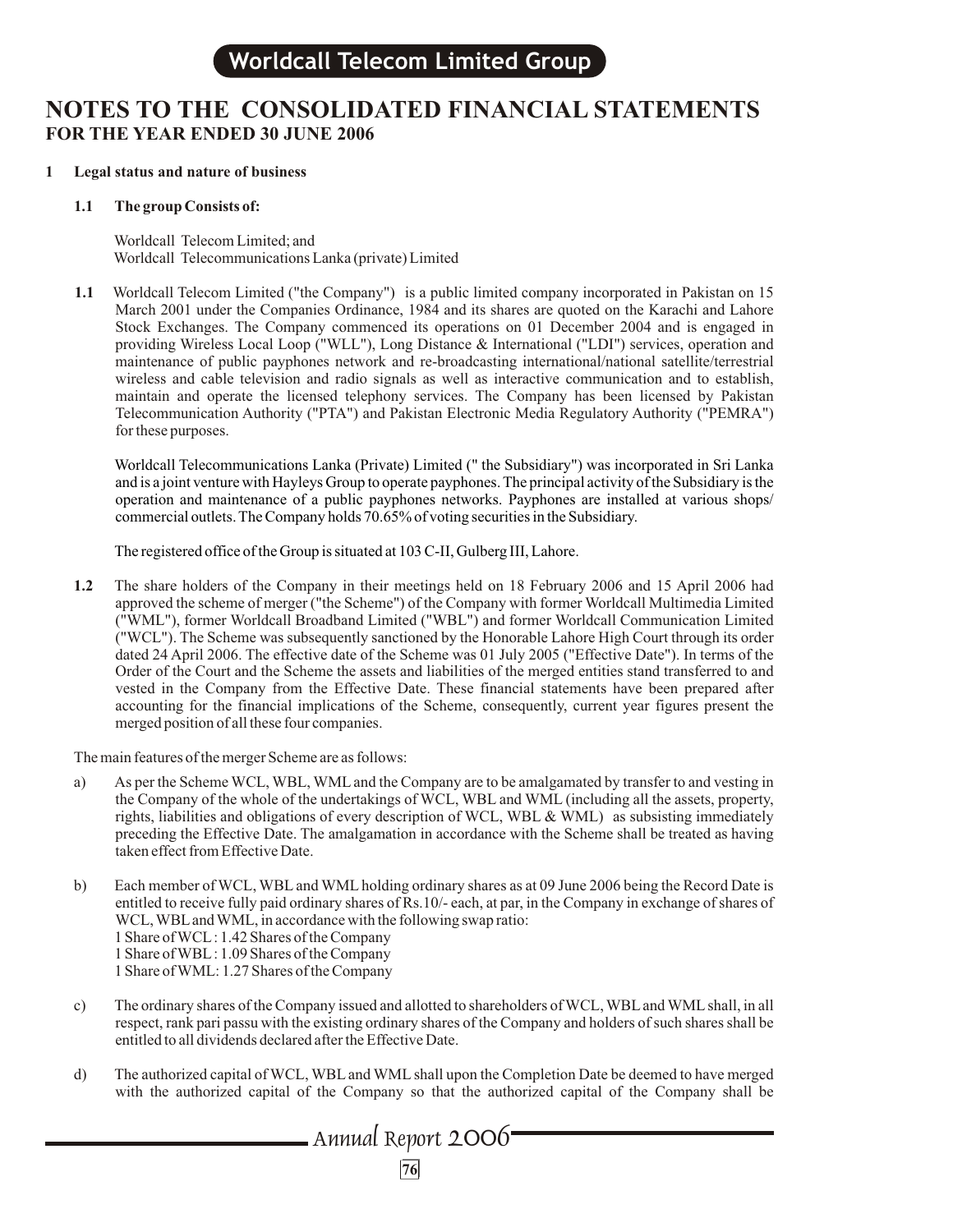Rs.7,750,000,000 divided into 775,000,000 ordinary shares of Rs10/- each.

- e) The capital reserve, revenue reserves including Unappropriated profit/ loss of WCL, WBL and WML, as at 30 June 2005 shall constitute and be treated as reserves/losses of a corresponding nature of the Company and shall be accounted for on that basis in the books of account of the Company.
- f) WCL, WBL and WML shall be dissolved, without winding up on record date.

#### **2 Basis of consolidation**

The consolidated financial statements include the financial statements of the Company, and its Subsidiary. The financial statements of the Subsidiary has been consolidated on a line by line basis.

#### Subsidiary

Subsidiary is an entity controlled by the Company. Control exists when the Company has the power, directly or indirectly, to govern the financial and operating policies of the entity so as to benefit from its activities. The financial statements of the Subsidiary are included in the consolidated financial statements from the date that control commences until the date that control ceases.

#### Associates

Associates are those entities in which the Group has significant influences but not control over the financial and reporting policies. The consolidated financial statements include the Group's share of the total recognized gains and losses of associates on equity accounted basis, from the date that significant influences commences until the date total significant influence ceases. When the Group's share of losses exceeds its interest in an associate, the Group's carrying amount is reduced to nil and recognition of further losses is discontinued except to the extent that the group has incuurred legal or contructive obligation or made payments on behalf of the associate.

#### Transactions eliminated on consolidation

Intragroup balances and any other unrealized gains and losses or income and expenses arising from intragroup transactions, are eliminated in preparing the consolidated financial statements. Unrealized gains arising from transactions with associates are eliminated to the extent of the Group's interest in the entity. Unrealized losses are eliminated in the same way as unrealized gains, but only to the extent that there is no evidence of impairment.

Minority interest is that part of net results of operations and of net assets of Subsidiary attributable to interest which are not owned by the Company. Minority interest is presented separately in the consolidated financial statements.

#### **3 Summary of significant accounting policies**

The significant accounting policies adopted in preparation of consolidated financial statements are set out below.

#### **3.1 Statement of compliance**

These consolidated financial statements have been prepared in accordance with approved accounting standards as applicable in Pakistan and the requirements of Companies Ordinance, 1984. Approved accounting standards comprise of such International Accounting Standards as notified under the provisions of the Companies Ordinance, 1984. Wherever the requirements of the Companies Ordinance, 1984 or directives issued by the Securities and Exchange Commission of Pakistan (SECP) differ with the requirements of these standards, requirements of Companies Ordinance, 1984 or requirements of the said directives take precedence.

#### **3.2 Accounting convention**

These consolidated financial statements have been prepared under the historical cost convention, except

Annual Report 2006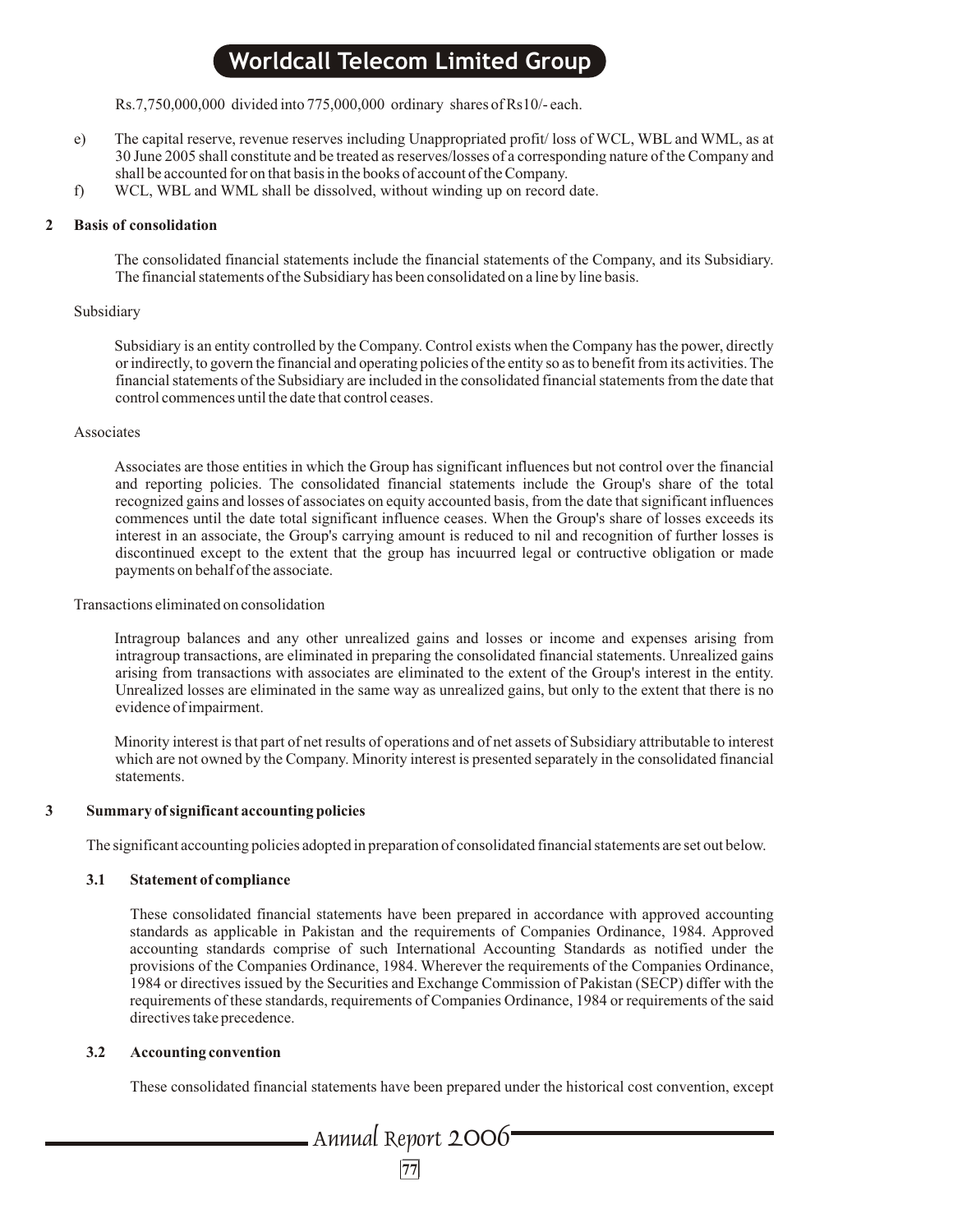for revaluation of investment properties and certain financial assets at fair value, and recognition of certain employee benefits and financial liabilities at present value.

The preparation of consolidated financial statements in conformity with approved accounting standards requires management to make judgments, estimates and assumptions that affect the application of policies and reported amounts of assets and liabilities, income and expenses. The estimates and associated assumptions and judgments are based on historical experience and various other factors that are believed to be reasonable under the circumstances, the result of which form the basis of making the judgments about carrying values of assets and liabilities that are not readily apparent from other sources. Actual results may differ from these estimates.

The estimates and underlying assumptions are reviewed on an ongoing basis. Revision to accounting estimates are recognized in the period in which the estimate is revised if the revision affects only that period, or in the period of revision and future periods if the revision affects both current and future periods.

Judgments made by management in the application of approved accounting standards that have significant effect on the financial statements and estimates with a significant risk of material adjustment in subsequent years are discussed in note 41.

#### **Change in accounting estimate**

During the year, the Company has changed its accounting estimate for charging depreciation. Full month depreciation is charged in the month in which the asset is put to use while no depreciation is charged in the month of disposal. Previously full year depreciation was being charged in the year of addition and no depreciation was being charged in the year of disposal. The change has an effect on current year profit which has increased by Rs. 54.43 million.

#### **3.3 Fixed capital expenditure and depreciation/amortization**

#### **Property, plant and equipment**

Property, plant and equipment, are stated at cost less accumulated depreciation and impairment loss, if any. Cost in relation to self constructed assets include direct cost of material, labour and other allocable expenses.

Depreciation is charged to income on the straight line method whereby cost of an asset is written off over its estimated useful life at the rates given in note 4*.*

Residual value and the useful life of an assets are reviewed at least at each financial year-end.

Depreciation on additions is charged on a pro-rata basis from the month in which the asset is put to use, while for disposals depreciation is charged upto the month of disposal. Where an impairment loss is recognized, the depreciation charge is adjusted in the future periods to allocate the assets revised carrying amount over its estimated useful life.

Maintenance and repairs are charged to income as and when incurred. Renewals and improvements are capitalized when it is probable that respective future economic benefits will flow to the Company and the cost of the item can be measured reliably, and the assets so replaced, if any, are retired. Gains and losses on disposals of assets are included in income.

#### **Finance leases**

Leases in terms of which the Group has substantially all the risks and rewards of ownership are classified as finance leases. Assets subject to finance lease are stated at the lower of its fair value and present value of minimum lease payments at the date of commencement of lease, less accumulated depreciation and impairment loss, if any.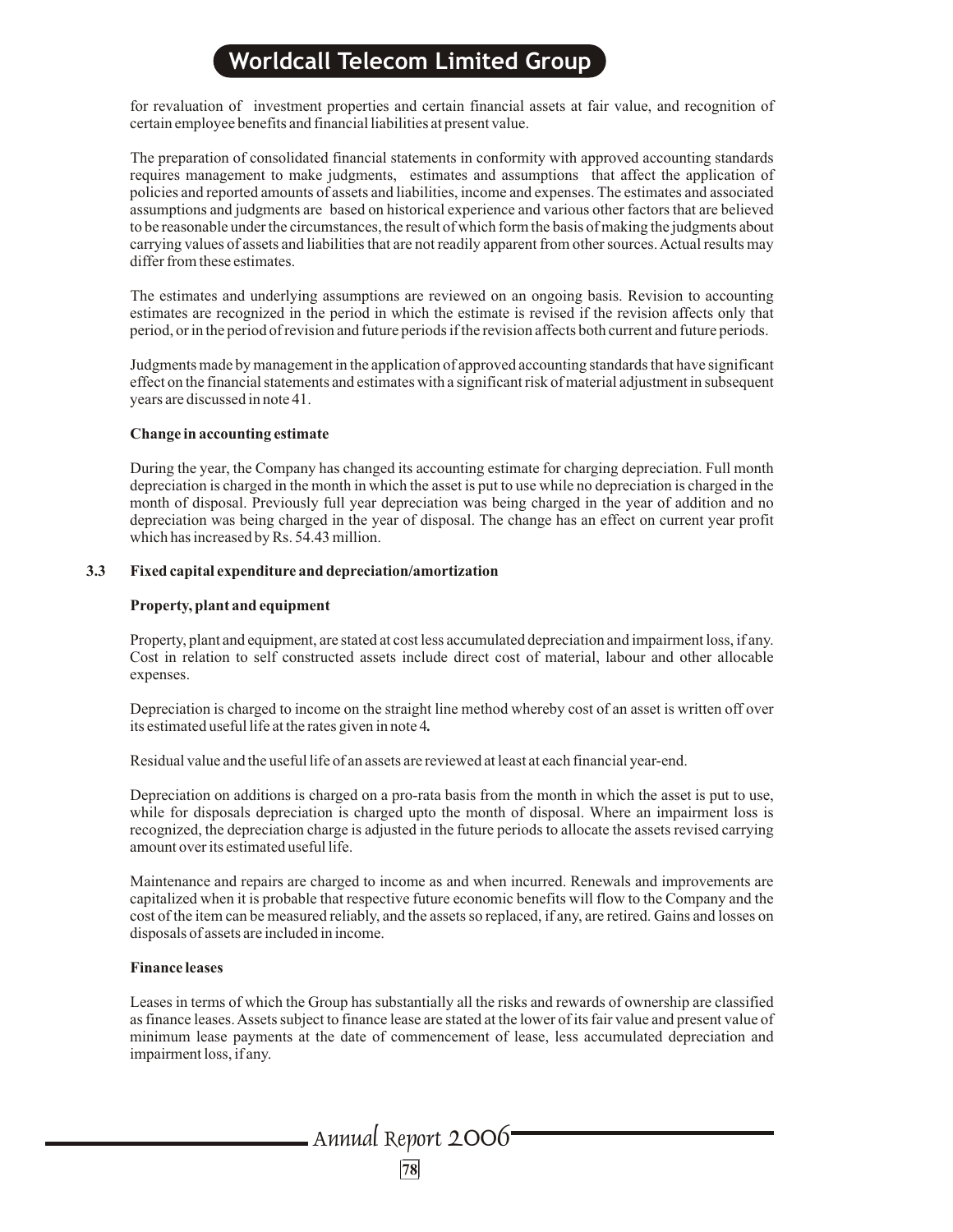The related rental obligations, net of finance costs are classified as current and long term depending upon the timing of the payment.

Each lease payment is allocated between the liability and finance costs so as to achieve a constant rate on the balance outstanding.

Assets acquired under a finance lease are depreciated over the estimated useful life of the asset on a straight-line method at the rates given in note 3. Depreciation of leased assets is charged to income.

Residual value and the useful life of leased assets are reviewed at least at each financial year-end.

Depreciation on additions to leased assets is charged from the month in which an asset is acquired while no depreciation is charged for the month in which the asset is disposed off.

#### **Capital work-in-progress**

Capital work-in-progress is stated at cost less identified impairment loss, if any.

#### **3.4 Intangible assets**

#### **Goodwill**

Goodwill represents the difference between the cost of the acquisition (fair value of consideration paid) and the fair value of the net identifiable assets acquired.

Goodwill is stated at cost less accumulated amortization and impairment loss, if any. Goodwill is amortized using the straight line method at the rates given in note 5.

#### **Other intangible assets**

Intangible assets are stated at cost less accumulated amortization and impairment loss, if any. These are amortized using the straight line method at the rates given in note 5*.* Amortization on licenses is charged to the profit and loss account from the month in which the related operations are commenced. Amortization on additions to other intangible assets is charged on a pro-rata basis from the month in which asset is put to use, while for disposals amortization is charged upto the month of disposal.

Subsequent expenditure on intangible assets is capitalized only when it increases the future economic benefits embodied in the specific asset to which it relates. All other expenditures are charged to income as and when incurred.

Gain or loss arising on disposal and retirement of intangible asset is determined as a difference between net disposal proceeds and carrying amount of the asset and is recognized as income or expense in the income statement.

#### **3.5 Investment properties**

Investment properties are properties which are held either to earn rental income or for capital appreciation or for both. Investment properties are initially recognized at cost, being the fair value of the consideration given, subsequent to initial recognition these are stated at fair value. The fair value is determined annually by an independent approved valuer. The fair values are based on market values, being the estimated amount for which a property could be exchanged on the date of valuation between knowledgeable and willing buyer and seller in an arms length transaction.

Any gain or loss arising from a change in fair value is recognized in the income statement. Rental income from investment property is accounted for as described in note 3.17.

When an item of property, plant and equipment is transferred to investment property following a change in its use, any differences arising at the date of transfer between the carrying amount of the item immediately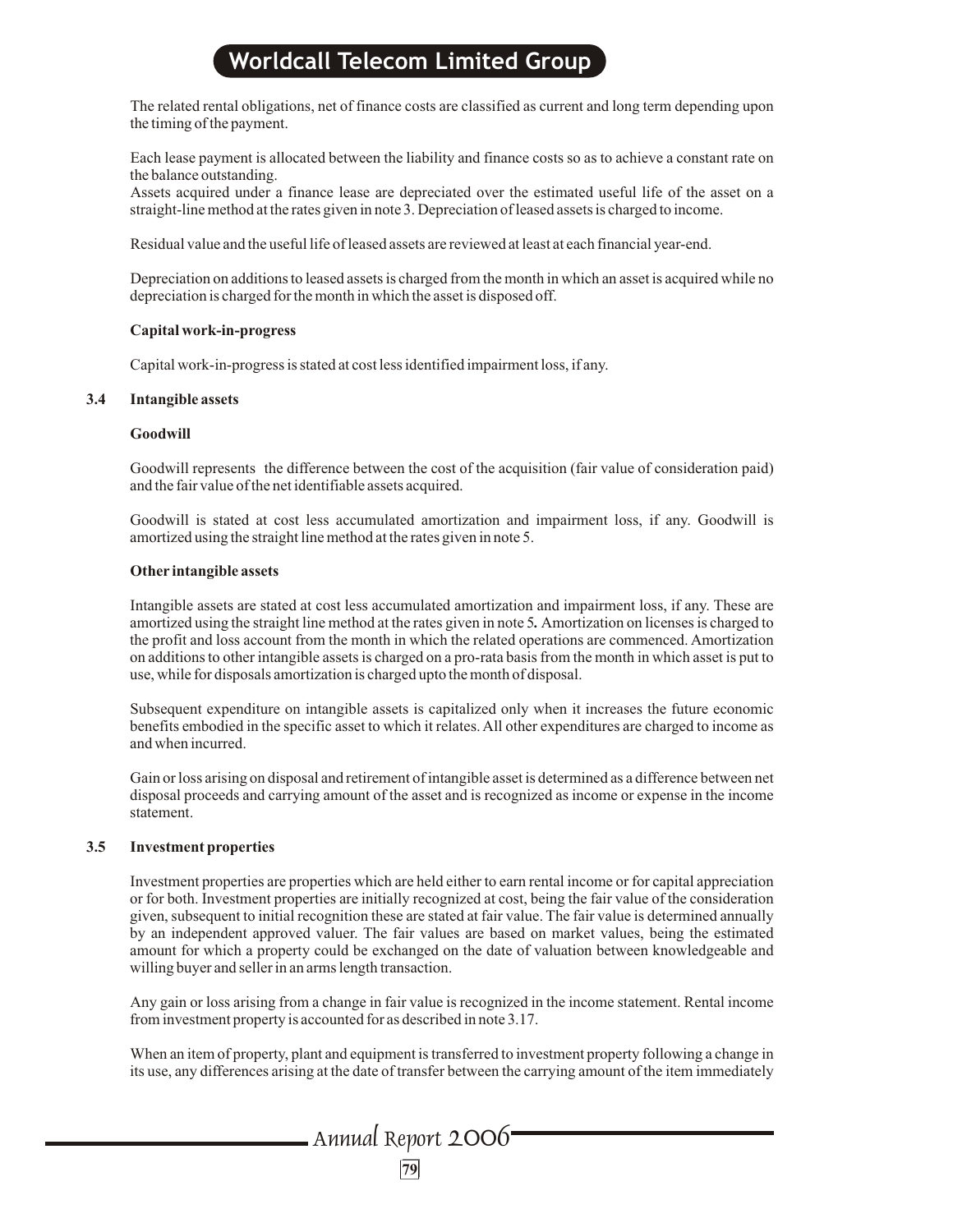prior to transfer and its fair value is recognized in surplus on revaluation of property, plant and equipment if it is a gain. Upon disposal of the item the related surplus on revaluation of property, plant and equipment is transferred to retained earnings. Any loss arising in this manner is recognized immediately in the income statement.

If an investment property becomes owner-occupied, it is reclassified as property, plant and equipment and its fair value at the date of reclassification becomes its cost for accounting purposes of subsequent recording.

#### **3.6 Investments**

The Group classifies its investments in following categories.

#### **Investments in associated companies.**

Long term Investments in associated companies, are stated at Group's shear of their underlying net assets using the equity method. Shot term investment are classified as investment at fair value through profit or loss and are valued accordingly except for investment in non listed equity instruments of associated companies, which are stated at cost less provision for impairment.

#### **Investments at fair value through profit or loss**

Investments that are acquired principally for the purpose of generating profit from short term fluctuations in price or dealer's margin are classified as held for trading.

During the year the Group has redesignated its investments previously classified as available for sale to financial assets at fair value through profit and loss as permitted in the transitional provisions to IAS 39 Financial Instruments: Recognition and Measurements. The change has no effect on the profit for the current period.

Investments at fair value through profit or loss are initially recognized at cost, being the fair value of the consideration given. Subsequent to initial recognition these are recognized at fair value unless fair value can not be reliably measured. The investments for which quoted market price is not available are measured at cost. Any surplus or deficit on revaluation of investments are charged to income currently.

#### **Available for sale investments**

Investments intended to be held for an unidentified period of time, which may be sold in response to need for liquidity or changes to interest rates, exchange rates or equity prices are classified as available for sale.

Available for sale investments are initially recognized at cost, being the fair value of the consideration given. Subsequent to initial recognition these are recognized at fair value unless fair value can not be reliably measured. The investments for which quoted market price is not available are measured at cost. Changes in carrying value are recognized in equity until investment is sold or determined to be impaired at which time the cumulative gain or loss previously recognized in equity is included in profit or loss account.

All "regular way" purchases and sales of listed shares are recognized on the trade date, i.e. the date that the Group commits to purchase/sell the asset.

The fair value of investments classified as held for trading and available for sale is their quoted bid price at the balance sheet date.

#### **3.7 Securities under repurchase/reverse repurchase agreements**

Transactions of repurchase/ reverse repurchase investment securities are entered into at a contracted rate for specified period of time and are accounted for as follows: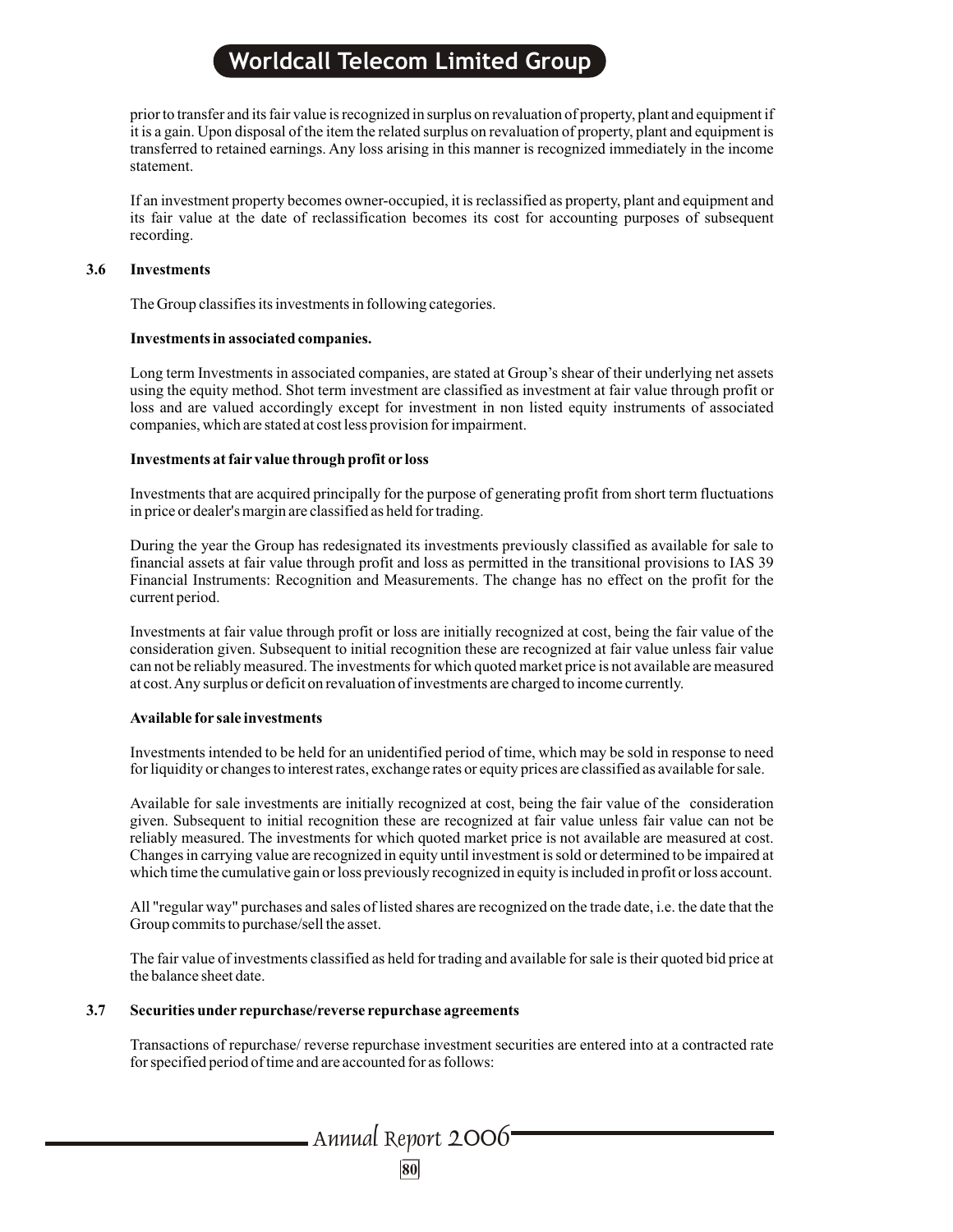#### **Repurchase agreements**

Investments sold with a simultaneous commitment to repurchase at a specified future date (repo) continue to be recognized in the balance sheet and are measured in accordance with accounting policies for investment. The counter party liability for amounts received under these agreements is included in borrowing. The difference between sale and repurchase price is treated as mark-up on borrowing and accrued over the life of repo agreement.

#### **Reverse repurchase agreements**

Investments purchased with a corresponding commitment to resale at a specified future date (reverse repo) are not recognized in the balance sheet. Amount paid under these agreements are recorded as funds placements. The difference between purchase and resale price is treated as return from fund placement with financial institutions or income from reverse repurchase transactions of listed shares, as the case may be, and accrued over the life of the reverse repo agreement.

#### **3.8 Taxation**

Income tax on the profit or loss for the year comprises current and deferred tax.

#### **Current**

Provision of current tax is based on the taxable income for the year determined in accordance with the prevailing law for taxation of income. The charge for current tax is calculated using prevailing tax rates or tax rates expected to apply to the profit for the year if enacted after taking into account tax credits, rebates and exemptions, if any. The charge for current tax also includes adjustments, where considered necessary, to provision for tax made in previous years arising from assessments framed during the year for such years.

#### **Deferred**

Deferred tax is provided using the balance sheet liability method in respect of all temporary differences arising from differences between the carrying amount of assets and liabilities in the financial statements and the corresponding tax bases used in the computation of the taxable profit. Deferred tax liabilities are generally recognized for all taxable temporary differences and deferred tax assets are recognized to the extent that it is probable that taxable profits will be available against which the deductible temporary differences, unused tax losses and tax credits can be utilized.

The carrying amount of deferred tax asset is reviewed at each balance sheet date and reduced to the extent that it is no longer probable that sufficient taxable profit will be available to allow all or part of the deferred tax asset to be utilized.

Deferred tax assets and liabilities are calculated at the rates that are expected to apply to the period when the asset is realized or the liability is settled, based on the tax rates (and tax laws) that have been enacted or substantively enacted by the balance sheet date. Deferred tax is charged or credited in the income statement, except in the case of items credited or charged to equity in which case it is included in equity.

#### **3.9 Deferred costs**

These include share issue expenses incurred on increasing the authorized capital of the Group and expenses incurred in connection with the public offering/placements for the year 2004. In order to comply with the substituted Fourth Schedule to the Companies Ordinance, 1984, the Group has adopted the treatment allowed by Circular No. 1 of 2005 issued by Securities and Exchange Commission of Pakistan whereby deferred costs incurred prior to 01 July 2004 are being amortized over the remaining available period whereas deferred cost incurred subsequent to this date are charged to income currently.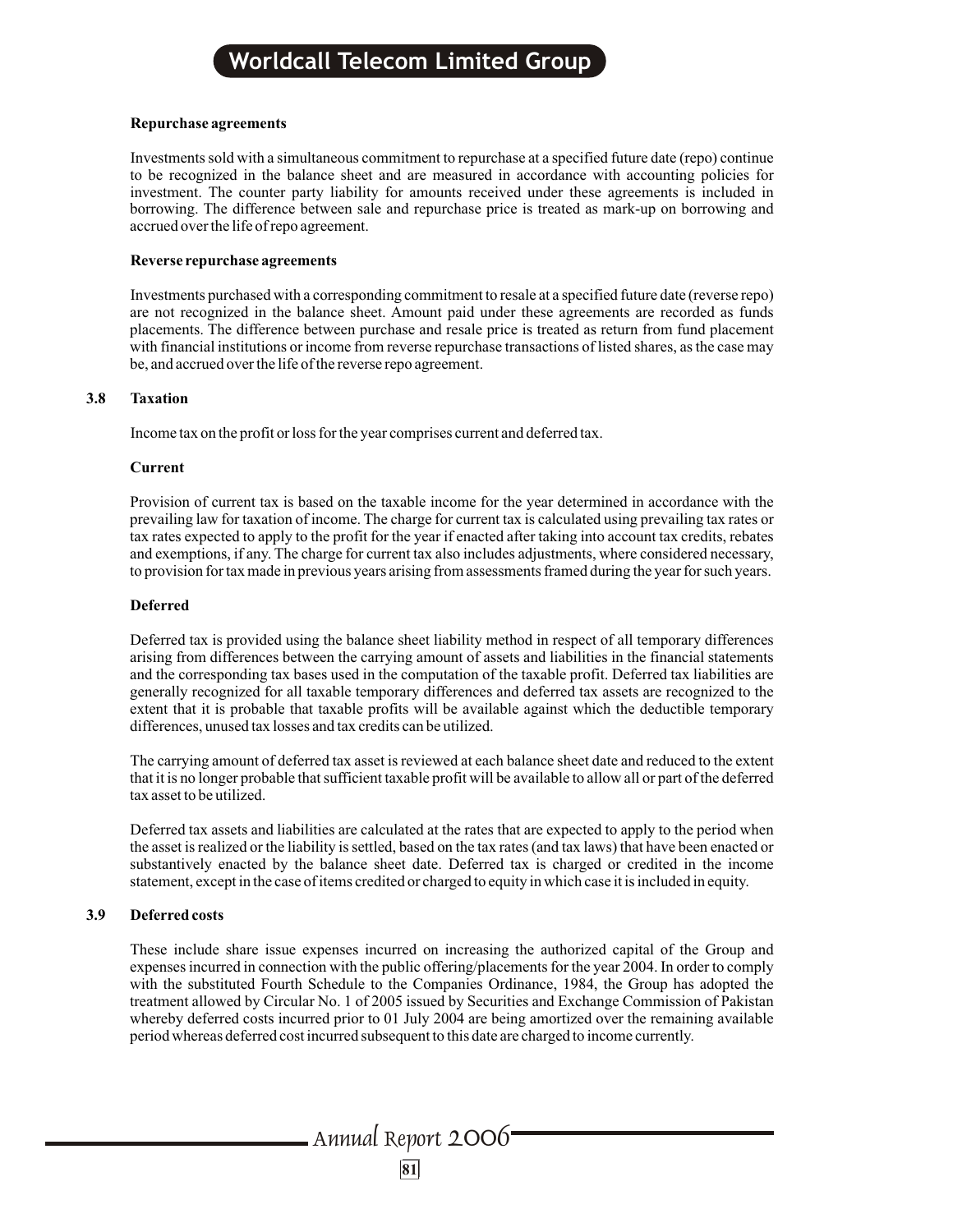#### **3.10 Inventories**

Inventories, except for stock in transit, is stated at lower of cost and net realizable value. Cost is determined as follows.

#### **Store and spares**

Useable stores and spares are valued principally at weighted average cost, while items considered obsolete are carried at nil value. Items in transit are valued at cost comprising invoice value plus other charges paid thereon.

#### **Stock in trade**

Cost is determined on weighted average basis.

Net realizable value is the estimated selling price in ordinary course of business, less estimated incidental selling cost.

#### **3.11 Trade debts and other receivables**

Trade debts and other receivables are recognized initially at fair value and subsequently measured at amortized cost less impairment loss, if any. A provision for impairment of trade and other receivables is established when there is objective evidence that the Group will not be able to collect all amounts due according to the original terms of receivables.

#### **3.12 Financial liabilities**

Financial liabilities are classified according to substance of the contractual arrangements entered into. Significant financial liabilities include long term payables, license fee payable, borrowings, trade and other payables.

#### **Interest bearing borrowings**

Interest bearing borrowings are recognized initially at fair value less attributable transaction cost. Subsequent to initial recognition, these are stated at amortized cost with any difference between cost and redemption value being recognized in the profit and loss over the period of the borrowings on an effective interest basis.

#### **Term finance certificates**

Term finance certificates are stated at amortized cost using effective interest rate.

#### **Convertible loans**

Convertible loans that can be converted to share capital at the option of the lender, where the number of shares issued does not vary with the changes in their fair value, are accounted for as compound financial instruments. Transaction costs that relate to the issue of a compound financial instrument are allocated to the liability and equity component in proportion to the allocation of proceeds. The equity component of the convertible loan is calculated as the excess of the issue proceeds over the present value of future cash out flows, discounted at the market rate of interest applicable to similar liabilities that do not have a conversion option. The interest expense recognized in the income statements is calculated using the effective interest rate method.

#### **Other financial liabilities**

All other financial liabilities are initially recognized at fair value plus directly attributable cost, if any, and subsequently at amortized cost using effective interest rate method.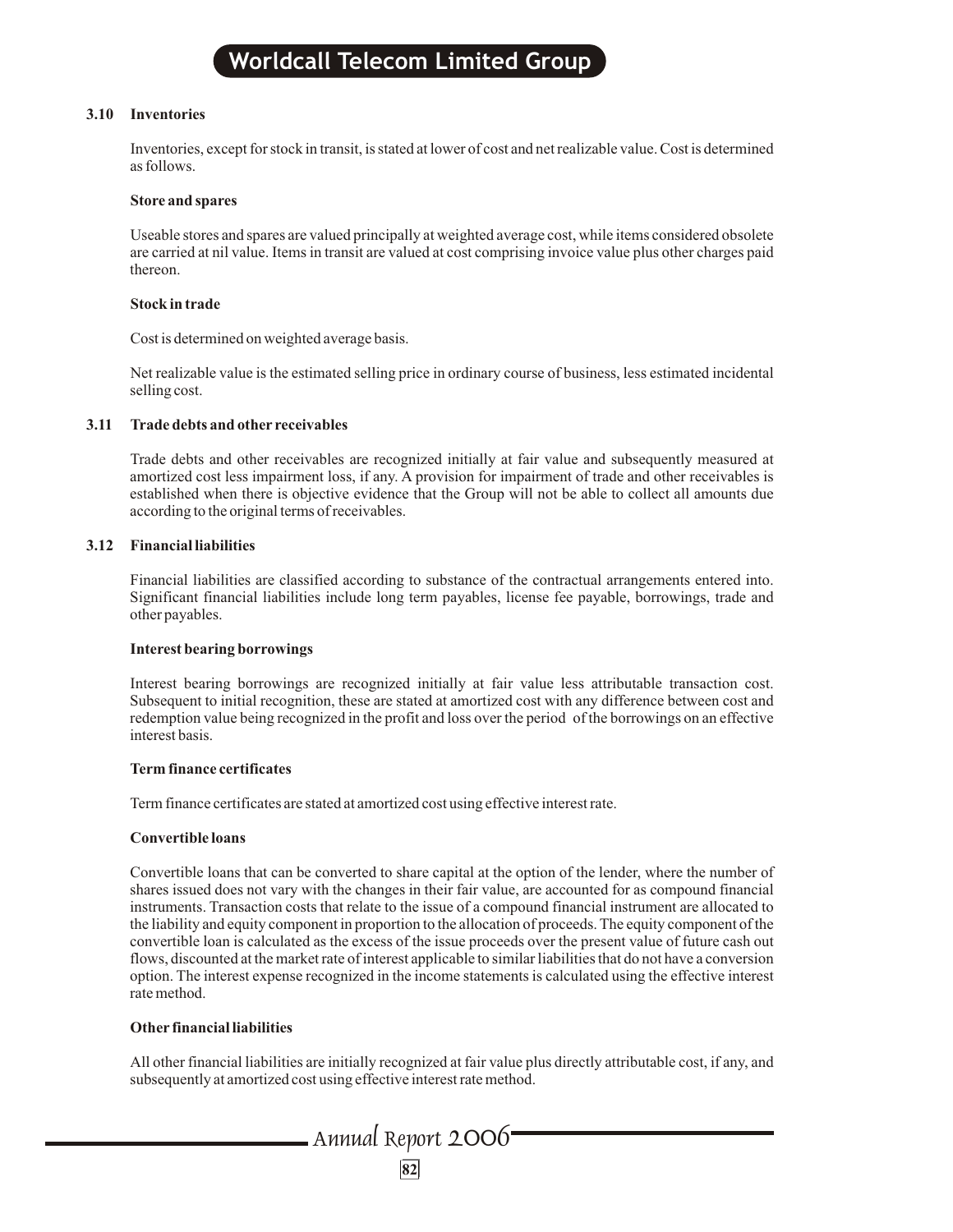#### **3.13 Trade and otherpayables**

Trade and other payables are initially recognized at fair value and subsequently at amortized cost using effective interest rate method.

#### **3.14 Retirement and otherbenefits**

#### **Defined benefit plan**

The Group operates unfunded defined benefit gratuity plan for all permanent employees, having a service period of more than one year. The Company provisions are made in the financial statements to cover obligations on the basis of actuarial valuations carried out annually under the projected unit credit method.

The Company recognizes actuarial gains/losses over the expected average remaining working lives of the current employees, to the extent that cumulative unrecognized actuarial gain/loss exceeds 10 per cent of present value of defined benefit obligation.

The Company provides for gratuity annually on the basis of terminal values.

The Subsidiary operates an un-funded gratuity scheme for those employees who have completed specific period of service with the subsidiary and provision is made annually to cover the obligations under the scheme. These benefits are calculated with reference to last drawn salary and prescribed qualifying periods of services of the employees.

#### **Defined contribution plan**

The Subsidiary operates Provident Fund Trust. Contributions to the fund are recognized as an expense in the profit and loss as incurred.

#### **3.15 Impairment losses**

The carrying amount of the Group's assets except for, inventories, investment property and deferred tax asset, are reviewed at each balance sheet date to determine whether there is any indication of impairment loss. If any such indication exists, the asset's recoverable amount is estimated in order to determine the extent of the impairment loss, if any.

For goodwill, the recoverable amount is estimated at each balance sheet date.

An impairment loss is recognized whenever the carrying amount of an asset or its cash generating unit exceeds its recoverable amount. Impairment losses are recognized in the profit and loss.

Impairment losses recognized in respect of cash-generating units are allocated first to reduce the carrying amount of any goodwill allocated to cash generating units and then, to reduce the carrying amount of the other assets in the unit.

Impairment losses are reversed when there is an indication that the impairment loss may no longer exist and there has been a change in the estimate used to determine the recoverable amount. An impairment loss is reversed only to the extent that the asset's carrying amount does not exceed the carrying amount that would have been determined, net of depreciation and amortization, if no impairment loss had been charged. An impairment loss in respect of goodwill is not reversed.

#### **3.16 Foreign currencies**

Transactions in foreign currencies are translated into rupees at exchange rates prevailing at the date of transaction. All monetary assets and liabilities in foreign currencies are translated into rupees at exchange rates prevailing at the balance sheet date. Non-monetary assets and liabilities that are measured in terms of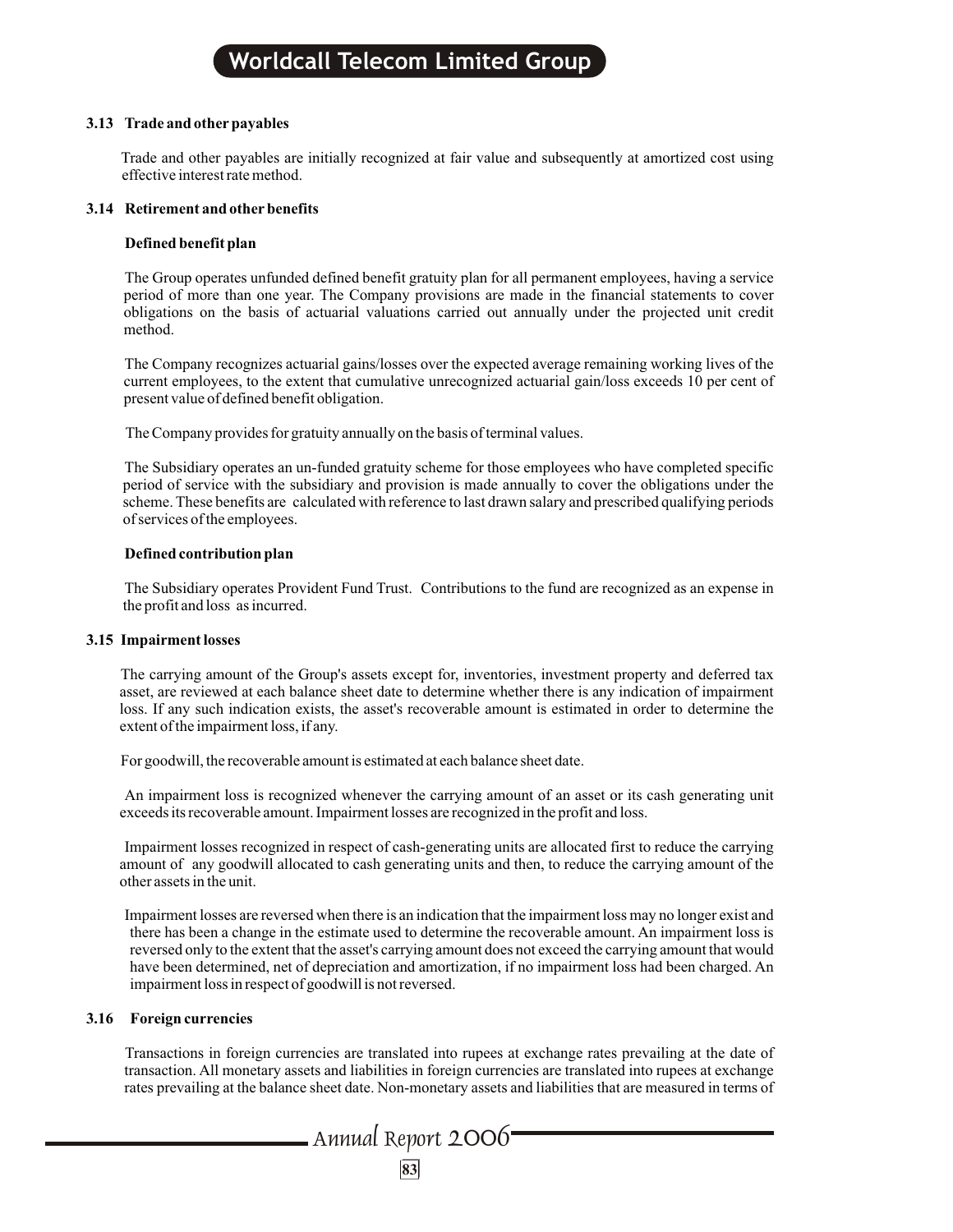historical cost in a foreign currency are translated into rupees at exchange rates prevailing at the date of transaction. Non-monetary assets and liabilities denominated in foreign currency that are stated at fair value are translated into rupees at exchange rates prevailing at the date when fair values are determined. Exchange gains and losses are included in the income currently.

The results and financial position of Group entities that have a functional currency different from the presentation currency are translated into the presentation currency as follows:

- (i) assets and liabilities for each balance sheet presented are translated at the closing rate at the date of balance sheet;
- (ii) income and expenses for each income statement are translated at average exchange rates.
- (iii) all resulting exchange differences are recognized as a separate component of equity.

When a foreign operation is sold, exchange differences that were recorded in equity are recognized in the income statement as part of gain or loss on sale.

#### **3.17 Revenue recognition**

Revenue represents the fair value of the consideration received or receivable for services rendered, net of discounts and sales tax. Revenue is recognized when it is probable that the economic benefits associated with the transaction will flow to the Group and the amount of revenue, and the associated cost incurred, or to be incurred, can be measured reliably.

Revenue from different sources are recognized as follows:

Revenue from terminating minutes is recognized at the time the call is made over the network of the Group.

Revenue from originating minutes is recognized on the occurrence of calls both for prepaid and postpaid subscribers.

Subscription revenue from Cable TV, internet over cable and channels subscription fee is recognized on provision of services.

Connection fee is recognized at the time of activation of connection.

Sale of goods is recognized on dispatch of goods to customer.

Advertisement income is recognized on the basis of spots run when commercials are aired on the network.

Interest income is accrued on a time proportion basis by reference to the principal outstanding and the applicable rate of return.

Rental income from investment property is recognized in the income statement on accrual basis

Revenue from prepaid cards is recognized as credit is used.

Dividend income is recognized when the right to receive payment is established.

#### **3.18 Borrowing cost**

Mark up, interest and other charges on long term borrowings are capitalized upto the date of commissioning of the related qualifying assets, acquired out of the proceeds of such long term borrowings. All other markup, interest and other charges are recognized as an expense in the period in which they are incurred.

 $\blacksquare$  Annual Report 2006 $\spadesuit$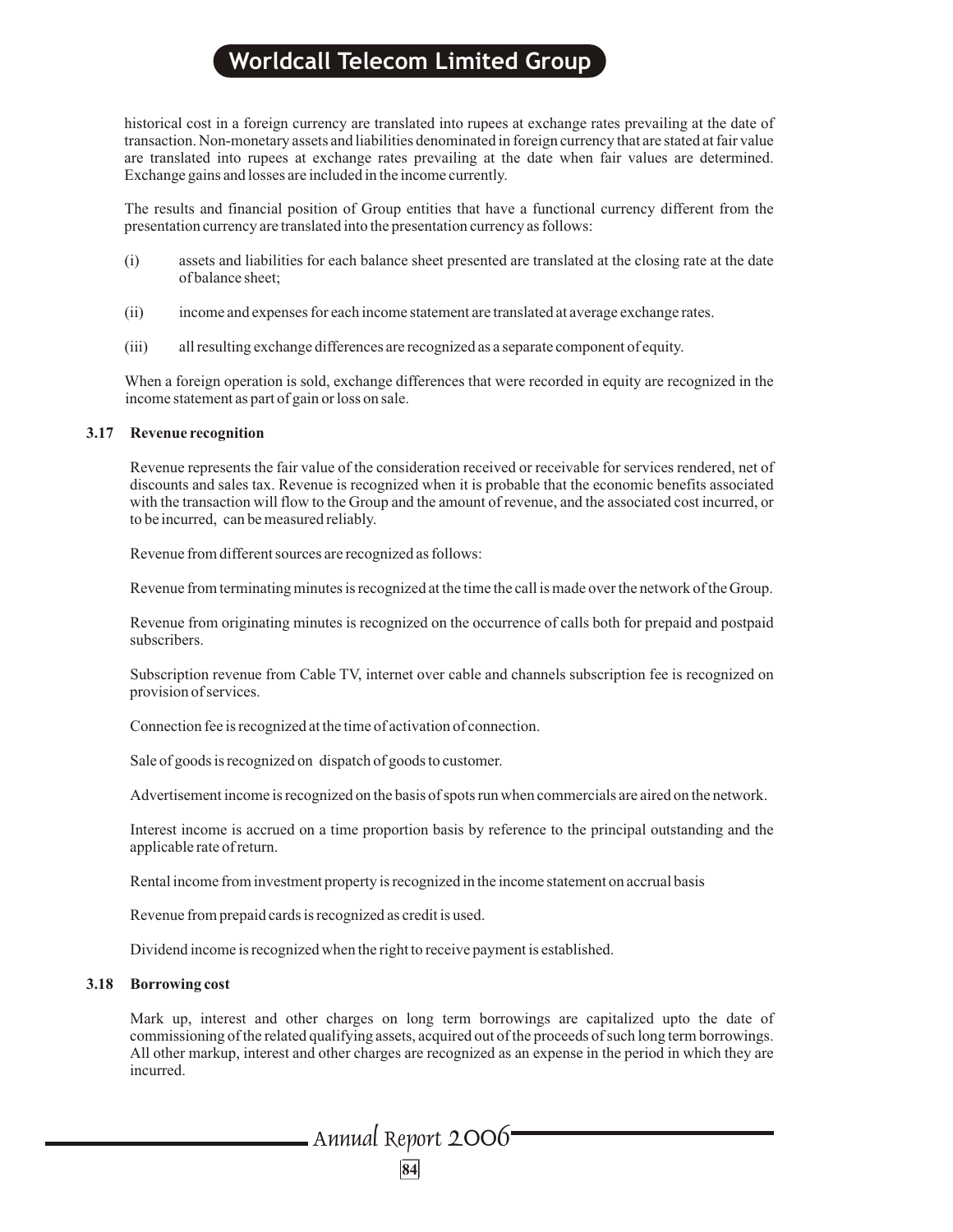#### **3.19 Provisions**

Provisions are recognized in the balance sheet when the Group has a legal or constructive obligation as a result of past events and it is probable that outflow of economic benefits will be required to settle the obligation and a reliable estimate of the amount can be made. However, provisions are reviewed at each balance sheet date and adjusted to reflect current best estimate.

#### **3.20 Cash and cash equivalents**

Cash and cash equivalents are carried in the balance sheet at cost. Cash and cash equivalents comprise cash in hand and demand deposits. Running finances that are repayable on demand are included as component of cash and cash equivalents for the purpose of cash flow statement.

#### **3.21 Financial instruments**

All financial assets and liabilities are recognized at the time when the Group becomes a party to the contractual provisions of the instrument. Financial assets are de-recognized when the Group loses control of the contractual right that comprise the financial assets. Financial liabilities are de-recognized when they are extinguished i.e. when the obligation specified in the contract is discharged, cancelled or expired. Any gain or loss on derecognition of the financial assets and financial liabilities is taken to profit and loss account currently. The particular measurement methods adopted are disclosed in the individual policy statements associated with each item.

#### **Offsetting of financial assets and financial liabilities**

A financial asset and a financial liability is offset and the net amount is reported in the balance sheet if the Group has a legally enforceable right to set-off the recognized amounts and intends either to settle on a net basis or to realize the asset and settle the liability simultaneously.

#### **3.22 Segment reporting**

A segment is a distinguishable component of the Group that is engaged either in providing products or services (business segment), or in providing products or services within a particular economic environment (geographical segment), which is subject to risk and rewards that are different from other segments.

#### **3.23 Related Party transactions**

The Group enters into transactions with related parties on an arm's length basis. Prices for transactions with related parties are determined using admissible valuation methods, except in extremely rare circumstances where, subject to approval of the Board of Directors, it is in the interest of the Group to do so.

#### **3.24 Business combination involving entities under common control**

Abusiness combination involving entities or businesses under common control is a business combination in which all of the combining entities or businesses are ultimately controlled by the same party or parties both before and after the business combination, and the control is not transitory.

In the absence of more specific guidance, the Group consistently applied the fair value (Purchase method) measurement method to all common control transactions.

#### **3.25 Dividend**

Dividend distribution to the Group's shareholders is recognized as a liability in the Group's financial statements in the period in which the dividends are approved.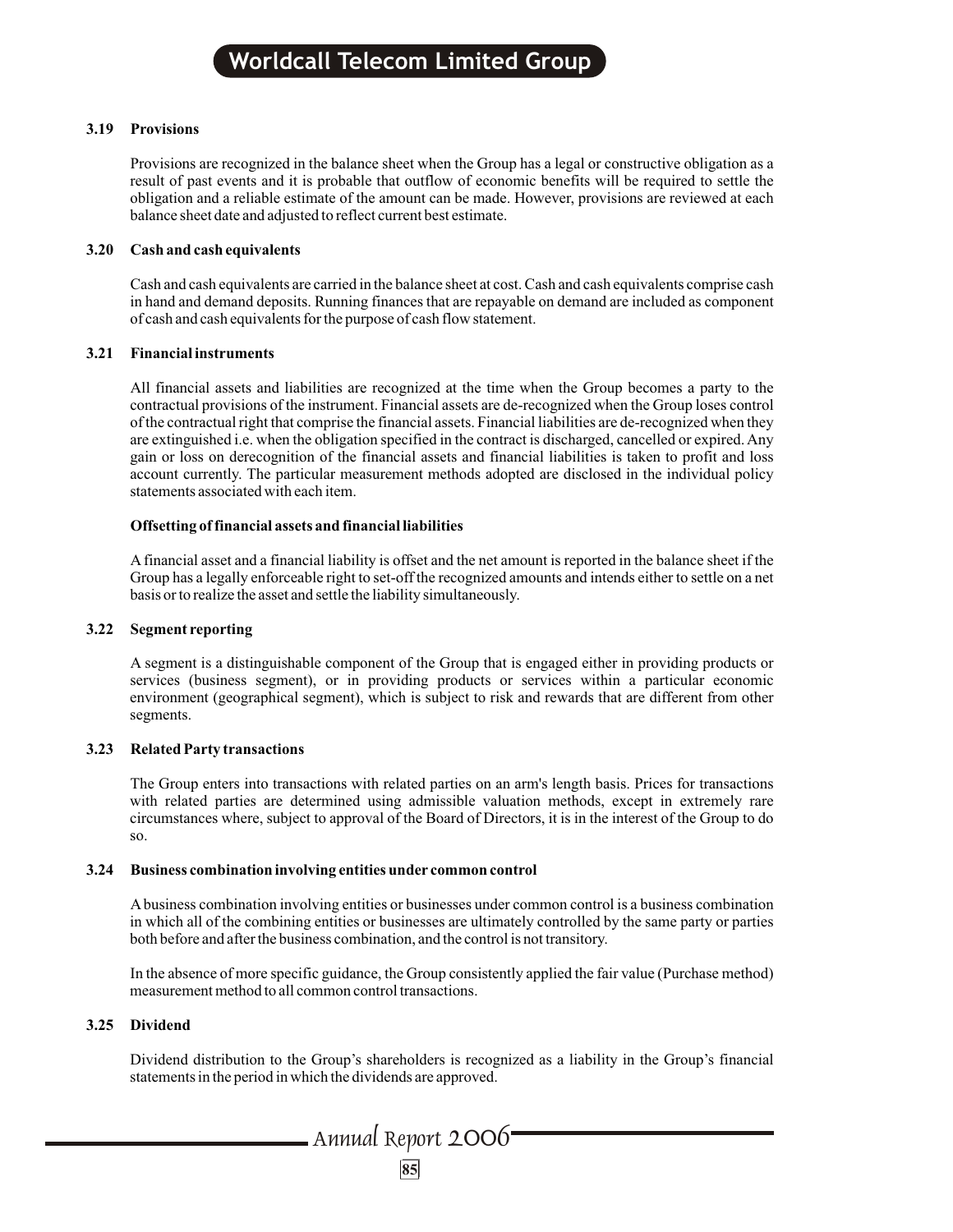| ı<br>ċ<br>ŧ,                                                                                                                  |
|-------------------------------------------------------------------------------------------------------------------------------|
| Ī<br>q<br>١<br>ľ<br>١<br>ı<br>١<br>í                                                                                          |
| I<br>֦֦֦֖֖֧ׅ֧ׅ֖֧֖֧֧֧֧֧֧֦֧֧֧֚֚֚֚֚֚֚֚֚֚֚֚֚֚֚֚֚֚֚֚֚֚֚֚֚֚֕֕֡֡֡֡֡֡֡֡֡֡֡֬֡֡֡֬֞֝֝֬֝֬֞֝֬֞֞֡֞֬֝֬֝֬֝֬֝֬֞֬֞֞֝֬֝֬֝֬<br>í<br>ׇ֚<br>í.<br>ď |
| í.<br>ā                                                                                                                       |

| í<br>i<br>j<br>ŕ.<br>ï<br>ׇ֚֚֘֕<br>i |  |
|--------------------------------------|--|
| i<br>۱<br>j<br>۱<br>ï                |  |
| Ï                                    |  |
| l<br>l<br>֠                          |  |
| í                                    |  |

|                                        | Cost as at<br>01 July | combination<br>Acquisition<br>business<br>through | adjustments<br>Exchange | Additions/<br>(Disposals) | Transfers             | Cost as at<br>30 June | Accumulated<br>depreciation<br>01 July<br>as at | Depreciation<br>charge for<br>(Disposals)<br>the year/ | adjustments<br>Exchange       | Transfers      | Accumulated<br>depreciation<br>30 June<br>as at | value as at<br>Net book<br>30 June | Depreciation<br>rate % |
|----------------------------------------|-----------------------|---------------------------------------------------|-------------------------|---------------------------|-----------------------|-----------------------|-------------------------------------------------|--------------------------------------------------------|-------------------------------|----------------|-------------------------------------------------|------------------------------------|------------------------|
|                                        |                       |                                                   | (Rupees in '000)        |                           |                       |                       |                                                 |                                                        | (Rupees in '000)              |                |                                                 | (Rupees in '000)                   |                        |
| Leasehold improvements<br>Owned assets | 1,876                 | 24,611                                            |                         | 31,294                    | ٠                     | 57,781                | 1,174                                           | 10,215                                                 | ٠                             | $\blacksquare$ | 11,389                                          | 46,392                             | $20 - 33$              |
| Plant and equipment                    | 616,272               | 2,255,299                                         | (1, 383)                | 2,899,125<br>(24,435)     | 101,462               | 5,846,340             | 19,513                                          | 409,101<br>(13,930)                                    | (333)                         | 21,490         | 435,841                                         | 5,410,499                          | $6.67 - 20$            |
| Office equipment                       | 5,592                 | 38,205                                            | (24)                    | $6,454$<br>(48)           | 160<br>$\overline{1}$ | 50,339                | 958                                             | 6,920<br>$\bigoplus$                                   | (12)                          |                | 7,862                                           | 42,477                             | $\supseteq$            |
| Computers                              | 9,832                 | 13,545                                            | $\left($ 71)            | 14,716<br>(491)           |                       | 37,531                | 2,327                                           | $\frac{11,812}{(167)}$                                 | (65)                          |                | 13,907                                          | 23,624                             | $10-33$                |
| Furniture and fixtures                 | 1,820                 | 9,147                                             | (31)                    | 1,410                     |                       | 12,346                | 324                                             | 1,794                                                  | (14)                          |                | 2,104                                           | 10,242                             | $\supseteq$            |
| Vehicles                               | 12,250                | 24,127                                            | $\odot$                 | $9,818$<br>(5,828)        | 12,307                | 52,672                | 2,773                                           | (464)<br>12,582                                        | $\odot$                       | 5,632          | 20,521                                          | 32,151                             | $\overline{20}$        |
| Lab and other equipment                | 319                   | 7,587                                             | (80)                    | (664)<br>4,601            |                       | 11,763                | 34                                              | 2,429<br>(33)                                          | (16)                          |                | 2,444                                           | 9,319                              | $10 - 20$              |
|                                        | 647,961               | 2,372,521                                         | (1,591)                 | 2,967,418<br>(31,466)     | 113,929               | 6,068,772             | 27,133                                          | 454,853<br>(14,598)                                    | (442)                         | 27,122         | 494,068                                         | 5,574,704                          |                        |
| Leased assets                          |                       |                                                   |                         |                           |                       |                       |                                                 |                                                        |                               |                |                                                 |                                    |                        |
| Plant and equipment                    | 152,876               | 244,288                                           |                         | 130,506                   | (101, 462)            | 426,208               | 5,749                                           | 35,914                                                 |                               | (21, 490)      | 20,173                                          | 406,035                            | $\overline{a}$         |
| Vehicles                               | 39,943                | 16,445                                            |                         | $6,189$<br>$(6,943)$      | (12, 307)             | 43,327                | 7,989                                           | $13,434$<br>(4,001)                                    |                               | (5, 632)       | 11,790                                          | 31,537                             | 20                     |
| Computers                              |                       | 353                                               |                         | ï                         |                       | 353                   |                                                 | 353                                                    |                               |                | 353                                             |                                    | 33                     |
| Office equipment                       |                       | 160                                               |                         |                           | (160)                 |                       |                                                 | $\mathbf{I}$                                           |                               |                |                                                 |                                    | $\overline{10}$        |
|                                        | 192,819               | 261,246                                           | J.                      | 136,695<br>(6,943)        | (113,929)             | 469,888               | 13,738                                          | 49,701)<br>(4,001)                                     | $\overline{\phantom{a}}$<br>٠ | (27, 122)      | 32,316                                          | 437,572                            |                        |
| 2006                                   | 840,780               | 2,633,767<br>f,                                   | (1,591)<br>×            | (38, 409)<br>3,104,113    | ٠<br>$\mathbf{I}$     | 6,538,660             | 40,871                                          | 504,554<br>(18,599)                                    | (442)<br>$\mathbf{u}$         | J.             | 526,384                                         | 6,012,276                          |                        |
| 2005                                   | 12,128                |                                                   |                         | 903,466<br>(74,814)       |                       | 840,780               | 2,103                                           | 39,090<br>(324)                                        |                               |                | 40,869                                          | 799,911                            |                        |

 $\_$ Annual Report 2006 $^{\circ}$ 

### **86**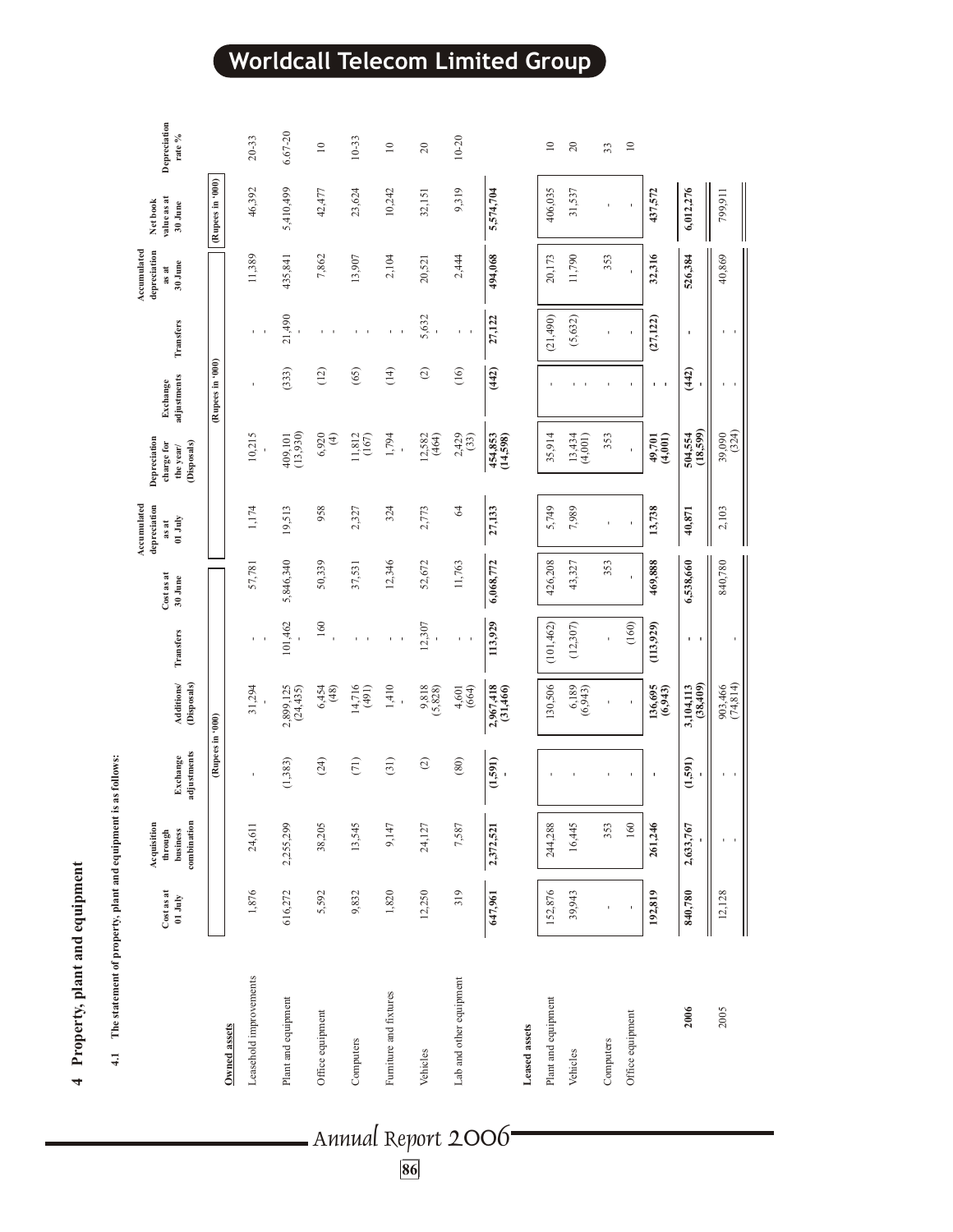|                                                                     | <b>Note</b> | 2006             | 2005   |
|---------------------------------------------------------------------|-------------|------------------|--------|
|                                                                     |             | (Rupees in '000) |        |
| 4.2 Depreciation charge for the year has been allocated as follows: |             |                  |        |
| Direct cost                                                         | 31          | 457,813          | 25,261 |
| Operating cost                                                      | 32          | 46,741           | 3,953  |
| Capitalized during the period                                       |             | ٠                | 9,876  |
|                                                                     |             | 504,554          | 39,090 |
|                                                                     |             |                  |        |

### **4.3 Detail of certain property, plant and equipment sold during the year is as follows:**

| <b>Description</b>           | Cost   | <b>Accumulated</b><br>depreciation | <b>Book</b><br><b>Value</b> | <b>Sale</b><br>proceeds | Mode of<br>disposal    | Sold to             |
|------------------------------|--------|------------------------------------|-----------------------------|-------------------------|------------------------|---------------------|
|                              |        | (Rupees in '000)                   |                             |                         |                        |                     |
| <b>Plant and Equipment</b>   |        |                                    |                             |                         |                        |                     |
| SDA equipment                | 458    | 51                                 | 407                         | 398                     | Insurance Claim -      |                     |
| Payphone sets                | 18,052 | 13,536                             | 4,516                       | $\blacksquare$          | Scraped                |                     |
| Tems equipment               | 664    | 33                                 | 631                         | $\overline{a}$          | Insurance Claim        |                     |
| <b>BTS</b> Tower             | 4,841  | 305                                | 4,536                       | 1,449                   | Insurance Claim        | $\blacksquare$      |
| <b>Computers</b>             |        |                                    |                             |                         |                        |                     |
| Laptop - Dell                | 95     | 31                                 | 64                          | 64                      | Company policy         | Mr. Adnan Khan      |
| Laptop - Compaq              | 116    | 46                                 | 70                          | 105                     | Insurance Claim        | $\overline{a}$      |
| Laptop                       | 130    | 13                                 | 117                         | $\overline{a}$          | Insurance Claim        | $\overline{a}$      |
| <b>Vehicles</b>              |        |                                    |                             |                         |                        |                     |
| Honda Civic                  | 1,393  | 557                                | 836                         | 950                     | Insurance Claim        |                     |
| Suzuki Cultus                | 555    | 222                                | 333                         | 355                     | Insurance Claim        | $\blacksquare$      |
| Hyundai Shehzore             | 589    | 471                                | 118                         | 465                     | Insurance Claim        |                     |
| Honda civic                  | 1,325  | 530                                | 795                         | 1,199                   | <b>Insurance Claim</b> |                     |
| Suzuki Mehran                | 350    | 70                                 | 280                         | 350                     | <b>Insurance Claim</b> | $\blacksquare$      |
| Suzuki Baleno                | 749    | 212                                | 537                         | 333                     | Insurance Claim        | $\blacksquare$      |
| Honda Civic VTI              | 1,359  | 110                                | 1,249                       | 1,125                   | Negotiation            | Mr. Laeeq           |
| Honda Civic                  | 1,431  | 215                                | 1,216                       | 1,200                   | <b>Insurance Claim</b> |                     |
| Suzuki Cultus                | 570    | 209                                | 361                         | 560                     | Settlement             | Faysal Bank Ltd     |
| Toyota Land Cruiser          | 4,711  | 1,570                              | 3,141                       | 2,500                   | Negotiation            | First Capital       |
|                              |        |                                    |                             |                         |                        | <b>Equities Ltd</b> |
| Suzuki Pickup                | 339    | 271                                | 68                          | 207                     | Negotiation            | Mr. Haji Iqbal      |
| <b>Items with book value</b> |        |                                    |                             |                         |                        |                     |
| below Rs. 50,000             | 682    | 146                                | 535                         | 339                     |                        |                     |
| <b>Total</b>                 | 38,409 | 18,599                             | 19,810                      | 11,599                  |                        |                     |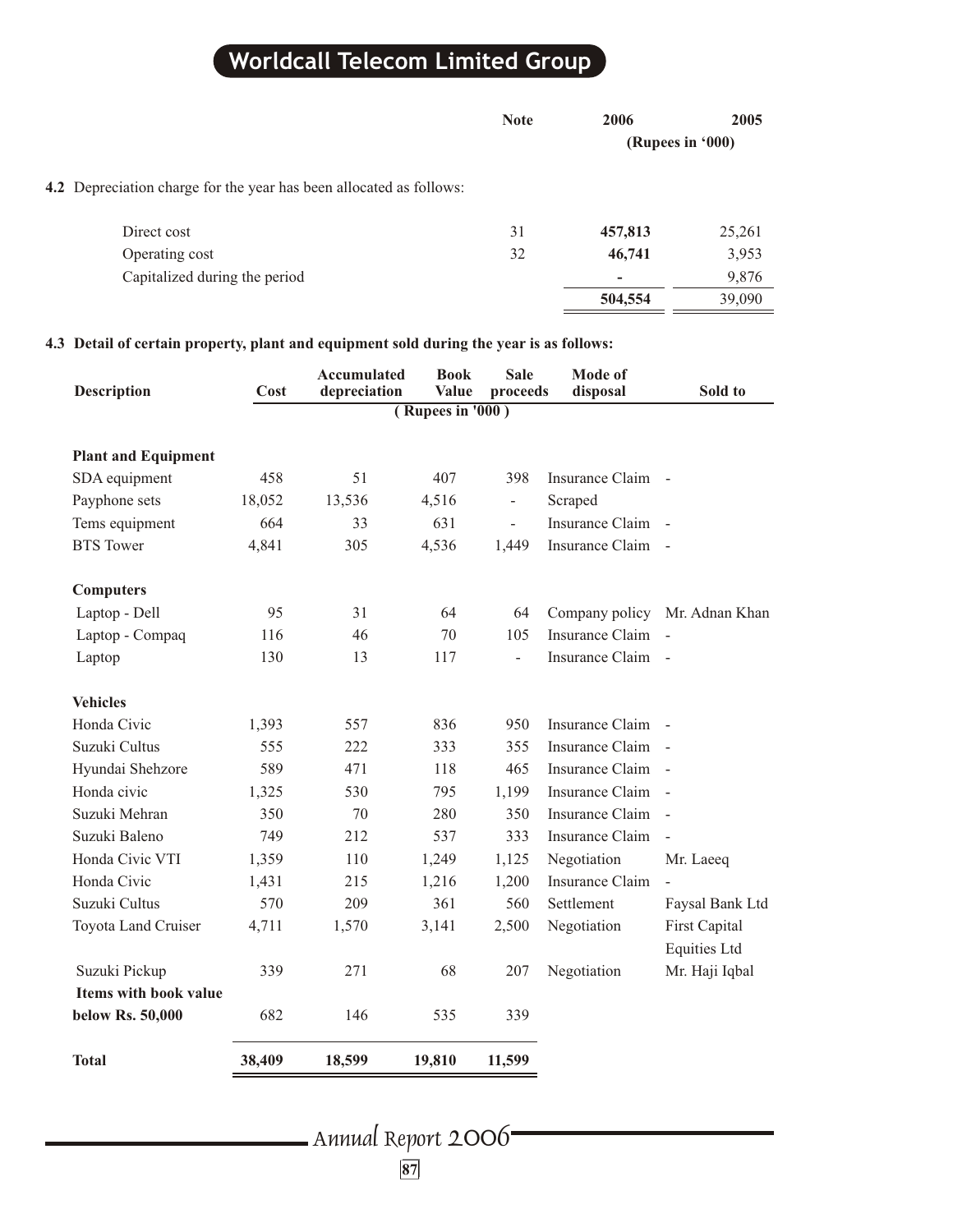| Ю         | Capital work-in-progress                                                                      |                       |                                                   |                                   |                       |                                              |                                                  | 2006                                         | 2005<br>(Rupees in '000)           |                        |
|-----------|-----------------------------------------------------------------------------------------------|-----------------------|---------------------------------------------------|-----------------------------------|-----------------------|----------------------------------------------|--------------------------------------------------|----------------------------------------------|------------------------------------|------------------------|
|           | Owned                                                                                         |                       |                                                   |                                   |                       |                                              |                                                  |                                              |                                    |                        |
|           | Plant and equipment<br>Civil works                                                            |                       |                                                   |                                   |                       |                                              |                                                  | 638,285<br>674,572<br>36,287                 | 1,426,636<br>38,845<br>1,387,791   |                        |
|           | Store and spares held for capital expenditure<br>Plant and equipment subject to finance lease |                       |                                                   |                                   |                       |                                              |                                                  | 29,354<br>183,407<br>887,333                 | 1,426,636<br>ı<br>$\mathbf{I}$     |                        |
| $\bullet$ | Intangible assets                                                                             |                       |                                                   |                                   |                       |                                              |                                                  |                                              |                                    |                        |
|           |                                                                                               | Cost as at<br>01 July | combination<br>Acquisition<br>business<br>through | (Adjustments)<br><b>Additions</b> | Cost as at<br>30 June | Accumulated<br>amortization<br>as at 01 July | (Adjustments)<br>Amortization<br>for the<br>year | Accumulated<br>amortization<br>as at 30 June | value as at<br>Net book<br>30 June | Amortization<br>rate % |
|           |                                                                                               |                       | (Rupees in '000)                                  |                                   |                       |                                              | (Rupees in '000)                                 |                                              |                                    |                        |
|           | Lease rights                                                                                  | 23,084                |                                                   |                                   | $\mathbf{I}$          | 1,413                                        |                                                  |                                              | $\mathbf{I}$                       | $\overline{10}$        |
| Licenses  |                                                                                               | 2,454,340             |                                                   | (23,084)                          | 2,454,340             | 77,261                                       | $(1, 413)$<br>$122, 717$                         | 199,978                                      | 2,254,362                          | 5                      |
|           | Patents and copyrights                                                                        |                       | 5,333                                             |                                   | 5,333                 |                                              | 801                                              | 801                                          | 4,532                              | $\equiv$               |
|           | Software                                                                                      | 14,467                | $\mathbf{I}$                                      | 3,657                             | 18,124                | 197                                          | 3,564                                            | 3,761                                        | 14,363                             | $20\,$                 |
|           | Goodwill                                                                                      | $\mathbf{I}$          | 2,720,979                                         | ï                                 | 2,720,979             | ï                                            | 138,438                                          | 138,438                                      | 2,582,541                          | $\sigma$               |
| 2006      |                                                                                               | 2,491,891             | 2,726,312                                         | 3,657<br>(23,084)                 | 5,198,776             | 78,871                                       | 265,520<br>(1, 413)                              | 342,978                                      | 4,855,798                          |                        |
| 2005      |                                                                                               |                       | $\mathbf I$                                       | 2,491,891                         | 2,491,891             | $\mathbf{I}$                                 | 78,871                                           | 78,871                                       | 2,413,020                          |                        |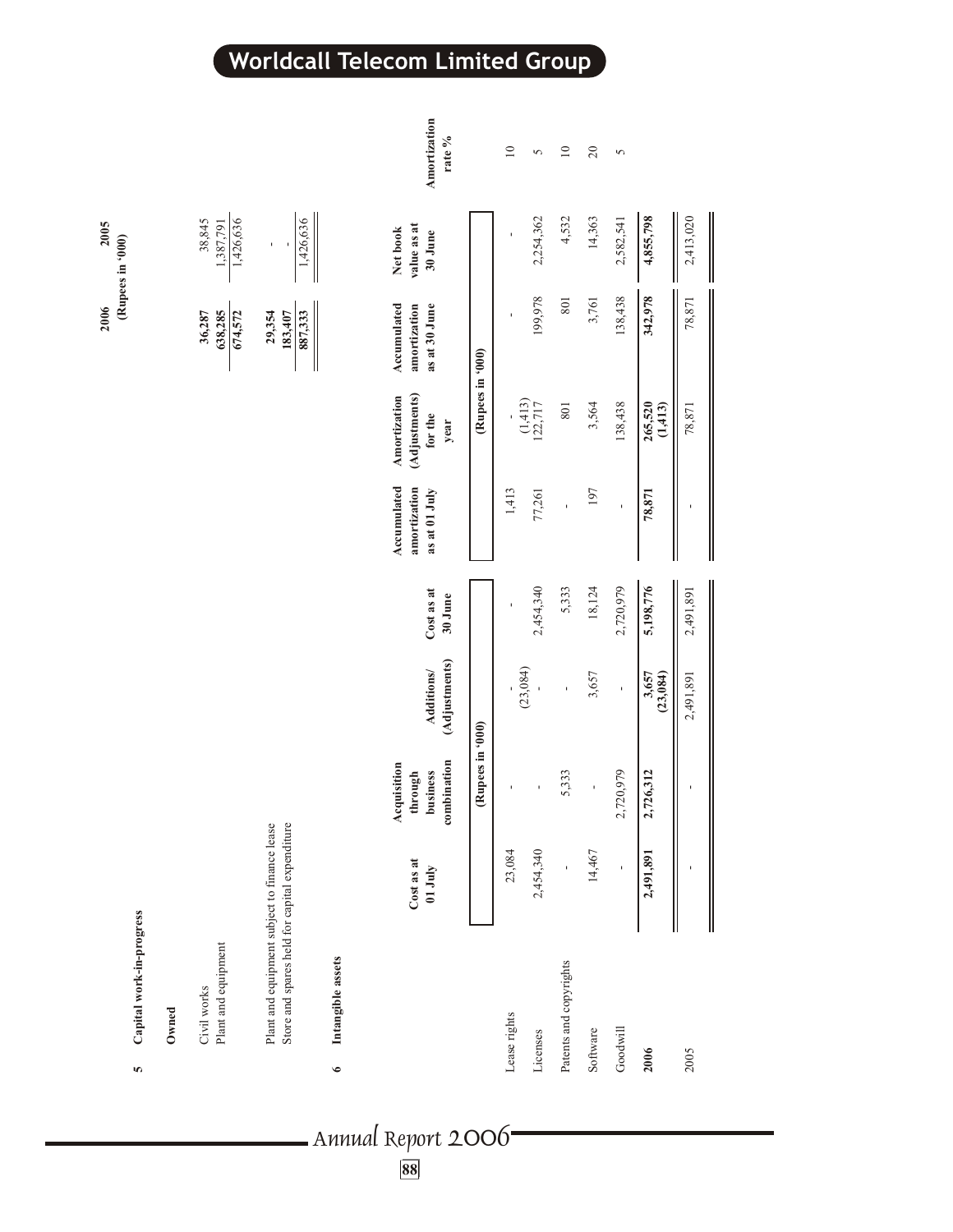|   |                                                                                | <b>Note</b> | 2006             | 2005   |
|---|--------------------------------------------------------------------------------|-------------|------------------|--------|
|   | <b>6.1</b> Amortization charged for the year has been<br>allocated as follows: |             | (Rupees in '000) |        |
|   | Operating cost                                                                 | 32          | 200,090          | 5,125  |
|   | Capitalized during the period                                                  |             | 65,430           | 73,746 |
|   |                                                                                |             | 265,520          | 78,871 |
| 7 | <b>Investment properties</b>                                                   |             |                  |        |
|   | Acquisition through business combination                                       |             | 35,634           |        |
|   | Fair value adjustment                                                          |             | 21,000           |        |
|   |                                                                                |             | 56,634           |        |
|   |                                                                                |             |                  |        |

Investment property comprises commercial property that is rented to Total Media Limited, an associated company.

The carrying value of investment property is the fair value of the property as determined by approved independent valuer M/s PEE DEE & Associates as at 30 June 2006. Fair value was determined having regard to recent market transactions for similar properties in the same location and condition as the Group's investment property.

| 8 | Long term investments - at cost                                                        | <b>Note</b> | 2006<br>(Rupees in '000) | 2005    |
|---|----------------------------------------------------------------------------------------|-------------|--------------------------|---------|
|   | <b>Associated company - Unquoted</b>                                                   |             |                          |         |
|   | <b>Total Media Limited.</b>                                                            |             |                          |         |
|   | <b>Incorporated in Pakistan</b>                                                        |             |                          |         |
|   | 2,599,500 (2005: Nil) ordinary shares of Rs 10/-each<br>Equity held 30.12% (2005: Nil) |             | 25,995                   |         |
|   | Share deposit money                                                                    |             | 16,000                   |         |
|   | Share of loss of associate                                                             |             | (14,072)                 |         |
|   |                                                                                        |             | 27,923                   |         |
|   |                                                                                        |             | 27,923                   |         |
| 9 | Long term deposits                                                                     |             |                          |         |
|   | Security deposit with PTCL                                                             |             | 28,539                   | 12,713  |
|   | Deposits with financial institutions                                                   | 9.1         | 153,545                  | 114,418 |
|   | Others                                                                                 |             | 25,838                   | 11,998  |
|   |                                                                                        |             | 207,922                  | 139,129 |
|   | Less: Current maturity                                                                 | 13          | (8,218)                  |         |
|   |                                                                                        |             | 199,704                  | 139,129 |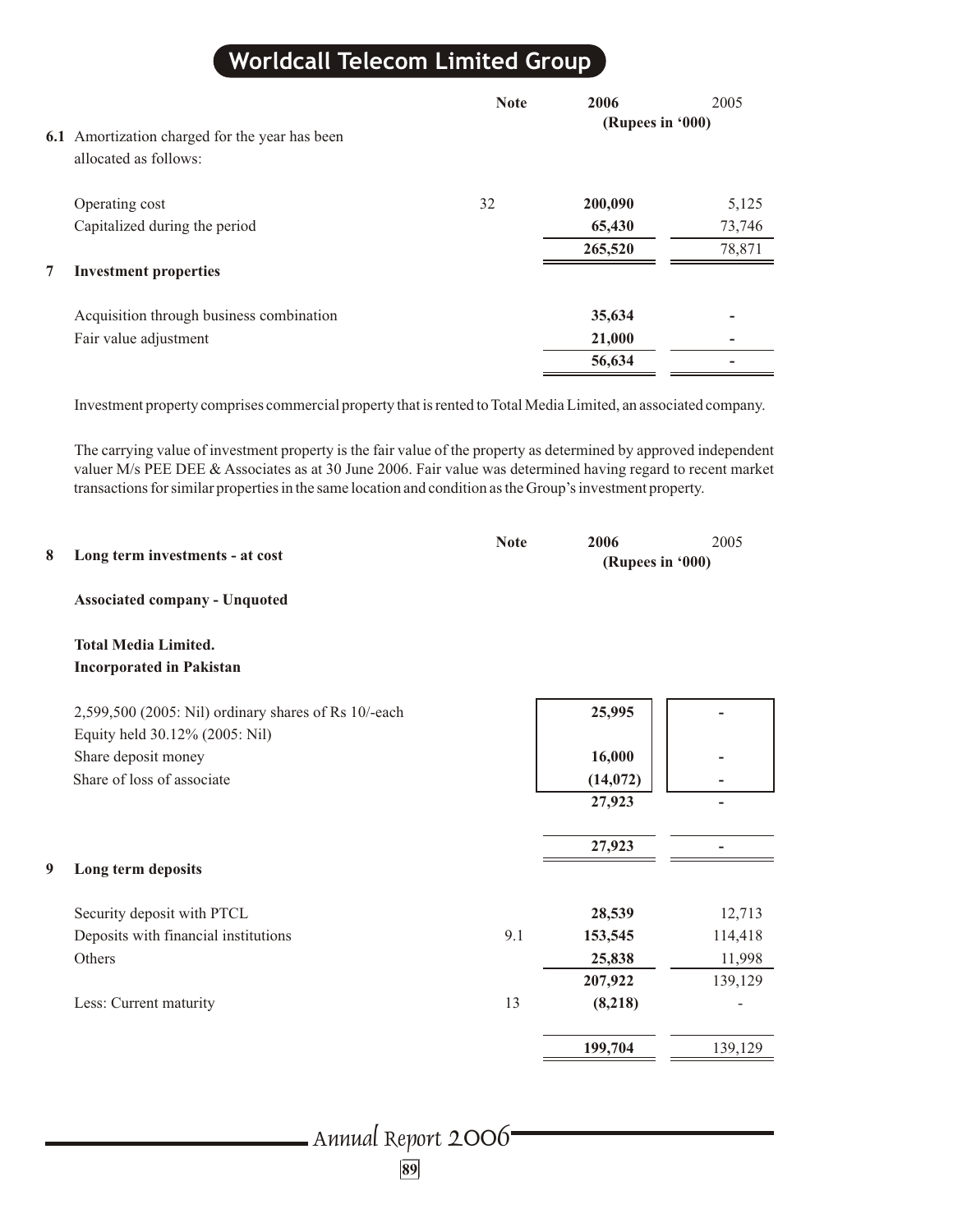9.1 These include amount deposited in debt service reserve account with HBL amounting to Rs. 95 million (2005: Rs. 95 million) on which syndicate banks have created a lien as mentioned in note 22.3. This carry's markup at the rate of 2.25% per annum (2005: Nil).

|    |                                          | <b>Note</b> | 2006             | 2005    |
|----|------------------------------------------|-------------|------------------|---------|
|    |                                          |             | (Rupees in '000) |         |
| 10 | <b>Deferred costs</b>                    |             |                  |         |
|    | Acquired through business combination    |             | 25,996           |         |
|    | Less: Amortization during the year       |             | (15, 933)        |         |
|    |                                          |             | 10,063           |         |
| 11 | <b>Trade debts</b>                       |             |                  |         |
|    | Considered good - Unsecured              |             | 759,264          | 300,367 |
|    | Less: Provision for doubtful debts       | 11.1        | (57, 520)        |         |
|    |                                          |             | 701,744          | 300,367 |
|    | 11.1 Provision for doubtful debts        |             |                  |         |
|    | Addition during the year                 |             | 65,917           |         |
|    | Acquisition through business combination |             | 1,639            |         |
|    | Less: write offs during the year         |             | (10, 036)        |         |
|    |                                          |             | 57,520           |         |
|    | 12 Loans and advances - considered good  |             |                  |         |
|    | Loans and advances to employees          | 12.1        | 23,456           | 4,297   |
|    | Advances to suppliers                    |             | 61,378           | 127,592 |
|    | Advances to associated companies         | 12.2        | 49,261           | 462     |
|    |                                          |             | 134,095          | 132,351 |

12.1 This includes aggregate balance of advances to executives of Rs. 0.365 million (2005 : Rs. 0.125 million).

|                                       | 2006             | 2005 |  |
|---------------------------------------|------------------|------|--|
|                                       | (Rupees in '000) |      |  |
| 12.2 Advances to associated companies |                  |      |  |
| Media Times (Private) Limited         | 49,261           |      |  |
| Worldcall Multimedia Limited          |                  | 462  |  |
|                                       | 49,261           | 462  |  |
|                                       |                  |      |  |

These advances are unsecured and considered good and carry markup at the rate of 14% to 16% (2005: 16%).

12.3 Chief Executive and Directors have not taken any loan and advance from the Group.

Annual Report 2006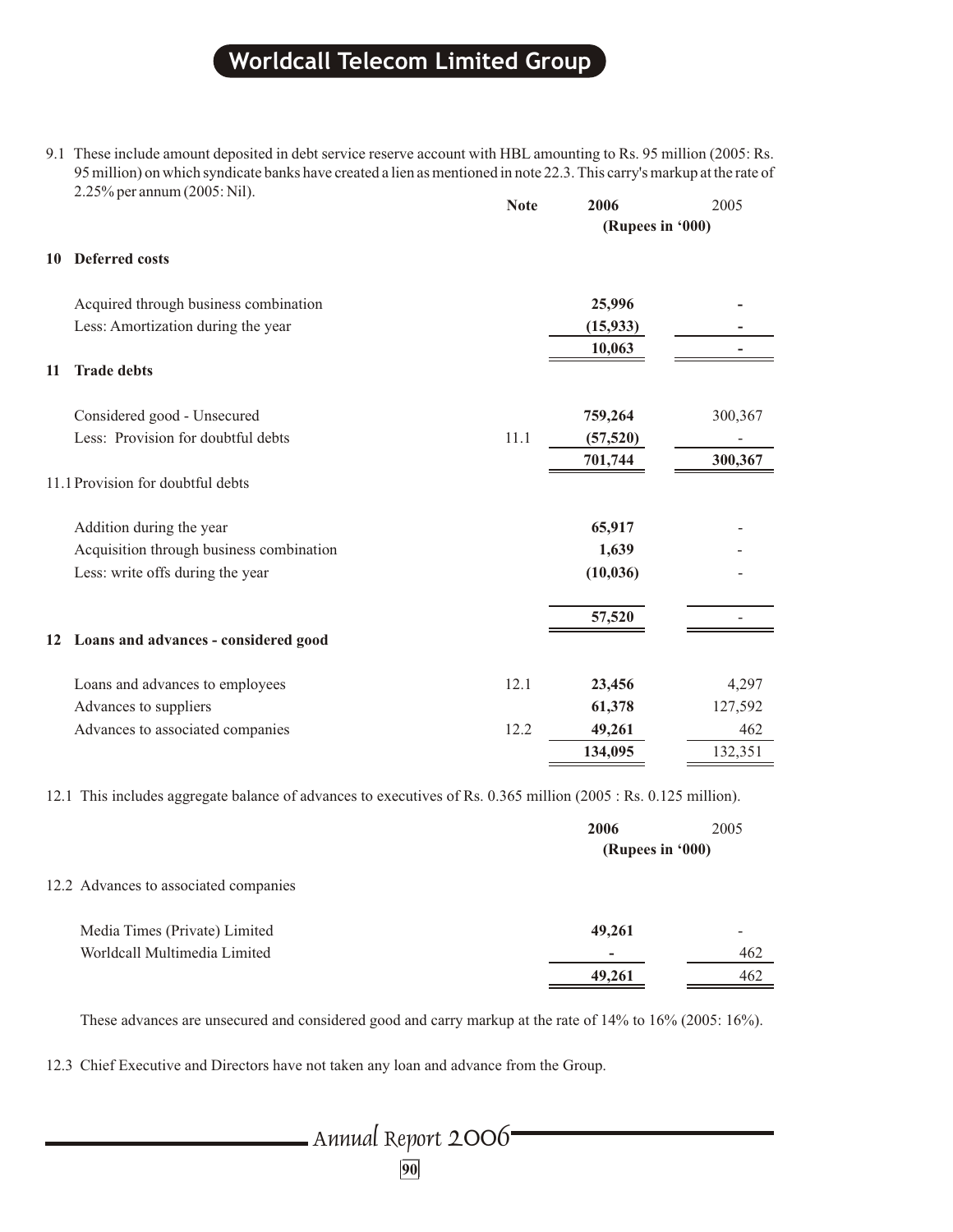|                                             | <b>Note</b>      | 2006    | 2005            |  |
|---------------------------------------------|------------------|---------|-----------------|--|
| 13 Deposits and short term prepayments      | (Rupees in '000) |         |                 |  |
| Margin deposits                             | 13.1             | 125,201 | 101,275         |  |
| Deposit with regulatory authorities         |                  | 86      | $\qquad \qquad$ |  |
| Prepayments                                 |                  | 43,100  | 20,889          |  |
| Current maturity of lease security deposits | 9                | 8,218   |                 |  |
| Short term deposits                         |                  | 14,823  |                 |  |
|                                             |                  | 191,428 | 122,164         |  |
|                                             |                  |         |                 |  |

13.1These include deposits placed with banks against various guarantees and letters of credit.

|    |                                                      | <b>Note</b> | 2006             | 2005   |
|----|------------------------------------------------------|-------------|------------------|--------|
|    |                                                      |             | (Rupees in '000) |        |
| 14 | Other receivables                                    |             |                  |        |
|    | Income tax recoverable                               |             | 128,161          | 774    |
|    | Sales tax refundable                                 |             | 13,960           | 25,245 |
|    | Receivable from PTCL - Unsecured considered good     | 14.1        | 214,527          |        |
|    | Receivable from Pakistan Telecommunication Authority |             | 58,151           |        |
|    | Rural subsidy project                                |             | 772              |        |
|    | Other receivables - considered good                  |             | 137,643          | 6,952  |
|    | Other receivables - considered doubtful              |             | 21,319           |        |
|    |                                                      |             | 158,962          | 6,952  |
|    | Less: provision for doubtful receivables             |             | (21,319)         |        |
|    |                                                      |             | 553,214          | 32,971 |
|    |                                                      |             |                  |        |

14.1This includes an amount of Rs. 174 million representing claims lodged by Worldcall Communications Limited (WCL), now merged into the Company, with Pakistan Telecommunication Company Limited (PTCL) for excess billing on short duration calls, border line calls and 0900 facility. These claims were initially acknowledged by PTCL's Corporate Clients Committee through its decision dated 15 December 2003. However PTCL subsequently through its letter dated 09 September 2005 withdrew its decision. The Company has decided to invoke the available arbitration clause in the agreement to realize the claimed amount. The management is hopeful for a favorable outcome in this respect.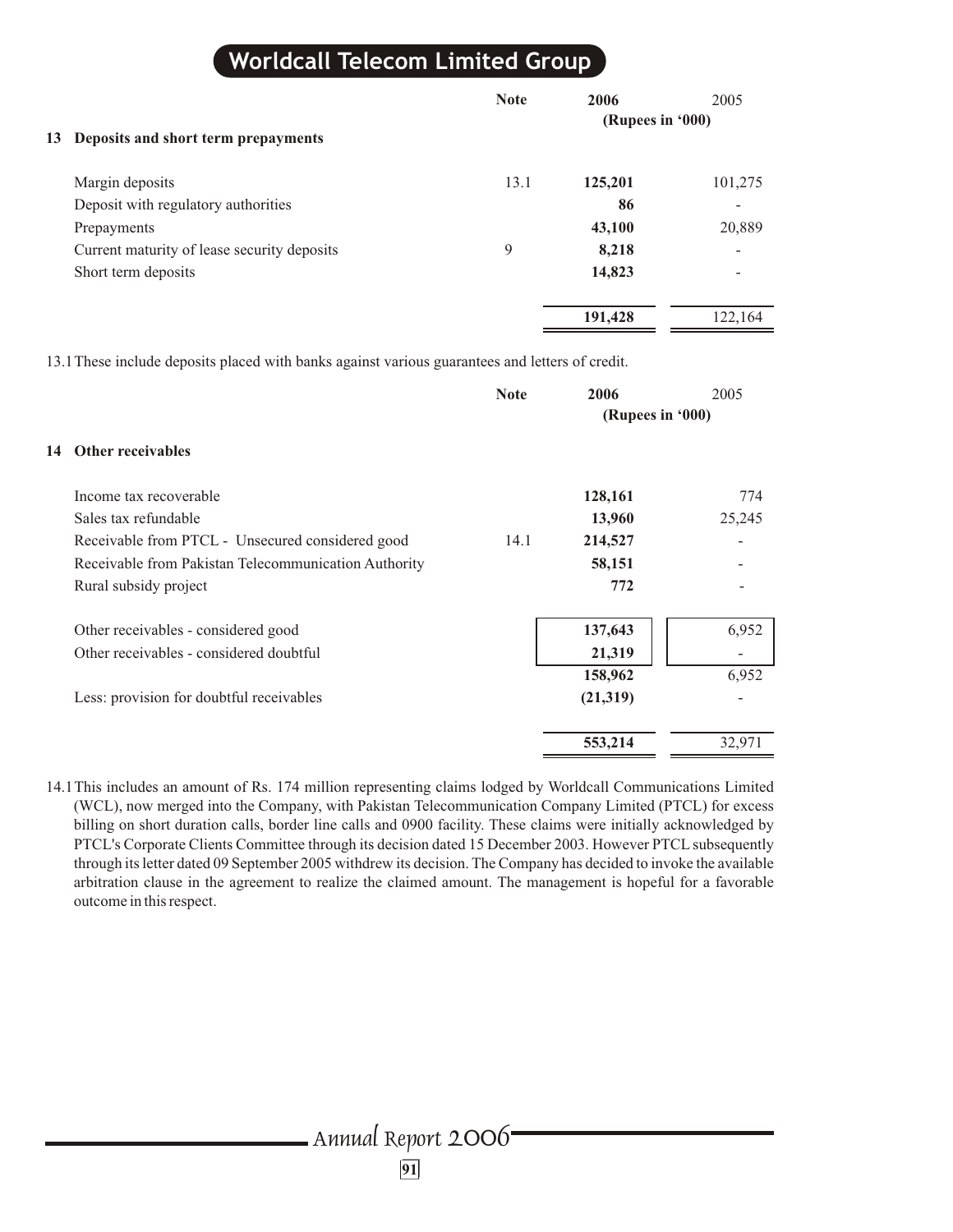|    |                                                                    | <b>Note</b> | 2006             | 2005 |
|----|--------------------------------------------------------------------|-------------|------------------|------|
| 15 | <b>Short term investments</b>                                      |             | (Rupees in '000) |      |
|    | Investments at fair value through profit and loss - Carrying value | 15.1        | 99,242           |      |
|    | Fair value adjustment                                              |             | (3, 112)         |      |
|    |                                                                    |             | 96,130           |      |
|    | <b>Related parties</b>                                             |             |                  |      |
|    | At fair value through profit and loss - Carrying value             | 15.2        | 134,233          |      |
|    | Fair value adjustment                                              |             | 141,475          |      |
|    |                                                                    |             | 275,708          |      |
|    | Placements under reverse repurchase agreements - Secured           |             |                  |      |
|    | Quoted shares                                                      | 15.3        | 412,704          |      |
|    |                                                                    |             | 784,542          |      |
|    |                                                                    |             |                  |      |

#### 15.1**Particulars of listed shares - at fair value though profit and loss**

All shares have face value of Rs. 10 each.

| 2006    | 2005                     |               |               | 2005                        |                |
|---------|--------------------------|---------------|---------------|-----------------------------|----------------|
|         |                          | Carrying      | <b>Market</b> | Carrying                    | Market         |
|         |                          | value         | value         | value                       | value          |
|         |                          |               |               |                             |                |
|         |                          |               |               |                             |                |
| 75,709  | $\overline{a}$           | 6,002         | 6,212         |                             |                |
| 20,000  |                          | 2,802         | 2,755         |                             |                |
| 37,500  | $\overline{\phantom{a}}$ | 8,767         | 8,081         |                             |                |
|         |                          |               |               |                             |                |
| 505,000 | $\overline{a}$           | 4,359         | 4,697         |                             |                |
|         |                          |               |               |                             |                |
| 75,000  | $\overline{\phantom{a}}$ | 6,842         | 6,529         |                             |                |
| 100,000 | $\overline{\phantom{a}}$ | 10,424        | 10,355        |                             |                |
|         |                          |               |               |                             |                |
|         | $\overline{\phantom{a}}$ |               |               |                             |                |
| 110,000 | $\overline{\phantom{a}}$ | 3,773         | 3,218         |                             |                |
|         |                          |               |               |                             |                |
| 50,000  | $\overline{a}$           | 5,308         | 5,240         |                             |                |
| 40,500  | $\overline{a}$           | 537           | 618           |                             |                |
|         | 35,000                   | No. of shares | 6,362         | 2006<br>Rupees'000<br>5,929 | Rupees in '000 |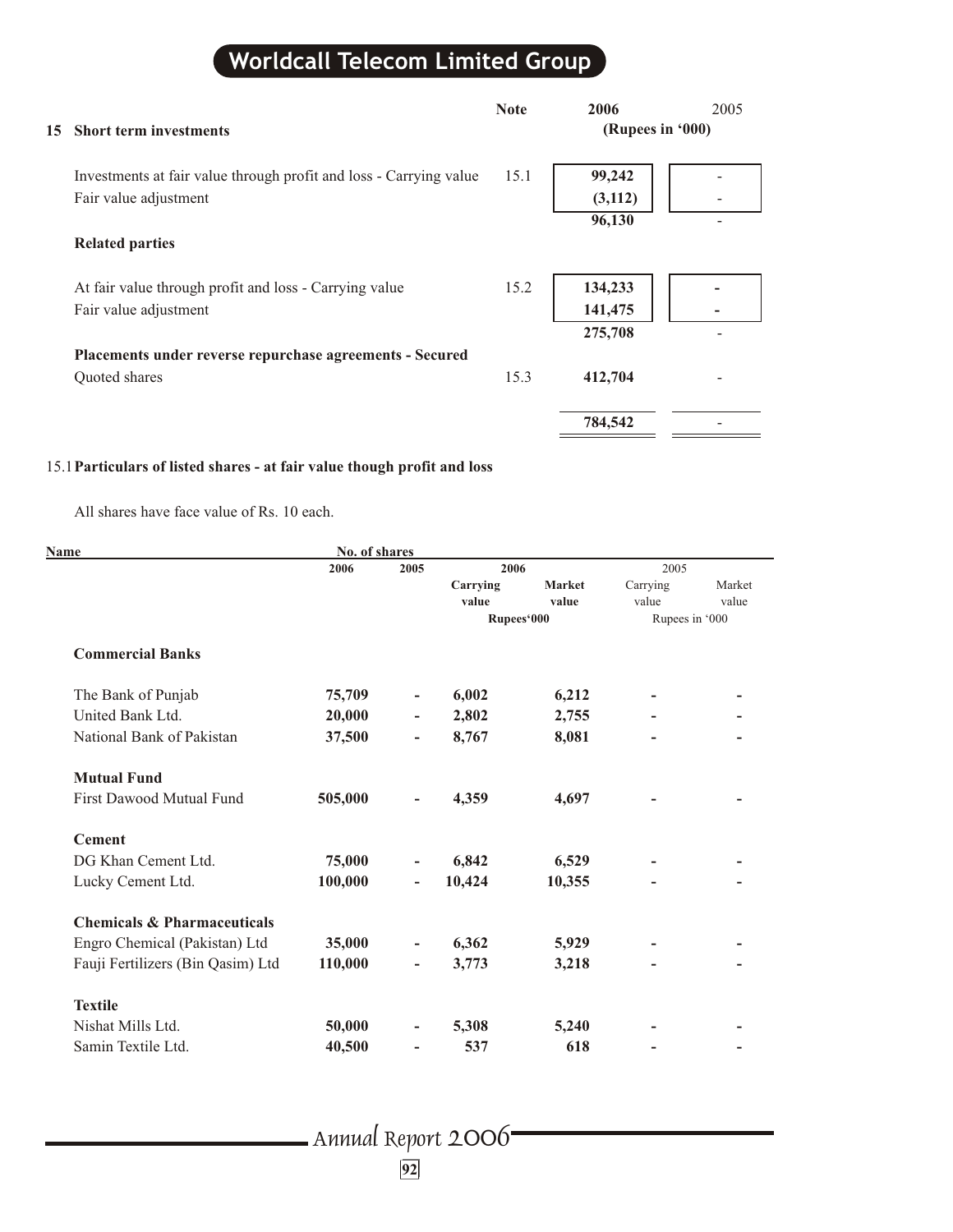| <b>Name</b>                              | No. of shares |                          |            |        |                |        |
|------------------------------------------|---------------|--------------------------|------------|--------|----------------|--------|
|                                          | 2006          | 2005                     | 2006       |        | 2005           |        |
|                                          |               |                          | Carrying   | Market | Carrying       | Market |
|                                          |               |                          | value      | value  | value          | value  |
|                                          |               |                          | Rupees'000 |        | Rupees in '000 |        |
| <b>Fuel &amp; Energy</b>                 |               |                          |            |        |                |        |
| Oil & Gas Development                    |               |                          |            |        |                |        |
| Company Ltd.                             | 70,000        | ۰                        | 9,658      | 9,573  |                |        |
| Pak Oilfields Ltd.                       | 30,000        | $\overline{\phantom{a}}$ | 11,133     | 10,044 | -              |        |
| Pak Petroleum Ltd.                       | 25,000        | ۰                        | 5,583      | 5,296  |                |        |
| Pakistan State Oil Ltd.                  | 10,000        | $\overline{\phantom{a}}$ | 3,044      | 3,090  |                |        |
| <b>Electric Appliances</b>               |               |                          |            |        |                |        |
| Pak Electron Limited                     | 27,000        | ۰                        | 2,635      | 2,861  |                |        |
| <b>Engineering &amp; Allied Industry</b> |               |                          |            |        |                |        |
| Pak Suzuki Motors                        | 13,800        |                          | 4,257      | 4,319  |                |        |
| <b>Telecommunication Sector</b>          |               |                          |            |        |                |        |
| Pakistan Telecommunication               |               |                          |            |        |                |        |
| Company Ltd.                             | 180,000       |                          | 7,756      | 7,313  |                |        |
|                                          |               |                          | 99,242     | 96,130 |                |        |

#### 15.2 **Particulars of listed shares of related parties- Investment at fair value through profit and loss.**

All shares have face value of Rs. 10 each.

| Name                             | No. of shares |                          |          |               |                |        |
|----------------------------------|---------------|--------------------------|----------|---------------|----------------|--------|
|                                  | 2006          | 2005                     | 2006     |               | 2005           |        |
|                                  |               |                          | Carrying | <b>Market</b> | Carrying       | Market |
|                                  |               |                          | value    | value         | value          | value  |
|                                  |               |                          |          | Rupees'000    | Rupees in '000 |        |
| <b>First Capital Securities</b>  |               |                          |          |               |                |        |
| Corporation Limited              | 1,264,847     | -                        | 22,767   | 44,459        |                |        |
| Percentage of equity held 1.26%  |               |                          |          |               |                |        |
| Shaheen Insurance Company Ltd.   | 1,569,625     | $\overline{\phantom{a}}$ | 45,785   | 148,330       |                |        |
| Percentage of equity held 19.62% |               |                          |          |               |                |        |
| Pace (Pakistan) Limited          | 5,922,800     |                          | 65,681   | 82,919        |                |        |
| Percentage of equity held 5.69%  |               |                          |          |               |                |        |
|                                  |               |                          | 134,233  | 275,708       |                |        |
|                                  |               |                          |          |               |                |        |

Market value of Pace (Pakistan) Limited represents value guaranteed by underwriters in Initial Public Offer (IPO).

All associated companies are incorporated in Pakistan.

15.3 This represents placements for a period upto 35 days, secured against quoted shares having market value at year end of Rs.425.9 million (2005: Rs.Nil) and carrying mark-up at the rate ranging from 13% to 18% per annum (2005: Nil%).

Annual Report 2006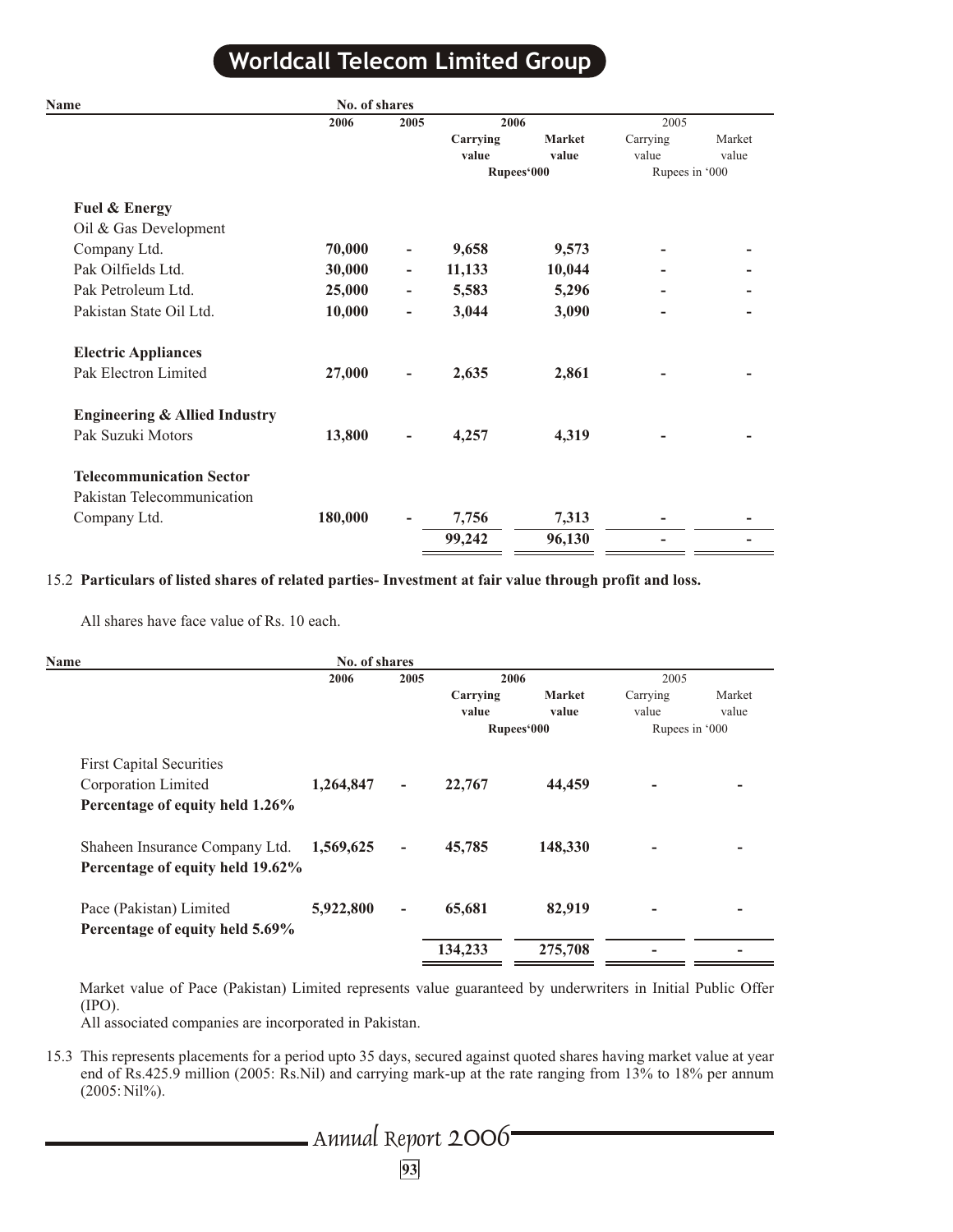|    |                               | <b>Note</b> | 2006<br>(Rupees in '000) | 2005    |
|----|-------------------------------|-------------|--------------------------|---------|
| 16 | <b>Cash and bank balances</b> |             |                          |         |
|    | At banks in                   |             |                          |         |
|    | Current accounts              |             | 198,702                  | 192,936 |
|    | Saving accounts               | 16.1        | 276,259                  | 398,337 |
|    | Deposit accounts              | 16.2        | 933,213                  |         |
|    |                               |             | 1,408,174                | 591,273 |
|    | Cash in hand                  |             | 48,342                   | 655     |
|    |                               |             | 1,456,516                | 591,928 |
|    |                               |             |                          |         |

16.1 The balances in saving accounts bear mark up at the rate of 1.5% to 5% (2005: 2.75% to 5.50%) per annum.

16.2 The balances in deposit accounts bear mark up at the rate of 3% to 10.7 % (2005: Nil) per annum.

|    |                                                      | <b>Note</b> | 2006             | 2005    |
|----|------------------------------------------------------|-------------|------------------|---------|
|    |                                                      |             | (Rupees in '000) |         |
| 17 | <b>Current maturities of non-current liabilities</b> |             |                  |         |
|    | Term finance certificates                            | 21          | 100,000          |         |
|    | Long term finances                                   | 22          | 433,830          | 75,000  |
|    | Liabilities against assets subject to finance lease  | 25          | 188,932          | 55,173  |
|    | License fee payable                                  | 26          | 71,000           |         |
|    |                                                      |             | 793,762          | 130,173 |
|    |                                                      |             |                  |         |

#### **18 Running finance under markup arrangements-Secured**

Short term running finances available from commercial banks under mark up arrangements amount to Rs. 2,075 million (2005: Rs. 1,564 million). Mark up is charged at rates ranging from 7.7% to 13% per annum (2005: 8.17% to 9.74% per annum).

These running finances under mark up arrangements are secured by hypothecation charge of fixed assets, stores, stocks and receivables.

|    |                                        | 2006             | 2005    |
|----|----------------------------------------|------------------|---------|
| 19 | Trade and other payables               | (Rupees in '000) |         |
|    | Trade creditors                        |                  |         |
|    | Related parties - associated companies | 4,348            | 30,482  |
|    | <b>Others</b>                          | 661,814          | 906,035 |
|    |                                        | 666,162          | 936,517 |
|    | Accrued and other liabilities          | 77,679           | 10,633  |
|    | Advance from customers                 | 67,466           | 1,781   |
|    | Commitment fee payable                 | 1,925            |         |
|    | Retention money                        | 23,017           |         |
|    | Tax deducted at source                 | 6,951            |         |
|    | Un claimed dividend                    | 14,421           |         |
|    |                                        | 857,621          | 948.931 |
|    |                                        |                  |         |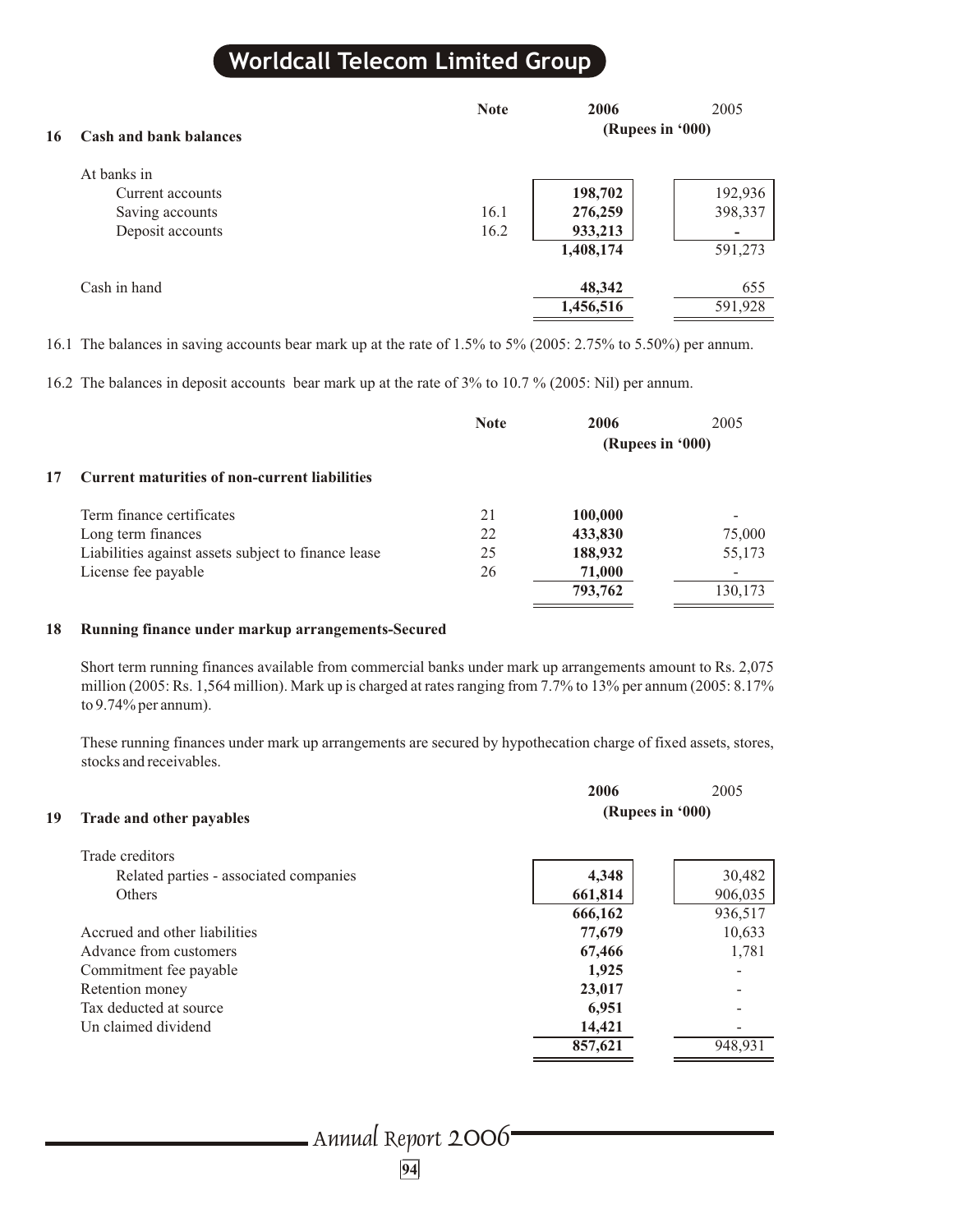|    |                                     | <b>Note</b> | 2006             | 2005   |
|----|-------------------------------------|-------------|------------------|--------|
| 20 | Interest and mark-up accrued        |             | (Rupees in '000) |        |
|    | Long term financing                 |             | 23,116           | 8,187  |
|    | Short term borrowings               |             | 5,085            | 760    |
|    | Share deposit money                 |             | 972              | 43,701 |
|    | Finance lease                       |             | 367              |        |
|    | Advance from associated companies   |             |                  | 2,936  |
|    | Term finance certificates           |             | 4,591            |        |
|    |                                     |             | 34,131           | 55,584 |
| 21 | Term finance certificates - Secured |             |                  |        |
|    | Term Finance Certificates           | 21.1        | 149,909          |        |
|    | Less: Current maturity              |             | (100,000)        |        |
|    |                                     |             | 49,909           |        |
|    |                                     |             |                  |        |

21.1 These represent listed Term Finance Certificates (TFCs) with face value of Rs. 5,000 per certificate. These TFCs are redeemable in seven equal semi annual installments commencing September 2004. Profit rate is charged at State Bank of Pakistan discount rate plus 1.75% p.a with a floor of 12.25% p.a and cap of 16.25% p.a. These are secured by way of first pari passu hypothecation charge on the present and future fixed assets of the Company amounting to Rs. 437.5 million.

If the Company fails to redeem any TFC on the respective redemption date thereof and such default is not rectified within seven business days of such redemption date then the entire obligation shall become immediately due and payable, and the security created pursuant to the security documents shall become immediately enforceable.

| <b>Note</b> | 2006             | 2005 |
|-------------|------------------|------|
|             | (Rupees in '000) |      |

#### **22 Long term finances**

Long term finances utilized under mark up arrangements:

#### **Banking companies and other financial institutions**

| Convertible loan from Amatis Ltd - Un secured   | 22.2 | 66,371     |          |
|-------------------------------------------------|------|------------|----------|
| Syndicated Loan I - Secured                     | 22.3 | 826,212    | 609,888  |
| Syndicated Loan II - Secured                    | 22.4 | 427,778    |          |
| Syndicated Loan III - Secured                   | 22.5 | 74,563     | 150,000  |
| Faysal Bank Limited - Secured                   | 22.6 | 33,333     |          |
| Habib Bank Limited AG Zurich - Secured          | 22.7 | 32,083     |          |
| Orix Investment Bank Limited - Secured          | 22.8 | 15,000     |          |
| Pak Kuwait Investment Company Limited - Secured | 22.9 | 75,000     |          |
|                                                 |      | 1,550,340  | 759,888  |
| Initial transaction costs incurred              |      | (43,866)   | (40,315) |
|                                                 |      | 1,506,474  | 719,573  |
| Accumulated amortization of transaction costs   |      | 12,373     | 3,195    |
|                                                 |      | 1,518,847  | 722,768  |
| Less: Current portion                           |      | (433, 830) | (75,000) |
|                                                 |      | 1,085,017  | 647,768  |
|                                                 |      |            |          |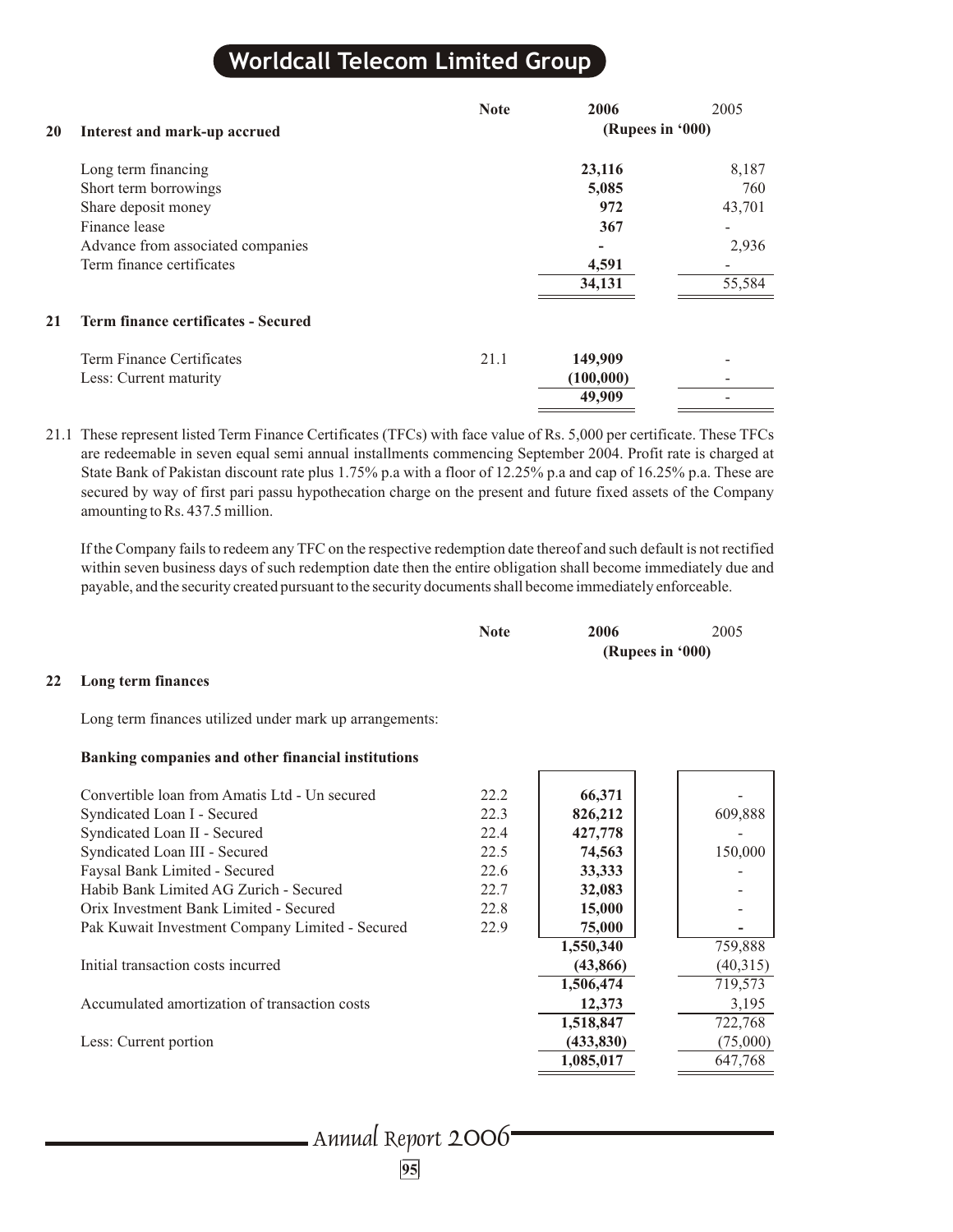#### 22.1 **Finance costs**

Borrowing cost amounting to Rs. 120.665 million (2005: Rs. 78.45 million) was capitalized during the year in cost of property, plant and equipment. This includes Rs. 101.575 million (2005: Rs. 78.45 million) on financing specifically obtained for expansion of WLL project and Rs. 19.08 million (2005: Nil) on financing obtained for expansion of Broad Band operations.

#### **Terms of repayment and securities**

#### 22.2 **Convertible loan from Amatis Ltd.**

The Company has arranged a long term loan from Amatis Ltd ("the lender") for an amount of Rs. 1.497 billion. The purpose of loan is project expansion of WLL operations. The loan bears an interest rate of 1% per annum payable annually in arrears within 25 days of each anniversary. The term of the loan is 7 years. The loan is convertible into ordinary shares of par value of Rs. 10 each. The conversion option can be exercised by the lender at any time after the merger of WTL with WCL, WBL and WML. The loan is to be used exclusively for the agreed purpose.

|                                                                                                        | 2006             | 2005 |
|--------------------------------------------------------------------------------------------------------|------------------|------|
|                                                                                                        | (Rupees in '000) |      |
| 22.2.1 The convertible loan recognized in the balance sheet is<br>$1 \quad 1 \quad 1 \quad 0 \quad 11$ |                  |      |

calculated as follows:

| Face value of convertible loan | 1,497,105   |   |
|--------------------------------|-------------|---|
| Less transaction cost          | (32,380)    |   |
|                                | 1,464,725   |   |
| Equity component               | (1,400,430) |   |
| Liability component            | 64,295      |   |
| Interest expense recognized    | 2,076       | - |
|                                | 66,371      |   |

The fair value of the liability component of the convertible loan as at 30 June 2006 is calculated by discounting cash flows at a rate of 12.5% which represents the effective borrowing rate of the Company. The residual amount, representing the value of the equity conversion component, is included in shareholders equity in convertible loan reserve.

22.2.2 Interest expense on the loan is calculated using the effective interest method by applying the effective interest rate of 12.5% to the liability component.

|      |                                    | Limit                         | Outstanding |
|------|------------------------------------|-------------------------------|-------------|
| 22.3 | <b>Syndicated Loan I - Secured</b> | (Rupees in $\overline{000}$ ) |             |
|      | Habib Bank Limited                 | 750,000                       | 344,255     |
|      | National Bank of Pakistan          | 750,000                       | 344,255     |
|      | <b>MCB Bank Limited</b>            | 150,000                       | 68,851      |
|      | Askari Commercial Bank Limited     | 150,000                       | 68,851      |
|      |                                    | 1,800,000                     | 826,212     |

Annual Report 2006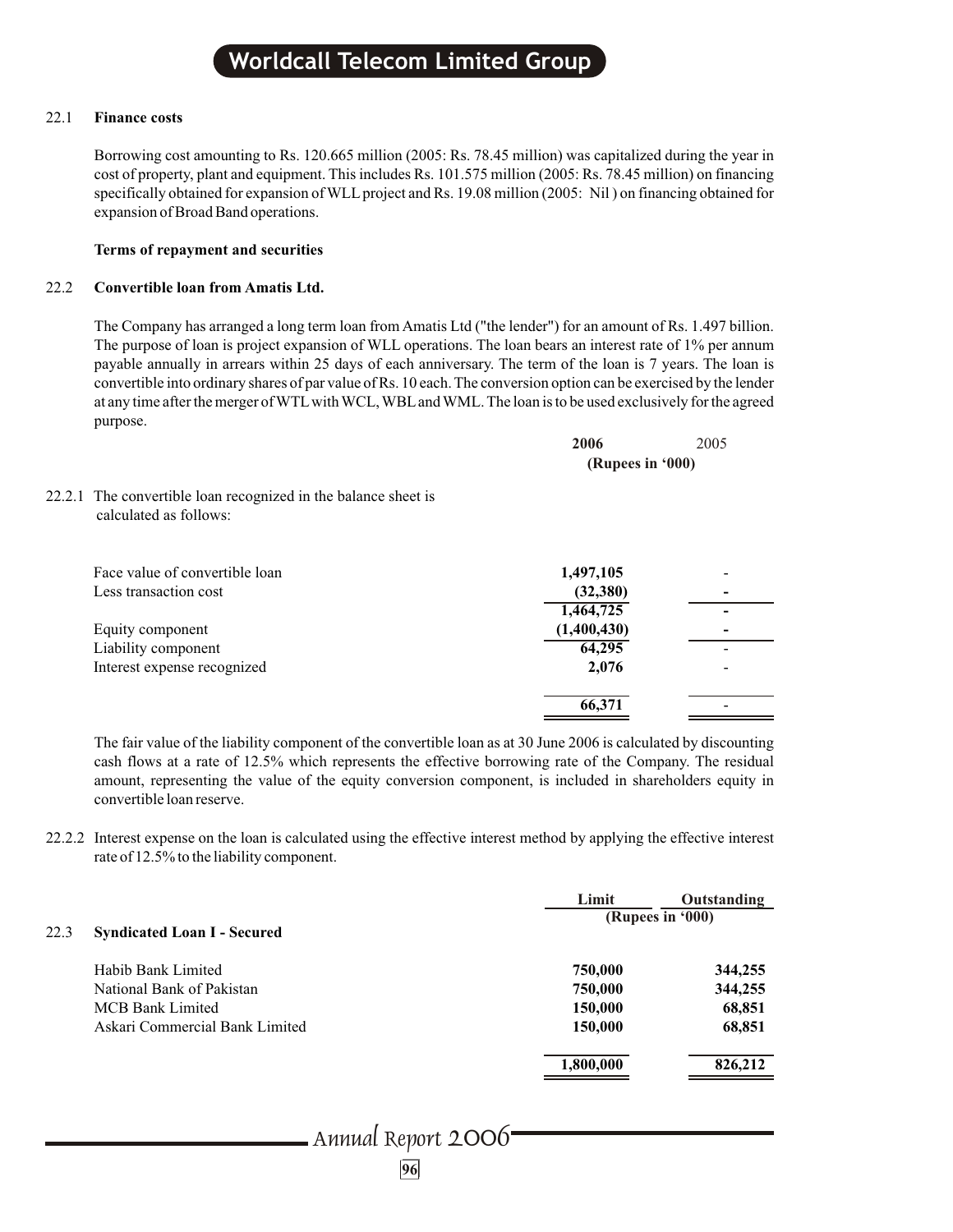The Company obtained a long term loan of Rs. 1,800 million from above mentioned synidacate for the purpose of acquiring 20 years license from PTA to operate WLL network and import of equipment under various letters of credit. The loan will be paid in 14 equal quaterly installments starting from November 2006 with a grace period of 18 months. Markup will be charged at a rate of six months ASK KIBOR prevailing two working days prior to the begining of each installment period plus 4% with no floor or cap. The markup is payable on quaterly basis. The facility is secured against First Exclusive Mortgage over the present and future fixed assets, First Exclusive Hypothecation charge over equipment and related other moveable assets of the WLL project, mortgage on personal properties of Directors, assignment of all benefits and rights of the Company under various equipment supply contracts with suppliers, lien over collection account, debt service reserve account and debt payment account and pledge of 51% shares of sponsors of the Company.

In case of default in payment of any installment the Company will be liable to pay additional 1.5% liquidated damages on outstanding amount from date of default till the final settlement of outstanding installment. As per terms of agreement the syndicate has option to convert the lower of 20% of total principal amount or entire outstanding principal loan amount into ordinary shares of the Company after two years from first draw down. The conversion price would be determined as the lower of (a) average daily market value for a period of three months commencing from the date falling four months prior to the option exercise date and ending one month prior to the option exercise date less discount at 30% and (b) present/current market value on the date of option exercise less discount at 30%. The option can be availed upon giving the Company a thirty days notice in writing.

As per terms of the agreement, the Company shall pay by way of commitment fee to the Syndicate, a sum calculated at the rate of 0.25% per annum of such part of loan which remains undrawn by the Company commencing from the date mentioned in the disbursement schedule till the final draw down date.

As per terms of the agreement the Company had to drawdown the total amount by 30 June 2005. However, to date, the Company has not withdrawn the total amount as PTA has extended the term of repayment of license fee.

|      |                                       | Limit            | Outstanding |
|------|---------------------------------------|------------------|-------------|
|      |                                       | (Rupees in '000) |             |
| 22.4 | <b>Syndicated Loan II - Secured</b>   |                  |             |
|      | The Bank of Punjab                    | 100,000          | 77,778      |
|      | <b>KASB Bank Limited</b>              | 100,000          | 77,778      |
|      | Metropolitan Bank Limited             | 35,000           | 27,222      |
|      | The Bank of Khyber                    | 50,000           | 38,889      |
|      | <b>PICIC</b>                          | 50,000           | 38,889      |
|      | <b>PICIC Commercial Bank Limited</b>  | 100,000          | 77,778      |
|      | Orix Investment Bank Pakistan Limited | 30,000           | 23,333      |
|      | <b>Crescent Bank Limited</b>          | 25,000           | 19,444      |
|      | Soneri Bank Limited                   | 25,000           | 19,444      |
|      | Saudi Pak Commercial Bank Limited     | 25,000           | 19,444      |
|      | First Dawood Investment Bank Limited  | 5,000            | 3,890       |
|      | Cres Lease                            | 5,000            | 3,889       |
|      |                                       | 550,000          | 427,777     |

The loan was obtained in September 2004 for a period of five years from above mentioned syndicate of banking companies at mark up of 4.25% above six months KIBOR with a floor of 6.5% and a cap of 10.5% per annum and is repayable in nine bi-annual installments. The loan is secured by way of Fist Exclusive Hypothecation charge ranking pari passu for Rs. 733 million on Broadband Karachi Division's fixed assets excluding land and building.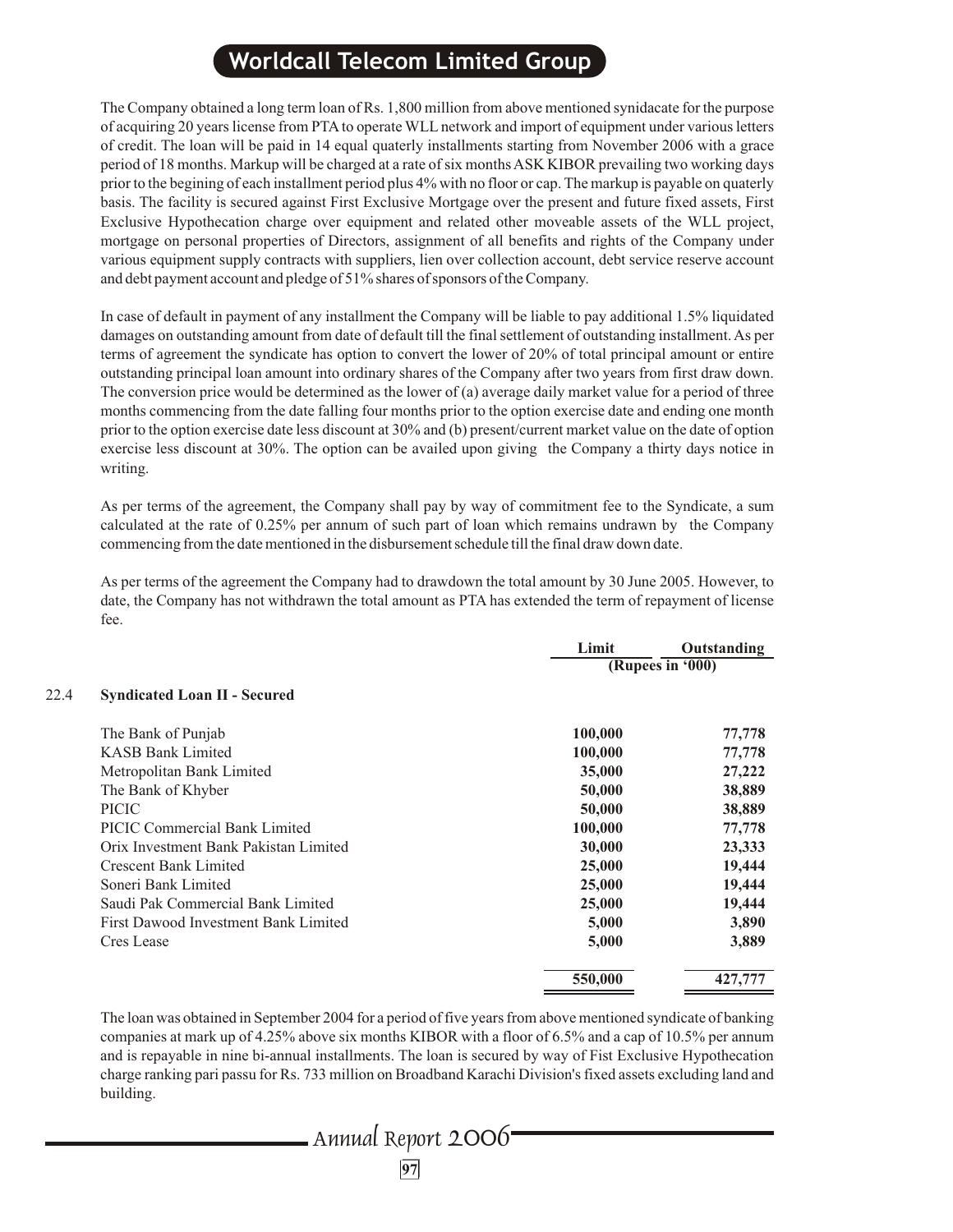| 22.5 | <b>Syndicated Loan III - Secured</b> | Limit   | Outstanding<br>(Rupees in '000) |
|------|--------------------------------------|---------|---------------------------------|
|      | Pak Oman Investment Company Limited  | 50,000  | 24,854                          |
|      | Union Bank Limited                   | 50,000  | 24,855                          |
|      | <b>PICIC Commercial Bank Limited</b> | 25,000  | 12,427                          |
|      | Soneri Bank Limited                  | 25,000  | 12,427                          |
|      |                                      | 150,000 | 74,563                          |

The Company obtained a medium term finance facility form the above mentioned syndicate amounting to Rs. 150 million. This facility was granted to finance the purchase of equipment related to LDI services. The tenure of this facility is three years from the date of disbursement. Markup is being charged at six months ASK KIBOR prevailing three working days prior to beginning of each installment period plus 5% with no floor or cap. The loan is to be repaid in 4 equal semi annual installments after a grace period of 12 months from the disbursement date of 05 May 2004. This facility is secured against all present and future fixed and moveable assets (excluding land and building and current assets) of LDI Division.

- 22.6 This loan was obtained in June 2005 from Faysal Bank Limited for a period of three years under term morabaha facility at mark up of six months KIBOR plus 3.5% with floor at 9% and no cap. The loan is repayable in 36 equal monthly installments and is secured by way of charge on all fixed assets of Broadband Lahore Division upto the extent of Rs. 75 million.
- 22.7 This loan has been obtained in March 2006 from Habib Bank AG Zurich for a period of three years at mark up rate of three months KIBOR plus 2.75% with no floor or cap. The loan is repayable in 12 equal quarterly installments and is secured by way of charge on current assets of Broadband Lahore Division upto the extent of Rs. 47 million.
- 22.8 This loan has been obtained from Orix Investment Bank Limited in August 2005 for a period of three years at mark up rate of six months KIBOR plus 4% with no floor or cap. The loan is repayable in 12 equal quarterly installments and is secured by way of charge on fixed assets of Broadband Lahore Division upto the extent of Rs. 26.667 million.
- 22.9 The loan has been obtained in September 2004 for a period of four years from Pak Kuwait Investment Company Limited at mark up rate of 4.75% above six months KIBOR with a floor of 7% and a cap of 10% per annum and is repayable after one year from disbursement in thirty six monthly installments. The loan is secured by way of first exclusive hypothecation charge ranking pari passu for Rs. 133 million on Broadband Karachi Division's fixed assets excluding land and building.

|    |                                                                                 | 2006                | 2005             |
|----|---------------------------------------------------------------------------------|---------------------|------------------|
| 23 | Deferred taxation                                                               | (Rupees in '000)    |                  |
|    | This is composed of:                                                            |                     |                  |
|    | Liability for deferred taxation comprising<br>temporary differences related to: |                     |                  |
|    | Accelerated tax depreciation<br>Others                                          | 1,114,390<br>77,801 | 114,222<br>7,298 |
|    | Asset for deferred taxation comprising<br>temporary differences related to:     |                     |                  |
|    | Unused tax losses and tax credits                                               | (714, 646)          | (134, 224)       |
|    |                                                                                 | 477,545             | (12,704)         |
|    |                                                                                 |                     |                  |

Annual Report 2006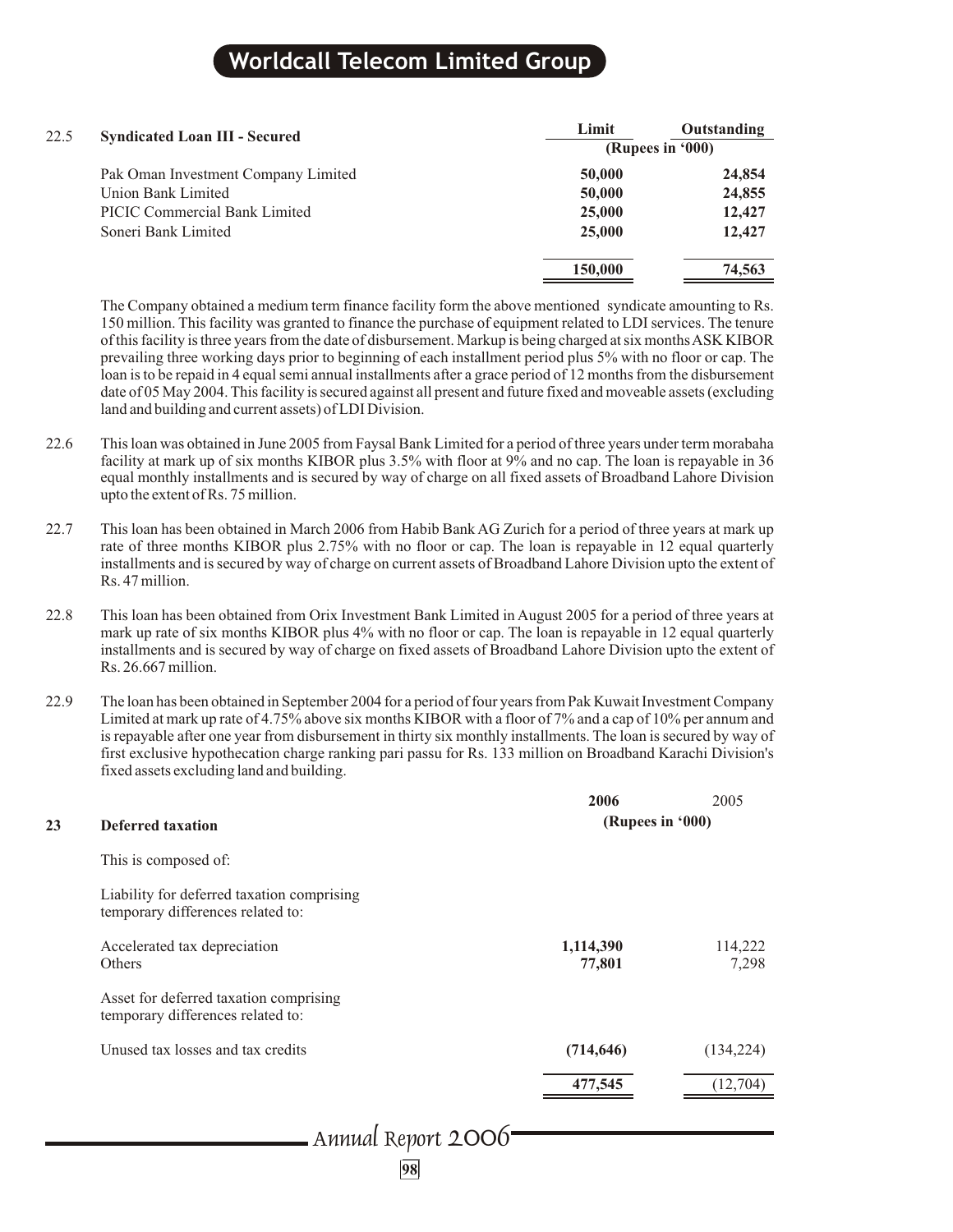|    |                                                             | <b>Note</b> | 2006             | 2005  |  |
|----|-------------------------------------------------------------|-------------|------------------|-------|--|
| 24 | <b>Retirement benefits</b>                                  |             | (Rupees in '000) |       |  |
|    | <b>Gratuity</b>                                             |             |                  |       |  |
|    | Parents gratuity obligations                                |             |                  |       |  |
|    | The amounts recognized in the balance sheet are as follows: |             |                  |       |  |
|    | Present value of defined benefit obligation                 |             | 73,978           | 5,774 |  |
|    | Unrecognized (actuarial losses)                             |             | (4, 155)         | (14)  |  |
|    |                                                             |             | 69,823           | 5,760 |  |
|    | Subsidiary's gratuity obligations                           |             | 280              |       |  |
|    |                                                             |             | 70,103           | 5,760 |  |
|    | Liability at beginning of the year                          |             | 5,760            | 1,023 |  |
|    | Acquisition through business combination                    |             | 42,743           |       |  |
|    | Charge to profit and loss account                           | 24.1        | 33,010           | 3,156 |  |
|    | Additional liability due to transferred employees           |             |                  | 1,611 |  |
|    | Paid during the year                                        |             | (11, 410)        | (30)  |  |
|    |                                                             |             | 70,103           | 5,760 |  |
|    |                                                             |             |                  |       |  |

24.1 Salaries, wages, amenities and other benefits include the following in respect of retirement and other benefits:

|                                                                                                 | 2006<br>(Rupees in '000)      | 2005        |
|-------------------------------------------------------------------------------------------------|-------------------------------|-------------|
| Interest cost for the year<br>Current service cost<br>Actuarial loss recognized during the year | 4,608<br>28,292<br><b>110</b> | 90<br>3,066 |
|                                                                                                 | 33,010                        | 3,156       |

Recent actuarial valuations of plans were carried out on 30 June 2006 by Nauman Associates.

Significant actuarial assumptions used for valuation of these plans are as follows:

|    |                                                       | 2006<br>per annum | 2005<br>per annum |
|----|-------------------------------------------------------|-------------------|-------------------|
|    | Discount rate                                         | 9%                | 9%                |
|    | Expected rates of salary increase                     | 8%                | $8\%$             |
|    |                                                       | 2006              | 2005              |
|    |                                                       | (Rupees in '000)  |                   |
| 25 | Liabilities against assets subject to finance lease   |                   |                   |
|    | Present value of minimum lease payments               | 364,556           | 158,230           |
|    | Less: Current portion shown under current liabilities | (188, 932)        | (55, 173)         |
|    |                                                       | 175,624           | 103,057           |
|    |                                                       |                   |                   |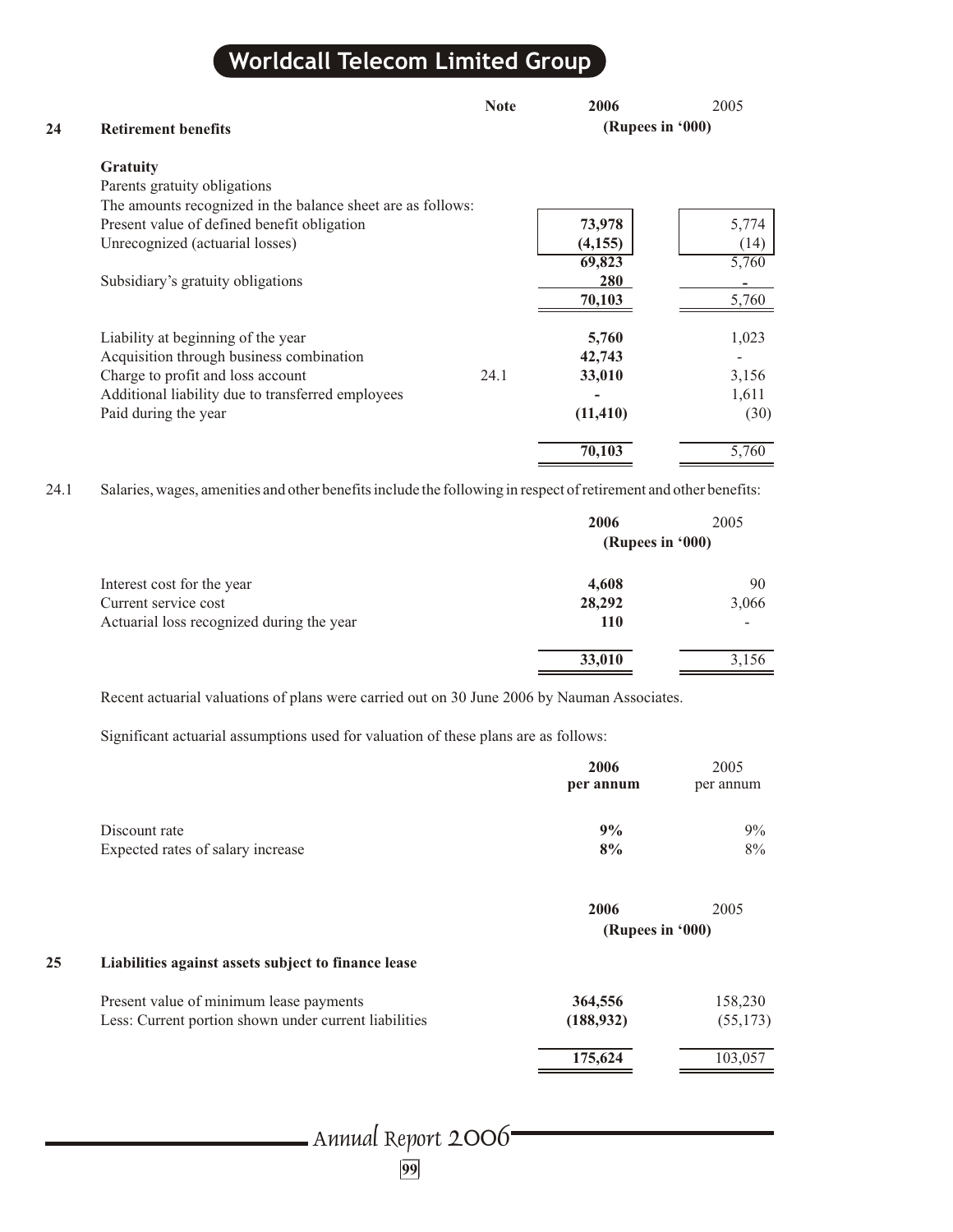Interest rate used as discounting factor ranging from 6 % to 17% per annum (2005: 6% to 10.5% per annum). Taxes, repairs, replacements and insurance costs are to be borne by lessee. Under the terms of the agreements, the Company has an option to acquire the assets at the end of the respective lease term by adjusting the deposit amount against the residual value of the asset and intends to exercise the option. In case of default in payment of installments the Company will be liable to pay additional lease rental on overdue payment at the rate of 0.1% per day (2005: 0.1% per day).

The amount of future payments of the lease and the period in which these payments will become due are as follows:

|    |                                                       | 2006           |                  | 2005      |            |                  |                        |
|----|-------------------------------------------------------|----------------|------------------|-----------|------------|------------------|------------------------|
|    |                                                       | <b>Minimum</b> | <b>Finance</b>   | Principal | Minimum    | Finance          | Principal              |
|    |                                                       | Lease          | cost             |           | Lease      | cost             |                        |
|    |                                                       | Payment        |                  |           | Payment    |                  |                        |
|    |                                                       |                | (Rupees in '000) |           |            | (Rupees in '000) |                        |
|    | Not later than one year                               | 216,340        | 27,408           | 188,932   | 64,593     | 9,420            | 55,173                 |
|    | Later than one year but                               |                |                  |           |            |                  |                        |
|    | not later than five year                              | 185,850        | 10,226           | 175,624   | 108,816    | 5,759            | 103,057                |
|    |                                                       | 402,190        | 37,634           | 364,556   | 173,409    | 15,179           | 158,230                |
|    |                                                       |                |                  |           |            |                  |                        |
|    |                                                       |                |                  |           | 2006       |                  | 2005                   |
|    |                                                       |                |                  |           |            | (Rupees in '000) |                        |
| 26 | License fee payable                                   |                |                  |           |            |                  |                        |
|    | Carrying value of license fee payable to PTA          |                |                  |           | 1,206,000  |                  | 1,208,610              |
|    | Less: present value adjustment                        |                |                  |           | (453, 107) |                  |                        |
|    |                                                       |                |                  |           | 752,893    |                  | $1,208,\overline{610}$ |
|    | Interest charged to profit and loss                   |                |                  |           | 23,774     |                  |                        |
|    | Less: current portion shown under current liabilities |                |                  |           | (71,000)   |                  |                        |
|    |                                                       |                |                  |           | 705,667    |                  | 1,208,610              |
|    |                                                       |                |                  |           |            |                  |                        |

This represents interest free license fee payable to PTA for WLL license. As per the agreement with PTA the total of Rs. 1,206 million is payable after four years by March 2010. The long term portion has been discounted using the effective interest rate of 12.5%.

#### **27 Contingencies and commitments**

#### 27.1 **Billing disputes with PTCL**

- a) The Worldcall Communications Limited (WCL) now merged into the Company, has a billing dispute amounting to Rs. 13.7 million with PTCL, these are the PTCL charges being in excess of actual usage as per the internal records. The committee formed by PTCL in this respect agreed the Company's claim, however, settlement is still pending.
- b) There is a difference of Rs. 36.8 million (2005: Rs 40 million) due to the difference in formulae used by PTCLand the Company for the calculation of Domestic Private Lease Circuits (DPLC) charges. PTCLhas charged bandwidth on the basis of activation of DPLC link whereas the Company has calculated the bandwidth charges from the date of activation of Digital Interface Units (DIU) for commercial operation and in proportion to activation of DIUs related to each DPLC. Further, PTCLhas charged the Company Rs.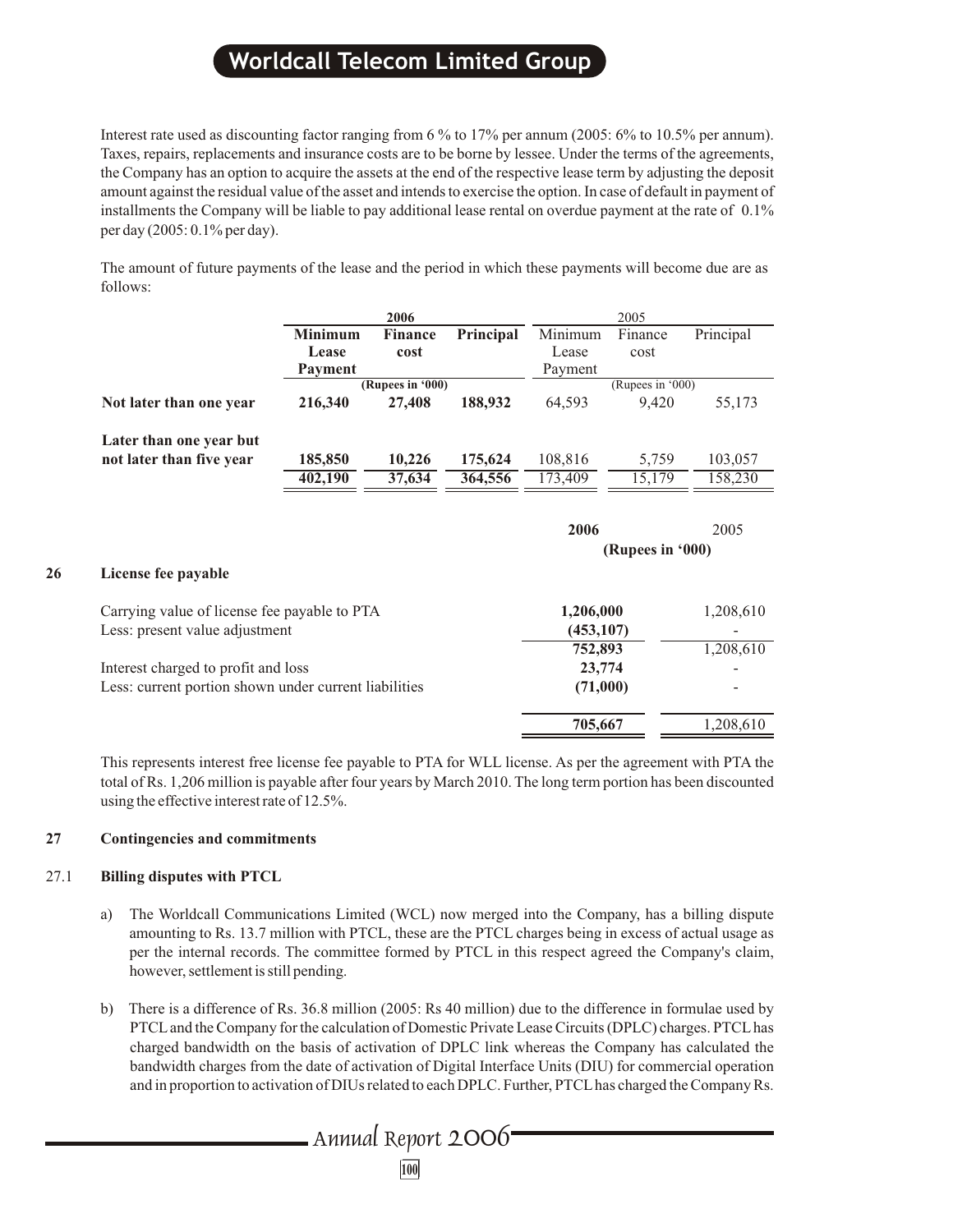3.8 million (2005: Rs 32 million) for the link between Karachi to Islamabad which has not yet been activated. PTCLhas also charged the Company excess DPLC charges amounting to Rs. 6.8 million (2005: Rs Nil) on account of differences of distances, transmission capacity and route which were not activated but were charged by PTCL.

- 27.2 The Income Tax proceedings of WML, WBLand the Company have been finalized upto Tax Year 2005 with the exception of the following issues relating to WCL:
- 27.2.1 The Taxation Officer reassessed the Income for the tax year 2005 creating gross tax liability of Rs.36.80 million (net tax liability of Rs.27.05 million). WCL (now merged into WTL) filed appeal to the Commissioner of Income Tax (Appeals) (CIT (A)) against order under section 122 of the Income Tax ordinance 2001.The appeal mainly related to add backs of bad debts write off, deferred cost, allocation of expenses to capital gain, excess perquisites and capital gain on sale of property. The CIT (A) in his order has allowed partial relief reducing the gross tax demand to Rs.27.69 million (net tax liability of Rs.15.80 million). The Company has filed appeal against the above said order of CIT(A) in Income Tax Appellate Tribunal. The management is confident that the appeal will be decided in its favour of the Company. The Company has already provided Rs.26.49 Million in the audited accounts for the year ended 30 June 2005.
- 27.2.2 The Taxation Officer reassessed the Income for the tax year 2004 creating gross tax liability of Rs.63.66 million (net tax liability of Rs.54.98 million). The Company filed appeal to the Commissioner of Income Tax (Appeals) against order under section 122 of the Income Tax ordinance 2001.The appeal mainly related to add backs of Intangible assets written off, deferred cost, excess perquisites and lease rentals. The CIT (A) in his order has allowed partial relief reducing the gross tax demand to Rs.56.86 million (net tax liability of Rs.34.99 million). The Company has already provided Rs.60 million in the audited accounts for the year ended 30 June 2004.The Company has also filed rectification application with the Taxation Officer on the issue that while framing the assessment Taxation Officer did not give full credit of advance tax and tax deducted at source while passing the order under section 124 and 129 of the Income Tax Ordinance 2001. After giving the effect of rectification application and order of  $CLT(A)$  the net tax demand for the tax year 2004 of the company would be Rs. 14.80 million (2005:Nil). The Company has filed appeal against the above said order of CIT(A) in Income Tax Appellate Tribunal . The management is confident that the appeal will be decided in favour of the Company.
- 27.2.3 The applicability of withholding tax under section 236 of the Income Tax Ordinance 2001 on Payphone services was challenged by the Association of Payphones Operators Pakistan. At present the matter is pending before the Honorable Supreme Court of Pakistan. The Management is confident of favorable outcome in this regard, therefore liability amounting to Rs. 141.80 million (2005: Nil) approximately has not been recognized in these accounts.

|      |                                                                                                             | 2006             | 2005      |
|------|-------------------------------------------------------------------------------------------------------------|------------------|-----------|
|      |                                                                                                             | (Rupees in '000) |           |
| 27.3 | Outstanding guarantees                                                                                      | 196,161          | 51,370    |
| 27.4 | Commitments in respect of capital expenditure                                                               | 66,349           | 236,600   |
| 27.5 | Outstanding letters of credit                                                                               | 324,277          |           |
| 28   | Issued, subscribed and paid up capital                                                                      |                  |           |
|      | Ordinary shares of Rs. 10 each as fully paid in cash<br>Ordinary shares of Rs. 10 each issued in accordance | 3,440,000        | 2,750,000 |
|      | with the scheme of merger                                                                                   | 3,099,658        |           |
|      |                                                                                                             | 6,539,658        | 2,750,000 |
|      | Annual Report 2006                                                                                          |                  |           |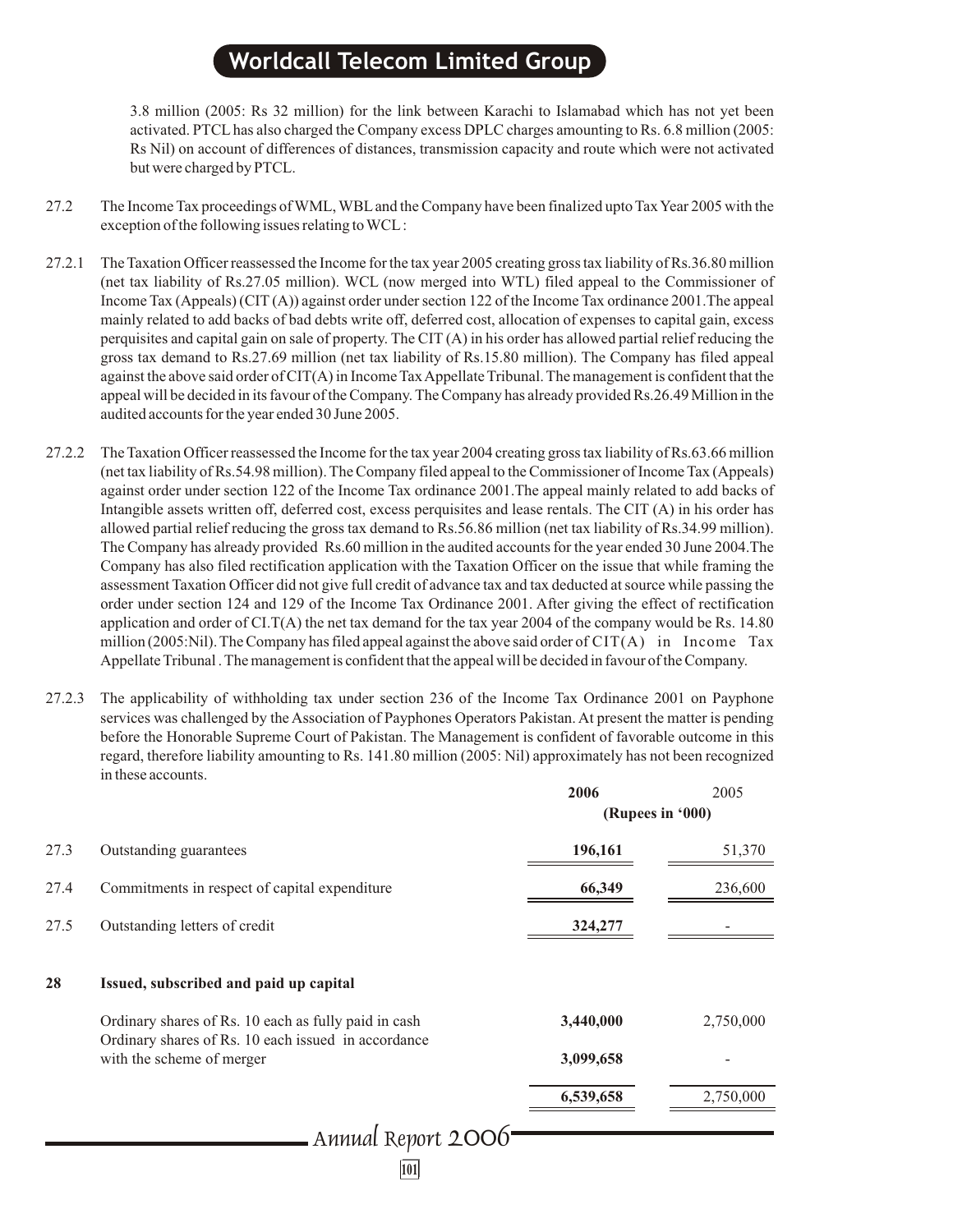|      |                                                          | 2006        | 2005               |
|------|----------------------------------------------------------|-------------|--------------------|
| 28.1 | Reconciliation of Issued, subscribed and paid up capital |             | (Number of shares) |
|      | Opening balance                                          | 275,000,000 | 3,500              |
|      | Issued as fully paid in cash                             | 69,000,000  | 274,996,500        |
|      | Issued in accordance with the scheme of merger           | 309,965,789 |                    |
|      |                                                          | 653,965,789 | 275,000,000        |
|      |                                                          |             |                    |

The detail of the Company's shares held by associated companies as at 30 June 2006 is as follows:

|    |                                               | 2006             | 2005       |
|----|-----------------------------------------------|------------------|------------|
|    |                                               | (Rupees in '000) |            |
|    | Name of associated undertaking                |                  |            |
|    | First Capital Securities Corporation Limited. | 78,538,838       | 29,250,000 |
|    | Pace (Pakistan) Limited.                      | 1,566,011        |            |
|    |                                               | 80,104,849       | 29,250,000 |
| 29 | Share premium                                 |                  |            |

This reserve can be utilized by the Company only for the purposes specified in section 83(2) of the Companies Ordinance, 1984. **Note**

|    |                                            | <b>Note</b> | 2006             | 2005    |
|----|--------------------------------------------|-------------|------------------|---------|
|    |                                            |             | (Rupees in '000) |         |
| 30 | <b>Revenue -Net</b>                        |             |                  |         |
|    | Telecom services                           |             | 4,153,102        | 677,854 |
|    | <b>Broadband services</b>                  |             | 906,881          |         |
|    |                                            |             | 5,059,983        | 677,854 |
|    | Less:                                      |             |                  |         |
|    | Sales tax                                  |             | 252,563          |         |
|    | Discount and commission                    |             | 427,525          |         |
|    |                                            |             | 680,088          |         |
|    |                                            |             | 4,379,895        | 677,854 |
| 31 | <b>Direct cost</b>                         |             |                  |         |
|    | Interconnect, settlement and other charges |             | 1,764,009        | 512,298 |
|    | Bandwidth and other PTCL charges           |             | 259,420          | 60,828  |
|    | Depreciation                               | 4.2         | 457,813          | 25,261  |
|    | Power consumption and pole rent            |             | 89,267           | 2,058   |
|    | PTA charges                                | 31.1        | 33,031           | 2,353   |
|    | Salaries and other benefits                |             | 8,331            |         |
|    | Inventory consumed                         |             | 23,380           |         |
|    | Stores and spares consumed                 |             | 8,856            |         |
|    | Annual Spectrum Fee                        |             | 16,378           | 265     |
|    | Content cost                               |             | 21,414           |         |
|    | Network maintenance & insurance            |             | 2,887            | 274     |
|    | Cable modem and accessories                |             | 5,617            |         |
|    | Others                                     |             | 2,118            | 4,496   |
|    |                                            |             | 2,692,521        | 607,833 |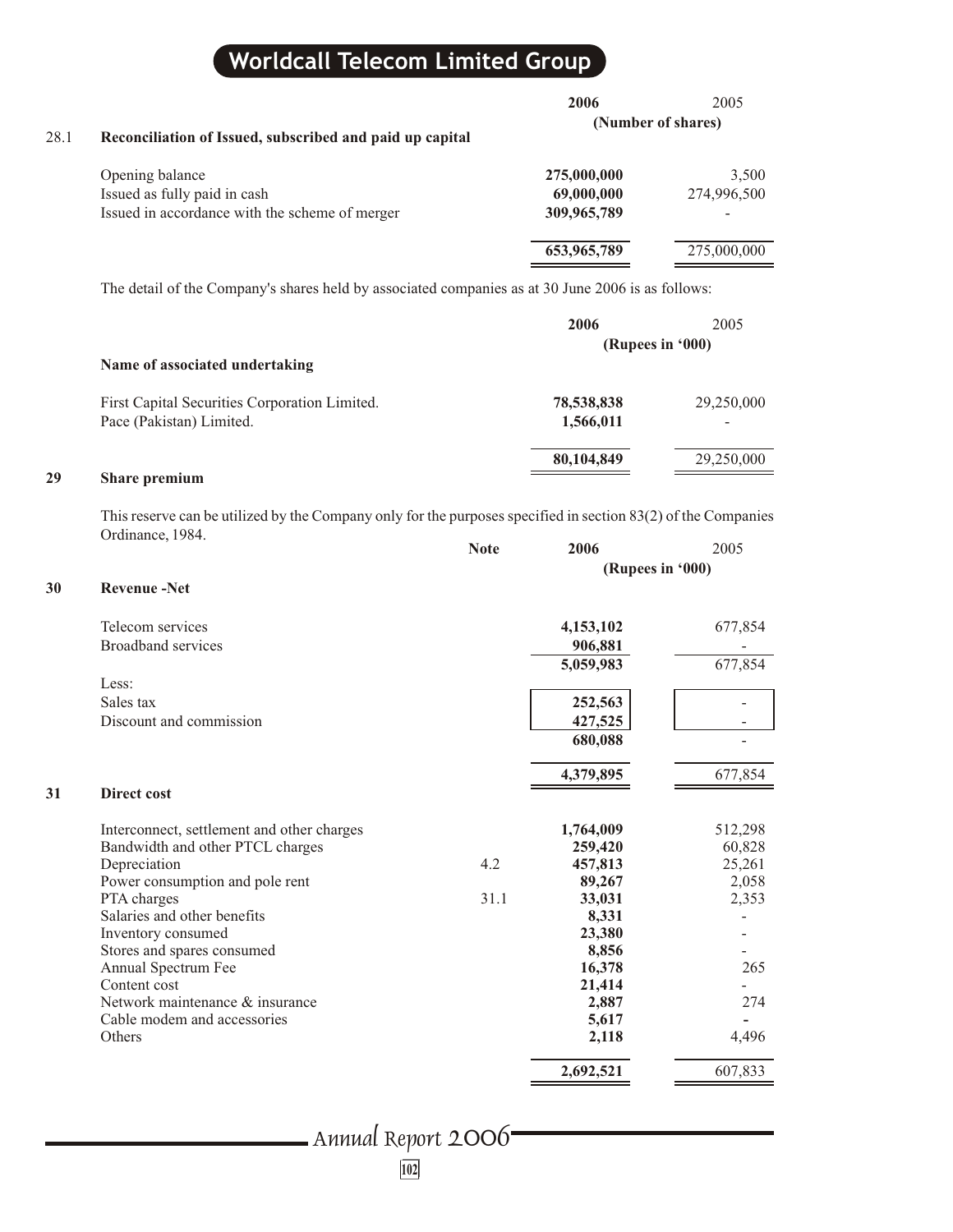|        |                                            | <b>Note</b> | 2006             | 2005    |
|--------|--------------------------------------------|-------------|------------------|---------|
|        |                                            |             | (Rupees in '000) |         |
| 31.1   | <b>PTA Charges</b>                         |             |                  |         |
|        | LDI License                                | 31.1.1      | 12,522           | 2,192   |
|        | <b>WLL</b> License                         | 31.1.2      | 7,621            | 161     |
|        | Payphones License                          | 31.1.3      | 8,311            |         |
|        | <b>Broadband License</b>                   | 31.1.4      | 3,023            |         |
|        | Telephony License                          | 31.1.5      | 333              |         |
|        | Annual numbering charges                   |             | 1,221            |         |
|        |                                            |             | 33,031           | 2,353   |
| 31.1.1 | PTA charges for LDI License                |             |                  |         |
|        | <b>Gross revenue</b>                       |             | 1,847,755        | 634,941 |
|        | <b>Interoperator and related PTA cost:</b> |             |                  |         |
|        | Interconnect charges                       |             | 261,800          | 62,980  |
|        | Inter carrier settlement charges           |             | 88,548           | 9,967   |
|        | Access Promotion Contribution (APC)        |             | 568,746          | 203,959 |
|        | Universal Service Fund (USF)               |             | 11,400           | 142,866 |
|        | <b>CPP</b> Charges                         |             | 271,876          | 81,477  |
|        | Bandwidth and other PTCL Charges           |             | 144,475          | 60,617  |
|        |                                            |             | 1,346,845        | 561,866 |
|        | Net revenue                                |             | 500,910          | 73,075  |
|        | PTA charges                                |             | 12,522           | 2,192   |

This provision represents charges payable to PTA in respect of contribution to the Research and Development Fund established by Federal Government (Rs. 5,009,100), Universal Service Fund (Rs. 5,009,100) and annual regulatory fee (Rs. 2,504,550) under the license agreement for LDI project.

|        |                                            | 2006             | 2005  |
|--------|--------------------------------------------|------------------|-------|
|        |                                            | (Rupees in '000) |       |
| 31.1.2 | <b>PTA charges for WLL License</b>         |                  |       |
|        | <b>Gross revenue</b>                       | 441,709          | 6,055 |
|        | <b>Interoperator and related PTA cost:</b> |                  |       |
|        | Leased circuit and other charges           | 27,012           |       |
|        | Interconnect charges                       | 109,846          | 673   |
|        |                                            | 136,858          | 673   |
|        | Net revenue                                | 304,851          | 5,382 |
|        | PTA charges                                | 7,621            | 161   |
|        |                                            |                  |       |

This provision represents charges payable to PTA in respect of contribution to the Research and Development Fund established by Federal Government (Rs. 3,048,505), Universal Service Fund (Rs. 3,048,505) and annual regulatory fee (Rs. 1,524,253) under the license agreement for WLL project.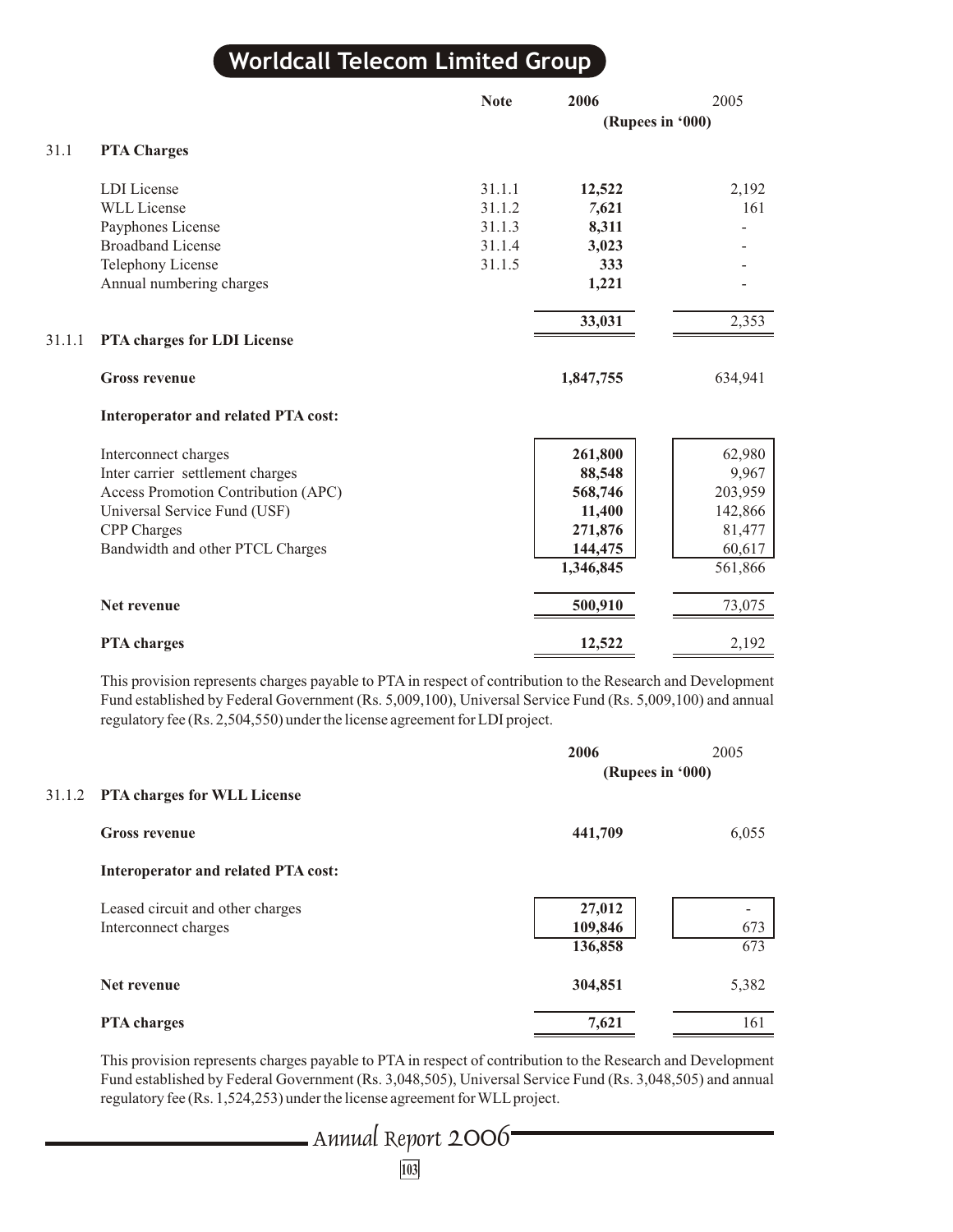The gross revenue represents revenue from licensed services only i.e. connection charges, post paid billing to customers, air time of prepaid cards utilized by customers, line rent of both prepaid and post paid connections and local and international inbound revenue. It does not include one time initial fee received from customers on activation of connection i.e. membership fee and license fee.

|        |                                              | 2006             | 2005 |
|--------|----------------------------------------------|------------------|------|
|        |                                              | (Rupees in '000) |      |
| 31.1.3 | PTA charges for Payphones License            |                  |      |
|        | <b>Gross revenue</b>                         | 1,492,341        |      |
|        | <b>Interoperator and related PTA cost:</b>   |                  |      |
|        | Interconnect charges                         | (1,028,249)      |      |
|        | Net revenue                                  | 464,092          |      |
|        | PTA charges                                  | 2,320            |      |
|        | Provision pertaining to previous years       | 5,991            |      |
|        | <b>Total provision</b>                       | 8,311            |      |
| 31.1.4 | PTA charges for Broadband License            |                  |      |
|        | Gross revenue from Internet over Cable (IOC) | 458,069          |      |
|        | PTA charges                                  | 3,023            |      |
| 31.1.5 | PTA charges for Telephony License            |                  |      |
|        | Gross revenue from telephony services        | 25,015           |      |
|        | <b>Interconnect charges</b>                  | (11,702)         |      |
|        | Net revenue                                  | 13,313           |      |
|        | <b>PTA</b> charges                           | 333              |      |

This provision represents charges payable to PTA in respect of contribution to the Research and Development Fund established by Federal Government (Rs. 133,131), Universal Service Fund (Rs. 133,131) and annual regulatory fee (Rs. 66,565) under the license agreement for Telephony project.

|    |                                               | <b>Note</b> | 2006    | 2005             |  |
|----|-----------------------------------------------|-------------|---------|------------------|--|
|    |                                               |             |         | (Rupees in '000) |  |
| 32 | <b>Operating cost</b>                         |             |         |                  |  |
|    | Salaries, wages and benefits                  |             | 385,036 | 32,649           |  |
|    | Marketing, advertisement and selling expenses |             | 99,659  | 31,919           |  |
|    | Rent, rates and taxes                         | 32.1        | 44,056  | 4,018            |  |
|    | Communications                                |             | 33,736  | 1,211            |  |
|    | Transportation                                |             | 35,939  |                  |  |
|    | Legal and professional                        | 32.1        | 25,058  | 528              |  |
|    | Insurance                                     |             | 24,665  | 2,619            |  |
|    | Utilities                                     |             | 21,483  | 1,144            |  |
|    |                                               |             |         |                  |  |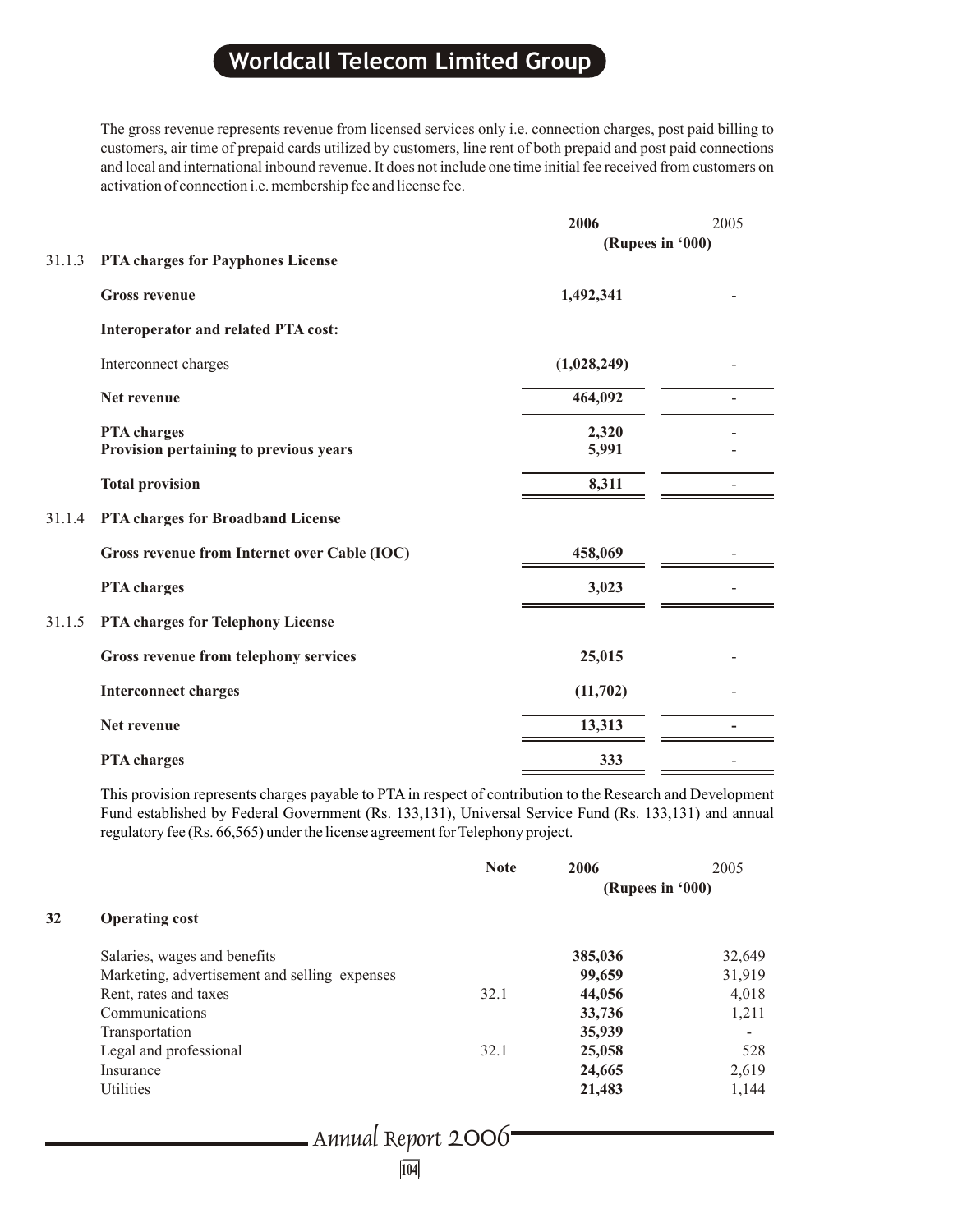|                              | <b>Note</b> | 2006             | 2005   |
|------------------------------|-------------|------------------|--------|
|                              |             | (Rupees in '000) |        |
| Printing and stationary      |             | 17,517           | 848    |
| Entertainment                |             | 16,650           | 987    |
| Travel and conveyance        |             | 14,194           | 2,588  |
| Repairs and maintenance      |             | 12,413           | 639    |
| Provision for doubtful debts |             | 77,200           |        |
| Bad debts written off        |             | 10,036           |        |
| Donations                    | 32.2        | 5,129            | 95     |
| Fees and subscriptions       |             | 4,122            |        |
| Postage and courier          |             | 3,783            | 152    |
| Newspapers and periodicals   |             | 2,445            |        |
| Consultancy                  |             | 2,182            |        |
| Auditor's remuneration       | 32.3        | 3,686            | 700    |
| Depreciation                 | 4.2         | 46,741           | 3,953  |
| Amortization                 | 6.1         | 200,090          | 5,125  |
| Loss on sale of fixed assets |             | 3,695            |        |
| Miscellaneous                |             | 10,949           | 2,322  |
|                              |             | 1,100,464        | 91,497 |

32.1 These includes operating expenses amounting to Rs. 91,000 with respect to investment properties.

32.2 None of the Directors of the Company or any of their spouses have any interest in or otherwise associated with any of the recipients of donations made by the Company during the year.

|      |                                               | 2006             | 2005   |
|------|-----------------------------------------------|------------------|--------|
|      |                                               | (Rupees in '000) |        |
| 32.3 | <b>Auditor's remuneration</b>                 |                  |        |
|      | Statutory audit                               | 2,416            | 700    |
|      | Half year review                              | 650              |        |
|      | Other sundry certifications                   | 310              |        |
|      | Out of pocket expenses                        | 310              |        |
|      |                                               | 3,686            | 700    |
| 33   | <b>Finance cost</b>                           |                  |        |
|      | Mark-up on long term loan                     | 70,767           |        |
|      | Interest on license fee payable               | 23,774           |        |
|      | Financial charge on leased liabilities        | 33,011           | 4,818  |
|      | Mark up on Term Finance Certificates          | 24,527           |        |
|      | Mark-up on running finance                    | 16,934           | 10,563 |
|      | Bank charges and commission                   | 10,473           | 5,696  |
|      | Mark-up on advances from associated companies | 89               | 3,669  |
|      |                                               | 179,575          | 24,746 |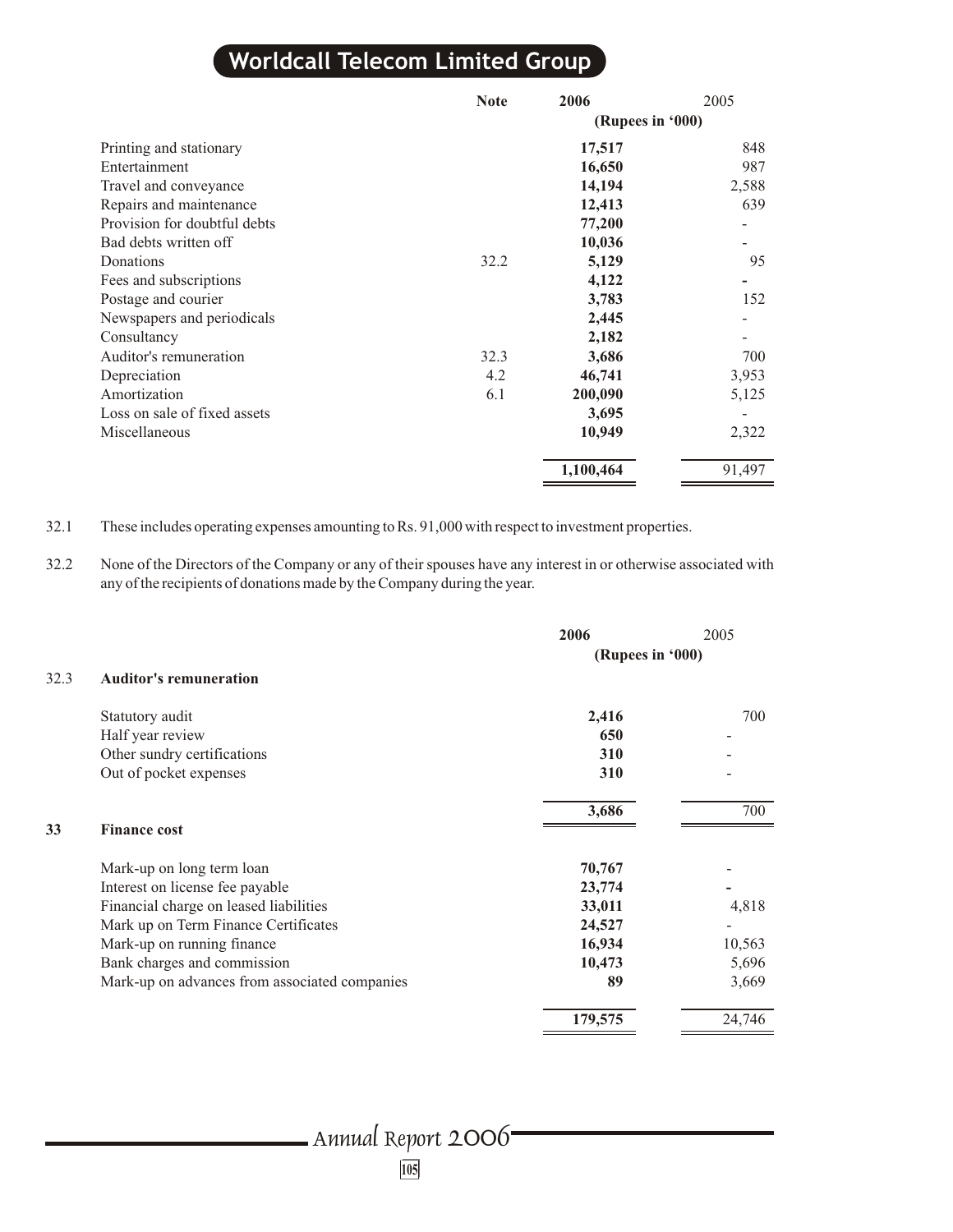|    |                                             | 2006             | 2005     |
|----|---------------------------------------------|------------------|----------|
| 34 | Other operating income                      | (Rupees in '000) |          |
|    | Income from financial assets                |                  |          |
|    | Profit on sale of investments               | 104,868          | 5,193    |
|    | Income on deposit accounts                  | 15,622           | 9,791    |
|    | Mark-up on advances to associated companies | 9,458            |          |
|    | <b>Exchange Loss</b>                        | (4, 635)         | (701)    |
|    |                                             | 125,313          | 14,283   |
|    | Income from non-financial instruments       |                  |          |
|    | Rental income from investment property      | 3,712            |          |
|    | Scrap sales                                 |                  | 17       |
|    | Miscellaneous                               | 28,205           |          |
|    |                                             | 31,917           | 17       |
|    |                                             | 157,230          | 14,300   |
| 35 | <b>Taxation</b>                             |                  |          |
|    | Current year                                |                  |          |
|    | Current                                     |                  |          |
|    | Deferred                                    | 234,610          | (12,704) |
|    |                                             | 234,610          | (12,704) |
|    |                                             |                  |          |

35.1 In view of the available tax losses, provision for current year taxation represents minimum tax payable under section 113 of the Income Tax Ordinance, 2001 at the rate of one-half of one percent of turnover of the Company.

|      |                                                                                                         |                           | 2006             | 2005     |
|------|---------------------------------------------------------------------------------------------------------|---------------------------|------------------|----------|
| 36   | <b>Earnings per share</b>                                                                               |                           |                  |          |
| 36.1 | Basic earnings per share                                                                                |                           |                  |          |
|      | Profit after taxation available for distribution<br>to ordinary shareholders                            | Rupees<br><i>in '000'</i> | 928,353          | (19,218) |
|      | Weighted average number of ordinary shares                                                              | <b>Number</b><br>in '000' | 642,466          | 116,428  |
|      | Basic earnings per share                                                                                | Rupees                    | 1.44             | (0.17)   |
| 36.2 | Diluted earnings per share                                                                              |                           | (Rupees in '000) |          |
|      |                                                                                                         |                           |                  |          |
|      | Profit after taxation available for<br>distribution to ordinary shareholders                            |                           | 928,353          | (19,218) |
|      | After tax effect of interest on convertible loan<br>Profit after taxation available for distribution to |                           | 2,076            |          |
|      | ordinary shareholders (diluted)                                                                         |                           | 930,429          | (19,218) |
|      |                                                                                                         |                           |                  |          |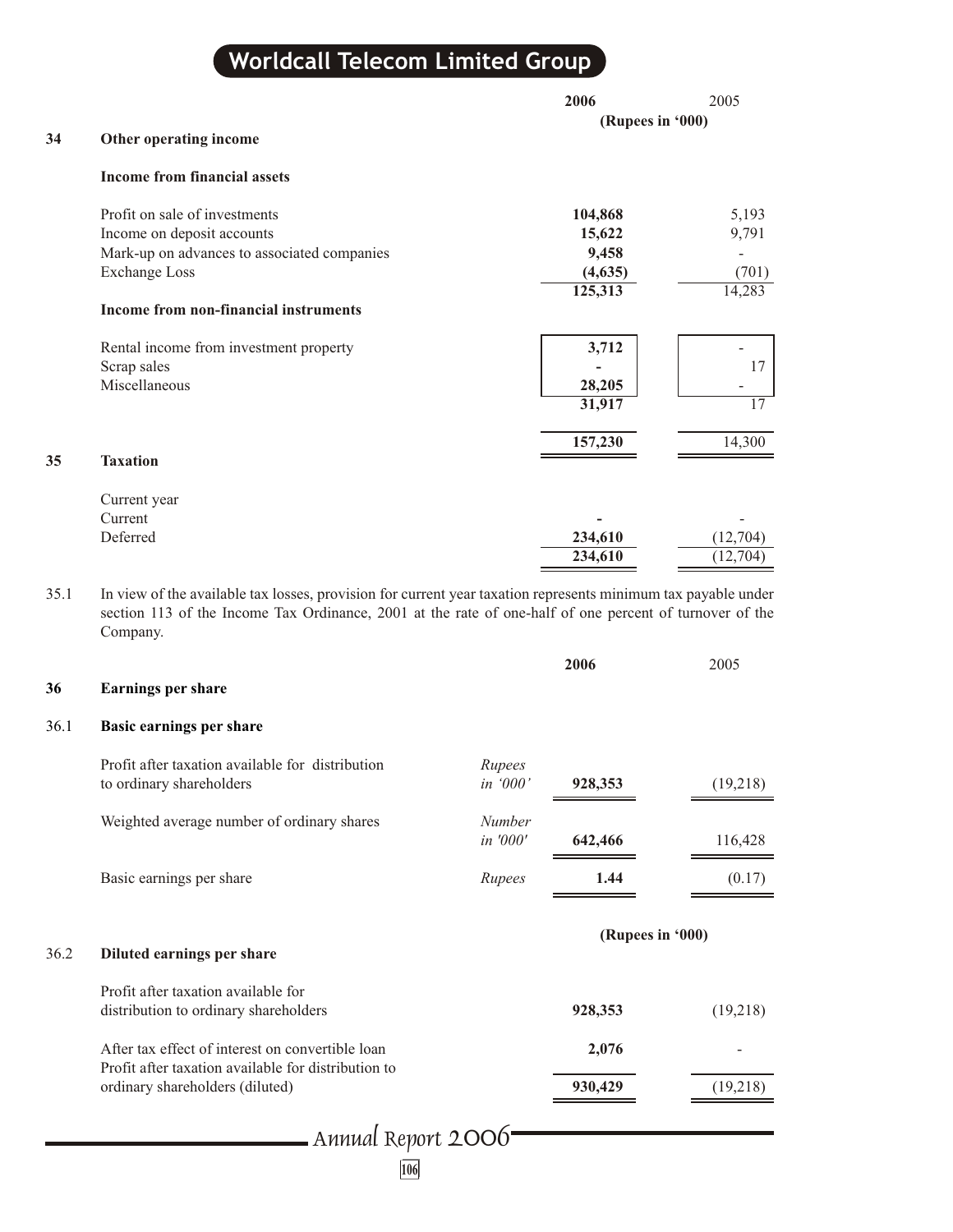|                                                      |        | 2006            | 2005    |
|------------------------------------------------------|--------|-----------------|---------|
|                                                      |        | Number in '000' |         |
| Weighted average number of ordinary shares           |        | 642,466         | 116,428 |
| Effect of conversion of convertible loan             |        | 44,736          |         |
| Weighted average number of ordinary shares (diluted) |        | 687,202         | 116,428 |
| Diluted earnings per share                           | Rupees | 1.35            | (0.17)  |

#### **37 Related party transactions**

The related parties comprise foreign subsidiary, local associated companies, related group companies, directors of the Company, companies where directors also hold directorship, and key management employees. Details of transactions with related parties, other than those which have been specifically disclosed elsewhere in these financial statements are as follows:

|                                | 2006             | 2005   |  |
|--------------------------------|------------------|--------|--|
|                                | (Rupees in '000) |        |  |
| <b>Associated companies</b>    |                  |        |  |
| Purchase of goods and services | 41,083           | 58,743 |  |
| Interest on loan               | 9,547            | 21,991 |  |
| Sale of goods and services     | 4,453            | 91,434 |  |

All transactions with related parties have been carried out on commercial terms and conditions.

|    |                                                                  | 2006             | 2005      |
|----|------------------------------------------------------------------|------------------|-----------|
|    |                                                                  | (Rupees in '000) |           |
| 38 | Cash generated from operations                                   |                  |           |
|    | Profit before taxation                                           | 1,162,963        | (31, 922) |
|    | Adjustment for non-cash charges and other items:                 |                  |           |
|    | Depreciation                                                     | 504,554          | 29,214    |
|    | Amortization of intangible assets                                | 200,090          | 1,930     |
|    | Amortization of deferred cost                                    | 15,933           |           |
|    | Amortization of transaction cost                                 | 9,178            | 3,195     |
|    | Provision for doubtful receivables                               | 77,200           |           |
|    | Bad debts written off                                            | 10,036           |           |
|    | Gain on sale of investments                                      | (104, 868)       |           |
|    | Property, plant and equipment written off                        | 4,516            |           |
|    | Loss on disposal of property, plant and equipment                | 3,695            |           |
|    | Exchange loss                                                    |                  | 701       |
|    | Shares of loss of associate                                      | 14,072           |           |
|    | Gain on re-measurement of investments at fair value              | (138, 363)       |           |
|    | Gain on re-measurement of investment property at fair value      | (21,000)         |           |
|    | Gain on re-measurement of long term liabilities at present value | (453, 107)       |           |
|    | Retirement benefits                                              | 33,010           | 2,036     |
|    | Finance cost                                                     | 179,575          | 24,744    |
|    | Profit before working capital changes                            | 1,497,484        | 29,898    |
|    |                                                                  |                  |           |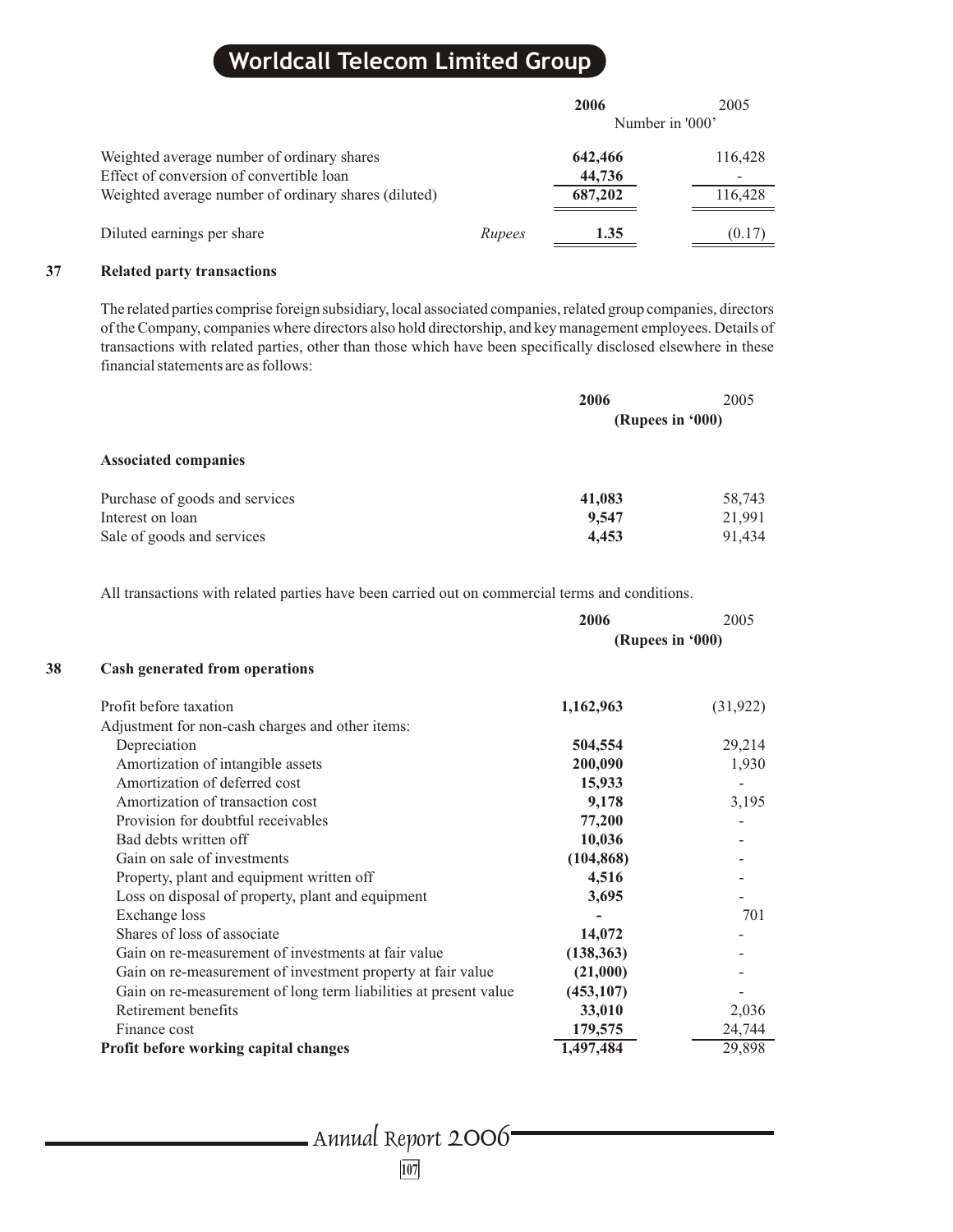|    |                                                            | <b>Note</b> | 2006        | 2005             |  |
|----|------------------------------------------------------------|-------------|-------------|------------------|--|
|    |                                                            |             |             | (Rupees in '000) |  |
|    | Effect on cash flow due to working capital changes:        |             |             |                  |  |
|    | Stores and spares                                          |             | (2,657)     |                  |  |
|    | Stock in trade                                             |             | (4,310)     | (437)            |  |
|    | Trade debts                                                |             | (132, 472)  | (300, 367)       |  |
|    | Loans and advances                                         |             | 168,767     | (11,517)         |  |
|    | Deposits and short term prepayments                        |             | 26,696      | (110,797)        |  |
|    | Other receivables                                          |             | (124, 488)  | (31,592)         |  |
|    | Trade and other payables                                   |             | (567, 557)  | 887,965          |  |
|    |                                                            |             | (636, 021)  | 433,255          |  |
|    |                                                            |             | 861,463     | 463,153          |  |
| 39 | Cash and cash equivalents                                  |             |             |                  |  |
|    | Cash and bank balances                                     | 16          | 1,456,516   | 591,928          |  |
|    | Running finance under markup arrangements-Secured          |             | (273, 207)  | (29, 539)        |  |
| 40 | <b>Business combination</b>                                |             | 1,183,309   | 562,389          |  |
|    | Detail of net assets acquired and goodwill are as follows: |             |             |                  |  |
|    | Fair value of shares issued                                |             | 4,472,806   |                  |  |
|    | Fair value of net assets acquired                          |             | (1,795,108) |                  |  |
|    | Minority interest in net asset of                          |             |             |                  |  |
|    | Worldcall Lanka (Pvt) Ltd. (29.35%)                        |             | 11,425      |                  |  |
|    | Goodwill                                                   |             | 2,689,123   |                  |  |

In the absence of the market value at the Effective Date, the fair value of share issued is based on share value used in determining swap ratio approved by Lahore High court in its order dated 24 April 2006.

#### **41 Remuneration of chairman, chief executive and executives**

The aggregate amount charged in these financial statements during the year for remuneration, including certain benefits, to the chief executive, directors and executives of the Company were as follows:

|                          | <b>Chief Executive</b> |                  | <b>Directors</b> |      | <b>Executives</b> |        |
|--------------------------|------------------------|------------------|------------------|------|-------------------|--------|
|                          | 2006                   | 2005             | 2006             | 2005 | 2006              | 2005   |
|                          |                        | (Rupees in '000) | (Rupees in '000) |      | (Rupees in '000)  |        |
| Managerial               | 1,584                  |                  | 2,120            |      | 37,902            | 12,339 |
| Retirement benefits      | <b>200</b>             |                  | <b>100</b>       |      | 2,506             |        |
| Housing                  | 648                    |                  | 848              |      | 15,225            | 4,936  |
| Utilities                | 168                    |                  | 212              |      | 3,833             | 1,233  |
|                          | 2,600                  |                  | 3,280            |      | 59,466            | 18,508 |
| <b>Number of persons</b> | 1                      |                  | 2                |      | 56                | 19     |

During the year there were a total of four chief executives representing each of the merged entities before the date of the court order for merger of WCL, WBLand WMLwith the Company.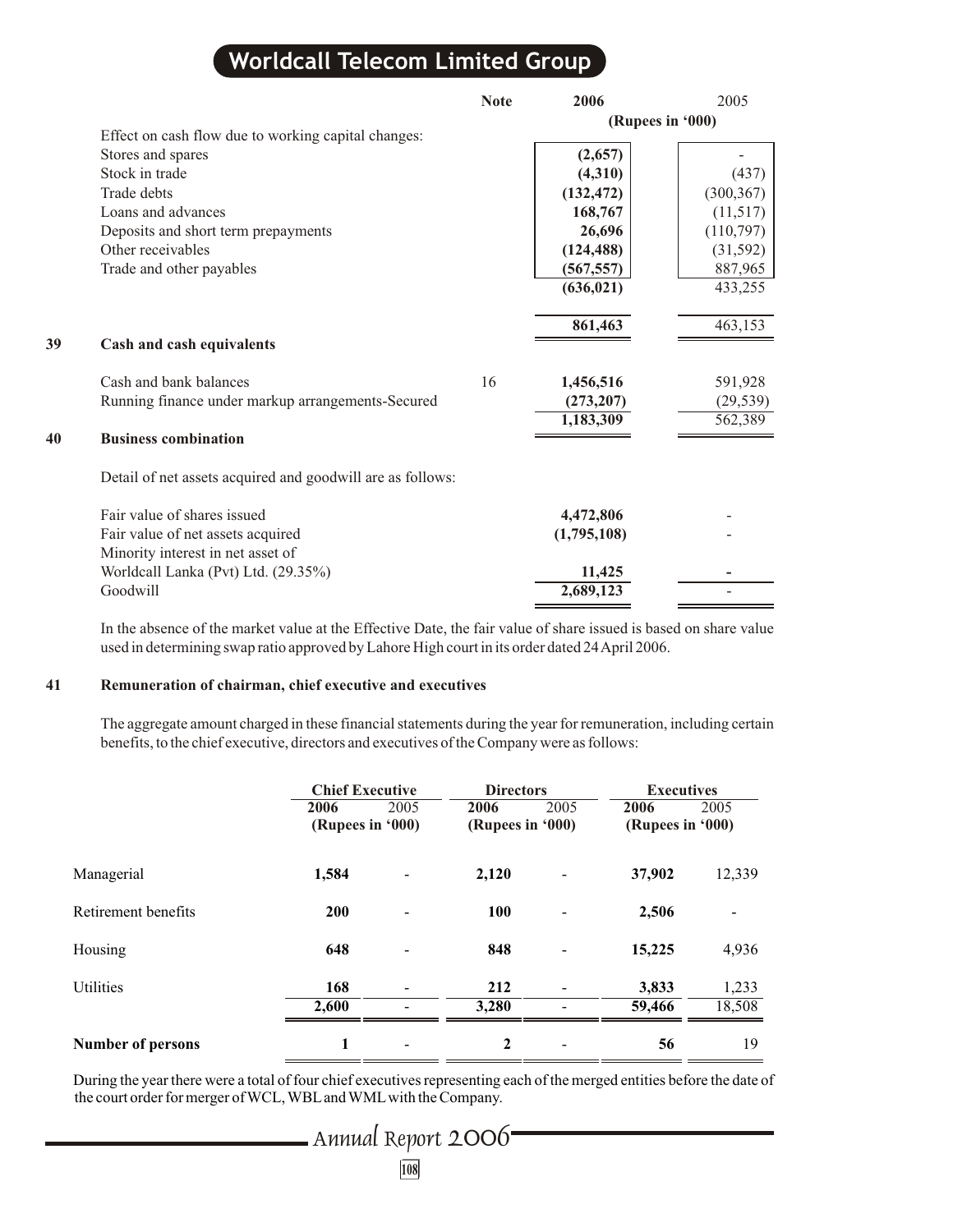# **Worldcall Telecom Limited Group**

The chief executive, directors and certain executives of the Company are provided with Company maintained vehicles and residential telephones.

Aggregate amount charged in these financial statements for the year for fee to directors was Rs. Nil (2005: Rs. Nil).

### **42 Accounting estimates and judgments**

### **Income Taxes**

The Group takes into account the current income tax law and decisions taken by appellate authorities. Instances where the Group's view differs from the view taken by the income tax department at the assessment stage and where the Group considers that its view on items of material nature is in accordance with law, the amounts are shown as contingent liabilities. Furthermore, the Group may be able to avail the benefit of the payment of turnover tax, provided sufficient taxable profits are available in next five years when this credit can be utilized.

### **Investment property**

The estimates for revalued amounts of different investment properties, are based on valuation performed by external professional valuer and recommendation of technical teams of the Group. Further, the Group reviews the value of the assets for possible impairment on an annual basis.

### **Gratuity**

Certain actuarial assumptions have been adopted as disclosed in note 23.1 to the financial statements for valuation of present value of defined benefit obligations. Any changes in these assumptions in future years might affect unrecognized gains and losses in those years.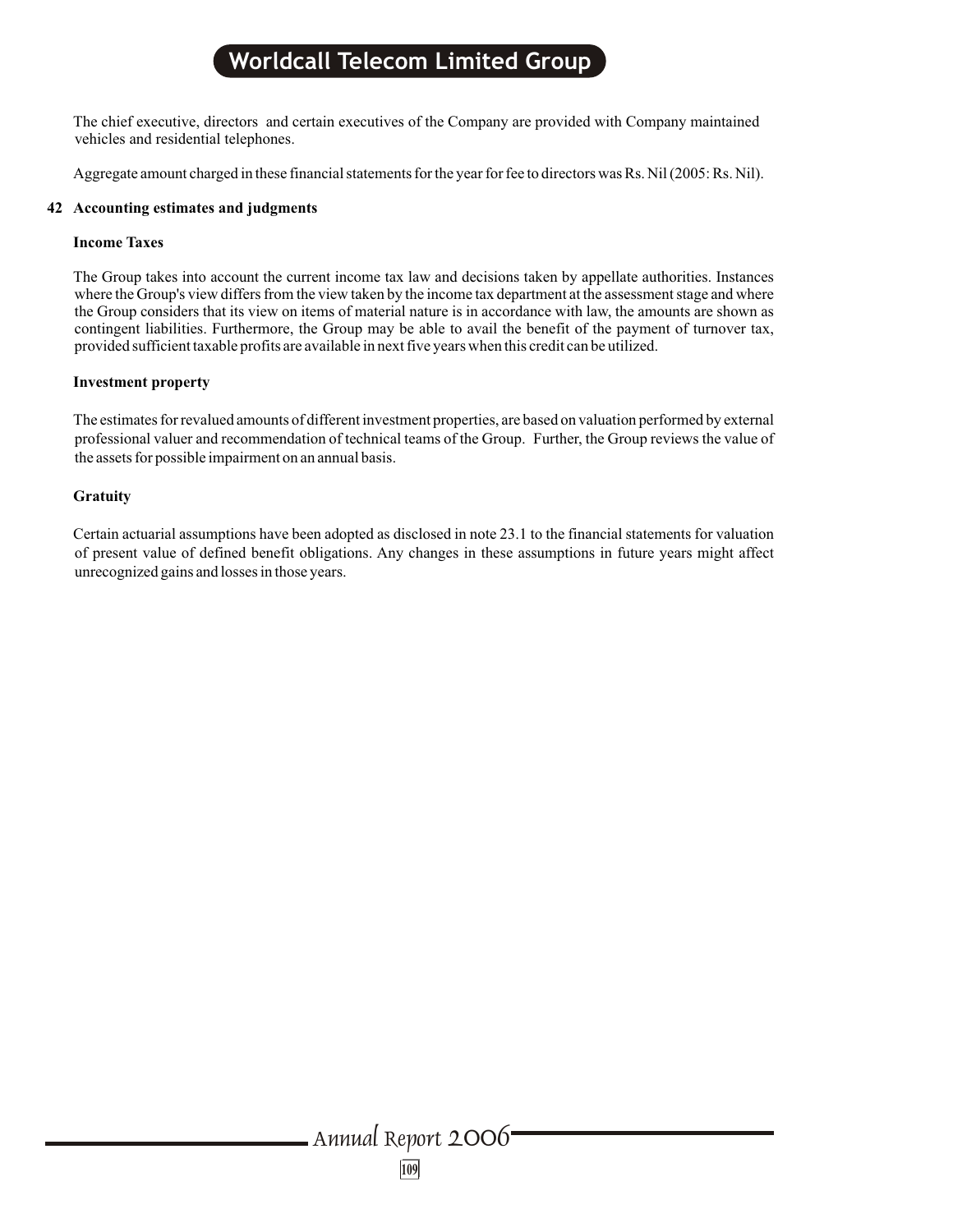|                                                                                                                                                                                                                          |                                                | Interest / mark up bearing    |                                |                                |                                                     | Non interest/mark up bearing  |                                |                                                               |                                                               |                                                    |
|--------------------------------------------------------------------------------------------------------------------------------------------------------------------------------------------------------------------------|------------------------------------------------|-------------------------------|--------------------------------|--------------------------------|-----------------------------------------------------|-------------------------------|--------------------------------|---------------------------------------------------------------|---------------------------------------------------------------|----------------------------------------------------|
|                                                                                                                                                                                                                          | Maturity<br>one year<br>upto                   | Maturity<br>one year<br>after | two years<br>Maturity<br>after | Sub total                      | Maturity<br>one year<br>upto                        | Maturity<br>one year<br>after | two years<br>Maturity<br>after | Sub total                                                     | Total                                                         |                                                    |
|                                                                                                                                                                                                                          |                                                | upto two years                | upto five years                |                                |                                                     | upto two years                | upto five years                |                                                               | 2006                                                          | 2005                                               |
| <b>Financial</b> assets                                                                                                                                                                                                  |                                                |                               |                                |                                |                                                     |                               |                                |                                                               |                                                               |                                                    |
| Loans and advances - considered good<br>Deposits and short term prepayments<br>Long term investments - at cost<br>Long term deposit<br>Other receivables<br>Trade debt                                                   | 134,095                                        |                               |                                | 134,095                        | $8,218$<br>701,744<br>140,110<br>411,093<br>371,838 |                               | 27,923<br>199,704              | 140,110<br>411,093<br>371,838<br>27,923<br>207,922<br>701,744 | 134,095<br>207,922<br>701,744<br>140,110<br>27,923            | 139,129<br>101,275<br>6,952<br>300,367<br>132,351  |
| Short term investments                                                                                                                                                                                                   | 412,704                                        |                               |                                | 412,704                        |                                                     |                               |                                |                                                               | 411,093<br>784,542                                            | ï                                                  |
| Cash and bank balances                                                                                                                                                                                                   | $\frac{1,209,472}{1,756,271}$                  | ı                             |                                | $\frac{1,209,472}{1,756,271}$  | 247,044<br>1,880,047                                |                               | 227,627                        | 2,107,674<br>247,044                                          | 1,456,516<br>3,863,945                                        | 1.272.002<br>591,928                               |
| <b>Financial liabilities</b>                                                                                                                                                                                             |                                                |                               |                                |                                |                                                     |                               |                                |                                                               |                                                               |                                                    |
| Liabilities against assets subject to finance lease<br>Term finance certificates - Secured<br>Long term finances-secured<br>Long term payables<br>License fee payable<br>Long term deposits                              | 433,830<br>188,932<br>100,000                  | 49,909<br>433,830<br>175,624  | 651,187                        | 149,909<br>,518,847<br>364,556 |                                                     |                               | 6,261<br>77,214<br>705,667     | 6,261<br>77,214<br>705,667                                    | 1,518,847<br>77,214<br>705,667<br>149,909<br>364,556<br>6,261 | ,208,610<br>4,539<br>722,768<br>158,230<br>106,875 |
| Running finance under markup<br>Interest and mark up accrued<br>Trade and other payables<br>arrangements-Secured                                                                                                         | 273,207<br>995,969<br>$\overline{\phantom{a}}$ | 659,363                       | 651,187                        | 273,207<br>2,306,519           | 783,204<br>817,335<br>34,131                        |                               | 789,142                        | 783,204<br>34,131<br>1,606,47                                 | 783,204<br>273,207<br>3,912,996<br>34,131                     | 3,233,295<br>947,150<br>29,539<br>55,584           |
| Off balance sheet financial instruments                                                                                                                                                                                  |                                                |                               |                                |                                |                                                     |                               |                                |                                                               |                                                               |                                                    |
| The effective interest/mark-un-rates for the monetary financial assets and liabilities are mentioned in respective notes to the financial statements<br>Contingencies and commitments<br>Letters of credit<br>Guarantees |                                                |                               |                                |                                |                                                     |                               |                                |                                                               | 267,309<br>$\frac{324,277}{787,747}$<br>196,161               | 122,500<br>236,600<br>51,370<br>410,470            |

# The effective interest/ mark-up rates for the monetary financial assets and liabilities are mentioned in respective notes to the financial statements.

# 43.1 Financial risk management objectives 43.1 **Financial risk management objectives**

The Group finances its operations through equity, borrowings and management of working capital with a view to obtain a reasonable mix between the various sources of finance to minimize risk. The Group finances its operations through equity, borrowings and management of working capital with a view to obtain a reasonable mix between the various sources of finance to minimize risk.

Taken as a whole, risk arising from the Group's financial instruments is limited as there is no significant exposure to market risk in respect of such instruments. Taken as a whole, risk arising from the Group's financial instruments is limited as there is no significant exposure to market risk in respect of such instruments.

# Foreign exchange risk management 43.2 **Foreign exchange risk management** 43.2

Foreign currency risk arises mainly where receivables and payables exist due to transactions entered into foreign currency. The Group is exposed to foreign currency risk on sales, purchases and borrowings that are entered Foreign currency risk arises mainly where receivables and payables exist due to transactions entered into foreign currency. The Group is exposed to foreign currency risk on sales, purchases and borrowings that are entered in a currency other than Pak Rupees. The Group uses forward exchange contracts to hedge its foreign currency risk, when considered appropriate.

### **Worldcall Telecom Limited Group**

**110**

Annual Report 2006

**43 Financial assets and liabilities**

43 Financial assets and liabilities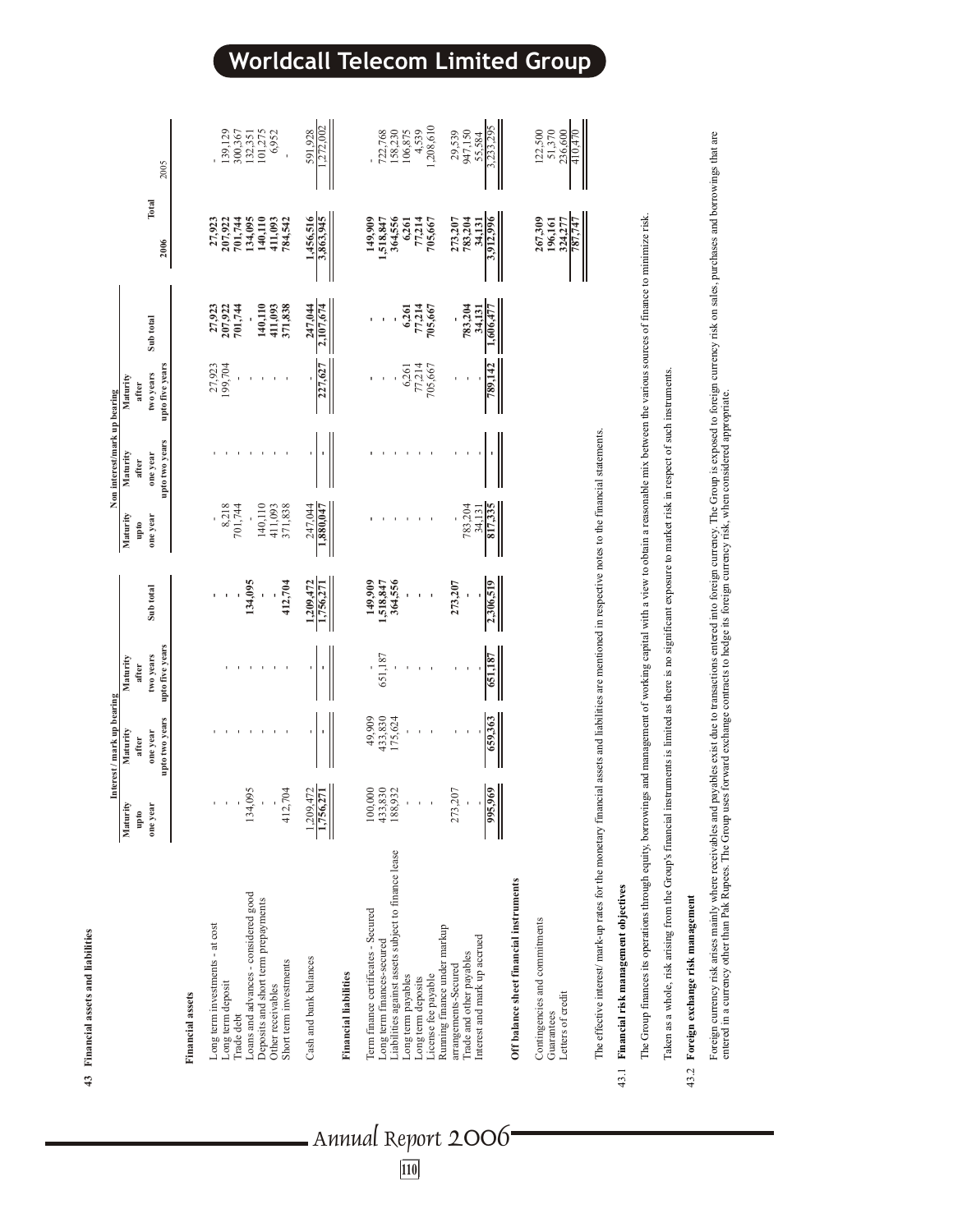### 43.3 **Concentration of credit risk**

Credit risk represents the accounting loss that would be recognized at the reporting date if counter parties failed completely to perform as contracted. The Group credit risk is primarily attributable to its trade debts and loans and advances. The Group has no significant concentration of credit risk as exposure is spread over a large number of counter parties in the case of trade debts. Of the total financial assets of Rs. 3,864 million (2005: Rs. 1,272 million) financial assets which are subject to credit risk amount to Rs. 1,594.964 million (2005: Rs. 680.074 million). To manage exposure to credit risk, the Group applies credit limits to its customers and obtains advances from them.

### 43.4 **Fair values of financial assets and liabilities**

The carrying values of all financial assets and liabilities reflected in financial statements approximate their fair values. Fair value is determined on the basis of objective evidence at each reporting date.

### 43.5 **Liquidity risk**

Liquidity risk reflects an enterprise's inability in raising funds to meet commitments. The Group follows an effective cash management and planning policy and maintains flexibility in funding by keeping committed credit lines available.

### 43.6 **Interest rate risk**

Interest rate risk is the risk that the value of a financial instrument will fluctuate due to changes in market interest rates. The Group has adopted appropriate policies to cover interest rate risk.

### **44 Segment reporting**

Segment information is presented in respect of the Group's business. The primary format, business segment, is based on the Group management reporting structure.

Segment results, assets and liabilities include items directly attributable to a segment as well as those that can be allocated on a reasonable basis.

Segment capital expenditure is the total cost incurred during the period to acquire segment assets that are expected to be used for more than one year.

The Group's operations comprise of the following main business segments:

- Telecom segment which comprises of WLL, LDI and Operation and Maintenance of payphone network.
- Broadband segment which comprise of internet over cable and cable TV services.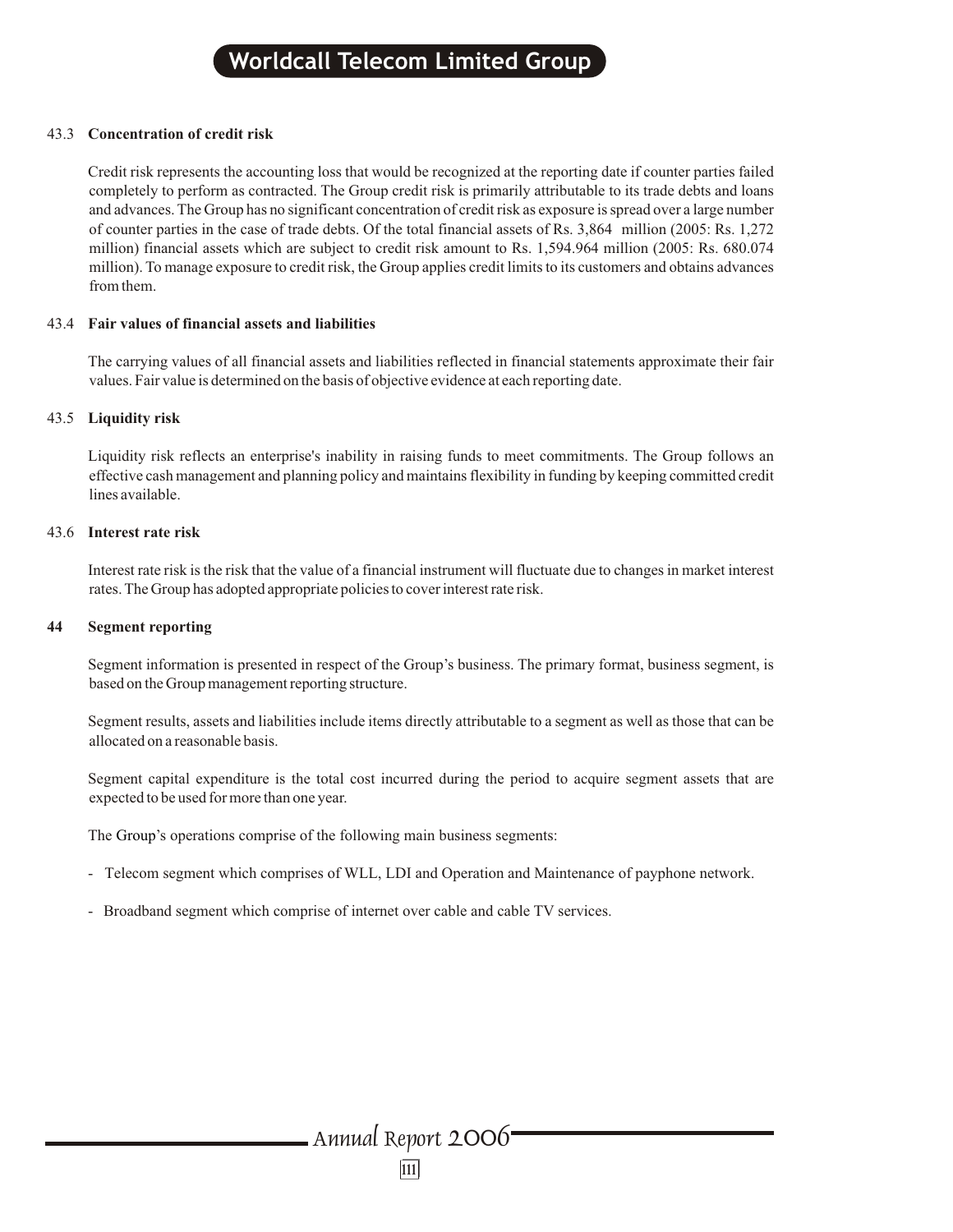# **Worldcall Telecom Limited Group**

### **Segment analysis for the year ended 30 June 2006**

|                                            | <b>Telecom</b> | <b>Broadband</b><br>(Rupees in '000) | <b>Total</b> |
|--------------------------------------------|----------------|--------------------------------------|--------------|
| <b>Sales</b>                               |                |                                      |              |
| External sales                             | 4,153,102      | 906,881                              | 5,059,983    |
| Inter-segment sales                        |                |                                      |              |
| Sales tax                                  | 229,106        | 23,457                               | 252,563      |
| Discount and commission                    | 413,340        | 14,185                               | 427,525      |
| Total revenue - net                        | 3,510,656      | 869,239                              | 4,379,895    |
| Profit before tax and unallocated expenses | 921,359        | 241,604                              | 1,162,963    |
| Unallocated corporate expenses             |                |                                      |              |
| Taxation                                   |                |                                      | (234, 610)   |
| Profit after taxation                      |                |                                      | 928,353      |
| <b>Segment assets and liabilities</b>      |                |                                      |              |
| Segment assets                             | 12,836,718     | 3,091,453                            | 15,928,171   |
| Unallocated assets                         |                |                                      |              |
| Consolidated total assets                  |                |                                      | 15,928,171   |
| Segment liabilities                        | 3,809,933      | 897,330                              | 4,707,263    |
| Unallocated liabilities                    |                |                                      |              |
| <b>Consolidated total liabilities</b>      |                |                                      | 4,707,263    |
| Segment capital expenditure                | 2,475,330      | 632,440                              | 3,107,770    |
| Unallocated capital expenditure            |                |                                      |              |
| Consolidated total capital expenditure     |                |                                      | 3,107,770    |
| Non-cash expenses other than               |                |                                      |              |
| depreciation and amortization              | 44,850         | 67,497                               | 112,347      |
| Depreciation and amortization              | 538,048        | 166,596                              | 704,644      |

### **45 Date of authorization for issue**

These consolidated financial statements were authorized for issue on 09 October 2006 by the Board of Directors.

### **46 Dividend**

The Board of Directors of the Company in their meeting held on 09 October 2006 have proposed bonus shares for the year ended 30 June 2006 @15 shares for each 100 shares held i.e. 15 % as a final dividend.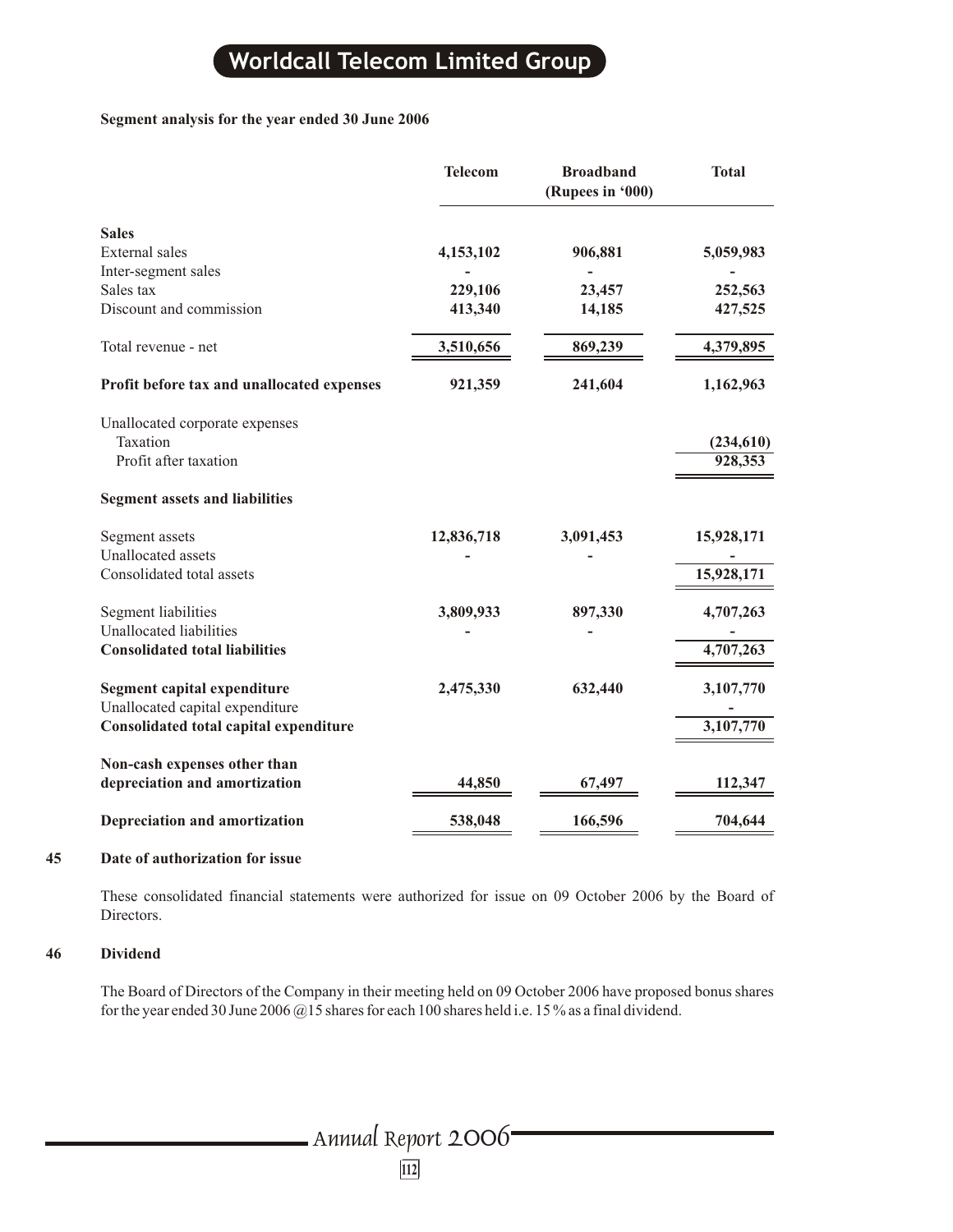## **Worldcall Telecom Limited Group**

### **47 Forthcoming Requirements Under International Accounting Standard (IAS) 8"Accounting Policies, Changes in Accounting Policies, Changes in Accounting Estimates and Errors"**

During the current year the International Financial Reporting Interpretation Committee (IFRIC) of the International Accounting Standards Board issued IFRIC Interpretation 4 (IFRIC-4) "Determining whether an Arrangement contains a Lease". The interpretation is effective for financial periods beginning on or after 1 January 2006. The interpretation requires that determining whether an arrangement is, or contains, a lease which shall be based on the substance of the arrangement and requires an assessment of whether:

(a) fulfilment of the arrangement is dependent on the use of a specific / captive asset or assets; and

(b) the arrangement conveys a right to use the asset.

The Company has in place certain arrangements which under IFRIC - 4 require re-assessment for potential classification as an operating lease. The financial impact, if any, as a result of this re-assessment is under review.

### **48 General**

- 48.1 Previous year's figures have been rearranged, wherever necessary for the purpose of comparison. Material rearrangements are summarized below;
	- Long term advances, previously shown as separate line item, have been classified with Long term deposits.
	- Letters of credit in transit, previously shown as line item in other receivables, have been classified with capital work in progress.
	- Exchange loss, previously shown as line item in operating cost, has been shown as line item in other operating income.
- 48.2 Figures have been rounded off to the nearest of thousand of rupee.
- 48.3 Comparative figures of cash flow statement and of profit and loss represent figures for seven months period ended 30 June 2005.

### **CHIEF EXECUTIVE DIRECTOR**

### Annual Report 2006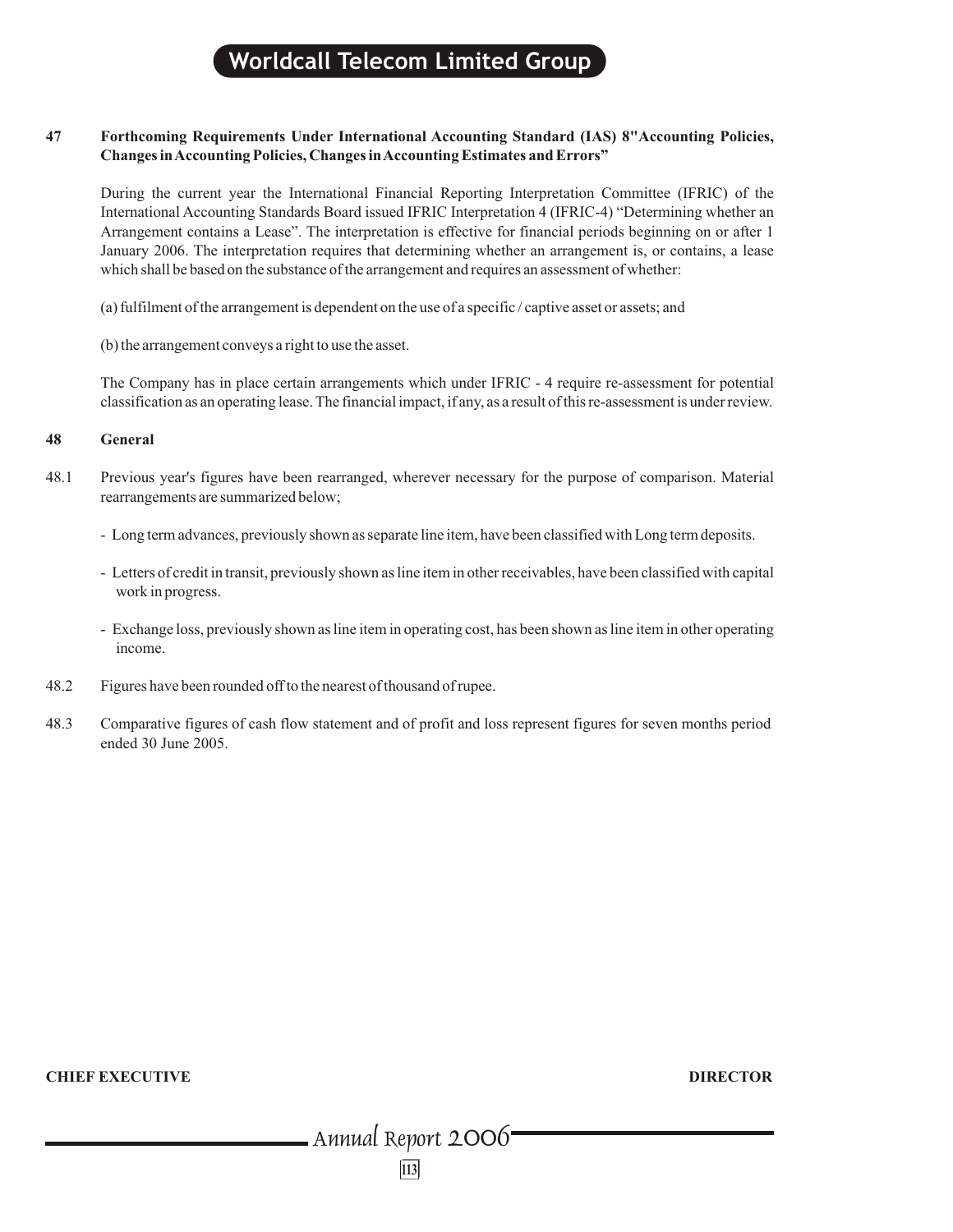### **PATTERN OF SHAREHOLDING AS AT 30 JUNE 2006**

### *INCORPORATION NUMBER: L-10540 of 2000-2001*

| No. of              |              | <b>Shares Held</b> |           |
|---------------------|--------------|--------------------|-----------|
| <b>Shareholders</b> | From         | T <sub>o</sub>     |           |
| 183                 | $\mathbf{1}$ | 100                | 9,418     |
| 1114                | 101          | 500                | 394,279   |
| 3998                | 501          | 1000               | 2,337,076 |
| 2686                | 1001         | 5000               | 5,985,112 |
| 583                 | 5001         | 10000              | 4,237,457 |
| 240                 | 10001        | 15000              | 2,947,643 |
| 154                 | 15001        | 20000              | 2,632,480 |
| 75                  | 20001        | 25000              | 1,687,444 |
| $40\,$              | 25001        | 30000              | 1,118,018 |
| 46                  | 30001        | 35000              | 1,511,709 |
| $22\,$              | 35001        | 40000              | 805,332   |
| $22\,$              | 40001        | 45000              | 932,440   |
| 19                  | 45001        | 50000              | 933,254   |
| 15                  | 50001        | 55000              | 797,657   |
| $10\,$              | 55001        | 60000              | 571,850   |
| 6                   | 60001        | 65000              | 379,470   |
| 9                   | 65001        | 70000              | 601,096   |
| 15                  | 70001        | 75000              | 1,078,929 |
| $\,$ $\,$           | 75001        | 80000              | 619,285   |
| $\mathbf{9}$        | 80001        | 85000              | 742,315   |
| $\,$ 8 $\,$         | 85001        | 90000              | 697,624   |
| $\sqrt{2}$          | 90001        | 95000              | 184,777   |
| $\tau$              | 95001        | 100000             | 691,107   |
| $\sqrt{6}$          | 100001       | 105000             | 615,476   |
| $\overline{9}$      | 105001       | 110000             | 967,648   |
| $\mathfrak s$       | 110001       | 115000             | 567,323   |
| $\sqrt{2}$          | 115001       | 120000             | 236,461   |
| $\overline{c}$      | 125001       | 130000             | 256,132   |
| 3                   | 130001       | 135000             | 395,046   |
| $\overline{c}$      | 135001       | 140000             | 276,425   |
| $\overline{7}$      | 140001       | 145000             | 994,000   |
| $\mathfrak{Z}$      | 145001       | 150000             | 446,865   |
| $\overline{4}$      | 150001       | 155000             | 610,509   |
| $\mathbf{1}$        | 155001       | 160000             | 159,500   |
| $\overline{4}$      | 160001       | 165000             | 651,764   |
| $\sqrt{2}$          | 165001       | 170000             | 334,060   |

Annual Report 2006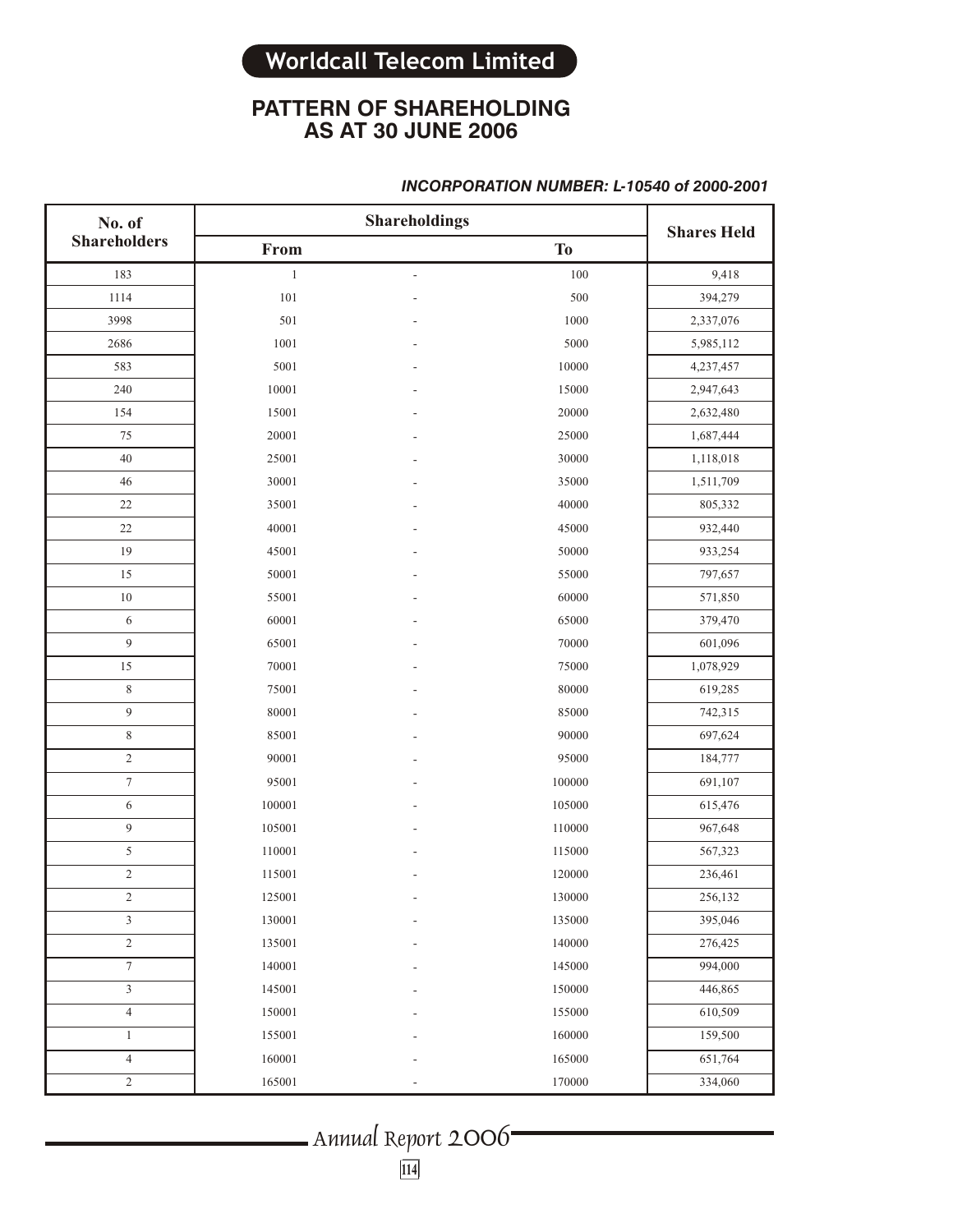| No. of              |         | <b>Shares Held</b> |           |
|---------------------|---------|--------------------|-----------|
| <b>Shareholders</b> | From    | T <sub>0</sub>     |           |
| $\overline{4}$      | 170001  | 175000             | 691,189   |
| $\mathbf{1}$        | 175001  | 180000             | 175,821   |
| $\overline{c}$      | 185001  | 190000             | 378,767   |
| $\sqrt{2}$          | 190001  | 195000             | 387,407   |
| $\mathbf{1}$        | 195001  | 200000             | 198,800   |
| $\mathbf{2}$        | 200001  | 205000             | 405,686   |
| $\sqrt{2}$          | 205001  | 210000             | 412,400   |
| $\,1$               | 215001  | 220000             | 218,000   |
| $\,1\,$             | 220001  | 225000             | 220,455   |
| $\,1\,$             | 235001  | 240000             | 239,000   |
| $\sqrt{2}$          | 240001  | 245000             | 485,283   |
| $\,1\,$             | 260001  | 265000             | 261,600   |
| $\,1\,$             | 285001  | 290000             | 286,794   |
| $\sqrt{2}$          | 295001  | 300000             | 595,700   |
| $\,1\,$             | 340001  | 345000             | 340,500   |
| $\,1\,$             | 345001  | 350000             | 349,345   |
| $\,1$               | 370001  | 375000             | 370,020   |
| $\,1\,$             | 385001  | 390000             | 390,000   |
| $\,1\,$             | 405001  | 410000             | 405,200   |
| $\mathbf{1}$        | 435001  | 440000             | 438,425   |
| $\mathbf{1}$        | 450001  | 455000             | 451,079   |
| $\mathbf{1}$        | 455001  | 460000             | 457,240   |
| $\mathbf{1}$        | 500001  | 505000             | 500,820   |
| $\mathbf{1}$        | 515001  | 520000             | 516,750   |
| $\mathbf{1}$        | 525001  | 530000             | 527,355   |
| $\,1$               | 535001  | 540000             | 536,000   |
| $\mathfrak{Z}$      | 540001  | 545000             | 1,631,978 |
| 1                   | 585001  | 590000             | 588,425   |
| $\mathbf{1}$        | 590001  | 595000             | 593,392   |
| $\sqrt{2}$          | 650001  | 655000             | 1,304,605 |
| $\,1$               | 680001  | 685000             | 680,210   |
| $\,1$               | 705001  | 710000             | 710,000   |
| $\mathbf{1}$        | 815001  | 820000             | 816,500   |
| $\mathbf{1}$        | 910001  | 915000             | 911,000   |
| $\mathbf{1}$        | 1060001 | 1065000            | 1,065,000 |
| $\,1$               | 1085001 | 1090000            | 1,090,000 |
| $\mathbf{1}$        | 1160001 | 1165000            | 1,164,210 |
| $\mathbf{1}$        | 1210001 | 1215000            | 1,213,572 |
| $\mathbf{1}$        | 1540001 | 1545000            | 1,545,000 |
| $\mathbf{1}$        | 1565001 | 1570000            | 1,566,011 |
| $\mathbf{1}$        | 1585001 | 1590000            | 1,589,827 |

 $\_$ Annual Report 2006 $^{\circ}$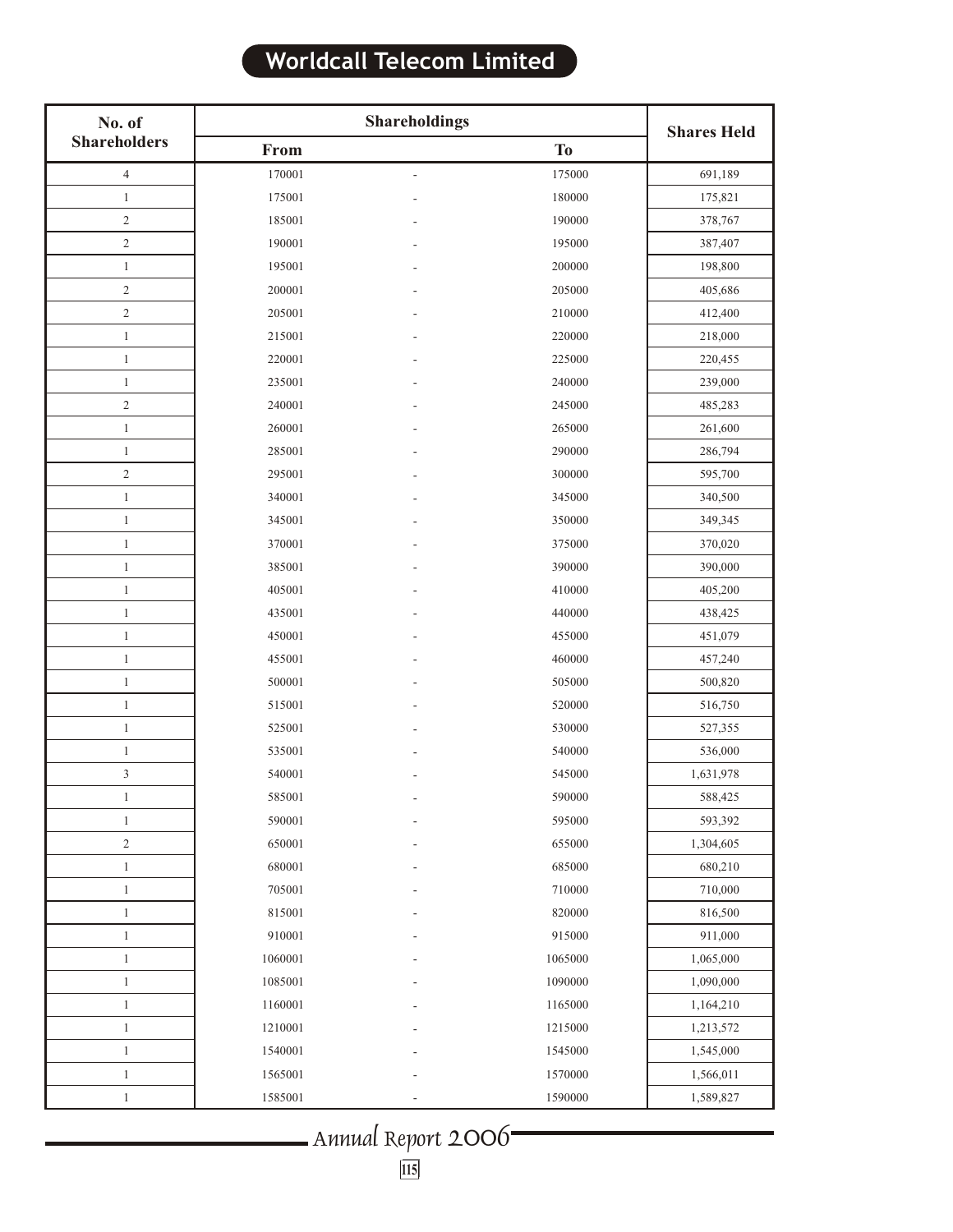| No. of              |          | <b>Shares Held</b> |             |
|---------------------|----------|--------------------|-------------|
| <b>Shareholders</b> | From     | T <sub>0</sub>     |             |
| $\mathbf{1}$        | 1715001  | 1720000            | 1,716,650   |
| $\mathbf{1}$        | 2045001  | 2050000            | 2,049,400   |
| $\mathbf{1}$        | 2640001  | 2645000            | 2,641,565   |
| $\,1$               | 2745001  | 2750000            | 2,748,185   |
| $\mathbf{1}$        | 2780001  | 2785000            | 2,782,770   |
| $\mathbf{1}$        | 2800001  | 2805000            | 2,803,196   |
| $\mathbf{1}$        | 2915001  | 2920000            | 2,916,344   |
| $\mathbf{1}$        | 4070001  | 4075000            | 4,074,450   |
| $\mathbf{1}$        | 4080001  | 4085000            | 4,081,923   |
| $\sqrt{2}$          | 4295001  | 4300000            | 8,600,000   |
| $\mathbf{1}$        | 4850001  | 4855000            | 4,853,778   |
| $\mathbf{1}$        | 5100001  | 5105000            | 5,103,550   |
| $\mathbf{1}$        | 5125001  | 5130000            | 5,130,000   |
| $\mathbf{1}$        | 5975001  | 5980000            | 5,978,471   |
| $\mathbf{1}$        | 6000001  | 6005000            | 6,000,500   |
| $\mathbf{1}$        | 6140001  | 6145000            | 6,143,260   |
| $\mathbf{1}$        | 6445001  | 6450000            | 6,447,350   |
| $\mathbf{1}$        | 6535001  | 6540000            | 6,540,000   |
| $\mathbf{1}$        | 7170001  | 7175000            | 7,171,793   |
| $\mathbf{1}$        | 7540001  | 7545000            | 7,542,220   |
| $\mathbf{1}$        | 7695001  | 7700000            | 7,700,000   |
| $\mathbf{1}$        | 9020001  | 9025000            | 9,022,325   |
| $\mathbf{1}$        | 9635001  | 9640000            | 9,637,392   |
| $\mathbf{1}$        | 9995001  | 10000000           | 10,000,000  |
| $\mathbf{1}$        | 11750001 | 11755000           | 11,753,523  |
| $\mathbf{1}$        | 12070001 | 12075000           | 12,073,845  |
| $\mathbf{1}$        | 13820001 | 13825000           | 13,823,460  |
| $\mathbf{1}$        | 14260001 | 14265000           | 14,260,990  |
| $\mathbf{1}$        | 15805001 | 15810000           | 15,806,740  |
| $\mathbf{1}$        | 15875001 | 15880000           | 15,876,000  |
| $\mathbf{1}$        | 16785001 | 16790000           | 16,786,725  |
| $\mathbf{1}$        | 16915001 | 16920000           | 16,919,330  |
| $\mathbf{1}$        | 17685001 | 17690000           | 17,685,714  |
| $\mathbf{1}$        | 19335001 | 18340000           | 18,335,969  |
| $\mathbf{1}$        | 18550001 | 18555000           | 18,551,535  |
| $\mathbf{1}$        | 20305001 | 20310000           | 20,308,380  |
| $\mathbf{1}$        | 20995001 | 21000000           | 21,000,000  |
| $\mathbf{1}$        | 22415001 | 22420000           | 22,416,903  |
| $\mathbf{1}$        | 22540001 | 22545000           | 22,540,500  |
| $\mathbf{1}$        | 25520001 | 25525000           | 25,520,810  |
| $\mathbf{1}$        | 29995001 | 30000000           | 30,000,000  |
| $\mathbf{1}$        | 47000001 | 47005000           | 47,003,896  |
| $\mathbf{1}$        | 96495001 | 96500000           | 96,500,000  |
| 9418                |          |                    | 653,965,789 |

 $\_$ Annual Report 2006 $-$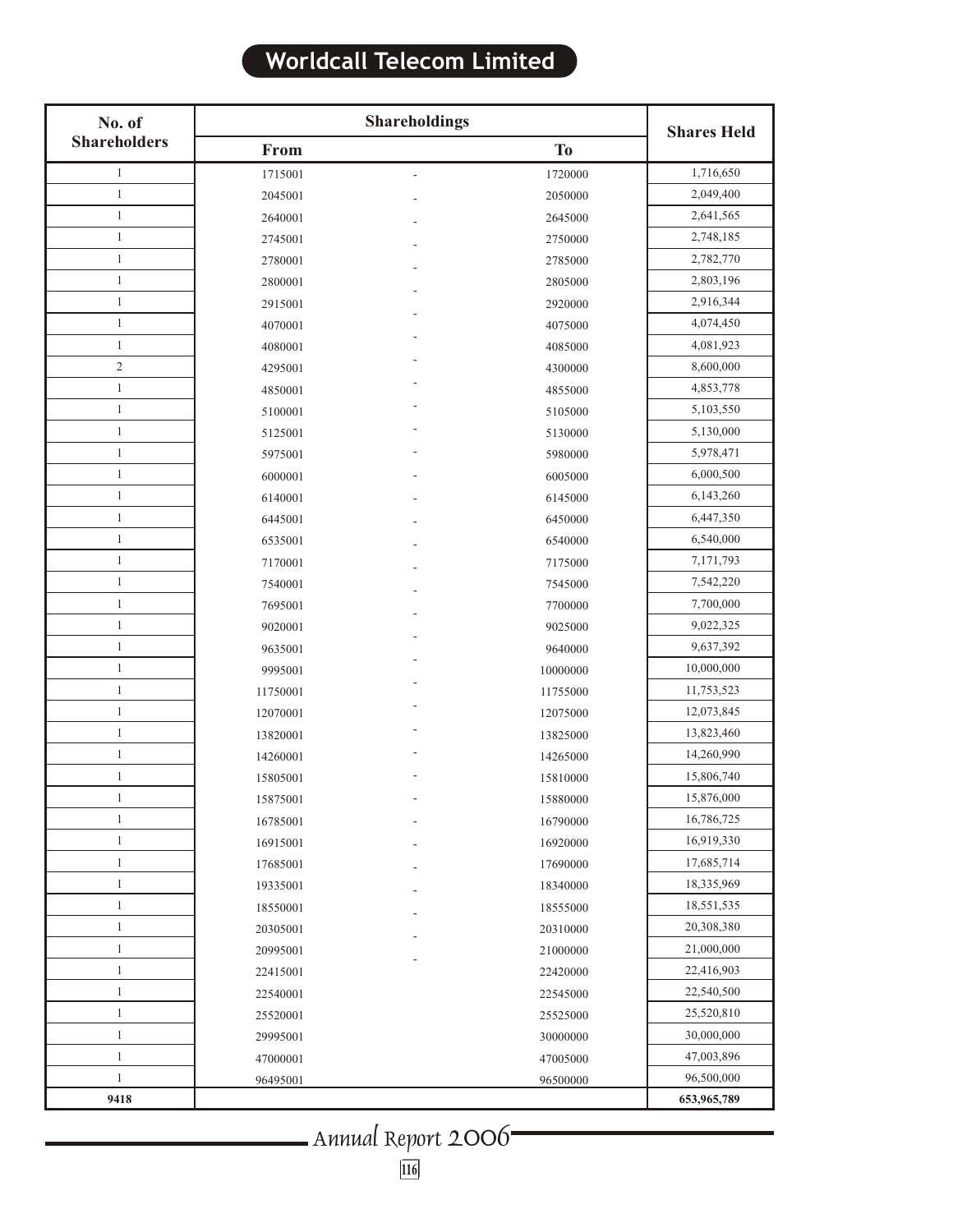### **PATTERN OF SHAREHOLDING AS AT 30 JUNE 2006**

| <b>Categories of Shareholders</b>                                                | <b>Shares</b> held       | Percentage      |
|----------------------------------------------------------------------------------|--------------------------|-----------------|
| Directors, Chief Executive Officer,<br>and their spouse and minor children       | 263,112,982              | 40.233          |
| Associated Companies, undertakings<br>and related parties.                       | 80,104,849               | 12.249          |
| NIT and ICP                                                                      | 963,365                  | 0.147           |
| Banks, Development Financial Institutions,<br>Non Banking financial Institutions | 64,470,062               | 9.858           |
| Modarabas and Mutual Funds                                                       | 32,372,519               | 4.950           |
| <b>Insurance Companies</b>                                                       | 264,065                  | 0.040           |
| Share holders holding 10% or more                                                | 334,656,554              | 51.173          |
| General Public<br>a) Local<br>b) Foreign                                         | 82,672,463<br>32,697,729 | 12.642<br>5.000 |
| Others<br>- Public Sector Com. & Corp.<br>- Joint Stock Companies                | 12,866,390<br>84,441,365 | 1.967<br>12.912 |

Note: Some of the shareholders are reflected in more than one category.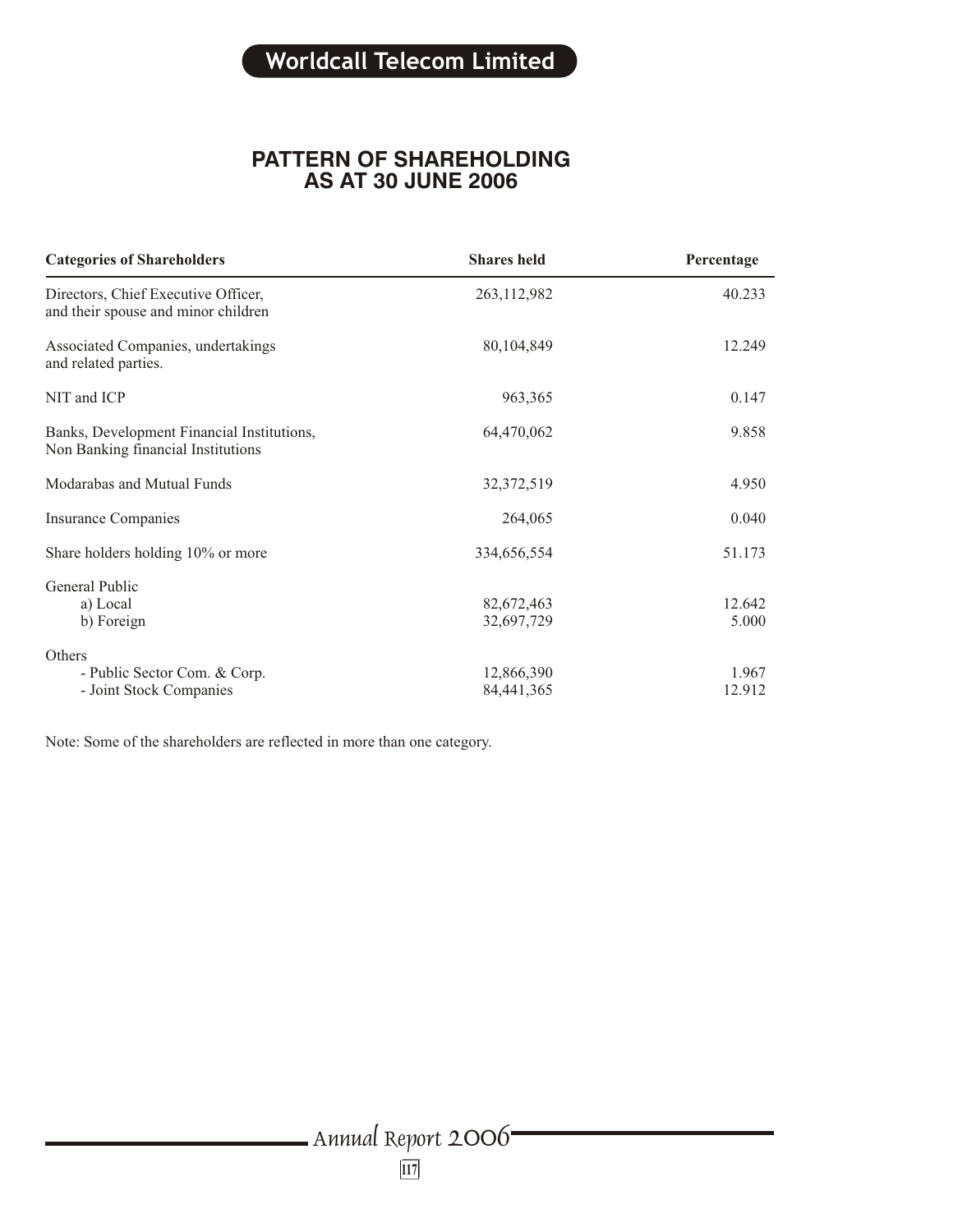### **PATTERN OF SHAREHOLDING AS PER LISTING REGULATIONS AS AT 30 JUNE 2006**

| <b>Shareholders' Category</b>                                                                                                               | Number of<br><b>Shares</b> held |
|---------------------------------------------------------------------------------------------------------------------------------------------|---------------------------------|
| <b>Associated Companies, undertaking and related parties</b>                                                                                |                                 |
| First Capital Securities Corporation Limited<br>Pace (Pakistan) Limited                                                                     | 78,538,838<br>1,566,011         |
| <b>NIT and ICP</b>                                                                                                                          |                                 |
| Investment Corporation of Pakistan<br>National Bank of Pakistan, Trustee Deptt                                                              | 146,865<br>816,500              |
| Directors, CEO & their Spouse and Minor Children                                                                                            |                                 |
| Sulieman Ahmed Said Al-Hoqani                                                                                                               | 256, 117, 716                   |
| Salmaan Taseer                                                                                                                              | 6,833,230                       |
| Aamna Taseer                                                                                                                                | 1,519                           |
| <b>Shaan Taseer</b>                                                                                                                         | 157,066                         |
| Abid Raza                                                                                                                                   | 1,951                           |
| Air Vice Marshal (Retd) Syed Imtiaz Hyder                                                                                                   | 500                             |
| Muhammad Bilal Sheikh (Resigned)                                                                                                            | 500                             |
| Babar Ali Syed                                                                                                                              | 500                             |
| *Jamal Said Al-Ojaili was appointed as a director in place of Mr. Muhammad Bilal Sheikh subsequent to year-end.                             |                                 |
| <b>Executives</b>                                                                                                                           |                                 |
| <b>Public Sector Companies and Corporations</b>                                                                                             | 12,866,390                      |
| <b>Banks, Development Financial Institutions, Non-Banking Finance Institutions.</b><br>Insurance Companies, Modarabas and Mutual Funds etc. | 97,106,646                      |
| Shareholders holding 10% or more voting interest in the Company                                                                             |                                 |
| Sulieman Ahmad Said Al-Hoqani<br><b>First Capital Securities Corporation Limited</b>                                                        | 256, 117, 716<br>78,538,838     |

 $\_$ Annual Report 2006 $^{\circ}$